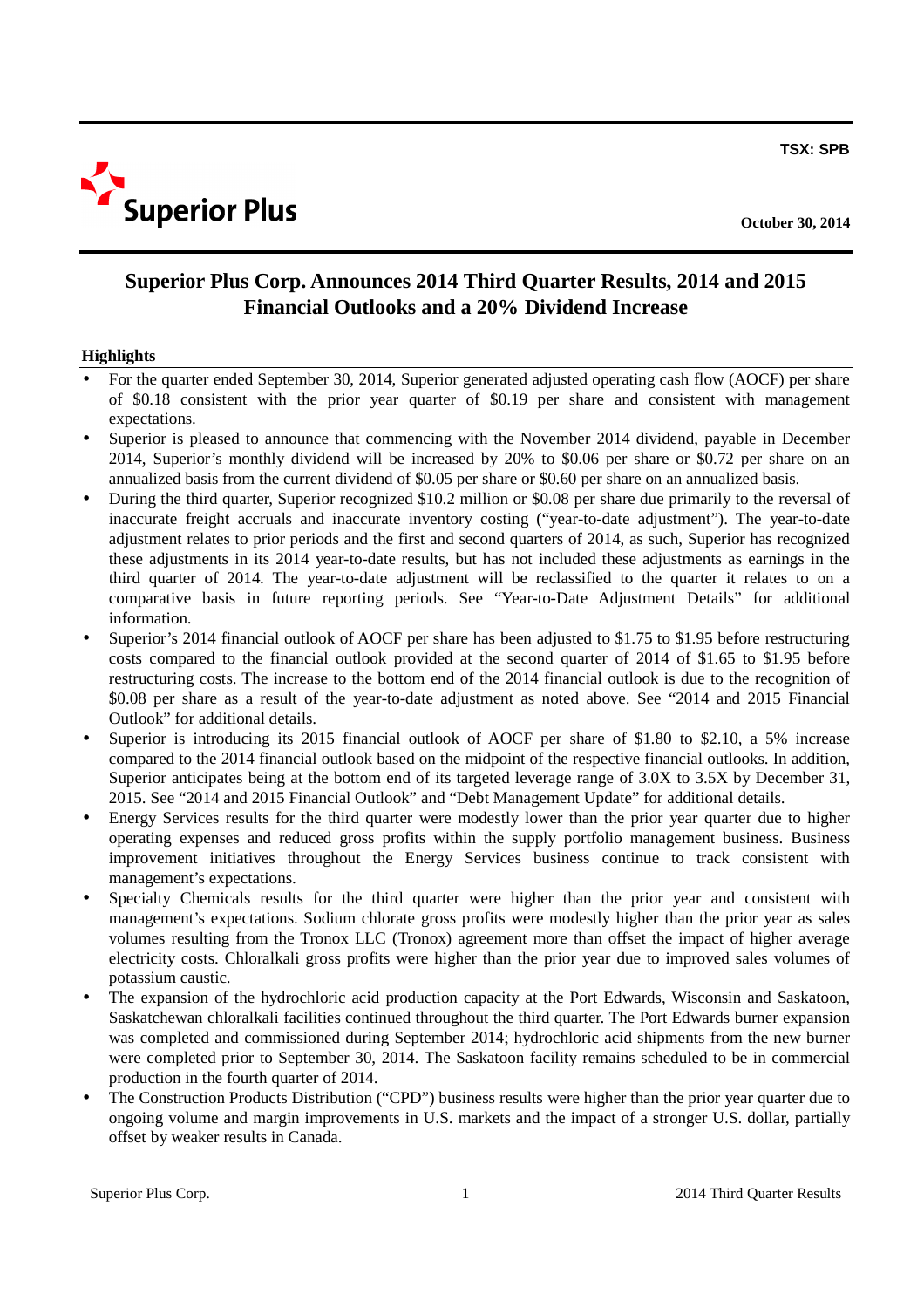• On October 6, 2014, Superior announced that it had completed the strategic review of its Construction Products Distribution business. As a result of the review, Superior has determined that it is not in shareholders' best interests to proceed with a sale of CPD at the current time. Due to the termination of the sales process, Superior has recognized \$2.5 million of related costs in the current quarter. Superior is proceeding with its CPD business initiatives related to supply chain, IT integration, and a move of the corporate office to Dallas, Texas.

#### **Third Quarter Financial Summary**

|                                                                                                 | Three months ended<br>September 30, |        | Nine months ended | September 30, |
|-------------------------------------------------------------------------------------------------|-------------------------------------|--------|-------------------|---------------|
| (millions of dollars except per share amounts)                                                  | 2014                                | 2013   | 2014              | 2013          |
| Revenue                                                                                         | 841.4                               | 813.8  | 3,019.1           | 2,718.1       |
| Gross profit                                                                                    | 188.4                               | 184.9  | 674.6             | 628.0         |
| EBITDA from operations $(1)(2)$                                                                 | 42.8                                | 43.2   | 209.2             | 197.6         |
| Interest expense                                                                                | (12.8)                              | (15.5) | (37.3)            | (46.3)        |
| Cash income tax (expense) recovery                                                              | (0.4)                               | 0.4    | (1.3)             | (0.4)         |
| Corporate costs                                                                                 | (6.9)                               | (3.7)  | (17.7)            | (13.5)        |
| Adjusted operating cash flow before restructuring costs                                         | 22.7                                | 24.4   | 152.9             | 137.4         |
| Restructuring costs $(3)$                                                                       |                                     | (0.2)  | (11.1)            | (1.0)         |
| Adjusted operating cash flow                                                                    | 22.7                                | 24.2   | 141.8             | 136.4         |
|                                                                                                 |                                     |        |                   |               |
| Adjusted operating cash flow per share before restructuring<br>costs, basic $(1)(3)(4)(5)$      | \$0.18                              | \$0.19 | \$1.21            | \$1.12        |
| Adjusted operating cash flow per share before restructuring<br>costs, diluted $^{(1)(3)(4)(5)}$ | \$0.18                              | \$0.19 | \$1.18            | \$1.12        |
| Adjusted operating cash flow per share, basic (1)(3)(4)(5)                                      | \$0.18                              | \$0.19 | \$1.12            | \$1.12        |
| Adjusted operating cash flow per share, diluted (1)(3)(4)(5)                                    | \$0.18                              | \$0.19 | \$1.10            | \$1.12        |
| Dividends paid per share                                                                        | \$0.15                              | \$0.15 | \$0.45            | \$0.45        |

<sup>(1)</sup> EBITDA from operations and adjusted operating cash flow are key performance measures used by management to evaluate the performance of Superior. These measures are defined under "Non-IFRS Financial Measures" in Superior's 2014 Third Quarter Management's Discussion and Analysis (MD&A).

<sup>(2)</sup> See "Year-to-Date Adjustment Details" for additional details on Energy Services nine months ended September 30, 2014 EBITDA from operations.

<sup>(3)</sup> Superior has restated its 2013 financial results to present them on a before and after restructuring cost basis due to the one-time nature of these costs. See "Restructuring Costs" in Superior's 2014 Third Quarter MD&A for additional details.

 $^{(4)}$  The weighted average number of shares outstanding for the three months ended September 30, 2014 is 126.2 million (2013 – 126.2) million) and for the nine months ended September 30, 2014 is 126.2 million (2013 – 122.0 million).

 $<sup>(5)</sup>$  See "Supplemental Financial Information" for additional details on diluted per share amounts.</sup>

#### **Segmented Information**

|                                           | Three months ended |      | Nine months ended<br>September 30, |       |
|-------------------------------------------|--------------------|------|------------------------------------|-------|
|                                           | September 30,      |      |                                    |       |
| ( <i>millions of dollars</i> )            | 2014               | 2013 | 2014                               | 2013  |
| <b>EBITDA</b> from operations:            |                    |      |                                    |       |
| Energy Services <sup>(1)</sup>            | 4.8                | 8.5  | 104.4                              | 91.6  |
| <b>Specialty Chemicals</b>                | 27.3               | 24.6 | 81.6                               | 82.6  |
| <b>Construction Products Distribution</b> | 10.7               | 10.1 | 23.2                               | 23.4  |
|                                           | 42.8               | 43.2 | 209.2                              | 197.6 |

<sup>(1)</sup> See "Year-to-Date Adjustment Details" for additional information on Energy Services nine months ended September 30, 2014 EBITDA from operations.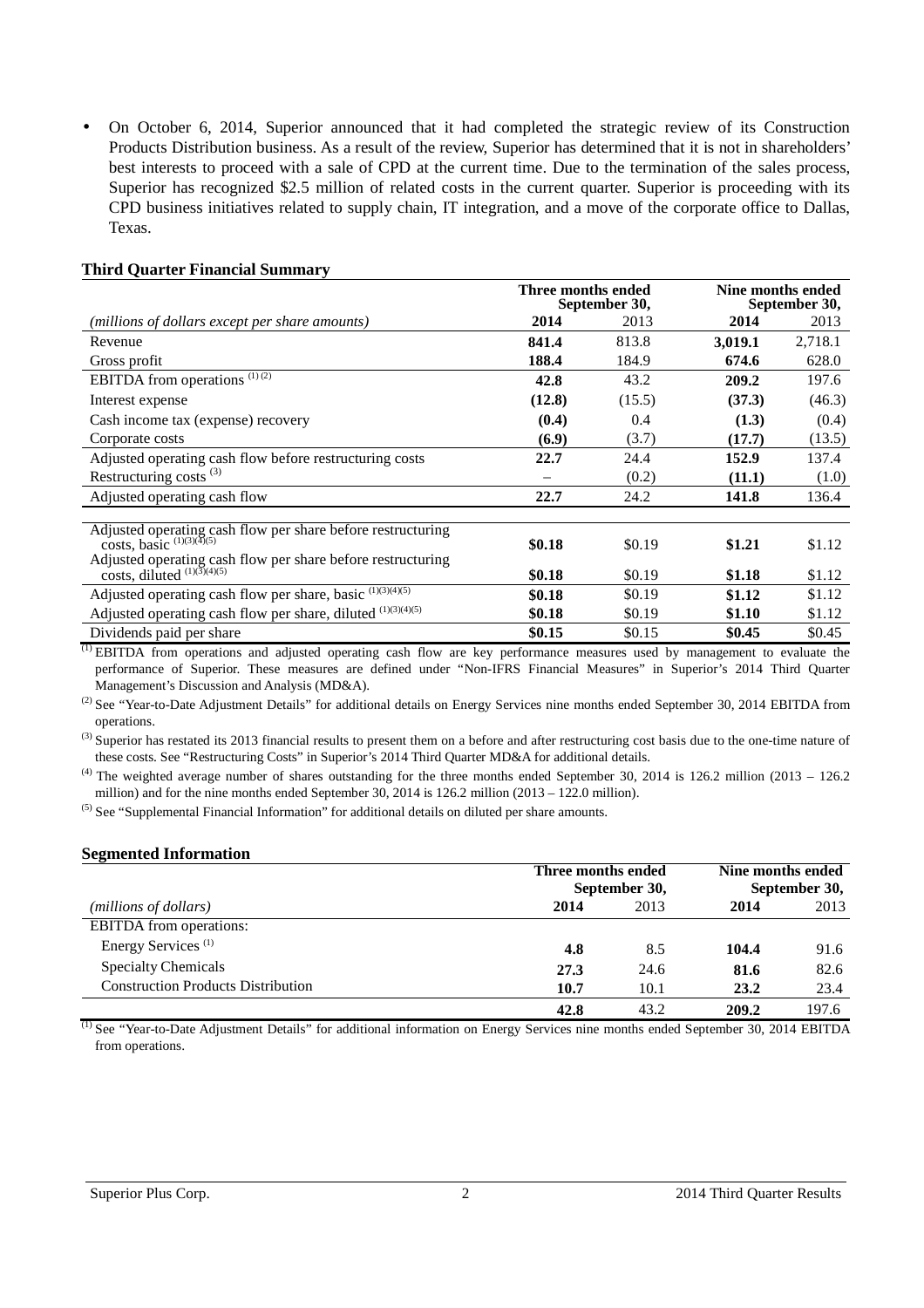#### **Year-to-Date Adjustment Details**

During the third quarter of 2014, Superior recognized \$10.2 million or \$0.08 per share in adjustments related to its supply portfolio management business and its U.S. refined fuels business. The adjustment in the supply portfolio management business was primarily the result of the over accrual of freight charges during the fourth quarter of 2013 and throughout the first and second quarters of 2014. Recognizing this adjustment in 2014 positively impacts Superior's 2014 year-to-date financial results by \$18.0 million as prior period results were previously understated. The adjustment in the U.S. refined fuels business was due to inaccurate inventory costing in prior periods as a result of not appropriately recognizing book to physical inventory adjustments. Recognizing this adjustment in 2014 negatively impacts Superior's 2014 year-to-date financial results by \$7.8 million as prior period results were previously overstated.

#### *Recognition and Disclosure*

Superior has recognized an adjustment, as detailed below, of \$10.2 million in its year-to-date 2014 results within the Energy Services business. Superior will reclassify its 2014 first and second quarters on a comparative basis when it reports its 2015 financial results to report the adjustments in the period they related to. A summary of Superior's 2014 first and second quarter results and the impact of the adjustments are detailed below. The net impact to Superior's prior period financial results is an understatement of previously reported AOCF and net earnings of \$0.3 million. Due to the immaterial nature of the net adjustment related to prior periods, Superior will not be adjusting its 2013 financial results on a comparative basis.

Both adjustments were discovered by management and were the result of deficiencies in the performance and application of existing controls and were not a design of internal controls issue. Superior has taken all necessary steps to ensure that the issues that resulted in the adjustments have been fully rectified. Superior has assessed its control environment from both an application and design perspective and has determined that the control environment is now currently functioning appropriately. Testing will be carried out as part of our year-end internal controls certification to ensure the controls are operating effectively.

A summary of the adjustments recognized in the 2014 year-to-date results, including the impact of the first and second quarters of 2014 is as follows:

| ( <i>millions of dollars</i> )                                                                                | Nine months ended<br><b>September 30, 2014</b> |
|---------------------------------------------------------------------------------------------------------------|------------------------------------------------|
| Supply portfolio management freight accrual and other adjustments related to fourth quarter of 2013           | 8.1                                            |
| Supply portfolio management freight accrual and other adjustments related to first and second quarter of 2014 | 9.9                                            |
| Total supply portfolio management freight accrual and other adjustments                                       | 18.0                                           |
| U.S. refined fuels inventory costing adjustment related to 2013                                               | (7.8)                                          |
| Total                                                                                                         | 10.2                                           |
| Energy services EBITDA from operations excluding above noted items                                            | 94.2                                           |
| Energy services EBITDA from operations as reported                                                            | 104.4                                          |

|                                                | Three months ended<br><b>March 31, 2014</b> |                             |        | Three months ended<br><b>June 30, 2014</b> |
|------------------------------------------------|---------------------------------------------|-----------------------------|--------|--------------------------------------------|
| $(AOCF$ per share)                             | <b>Adjusted</b>                             | As reported <b>Adjusted</b> |        | As reported                                |
| Impact of 2014 adjustment as noted above $(1)$ | \$0.76                                      | \$0.68                      | \$0.18 | \$0.18                                     |
| $(1)$ $\sim$<br>a dia mandritry<br>.<br>.      | $\sim$ $\sim$ $\sim$ $\sim$                 |                             |        |                                            |

<sup>(1)</sup> See Superior's 2014 third quarter unaudited condensed consolidated financial statements for additional details on the adjustment on a quarterly basis.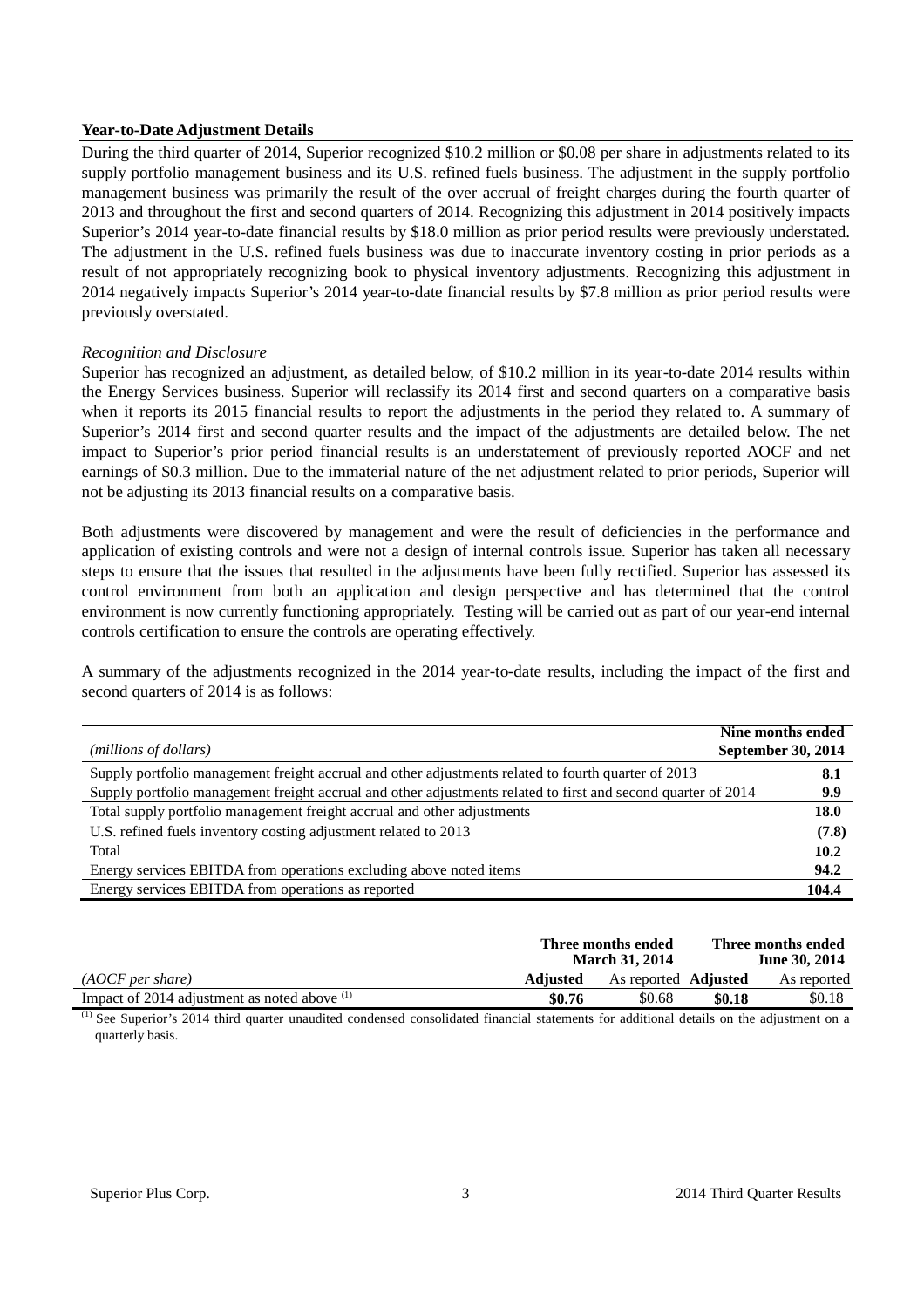### **Energy Services**

- EBITDA from operations for the third quarter was \$4.8 million compared to \$8.5 million in the prior year quarter. Results were impacted by modestly higher operating costs as gross profits were consistent with the prior year quarter.
- The Canadian propane business generated gross profit of \$49.9 million in the third quarter compared to \$47.6 million in the prior year quarter as higher average sales margins more than offset a modest reduction in sales volumes.
- Canadian propane average sales margins were 21.7 cents per litre in the third quarter compared to 20.5 cents per litre in the prior year quarter. Average sales margins in the third quarter of 2014 benefitted from improved sales mix and the impact of ongoing pricing management initiatives.
- Canadian propane distribution sales volumes were consistent with the prior year quarter as higher residential, commercial and agricultural volumes offset the impact of lower industrial sales volumes. Industrial sales volumes were impacted by reduced oil field demand due to reduced customer activity as a result of the shutdown of low performing well sites and the gasification of certain operating sites. Residential and commercial sales volumes benefitted from the impact of ongoing sales and marketing initiatives.
- Average weather across Canada, as measured by degree days, for the third quarter was 3% colder than the prior year and consistent with the 5-year average. Due to the seasonal nature of heating related volumes weather in the third quarter did not have a material impact on sales volumes.
- The U.S. refined fuels business generated gross profits of \$19.0 million in the third quarter compared to \$16.8 million in the prior year quarter. Gross profits benefited from improved sales mix, margin management initiatives and higher sales volumes.
- U.S. refined fuels average sales margin of 5.7 cents per litre in the third quarter was higher than the prior year quarter of 5.2 cents per litre. Average sales margins benefitted from an increased proportion of higher margin residential sales volumes and improved margins on residential retail propane. Residential margins benefitted from ongoing margin management initiatives, strategic supply initiatives and the implementation of standardized delivery charges.
- Sales volumes within the U.S. refined fuels business were 3% higher than the prior year quarter. Sales volumes across all lines of business in the current year quarter were consistent to modestly higher compared to the prior year quarter. The acquisition of Townsend Propane in the prior year had a positive impact on sales volumes in the current year quarter.
- Average weather for the U.S. refined fuel business, as measured by degree days, for the third quarter was consistent with the prior year and the 5-year average. Similar to the Canadian propane business, the impact of weather on the third quarter results is typically not material due to the seasonal nature of heating related volumes.
- The fixed-price energy services business generated gross profits of \$3.5 million compared to \$4.8 million in the prior year quarter. Lower natural gas profits were due to a reduction in sales volumes and sales margins as a result of the continued focus on sales efforts in the commercial market. Gross profit from the electricity segment was impacted by reduced contributions from the Ontario market and reduced contributions from the U.S. business due to the sale of the business on May 1, 2014. After reviewing options for its Canadian business, Superior intends to continue to operate this business.
- The supply portfolio management business generated gross profits of \$1.4 million in the third quarter which was \$3.0 million lower than the \$4.4 million in the prior year quarter. The reduction in gross profits is due to market conditions in the current year quarter relative to the prior year quarter.
- Operating expenses were \$78.4 million in the third quarter compared to \$75.1 million in the prior year quarter. Operating expenses in the current year quarter were impacted by higher overall sales volumes within the U.S. refined fuels business, the impact of a stronger U.S. dollar on U.S. denominated expenses, higher residential and commercial sales volumes within the Canadian propane business and a higher provision for bad debts.
- Superior continues to make excellent progress on sustainably reducing the cost structure of its Energy Services business as part of its ongoing expense reduction initiatives, including the implementation of *The Superior Way*  project, which was successfully implemented across all operating regions by September 30, 2014. With the completion of the ADD IT system and *The Superior Way* project, and a reduction in headcount of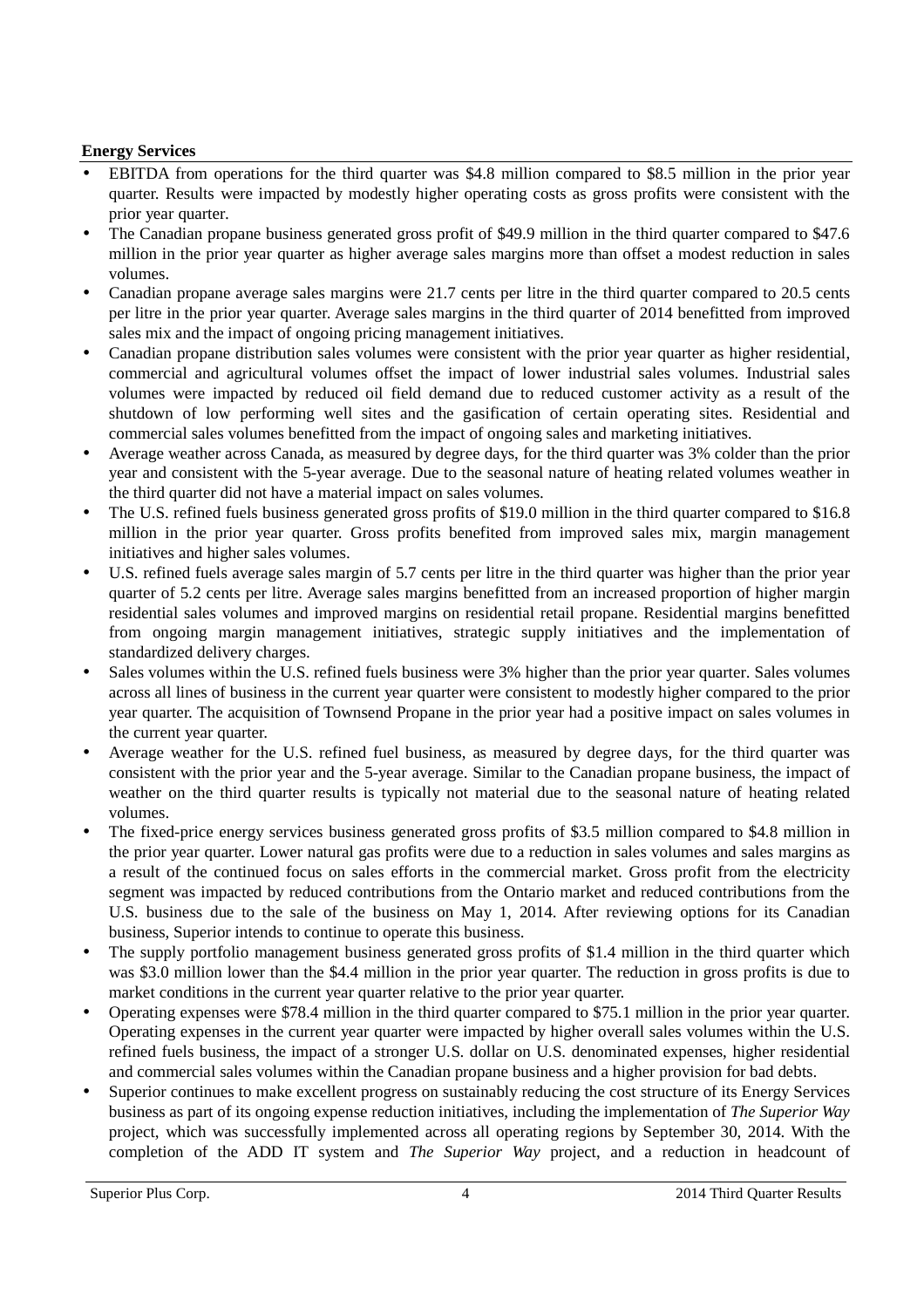approximately 215 by the end of fiscal 2014, Superior has completed the key components of its expense reduction initiatives. Superior anticipates seeing improvements in the cost structure, in particular the Canadian propane business, in the fourth quarter of 2014 and throughout 2015.

- EBITDA from operations for 2014 is anticipated to be higher than in 2013 due to improved results at the Canadian propane and U.S. refined fuels businesses. Improvement in EBITDA is anticipated as a result of modestly higher sales volumes and improved average sales margins due to the ongoing implementation of business initiatives. EBITDA from the wholesale supply business is anticipated to be higher than in 2013 due to year-to-date results, whereas EBITDA from the fixed-price business is anticipated to be lower than 2013 due to 2014 year-to-date results. Operating costs as a percentage of gross profits are anticipated to be modestly lower than the prior year due to improvements from business initiatives, offset in part, by costs associated with difficult operating conditions throughout the first quarter of 2014. Average weather, as measured by degree days, for the fourth quarter of 2014 is anticipated to be consistent with the 5-year average period. Operating conditions for the remainder 2014 are anticipated to be similar to 2013.
- EBITDA from operations for 2015 is anticipated to be higher than in 2014 due to improved results at the Canadian propane and U.S. refined fuels business due to the same reasons as noted above for the increase in 2014 compared to 2013. EBITDA from the wholesale supply business and the fixed-price energy services business are anticipated to be consistent with 2014. Operating costs as a percentage of gross profits are anticipated to continue to improve in 2015 due to a full year run rate of business initiatives and *The Superior Way* project. Average weather, as measured by degree days, for 2015 is anticipated to be consistent with the 5year average period. Operating conditions for 2015 are anticipated to be similar to 2014 with the exception of the adverse weather conditions experienced during the first quarter of 2014.

# **Specialty Chemicals**

- EBITDA from operations for the third quarter was \$27.3 million compared to \$24.6 million in the prior year quarter.
- Sodium chlorate gross profits were consistent with the prior year quarter as improved sales volumes resulting from the Tronox agreement announced in the fourth quarter of 2013 were offset by reduced average gross margins. Gross margin per tonne was modestly lower than the prior year due primarily to higher electricity costs. Gross margin per tonne was also impacted by a higher mix of international sales volumes and higher cost of sales associated with Tronox volumes.
- Sodium chlorate sales volumes were 13% higher than the prior year quarter due to sales volumes associated with the Tronox agreement which was announced on October 31, 2013.
- Chloralkali gross profits were higher than the prior year quarter as improved potassium caustic sales volumes and higher chlorine selling prices more than offset reduced chlorine sales volumes and weaker average caustic selling prices.
- Operating expenses of \$37.2 million were \$2.6 million higher than the prior year quarter due to costs associated with the Tronox agreement and the impact of a stronger U.S. dollar on the translation of U.S. denominated expenses.
- Work on the previously announced hydrochloric acid burner expansion projects at Port Edwards, Wisconsin and Saskatoon, Saskatchewan continued throughout the third quarter. Upon completion of both projects, Superior will have doubled its total hydrochloric acid production capacity to 360,000 wet metric tonnes. The expansion of the production capacity will allow Superior to optimize overall returns at both facilities by converting a larger portion of its chlorine into higher value hydrochloric acid, thus reducing Superior's exposure to chlorine. The Port Edwards burner expansion was completed and commissioned during September 2014 and hydrochloric acid shipments from the new burner were completed prior to September 30, 2014. The Saskatoon project is expected to be in commercial production in the fourth quarter of 2014. The budget for both projects remains at \$43 million as disclosed in the second quarter of 2014. To date, cumulative costs of \$41 million have been incurred with respect to both projects.
- As previously disclosed, On June 29, 2014, the Hargrave, Manitoba sodium chlorate facility was impacted by local area flooding. The facility was successfully restarted during the third quarter and is operating at normal capacity utilization.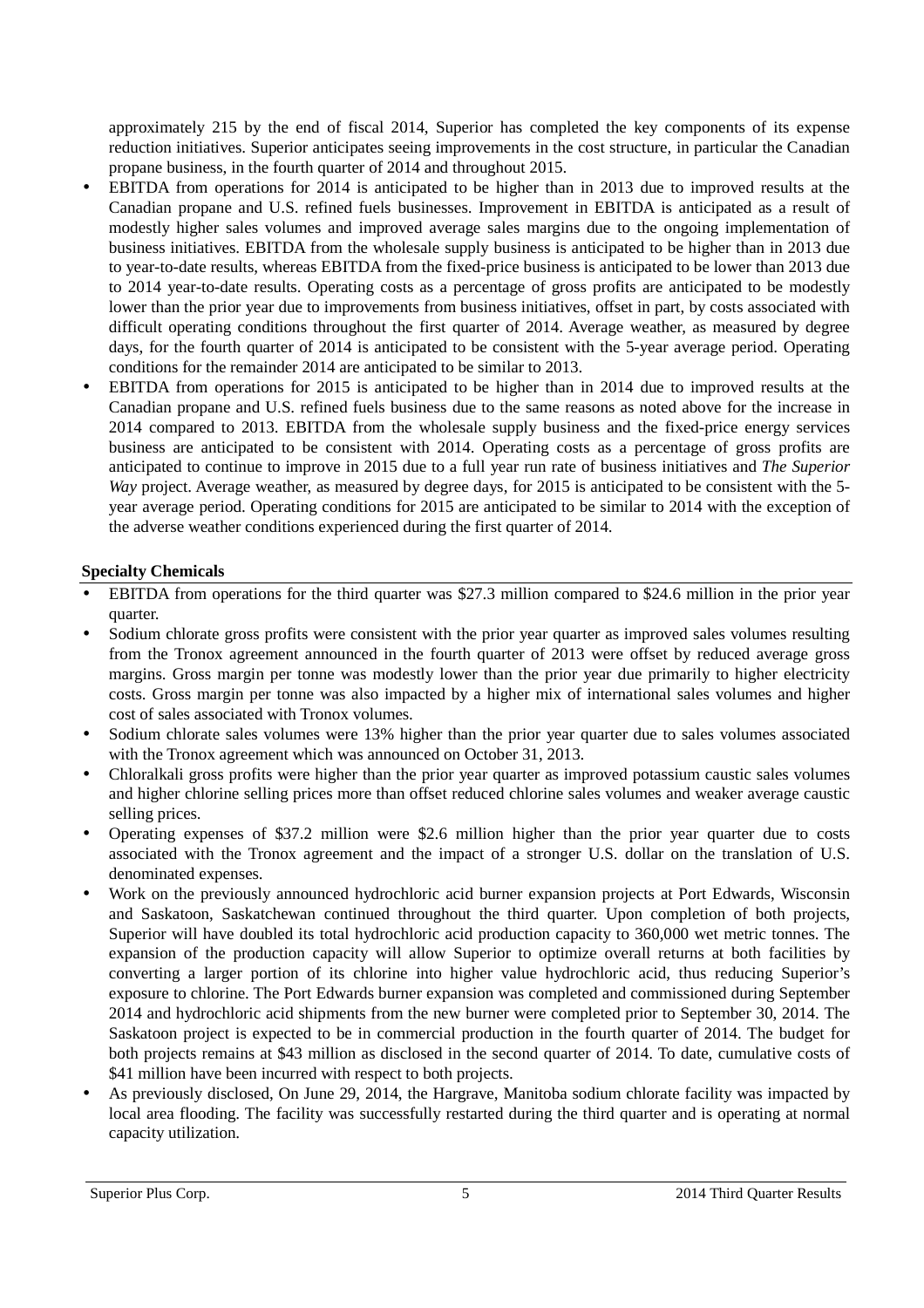- Superior expects EBITDA from operations for 2014 to be lower than in 2013 due to a reduced contribution from sodium chlorate as a result of higher electricity prices and plant operating costs, offset in part, by the contribution from the Tronox agreement. Contribution from the chloralkali segment is anticipated to be higher than 2013 due to the completion of the hydrochloric acid capacity expansions in the third and fourth quarters of 2014. Sales volumes of caustic, chlorine and hydrochloric acid are anticipated to be modestly higher than 2013, offset by lower average selling prices. Supply and demand fundamentals in the chloralkali markets in which Superior operates are anticipated to remain similar with the prior year.
- Superior expects EBITDA from operations for 2015 to be consistent to modestly higher than in 2014 as increased EBITDA from the chloralkali segment as a result of the hydrochloric acid expansions completed in the third and fourth quarters of 2014 is being offset by reduced contributions from sodium chlorate. Sodium chlorate gross profits are being negatively impacted by higher electricity prices, higher plant operating costs, modestly lower sales volumes and increased competition. Supply and demand fundamentals in the chloralkali markets in which Superior operates are anticipated to remain similar to 2014.

### **Construction Products Distribution**

- EBITDA from operations for the third quarter was \$10.7 million compared to \$10.1 million in the prior year quarter. Average selling prices and gross margins were supported by improvements in U.S. markets, offset in part, by softer fundamentals in the Canadian market.
- Gross profit was higher than the prior year quarter due to improved sales volumes and average selling prices. Average sales margins on a total basis were modestly lower than the prior year due to geographic sales mix. Gypsum revenues were higher than the prior year quarter due to improved U.S. sales volumes as a result of ongoing improvements in the U.S. residential construction sector, higher average selling prices and the impact of a stronger U.S. dollar on the translation of U.S. denominated revenues. These improvements more than offset lower revenues in Canada due to increased competitive conditions and a slowdown in some Canadian construction markets.
- Commercial and industrial insulation (C&I) revenues increased over the prior year quarter due to higher industrial market activity, modest improvements in end-use markets, an increase in market share due to investments in sales and marketing, and the impact of a stronger U.S. dollar on the translation of U.S. denominated revenues. C&I gross margins were modestly lower than the prior year due to a higher proportion of lower margin direct-ship industrial sales which realized strong growth in the current year quarter, partially offset by, the impact of intelligent pricing initiatives.
- Operating expenses for the third quarter were \$43.6 million compared to \$41.3 million in the prior year quarter. Operating costs were impacted by costs associated with higher sales volumes in the U.S., the impact of a stronger U.S. dollar on the translation of U.S. denominated expenses, and the opening of a new branch in Baton Rouge, Louisiana. Operating expenses as a percentage of sales were modestly lower than the prior year quarter due to a higher percentage of direct-ship industrial sales volumes which have a lower associated operating cost.
- Superior anticipates that EBITDA from operations in 2014 will be higher than in 2013 due to continued improvements in U.S. residential and industrial construction markets and benefits resulting from ongoing business initiatives. Superior anticipates that the U.S. commercial market will be modestly improved in 2014 compared to 2013 and that the Canadian residential market will continue to be challenging. Superior anticipates that construction activity, which was negatively impacted by adverse weather conditions in the first and second quarters, will continue to recover in the fourth quarter of 2014.
- Superior anticipates that EBITDA from operations in 2015 will be higher than in 2014 due to the reasons noted above as market conditions continue to trend similarly in 2015 relative to 2014. In particular, Superior anticipates continued recovery in its U.S. markets and ongoing improvements in margins due to growth in gypsum sales and procurement and pricing initiatives.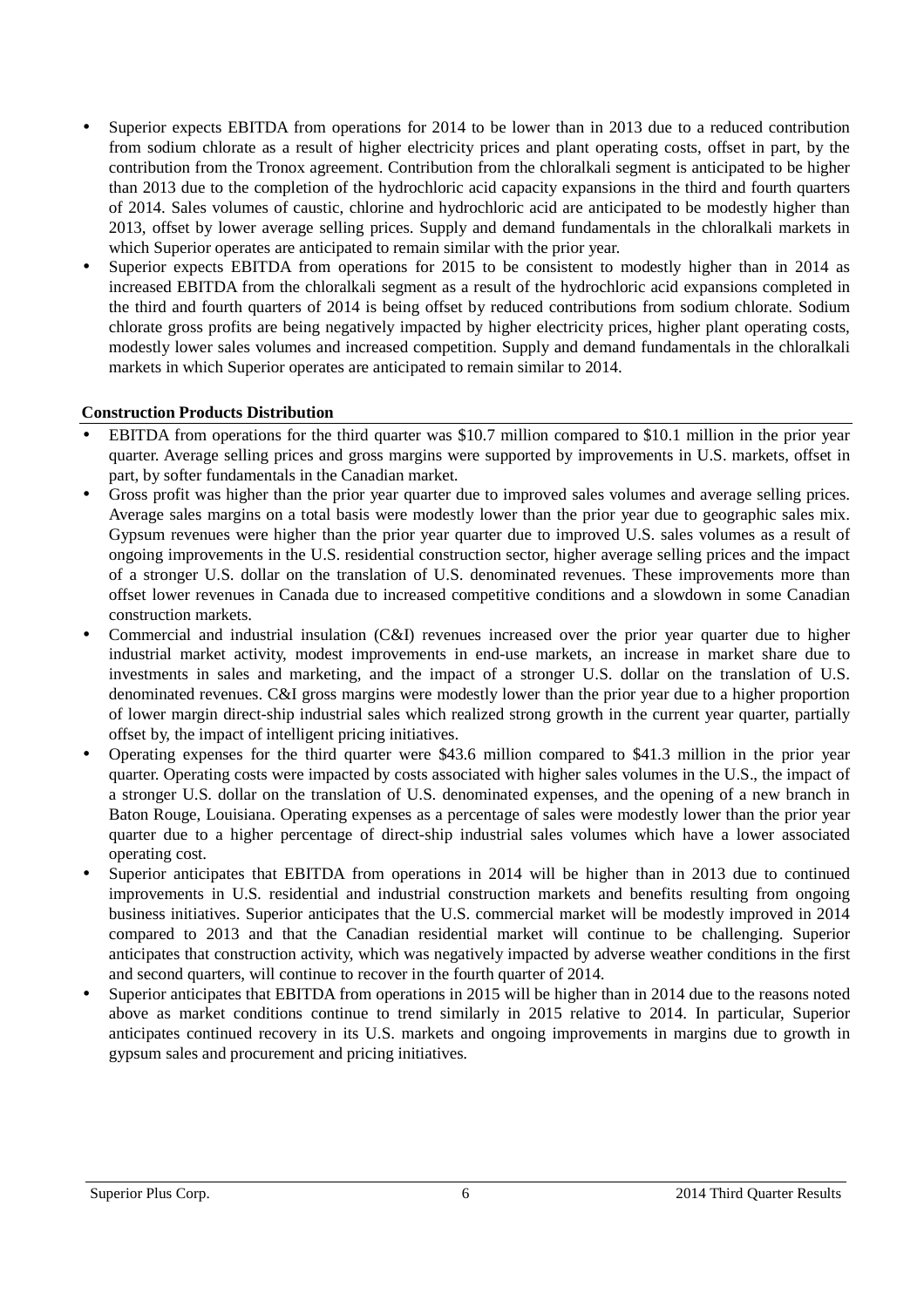#### **Corporate Related**

- Interest expense for the third quarter was \$12.8 million compared to \$15.5 million in the prior year quarter. Interest expense was lower than the prior year quarter as a result of lower average effective interest rates and reduced debt levels.
- Corporate costs were \$6.9 million in the third quarter which was \$3.2 million higher than the prior year quarter. The increase in corporate costs is due to the recognition of \$2.5 million in costs associated with the termination of the CPD sales process.
- Superior's total debt (including convertible debentures) to Compliance EBITDA before restructuring costs was 3.6X as at September 30, 2014 (3.9X after restructuring costs) compared to 3.9X as at December 31, 2013. The reduction in leverage is due to lower debt levels as a result of reduced working capital requirements and improved EBITDA. See "Debt Management Update" for additional details.

### **CRA Income Tax Update**

As previously disclosed, on April 2, 2013 Superior received from the CRA Notices of Reassessment for Superior's 2009 and 2010 taxation years reflecting the CRA's intent to challenge the tax consequences of Superior's corporate conversion transaction (Conversion) which occurred on December 31, 2008. The CRA's position is based on the acquisition of control rules, in addition to the general anti-avoidance rules in the Income Tax Act (Canada).

The table below summarizes Superior's estimated tax liabilities and payment requirements associated with the received and anticipated Notices of Reassessment. Upon receipt of the Notices of Reassessment, 50% of the taxes payable pursuant to such Notices of Reassessment, must be remitted to the CRA.

| <b>Taxation Year</b> | Taxes Payable (1)(2)   | 50% of the Taxes<br>Payable $(1)(2)$ | <b>Payment Dates</b> |
|----------------------|------------------------|--------------------------------------|----------------------|
| 2009/2010            | \$13.0                 | \$6.5                                | April 2013           |
| 2011                 | $$10.0$ (3)            | \$5.0                                | 2015                 |
| 2012                 | $$10.0$ <sup>(3)</sup> | \$5.0                                | 2015                 |
| 2013                 | $$10.0$ (3)            | \$5.0                                | 2015                 |
| 2014                 | $$20.0$ (3)            | \$10.0                               | 2015                 |
| 2015                 | $$20.0$ (3)            | \$10.0                               | 2015                 |
| <b>Total</b>         | \$83.0                 | \$41.5                               |                      |

(1) In millions of dollars.

(2) Includes estimated interest and penalties.

<sup>(3)</sup> Estimated based on Superior's previously filed tax returns, actual 2013 financial results and the midpoint of Superior's 2014 and 2015 financial outlooks.

On May 8, 2013 Superior filed a Notice of Objection and a Notice of Appeal with respect to the Notice of Reassessments received on April 2, 2013. Superior anticipates that if the case proceeds in the Tax Court of Canada, the case could be heard in late 2015, with a decision rendered six to twelve months after completion of the court hearings are concluded. If a decision of the Tax Court of Canada were to be appealed, the appeal process could reasonably be expected to take an additional 2 years. If Superior receives a positive decision then any taxes, interest and penalties paid to the CRA will be refunded plus interest and if Superior is unsuccessful then any remaining taxes payable plus interest and penalties will have to be remitted.

Superior remains confident in the appropriateness of its tax filing position and the expected tax consequences of the Conversion and intends to vigorously defend such position and intends to file its future tax returns on a basis consistent with its view of the outcome of the Conversion.

Interim tax payments made by Superior will be recorded to the balance sheet and will not materially impact either adjusted operating cash flow or net earnings.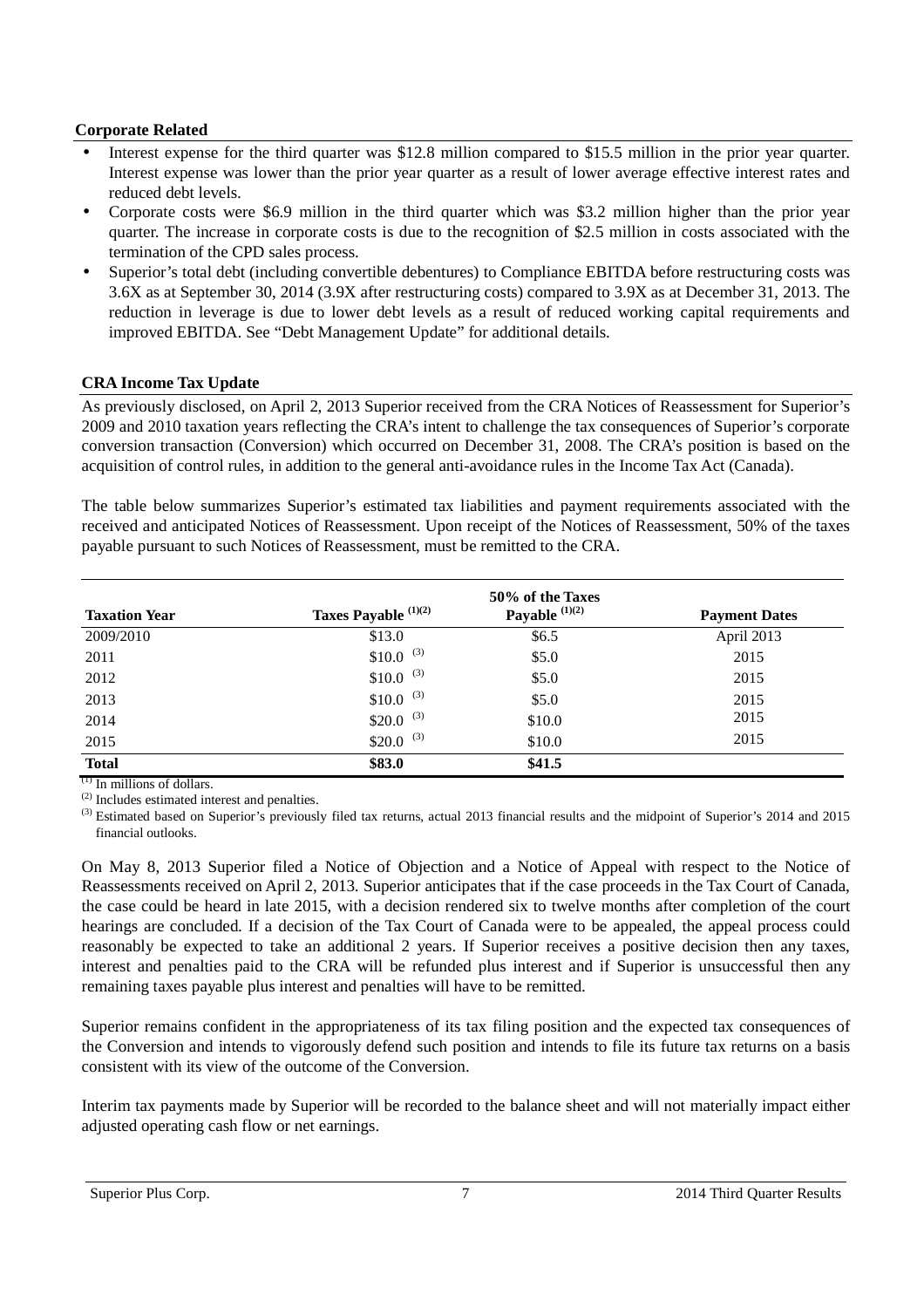Based on the midpoint of Superior's 2014 and 2015 financial outlooks of AOCF per share of \$1.85 and \$1.95, if the tax pools from the Conversion were not available to Superior, the impact would be an increase to cash income taxes of approximately \$20.0 million or \$0.15 per share for both 2014 and 2015. As previously stated, Superior intends to file its future income tax returns on a basis consistent with its view of the outcome of the Conversion.

#### **2014 and 2015 Financial Outlook**

Superior's 2014 financial outlook of AOCF per share has been adjusted to \$1.75 to \$1.95 before restructuring costs compared to the financial outlook provided at the second quarter of 2014 of \$1.65 to \$1.95 before restructuring costs. The increase to the bottom end of the 2014 financial outlook is due to the recognition of \$0.08 per share year-to-date adjustment as previously discussed. The improvement in results at Superior's supply portfolio management recognized as part of the adjustment is a direct result of Superior's procurement initiatives within the Energy Services business combined with the benefit of market opportunities that were present as a result of the adverse weather and supply conditions experienced in the first quarter of 2014. Superior anticipates that the impact of the procurement initiatives will continue into the future. Using the midpoint of Superior's 2014 financial outlook, Superior is now anticipating a growth rate of approximately 10% in 2014 compared to the previously provided range of 5% to 7% for 2013. Superior's 2014 financial outlook is stated before the impact of one-time restructuring costs.

Superior is introducing its 2015 financial outlook of AOCF per share of \$1.80 to \$2.10, a 5% increase compared to the 2014 financial outlook using the midpoint of the respective financial outlooks. The increase in the financial outlook for 2015 of 5% compared to 2014 is lower than the previously provided range of 9% to 12% due primarily to the increase in the 2014 financial outlook as noted above. As previously noted in the individual business financial outlook sections, the 2015 financial outlook assumes that the Energy Services and CPD results will be higher in 2015 than in 2014 and that the Specialty Chemicals results in 2015 will be consistent to modestly higher than 2014.

For additional details on the assumptions underlying the 2014 and 2105 financial outlook, see Superior's 2014 third quarter MD&A.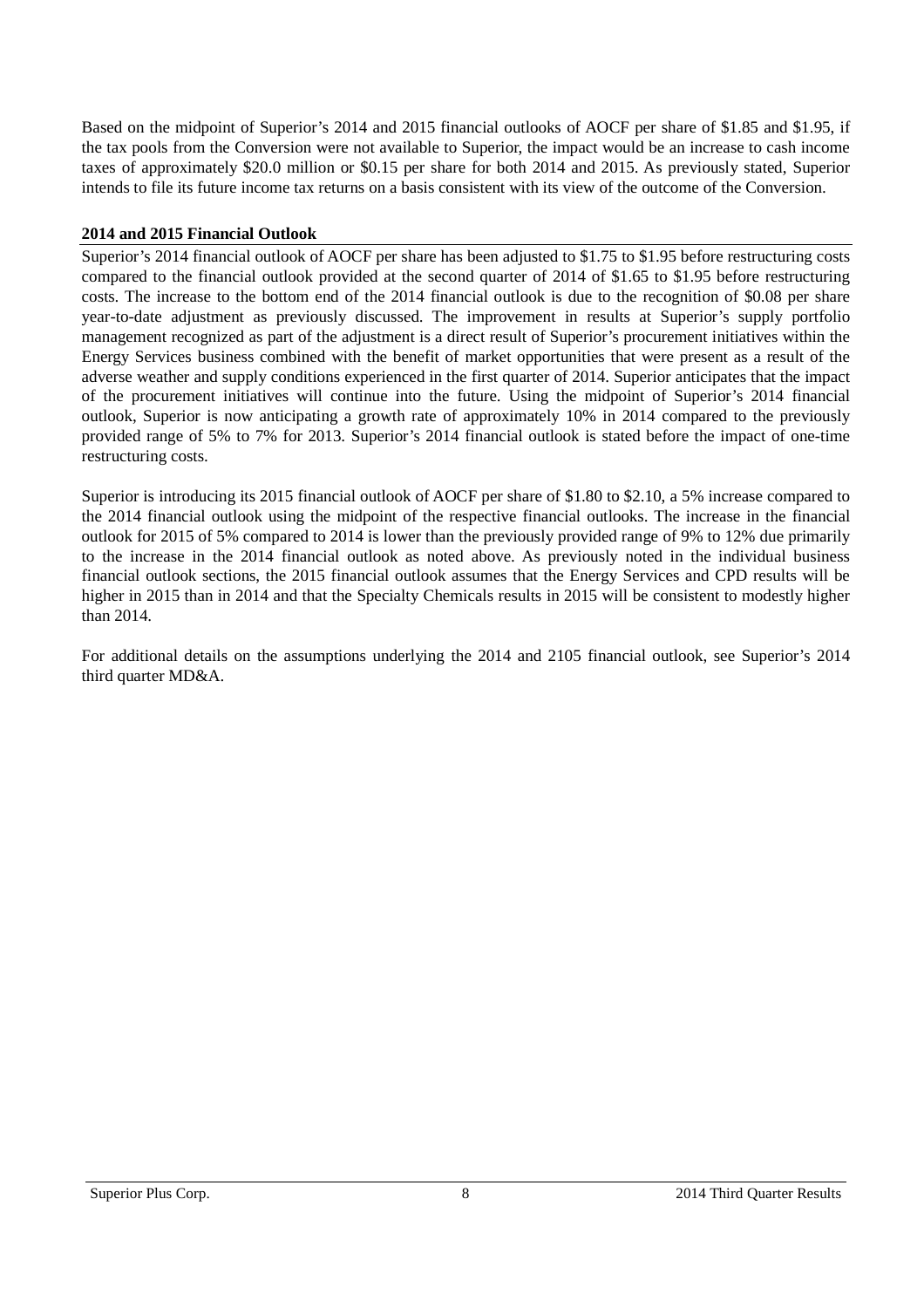### **Debt Management Update**

Superior remains focused on managing both its total debt and its total debt to EBITDA. Superior's forecasted total debt to EBITDA ratio before restructuring costs at December 31, 2014 is 3.6X to 4.0X, consistent with the forecast provide by Superior in the fourth quarter of 2013. Superior anticipates being at the lower end of this total debt to EBITDA range as at December 31, 2014.

Superior is currently forecasting a total debt to EBITDA ratio at December 31, 2015 of 3.0X to 3.4X which would bring Superior into its targeted leverage range of 3.0X to 3.5X. Superior's anticipated debt repayment for 2015 and total debt to EBITDA leverage ratio as at December 31, 2015, based on Superior's 2015 financial outlook is detailed in the chart below.

|                                                                                | Dollar Per    | Millions of   |
|--------------------------------------------------------------------------------|---------------|---------------|
|                                                                                | <b>Share</b>  | Dollars       |
| 2015 financial outlook AOCF per share – midpoint $(1)$                         | 1.95          | 247.0         |
| Maintenance capital expenditures, net                                          | (0.31)        | (40.0)        |
| Capital lease obligation repayments                                            | (0.19)        | (24.0)        |
| Cash flow available for dividends and debt repayment before growth capital     | 1.45          | 183.0         |
| Growth capital expenditures                                                    | (0.22)        | (28.0)        |
| Tax payments to CRA (50%)                                                      | (0.20)        | (25.0)        |
| Estimated 2014 free cash flow available for dividend and debt repayment        | 1.03          | 130.0         |
| Conversion of 7.50% convertible debentures to equity-callable October 31, 2015 | 0.59          | 75.0          |
| Dividends                                                                      | (0.72)        | (91.0)        |
| Total estimated reduction in debt                                              | 0.90          | 114.0         |
| Estimated total debt to EBTIDA as at December 31, 2014                         | $3.0X - 3.4X$ | $3.0X - 3.4X$ |
| Dividends per share                                                            | 0.72          | 91.0          |
| Calculated payout ratio after all capital (excluding tax payments to CRA)      | 59%           | 59%           |

(1) See "Financial Outlooks" in Superior's 2015 Third Quarter MD&A for additional details including assumptions, definitions and risk factors.

Superior's total debt (including convertible debentures) to Compliance EBITDA before restructuring costs was 3.6X as at September 30, 2014 (3.9X after restructuring costs), lower than the 3.9X as at December 31, 2013. Debt levels and total leverage as at September 30, 2014 were lower than December 31, 2013 levels due to reduced working capital levels in the Energy Services business due to seasonality of sales volumes and inventory levels and the impact of higher EBITDA. Superior continues to focus on reducing its total leverage through ongoing debt reduction, including reducing working capital requirements and improving business operations.

### **2014 Detailed Third Quarter Results**

Superior's 2014 Third Quarter Management's Discussion and Analysis is attached and is also available on Superior's website at www.superiorplus.com under the Investor Relations section.

### **2014 Third Quarter Conference Call**

Superior will be conducting a conference call and webcast for investors, analysts, brokers and media representatives to discuss the 2014 Third Quarter Results at 8:30 a.m. MST on Friday, October 31, 2014. To participate in the call, dial:1-800-952-4972. An archived recording of the call will be available for replay until midnight, December 1, 2014. To access the recording, dial: 1-800-408-3053 and enter pass code 7012290 followed by the # key. Internet users can listen to the call live, or as an archived call, on Superior's website at www.superiorplus.com.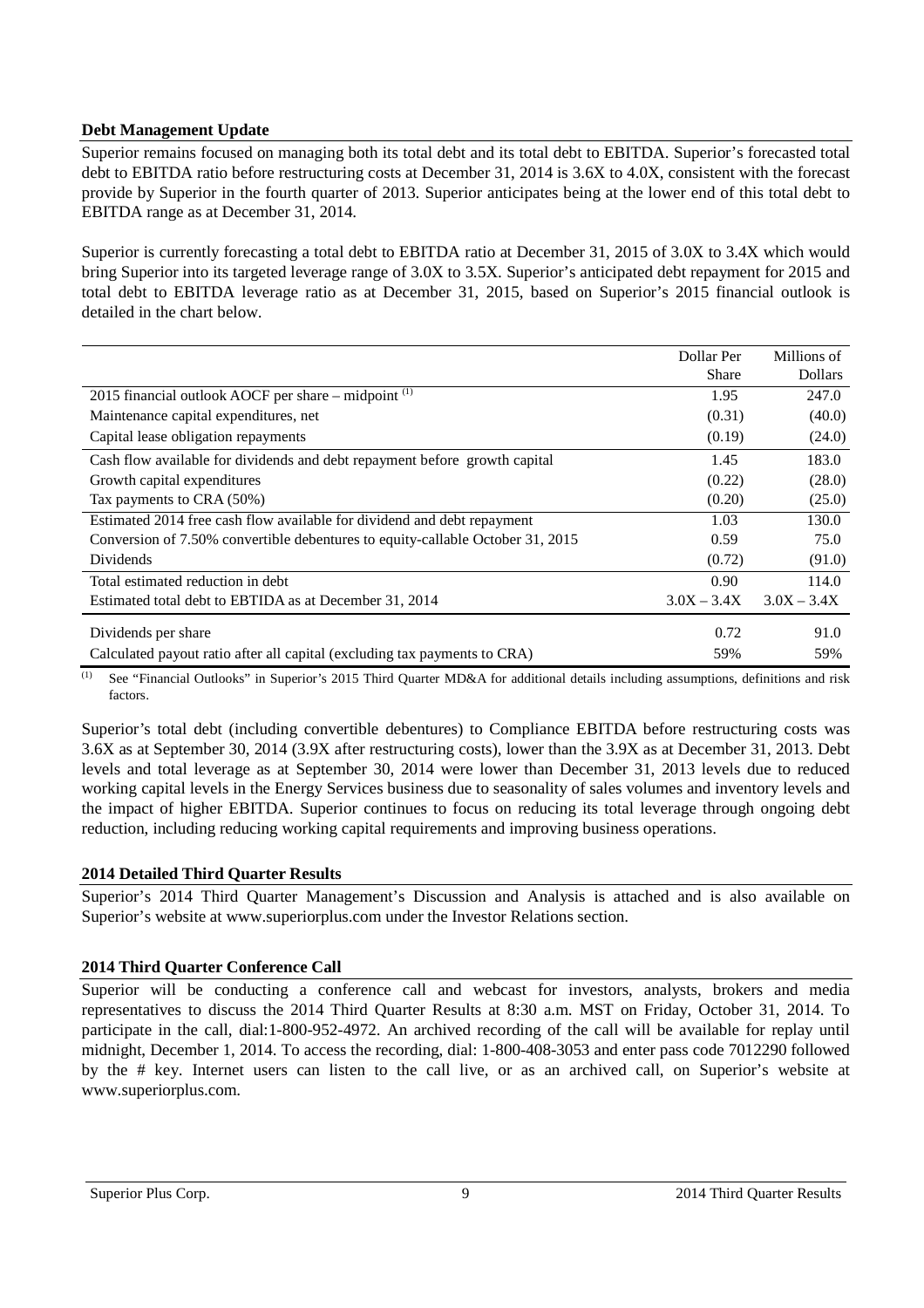### **Supplemental Financial Information**

#### *Diluted AOCF Per Share*

There are no dilutive instruments for the three months ended September 30, 2014 and 2013. For the nine months ended September 30, 2014, the dilutive impact of the 7.50%, October 31, 2016 convertible debentures was 6.6 million shares (132.8 million total shares on a dilutive basis) with a resulting impact on AOCF before restructuring costs of \$4.2 million (\$157.1 million total on a dilutive basis) and on AOCF of \$4.2 million (\$146.0 million total on a dilutive basis). For the nine months ended September 30, 2013 there were no dilutive instruments.

#### **Forward Looking Information**

Certain information included herein is forward-looking information within the meaning of applicable Canadian securities laws. Forward-looking information may include statements regarding the objectives, business strategies to achieve those objectives, expected financial results (including those in the area of risk management), economic or market conditions, and the outlook of or involving Superior, Superior LP and its businesses. Such information is typically identified by words such as "anticipate", "believe", "continue", "could", "estimate", "expect", "plan", "intend", "forecast", "future", "guidance", "may", "predict", "project", "should", "strategy", "target", "will" or similar expressions suggesting future outcomes.

Forward-looking information in this document includes: future financial position, consolidated and business segment outlooks, expected EBITDA from operations, expected adjusted operating cash flow (AOCF) and adjusted operating cash flow per share, expected leverage ratios and debt repayment, debt management summary, expectations in terms of the cost of operations, capital spend and maintenance and the variability of these costs, timing, costs and benefits of restructuring activities, business strategy and objectives, development plans and programs, business expansion and improvement projects, expected timing of commercial production and the costs and benefits associated therewith, market conditions in Canada and the U.S., expected tax consequences of the Conversion, the challenge by the CRA of the tax consequences of the Conversion (and the expected timing and impact of such process including any payment of taxes and the quantum of such payments), appointment and election of directors, future income taxes, the impact of proposed changes to Canadian tax legislation or U.S. tax legislation, future economic conditions, future exchange rates and exposure to such rates, dividend strategy, payout ratio, expected weather, expectations in respect to the global economic environment, our trading strategy and the risk involved in these strategies, the impact of certain hedges on future reported earnings and cash flows, commodity prices and costs, the impact of contracts for commodities, demand for propane, heating oil and similar products, demand for chemicals including sodium chlorate and chloralkali, effect of operational and technological improvements, anticipated costs and benefits of restructuring activities, business enterprise system upgrade plans, future working capital levels, expected governmental regulatory regimes and legislation and their expected impact on regulatory and legislative compliance costs, expectations for the outcome of existing or potential legal and contractual claims, our ability to obtain financing on acceptable terms, expected life of facilities and statements regarding net working capital and capital expenditure requirements of Superior or Superior Plus LP.

Forward-looking information is provided for the purpose of providing information about management's expectations and plans about the future and may not be appropriate for other purposes. Forward-looking information herein is based on various assumptions and expectations that Superior believes are reasonable in the circumstances. No assurance can be given that these assumptions and expectations will prove to be correct. Those assumptions and expectations are based on information currently available to Superior, including information obtained from third party industry analysts and other third party sources, and the historic performance of Superior's businesses. Such assumptions include anticipated financial performance, current business and economic trends, the amount of future dividends paid by Superior, business prospects, availability and utilization of tax basis, regulatory developments, currency, exchange and interest rates, trading data, cost estimates, our ability to obtain financing on acceptable terms, the assumptions set forth under the "Financial Outlook" sections of our first quarter management's discussion and analysis ("MD&A") and are subject to the risks and uncertainties set forth below.

By its very nature, forward-looking information involves numerous assumptions, risks and uncertainties, both general and specific. Should one or more of these risks and uncertainties materialize or should underlying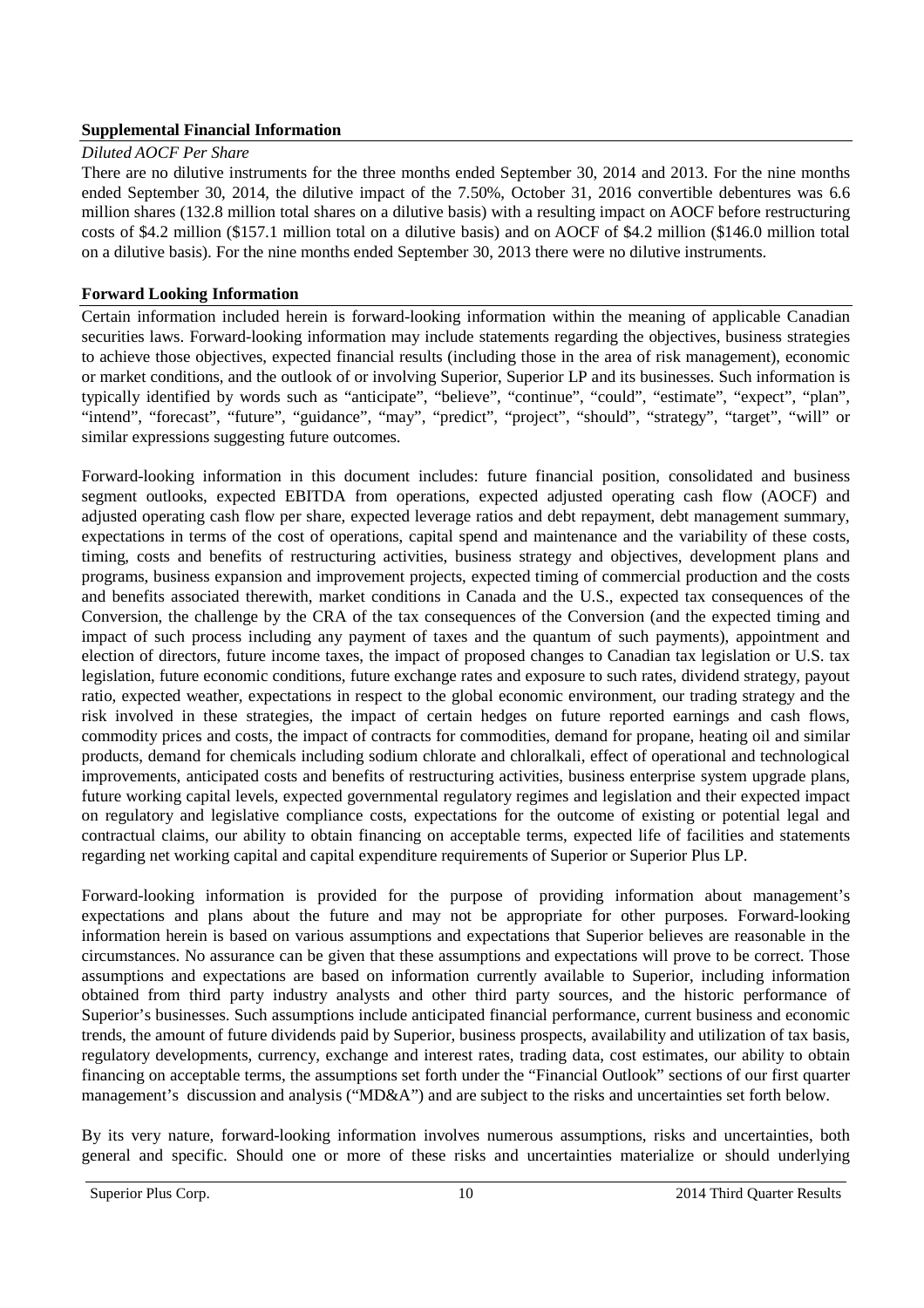assumptions prove incorrect, as many important factors are beyond our control, Superior's or Superior LP's actual performance and financial results may vary materially from those estimates and intentions contemplated, expressed or implied in the forward-looking information. These risks and uncertainties include incorrect assessments of value when making acquisitions, increases in debt service charges, the loss of key personnel, fluctuations in foreign currency and exchange rates, inadequate insurance coverage, liability for cash taxes, counterparty risk, compliance with environmental laws and regulations, operational risks involving our facilities, force majeure, labour relations matters, our ability to access external sources of debt and equity capital, and the risks identified in (i) our MD&A under the heading "Risk Factors" and (ii) Superior's most recent Annual Information Form. The preceding list of assumptions, risks and uncertainties is not exhaustive.

When relying on our forward-looking information to make decisions with respect to Superior, investors and others should carefully consider the preceding factors, other uncertainties and potential events. Any forward-looking information is provided as of the date of this document and, except as required by law, neither Superior nor Superior LP undertakes to update or revise such information to reflect new information, subsequent or otherwise. For the reasons set forth above, investors should not place undue reliance on forward-looking information.

For more information about Superior, visit our website at www.superiorplus.com or contact:

| <b>Wayne Bingham</b> | <b>Executive Vice-President and Chief Financial Officer</b> |
|----------------------|-------------------------------------------------------------|
|                      | E-mail: whingham@superiorplus.com                           |
|                      | Phone: (403) 218-2951 / Fax: (403) 218-2973                 |
| <b>Jay Bachman</b>   | Vice-President, Investor Relations and Treasurer            |
|                      | E-mail: jbachman@superiorplus.com                           |
|                      | Phone: (403) 218-2957 / Fax: (403) 218-2973                 |
|                      | Toll Free: 1-866-490-PLUS (7587)                            |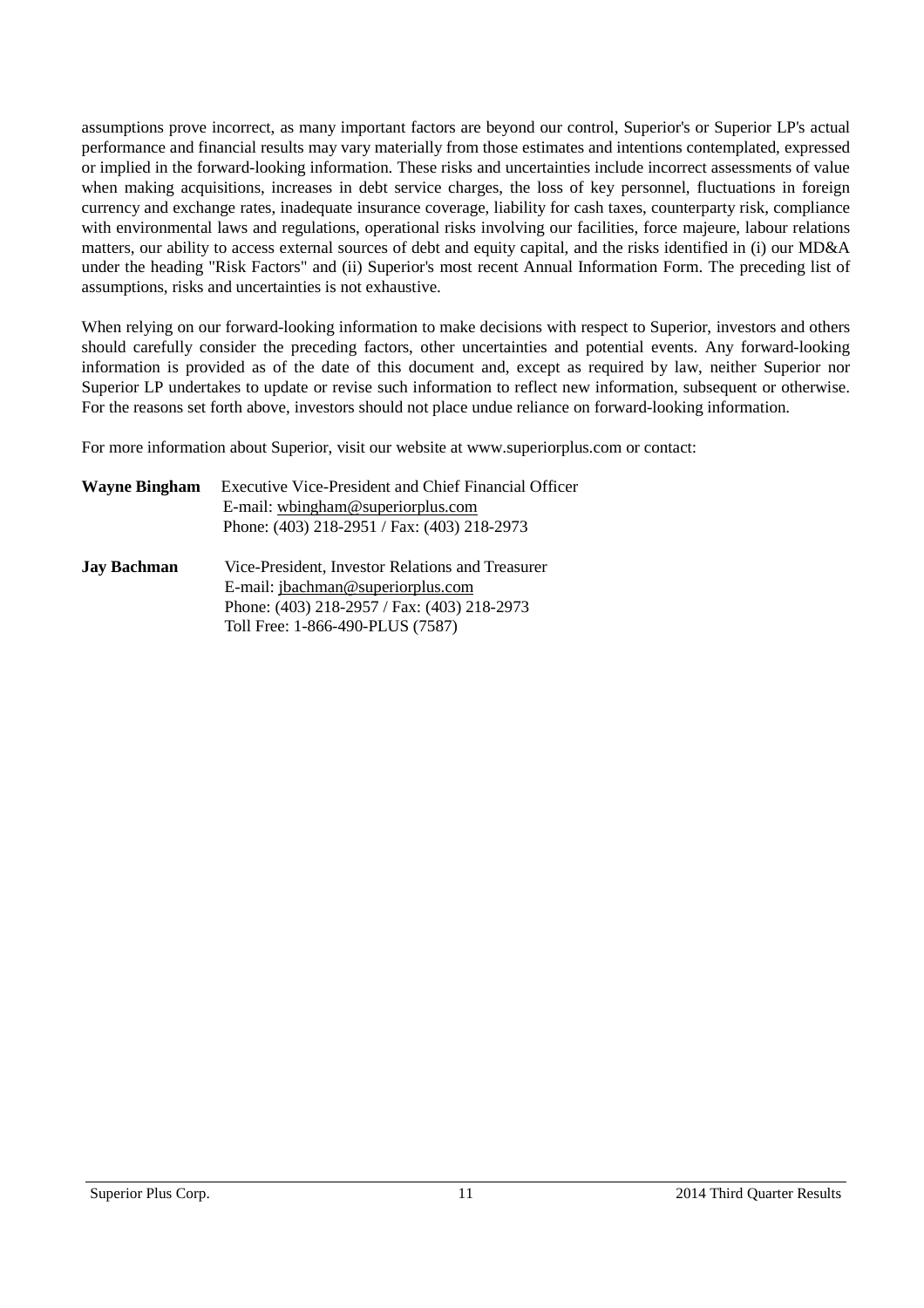# **Management's Discussion and Analysis of 2014 Third Quarter Results October 30, 2014**

The following Management Discussion & Analysis (MD&A) is a review of the financial performance and position of Superior Plus Corp. (Superior) as at and for the three and nine months ended September 30, 2014 and 2013. The information in this MD&A is current to October 30, 2014. This MD&A should be read in conjunction with Superior's audited consolidated financial statements and notes to those statements as at and for the twelve months ended December 31, 2013 and its December 31, 2013 MD&A. Additional information regarding Superior, including the Annual Information Form, is available on SEDAR at www.sedar.com, and on Superior's website, www.superiorplus.com.

The accompanying unaudited condensed consolidated financial statements of Superior were prepared by and are the responsibility of Superior's management. Superior's unaudited condensed consolidated financial statements were prepared in accordance with *International Accounting Standard 34 Interim Financial Reporting* as issued by the International Accounting Standards Board (IASB). Dollar amounts in this MD&A are expressed in Canadian dollars and millions except where otherwise noted.

# **Overview of Superior**

Superior is a diversified business corporation. Superior holds 99.9% of Superior Plus LP (Superior LP), a limited partnership formed between Superior General Partner Inc. (Superior GP) as general partner and Superior as limited partner. Superior owns 100% of the shares of Superior GP and Superior GP holds 0.1% of Superior LP. The cash flow of Superior is solely dependent on the results of Superior LP and is derived from the allocation of Superior LP's income to Superior by means of partnership allocations. Superior, through its ownership of Superior LP and Superior GP, has three operating segments: the Energy Services segment, which includes a Canadian propane distribution business, a U.S. refined fuels distribution business, a fixed-price energy services business and a supply portfolio management business; the Specialty Chemicals segment; and the Construction Products Distribution segment.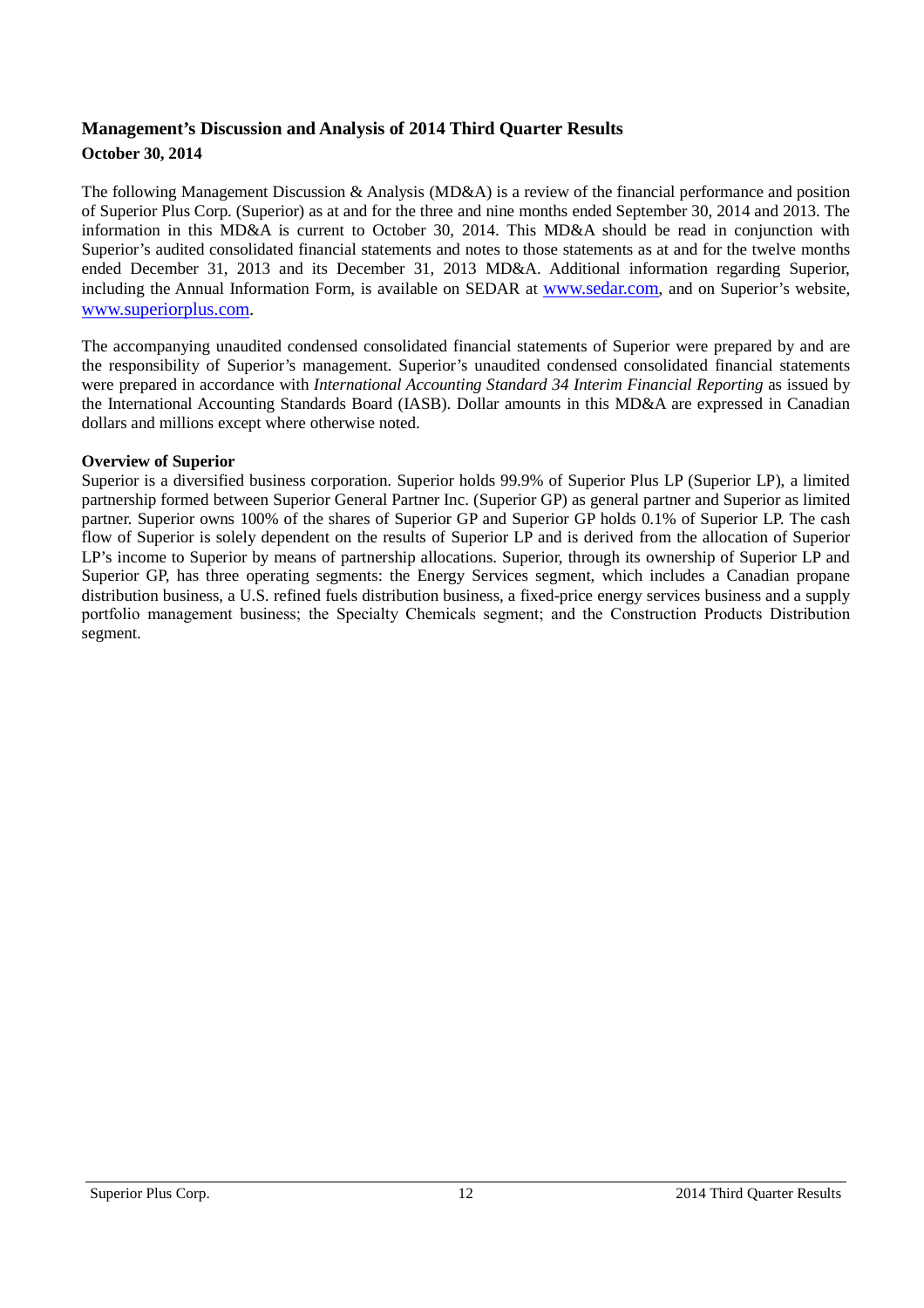# **Third quarter Results Summary of Adjusted Operating Cash Flow**

|                                                                  | Three months ended<br>September 30, |              | Nine months ended<br>September 30, |              |
|------------------------------------------------------------------|-------------------------------------|--------------|------------------------------------|--------------|
| (millions of dollars except per share amounts)                   | $2014^{(4)}$                        | $2013^{(4)}$ | $2014^{(4)(5)}$                    | $2013^{(4)}$ |
| EBITDA from operations: $(1)$                                    |                                     |              |                                    |              |
| <b>Energy Services</b>                                           | 4.8                                 | 8.5          | 104.4                              | 91.6         |
| Specialty Chemicals                                              | 27.3                                | 24.6         | 81.6                               | 82.6         |
| <b>Construction Products Distribution</b>                        | 10.7                                | 10.1         | 23.2                               | 23.4         |
|                                                                  | 42.8                                | 43.2         | 209.2                              | 197.6        |
| Interest expense                                                 | (12.8)                              | (15.5)       | (37.3)                             | (46.3)       |
| Corporate costs                                                  | (6.9)                               | (3.7)        | (17.7)                             | (13.5)       |
| Cash income tax (expense) recovery                               | (0.4)                               | 0.4          | (1.3)                              | (0.4)        |
| Adjusted operating cash flow $^{(1)}$ before restructuring costs | 22.7                                | 24.4         | 152.9                              | 137.4        |
| Restructuring costs                                              |                                     | (0.2)        | (11.1)                             | (1.0)        |
| Adjusted operating cash flow $^{(1)}$                            | 22.7                                | 24.2         | 141.8                              | 136.4        |
| Adjusted operating cash flow per share before restructuring      |                                     |              |                                    |              |
| $costs, basic^{(2)}$                                             | \$0.18                              | \$0.19       | \$1.21                             | \$1.12       |
| Adjusted operating cash flow per share before restructuring      |                                     |              |                                    |              |
| $costs$ , diluted <sup>(3)</sup>                                 | \$0.18                              | \$0.19       | \$1.18                             | \$1.12       |
| Adjusted operating cash flow per share, basic $^{(2)}$           | \$0.18                              | \$0.19       | \$1.12                             | \$1.12       |
| Adjusted operating cash flow per share, diluted $^{(3)}$         | \$0.18                              | \$0.19       | \$1.10                             | \$1.12       |

(1) Earnings before interest, taxes, depreciation and amortization (EBITDA) and adjusted operating cash flow are not IFRS measures. See "Non-IFRS Financial Measures".

<sup>(2)</sup> The weighted average number of shares outstanding for the three months ended September 30, 2014, is 126.2 million (September 30, 2013 – 126.2 million) and nine months ended September 30, 2014, is 126.2 million (September 30, 2013 – 122.0 million).

 $^{(3)}$  There are no dilutive instruments for the three months ended September 30, 2014 and 2013. For the nine months ended September 30, 2014, the dilutive impact of the 7.50%, October 31, 2016 convertible debentures was 6.6 million shares (132.8 million total shares on a dilutive basis) with a resulting impact on AOCF before restructuring costs of \$4.2 million (\$157.1 million total on a dilutive basis) and on AOCF of \$4.2 million (\$146.0 million total on a dilutive basis). For the nine months ended September 30, 2013, there were no dilutive instruments. Superior's diluted per share amounts exclude all debentures which have an exercise price above Superior's share price as at September 30, 2014 since it is unlikely any material conversions would occur.

Superior has restated its 2013 financial results and presented its 2014 financial results on a before and after restructuring cost basis due to the one-time nature of these items. See Restructuring Costs for further details.

<sup>(5)</sup> The nine months ended September 30, 2014 includes the impact of accounting adjustments associated with prior periods. Refer to page 14.

### **Adjusted Operating Cash Flow Reconciled to Net Cash Flow from Operating Activities**(1)

|                                                   |        | Three months ended |                          | Nine months ended |
|---------------------------------------------------|--------|--------------------|--------------------------|-------------------|
|                                                   |        | September 30,      |                          | September 30,     |
| (millions of dollars)                             | 2014   | 2013               | $2014^{(2)}$             | 2013              |
| Net cash flow from operating activities           | 69.2   | 63.1               | 241.8                    | 255.4             |
| Add (deduct):                                     |        |                    |                          |                   |
| Non-cash interest expense                         | 1.6    | 2.5                | 4.8                      | 5.9               |
| Decrease in non-cash working capital              | (33.4) | (23.8)             | (61.5)                   | (72.3)            |
| Gain on debenture redemptions                     |        | (0.3)              | $\overline{\phantom{m}}$ | (0.7)             |
| Income tax (expense) recovery                     | (0.4)  | 0.4                | (1.3)                    | (0.4)             |
| Finance expense recognized in net (loss) earnings | (14.3) | (17.7)             | (42.0)                   | (51.5)            |
| <b>Adjusted operating cash flow</b>               | 22.7   | 24.2               | 141.8                    | 136.4             |

 $<sup>(1)</sup>$  See the unaudited condensed consolidated financial statements for net cash flows from operating activities and changes in non-cash</sup> working capital.

(2) The nine months ended September 30, 2014 includes the impact of accounting adjustments associated with prior periods. Refer to page 14.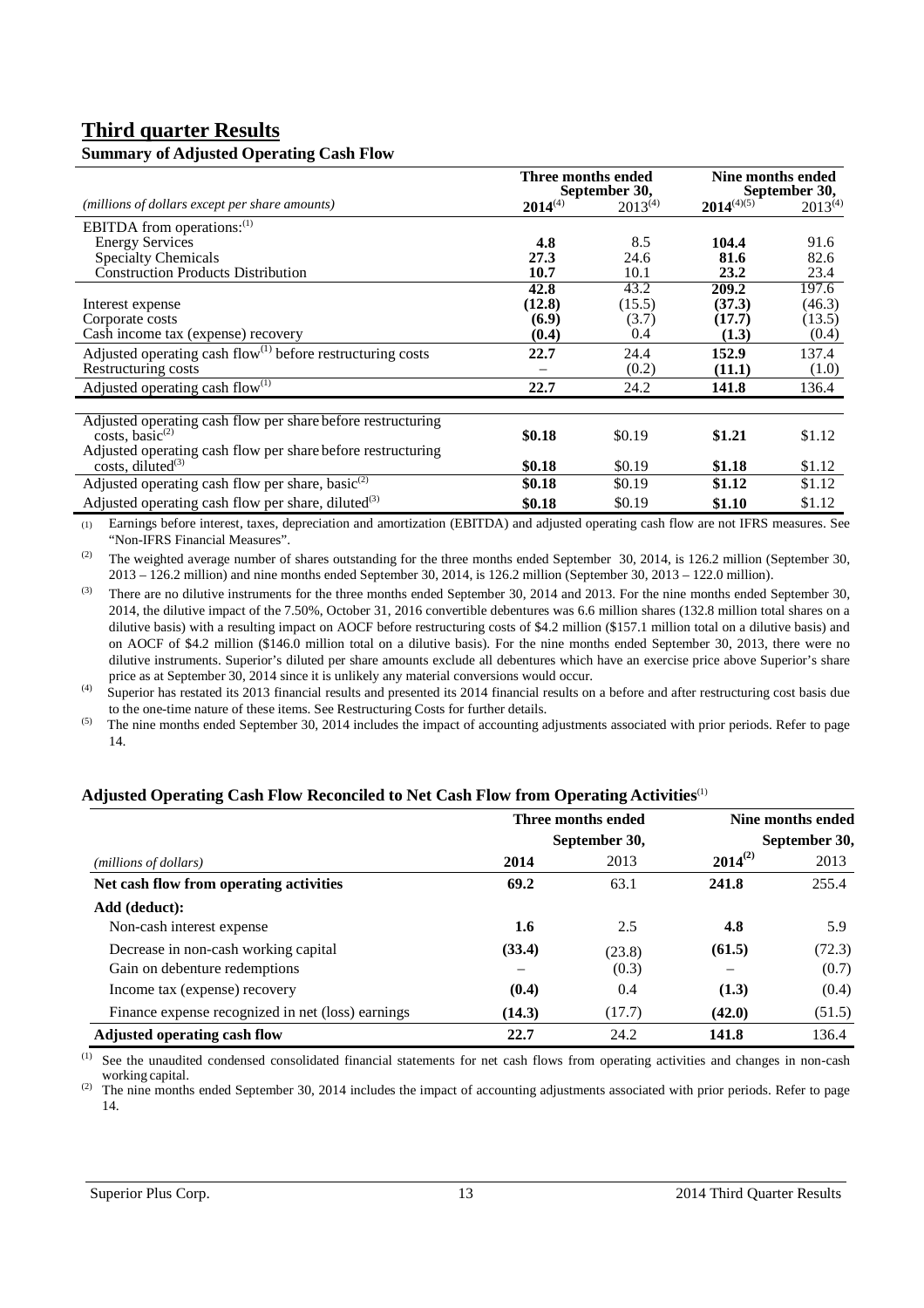Third quarter adjusted operating cash flow and adjusted operating cash flow before restructuring costs was \$22.7 million, a decrease of \$1.7 million or 7% from the prior year quarter adjusted operating cash flow (before restructuring costs of \$0.2 million). The decrease in adjusted operating cash flow was primarily due to lower operating results at Energy Services and higher corporate costs offset in part by higher operating results at Specialty Chemicals and lower interest costs. Adjusted operating cash flow of \$0.18 per share is consistent with the prior year quarter of \$0.19 per share.

Adjusted operating cash flow (before restructuring costs of \$11.1 million) for the nine months ended September 30, 2014 was \$152.9 million, an increase of \$15.5 million or 11% from the prior year. The increase in adjusted operating cash flow was primarily due to higher operating results at Energy Services and lower interest costs, partially offset by higher corporate costs. Adjusted operating cash flow (before restructuring costs) of \$1.21 per share, increased by \$0.09 per share from the prior year due to the increase in adjusted operating cash flow as noted above offset in part by an 3% increase in the weighted average number of shares outstanding. The weighted average number of shares outstanding increased as a result of shares issued from Superior's Dividend Reinvestment Program and Optional Share Purchase Plan (DRIP) and the completion of a 13.0 million shares equity offering on March 27, 2013 for gross proceeds of \$143.9 million.

#### **Year-to-Date Adjustment Details**

During the third quarter of 2014 Superior recognized \$10.2 million or \$0.08 per share in adjustments related to its supply portfolio management business and its U.S. refined fuels business. The adjustment in the supply portfolio management business was primarily the result of the over accrual of freight charges during the fourth quarter of 2013 and throughout the first and second quarters of 2014. Recognizing this adjustment in 2014 positively impacts Superior's 2014 year-to-date financial results by \$18.0 million as prior period results were previously understated. The adjustment in the U.S. refined fuels business was due to inaccurate inventory costing in prior periods as a result of not appropriately recognizing book to physical inventory adjustments. Recognizing this adjustment in 2014 negatively impacts Superior's 2014 year-to-date financial results by \$7.8 million as prior period results were previously overstated.

### *Recognition and Disclosure*

Superior has recognized an adjustment, as detailed below, of \$10.2 million in its year-to-date 2014 results within the Energy Services business. Superior will reclassify its 2014 first and second quarters on a comparative basis when it reports its 2015 financial results to report the adjustments in the period they related to. A summary of Superior's 2014 first and second quarter results and the impact of the adjustments are detailed below. The net impact to Superior's prior period financial results is an understatement of previously reported AOCF and net earnings of \$0.3 million. Due to the immaterial nature of the net adjustment related to prior periods, Superior will not be adjusting its 2013 financial results on a comparative basis.

Both adjustments were discovered by management and were the result of deficiencies in the performance and application of existing controls and were not a design of internal controls issue. Superior has taken all necessary steps to ensure that the issues that resulted in the adjustments have been fully rectified. Superior has assessed its control environment from both an application and design perspective and has determined that the control environment is now currently functioning appropriately. Testing will be carried out as part of our year-end internal controls certification to ensure the controls are operating effectively.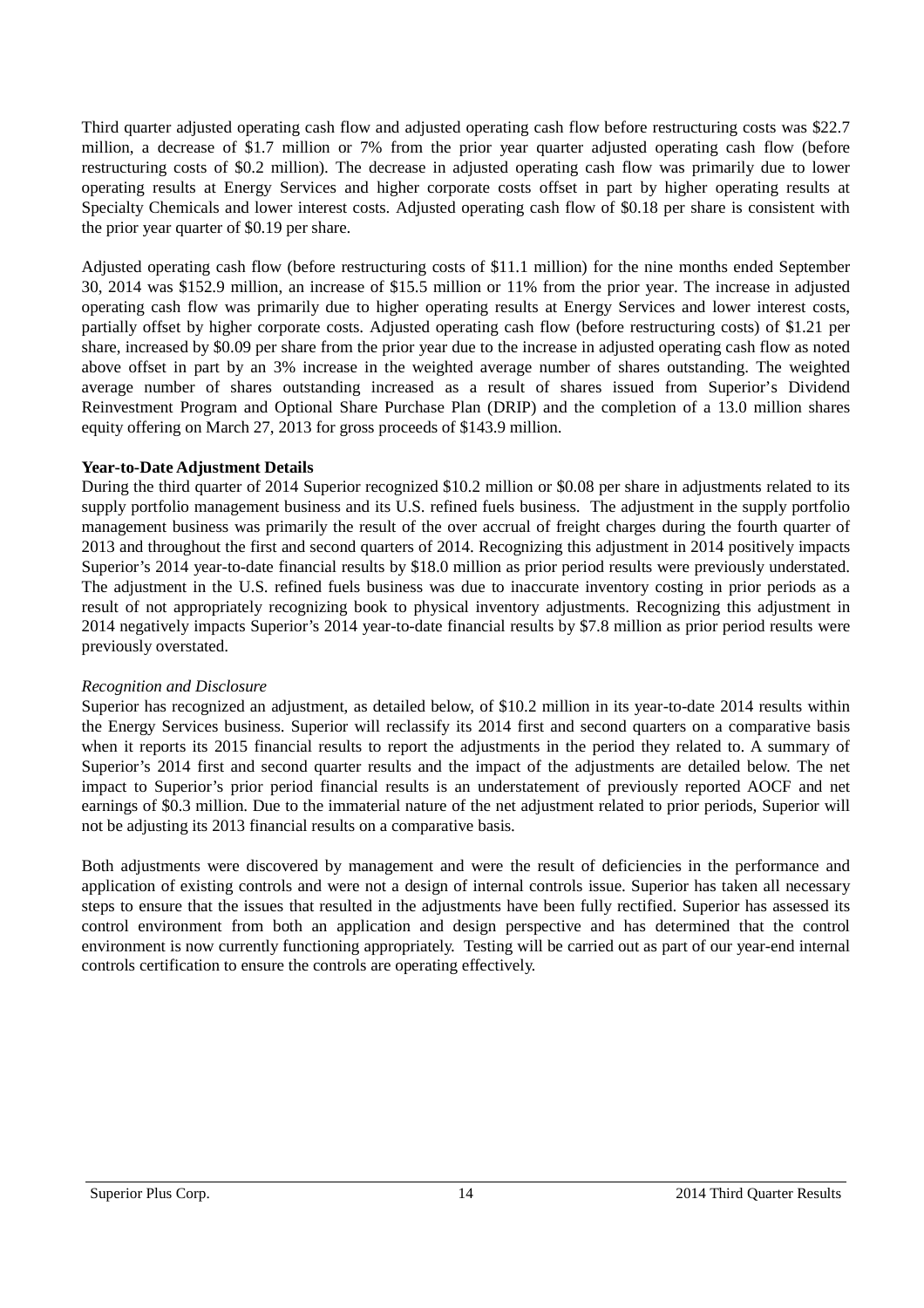A summary of the adjustments recognized in the 2014 year-to-date results including the impact of the first and second quarters of 2014 is as follows:

| (millions of dollars)                                                                                         | Nine months ended<br><b>September 30, 2014</b> |
|---------------------------------------------------------------------------------------------------------------|------------------------------------------------|
| Supply portfolio management freight accrual and other adjustments related to fourth quarter of 2013           | 8.1                                            |
| Supply portfolio management freight accrual and other adjustments related to first and second quarter of 2014 | 9.9                                            |
| Total supply portfolio management freight accrual and other adjustments                                       | 18.0                                           |
| U.S. refined fuels inventory costing adjustment related to 2013                                               | (7.8)                                          |
| Total                                                                                                         | 10.2                                           |
| Energy services EBITDA from operations excluding above noted items                                            | 94.2                                           |
| Energy services EBITDA from operations as reported                                                            | 104.4                                          |
|                                                                                                               |                                                |

|                                            | Three months ended<br><b>March 31, 2014</b> |                             | Three months ended<br><b>June 30, 2014</b> |             |
|--------------------------------------------|---------------------------------------------|-----------------------------|--------------------------------------------|-------------|
| $(AOCF$ per share)                         | <b>Adjusted</b>                             | As reported <b>Adjusted</b> |                                            | As reported |
| Impact of the 2014 adjustments noted above | \$0.76                                      | \$0.68                      | \$0.18                                     | \$0.18      |

### **Strategic Review**

During the second quarter, Superior's Board of Directors approved the commencement of a formal process to solicit offers for the potential divestiture of Construction Products Distribution and Fixed-price energy services. Superior had retained two separate financial advisors in order to assist with the processes. On October 6, 2014, Superior announced that it had completed the strategic review of its Construction Products Distribution business. As a result of the review, Superior has determined that it is not in the shareholders' best interests to proceed with a sale of Construction Products Distribution at the current time. Due to the termination of the sales process Superior recognized \$2.5 million of related costs in the current quarter. Superior is proceeding with its Construction Products Distribution business initiatives related to supply chain, IT integration, and a move of the corporate office to Dallas, Texas. Superior has also concluded it is not currently in the shareholders' best interests to proceed with a sale of the Fixed-price energy services at the current time.

### **Third quarter 2014 compared to third quarter 2013**

The net loss for the third quarter was \$42.4 million, compared to net earnings of \$35.9 million in the prior year quarter. Net earnings were lower due to unrealized losses on derivative financial instruments and higher operating costs offset in part by increased revenues and lower interest costs.

Unrealized losses on derivative financial instrument were recorded in the quarter compared to unrealized gains in the prior year quarter due to the appreciation of the U.S. dollar which decreased the value of Superior's foreign currency forward contracts whereas the U.S. dollar depreciated in the prior year quarter. Operating expenses of \$177.8 million in the third quarter were \$10.1 million higher than in the prior year quarter primarily due to costs incurred related to the strategic review of Construction Products Distribution, the impact of a weaker Canadian dollar on the translation of U.S. dollar denominated expenses, and an increase in bad debt expense based on aging of receivables at Canadian Propane Distribution.

Revenue of \$841.4 million was \$27.6 million higher than in the prior year quarter due to increased Construction Products Distribution revenue as a result of improved U.S. sales volumes, and increased Specialty Chemicals revenue due to contribution from the strategic supply agreement with Tronox which was executed during the fourth quarter of 2013. Gross profit of \$188.4 million was \$3.5 million higher than in the prior year quarter primarily due to increased Construction Products Distribution gross profits as a result of higher sales volumes and revenue. Interest costs were lower than the prior year quarter due to reduced average debt levels and interest rates.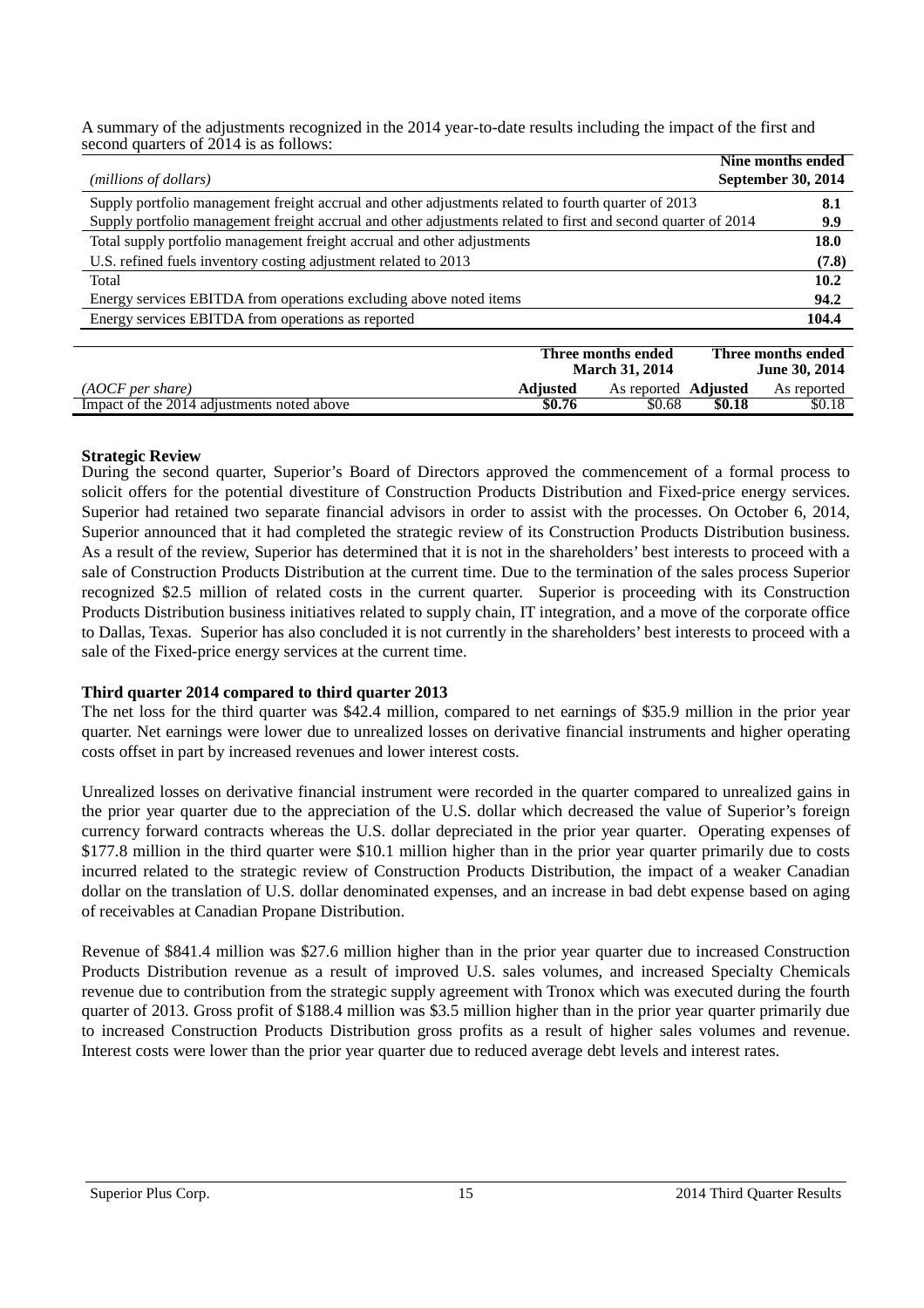#### **Nine months ended September 30, 2014 compared to nine months ended September 30, 2014**

The net earnings for the nine months ended September 30, 2014 were \$13.6 million, compared to net earnings of \$41.8 million in the prior year. Net earnings decreased due to higher operating expenses, higher unrealized losses on derivative financial instruments, and higher income tax expense offset in part by higher revenues and lower interest costs.

Revenue of \$3,019.1 million was \$301.0 million higher than in the prior year due to increased Energy Services revenue as a result of higher commodity prices and sales volumes during the first quarter, increased Specialty Chemicals revenue due to contribution from the strategic supply agreement which was executed during the fourth quarter of 2013, and increased Construction Products Distribution revenue related to improved sales volumes and revenues in the U.S. Gross profit of \$674.6 million was \$46.6 million higher than in the prior year primarily due to increased Energy Services gross profits as a result of higher volumes and gross margins, increased Specialty Chemicals gross profits as a result of higher sales volumes and revenue, and Construction Products Distribution gross profit as a result of higher sales volumes and execution of strategic pricing and supply chain management initiatives. Interest costs were lower due to reduced average debt levels.

Operating expenses of \$561.9 million were \$44.8 million higher than the prior year primarily due to increased operating expenses associated with higher sales volumes at Energy Services, increased operating expenses at Specialty Chemicals due to the Tronox strategic supply agreement, the impact of a weaker Canadian dollar on the translation of U.S. dollar denominated expenses and increased operating expenses at Construction Products Distribution related to improved sales volumes. The increase in unrealized losses on derivative financial instruments was due to impact of the appreciation of the U.S. dollar on Superior's foreign currency forward contracts. Total income tax expense was \$17.8 million compared to income tax expense of \$12.9 million in the prior year. The increase in income tax expense was due to higher net earnings as well as an increase in statutory rates in Canada and Chile during the first nine months of 2014.

#### **Energy Services**

Energy Services' condensed operating results for 2014 and 2013:

|                                                       | Three months ended |               |              | Nine months ended |
|-------------------------------------------------------|--------------------|---------------|--------------|-------------------|
|                                                       |                    | September 30, |              | September 30,     |
| (millions of dollars)                                 | 2014               | 2013          | $2014^{(3)}$ | 2013              |
| $Revenue^{(1)}$                                       | 454.4              | 459.0         | 1,912.3      | 1,690.0           |
| Cost of sales $^{(1)}$                                | (371.2)            | (375.4)       | (1,548.2)    | (1,358.9)         |
| Gross profit                                          | 83.2               | 83.6          | 364.1        | 331.1             |
| Less: Cash operating and administrative $costs^{(2)}$ | (78.4)             | (75.1)        | (259.7)      | (239.5)           |
| <b>EBITDA</b> from operations                         | 4.8                | 8.5           | 104.4        | 91.6              |

 $\overline{^{(1)}}$  In order to better reflect the results of its operations, Superior has reclassified certain amounts for purposes of this MD&A to present its results as if it had accounted for various transactions as accounting hedges. See "Reconciliation of Divisional Segmented Revenue, Cost of Sales and Cash Operating and Administrative Costs Included in this MD&A" for detailed amounts.

(2) Energy Services EBITDA from operations has been restated and restructuring cost have been excluded from EBITDA from operations. The above results exclude restructuring costs for the three months ended September 30, 2014 and 2013 of \$nil and \$0.2 million, respectively and for the nine months ended September 30, 2014 and 2013 of \$11.1 million and \$1.0 million, respectively. See Restructuring Costs for further details.

(3) The nine months ended September 30, 2014 includes the impact of accounting adjustments associated with prior periods. Refer to page 14.

Revenues for the third quarter of 2014 were \$454.4 million consistent with prior year quarter revenues of \$459.0 million. Total gross profit for the third quarter of 2014 was \$83.2 million consistent with the prior year quarter of \$83.6 million. Higher gross profits at Canadian propane distribution and U.S. refined fuels due to improved unit margins were offset by lower gross profits at Supply portfolio management and Fixed-price energy services. A summary and detailed review of gross profit is provided below.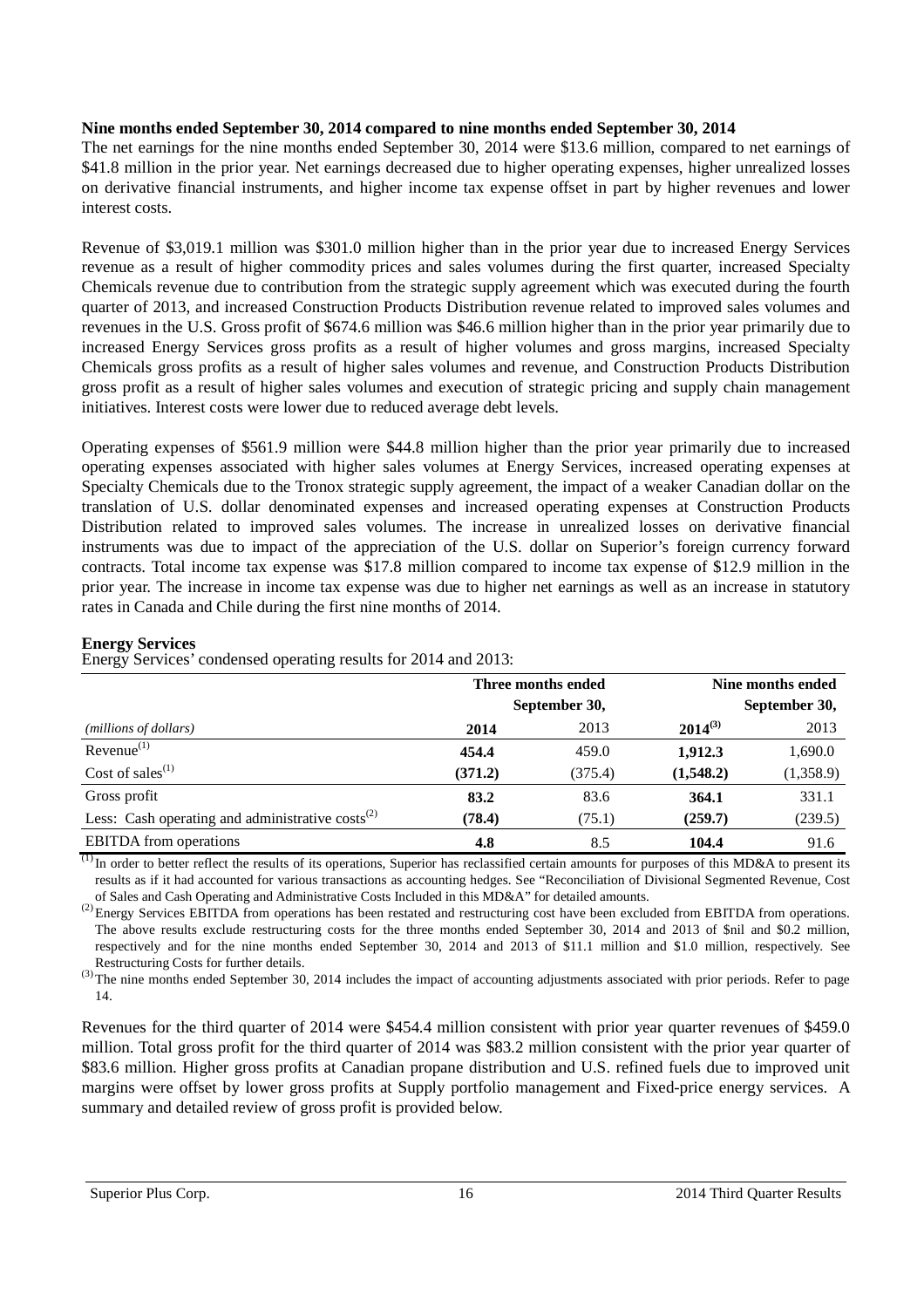#### **Gross Profit Detail**

|                                 | Three months ended | Nine months ended<br>September 30, |              |       |
|---------------------------------|--------------------|------------------------------------|--------------|-------|
|                                 |                    | September 30,                      |              |       |
| (millions of dollars)           | 2014               | 2013                               | $2014^{(1)}$ | 2013  |
| Canadian propane distribution   | 49.9               | 47.6                               | 187.7        | 174.9 |
| U.S. refined fuels distribution | 19.0               | 16.8                               | 106.4        | 94.2  |
| Other services                  | 9.4                | 10.0                               | 26.7         | 30.1  |
| Supply portfolio management     | 1.4                | 4.4                                | 41.0         | 18.0  |
| Fixed-price energy services     | 3.5                | 4.8                                | 2.3          | 13.9  |
| Total gross profit              | 83.2               | 83.6                               | 364.1        | 331.1 |

(1) The nine months ended September 30, 2014 includes the impact of accounting adjustments associated with prior periods. Refer to page 14.

#### **Canadian Propane Distribution**

Canadian propane distribution gross profit for the third quarter was \$49.9 million, an increase of \$2.3 million or 5% from 2013, due to improved unit margins. Residential and commercial sales volumes increased by 4 million litres or 8% from the prior year quarter due to modestly higher demand from the commercial segment as a result of customer retention and sales efforts. Average weather across Canada for the third quarter, as measured by degree days, was 3% colder than the prior year and consistent with the five-year average. However, heating related volumes in the second and third quarters are generally not materially impacted by average weather due to the seasonality of Canadian propane distribution operations. Industrial volumes decreased by 8 million litres or 5% due to lower oilfield demand due to the gasification of some customer sites and the shutdown of lower performing sites. In addition, due to the high pricing environment and increased propane demand experienced in the first quarter of 2014, customers across all lines of business deferred taking deliveries in the third quarter of 2014 due to conservation efforts in light of the high energy spend throughout the most recent winter heating season. Automotive propane sales volumes were consistent with the prior year quarter.

Average propane sales margins for the third quarter decreased slightly to 21.7 cents per litre from 20.5 cents per litre in the prior year quarter. The modest increase is principally due to improved sales mix.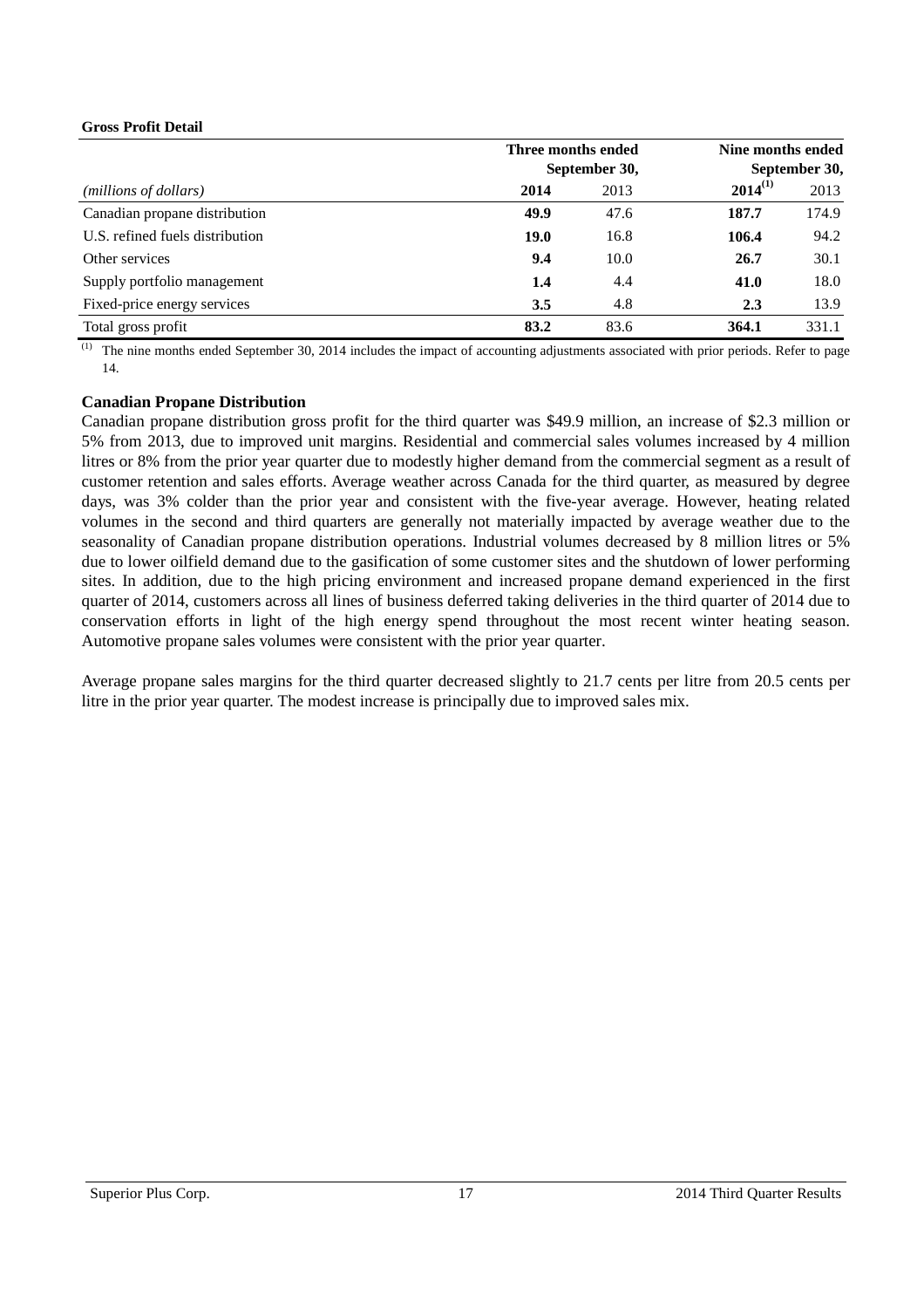| <b>Volumes by End-Use Application</b> |                                  |      | Volumes by Region <sup>(1)</sup> |                                  |      |
|---------------------------------------|----------------------------------|------|----------------------------------|----------------------------------|------|
|                                       | Three months ended September 30, |      |                                  | Three months ended September 30, |      |
| ( <i>millions of litres</i> )         | 2014                             | 2013 | ( <i>millions of litres</i> )    | 2014                             | 2013 |
| Residential                           | 17                               | 16   | Western Canada                   | 125                              | 128  |
| Commercial                            | 40                               | 37   | Eastern Canada                   | 85                               | 85   |
| Agricultural                          | 10                               | 7    | Atlantic Canada                  | 20                               | 19   |
| Industrial                            | 140                              | 148  |                                  |                                  |      |
| Automotive                            | 23                               | 24   |                                  |                                  |      |
|                                       | 230                              | 232  |                                  | 230                              | 232  |
|                                       | Nine months ended September 30,  |      |                                  | Nine months ended September 30,  |      |
| (millions of litres)                  | 2014                             | 2013 | (millions of litres)             | 2014                             | 2013 |
| Residential                           | 96                               | 88   | Western Canada                   | 525                              | 532  |
| Commercial                            | 210                              | 193  | Eastern Canada                   | 336                              | 323  |
| Agricultural                          | 35                               | 31   | Atlantic Canada                  | 78                               | 71   |
| Industrial                            | 539                              | 552  |                                  |                                  |      |
| Automotive                            | 60                               | 62   |                                  |                                  |      |
|                                       | 940                              | 926  |                                  | 939                              | 926  |

#### **Canadian Propane Distribution Sales Volumes**

(1) **Regions**: Western Canada region consists of British Columbia, Alberta, Saskatchewan, Manitoba, Northwest Ontario, Yukon and Northwest Territories; Eastern Canada region consists of Ontario (except for Northwest Ontario) and Quebec; and Atlantic Canada region consists of New Brunswick, Newfoundland & Labrador, Nova Scotia and Prince Edward Island.

### **U.S. Refined Fuels Distribution**

U.S. refined fuels distribution gross profit for the third quarter was \$19.0 million, an increase of \$2.2 million or 13% from the prior year quarter. The increase in gross profit was due to higher gross margins and higher sales volumes. Sales volumes of 335 million litres were 9 million litres higher or 3% from the prior year quarter. The increase was primarily due to growth in the propane customer base and retail propane and commercial fuels volume contribution from the Townsend acquisition completed in the fourth quarter of 2014. Average weather as measured by heating degree days for the third quarter was consistent with the prior year quarter and the 5-year average. Heating volumes in the second and third quarters are generally not materially impacted by average weather due to the seasonality of U.S. refined fuels distribution operations. Average U.S. refined fuels sales margins of 5.7 cents per litre modestly increased from 5.2 cents per litre in the prior year quarter. Sales margins were positively impacted by a favourable sales mix due to a higher proportion of higher-margin sales volumes, implementation of a new propane delivery charge and favourable foreign exchange translation contribution.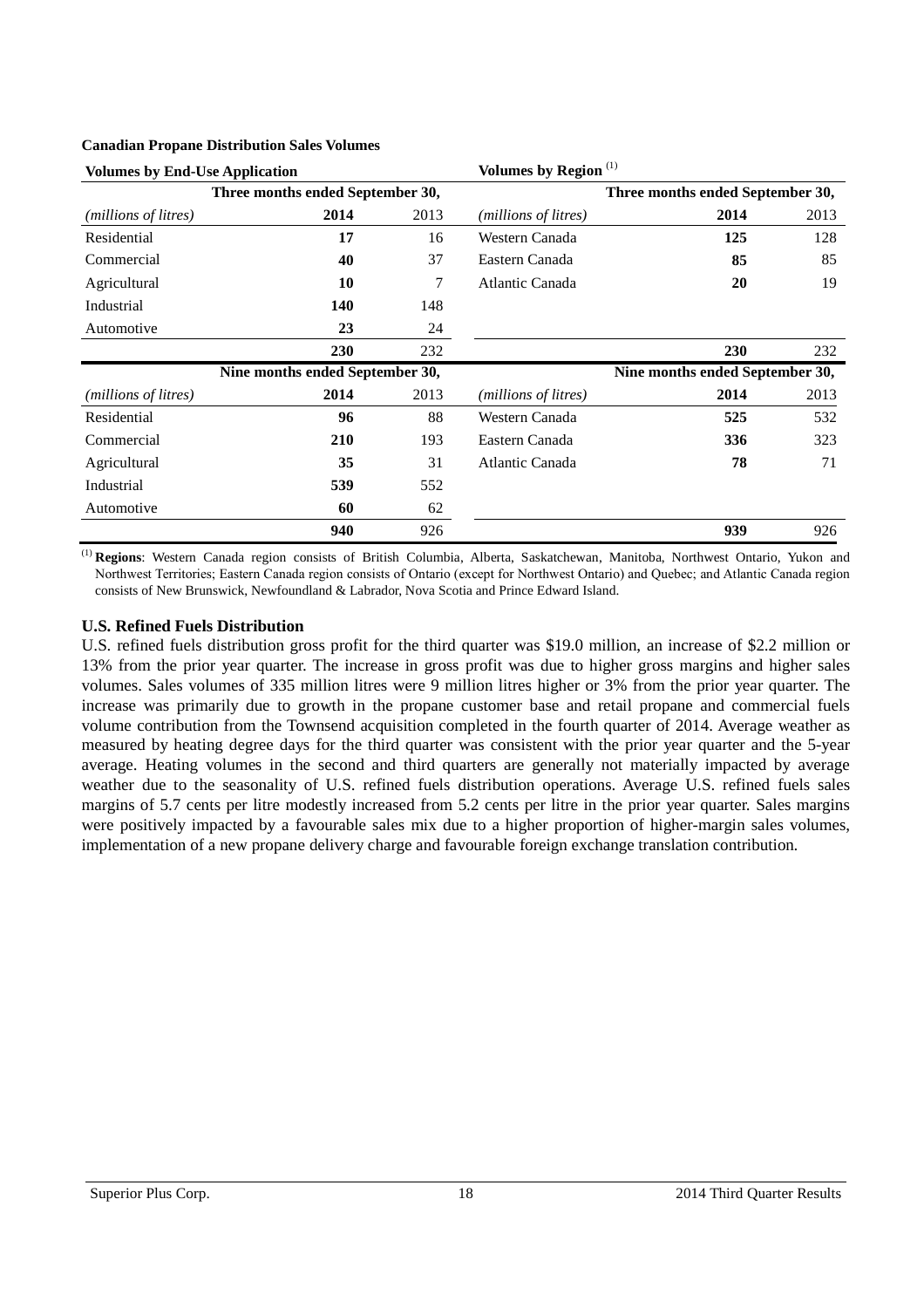| Volumes by End-Use Application <sup>(1)</sup> |                                  |       | Volumes by Region $(2)$          |       |       |  |  |
|-----------------------------------------------|----------------------------------|-------|----------------------------------|-------|-------|--|--|
|                                               | Three months ended September 30, |       | Three months ended September 30, |       |       |  |  |
| ( <i>millions of litres</i> )                 | 2014                             | 2013  | (millions of litres)             | 2014  | 2013  |  |  |
| Residential                                   | 25                               | 23    | <b>Northeast United States</b>   | 335   | 326   |  |  |
| Commercial                                    | 169                              | 169   |                                  |       |       |  |  |
| Automotive                                    | 140                              | 134   |                                  |       |       |  |  |
|                                               | 334                              | 326   |                                  | 335   | 326   |  |  |
| Volumes by End-Use Application <sup>(1)</sup> |                                  |       | Volumes by Region $(2)$          |       |       |  |  |
|                                               | Nine months ended September 30,  |       | Nine months ended September 30,  |       |       |  |  |
| ( <i>millions of litres</i> )                 | 2014                             | 2013  | (millions of litres)             | 2014  | 2013  |  |  |
| Residential                                   | 229                              | 208   | <b>Northeast United States</b>   | 1,174 | 1,222 |  |  |
| Commercial                                    | 558                              | 585   |                                  |       |       |  |  |
| Automotive                                    | 387                              | 429   |                                  |       |       |  |  |
|                                               | 1,174                            | 1,222 |                                  | 1,174 | 1,222 |  |  |

# **U.S. Refined Fuels Distribution Sales Volumes**

 $\overline{^{(1)}}$ **Volume**: Volume of heating oil, propane, diesel and gasoline sold (millions of litres).

<sup>(2)</sup> Regions: Northeast United States region consists of Pennsylvania, Connecticut, New York, and Rhode Island.

#### **Other Services**

Other services gross profit was \$9.4 million in the third quarter, a decrease of \$0.6 million from the prior year quarter due to the impact of reducing Superior's service offering as part of the 2013/2014 restructuring plan.

#### **Supply Portfolio Management**

Supply portfolio management gross profits were \$1.4 million in the third quarter, a decrease of \$3.0 million from the prior year quarter as market conditions were not as favourable compared to the prior year quarter.

### **Fixed-Price Energy Services**

#### **Fixed-Price Energy Services Gross Profit**

|                                                             |                     | Three months ended September 30, 2014 |                  |              | Three months ended September 30, 2013 |                    |
|-------------------------------------------------------------|---------------------|---------------------------------------|------------------|--------------|---------------------------------------|--------------------|
| (millions of dollars except                                 |                     |                                       |                  |              |                                       |                    |
| volume and per unit amounts) Gross Profit                   |                     | Volume                                | Per Unit         | Gross Profit | Volume                                | Per Unit           |
| Natural $gas(1)$                                            | 2.6                 | $4.1 \text{ GJ}$                      | 63.4c/GJ         | 3.4          | $4.7 \text{ GJ}$                      | $72.3\phi/GJ$      |
| Electricity <sup>(2)</sup>                                  | 0.9                 | <b>139.0 KWh</b>                      | 0.65c/KWh        | 1.4          | 248.5KWh                              | $0.56 \times$ /KWh |
| Total                                                       | 3.5                 |                                       |                  | 4.8          |                                       |                    |
|                                                             |                     |                                       |                  |              |                                       |                    |
|                                                             |                     | Nine months ended September 30, 2014  |                  |              | Nine months ended September 30, 2013  |                    |
| (millions of dollars except<br>volume and per unit amounts) | <b>Gross Profit</b> | Volume                                | <b>Per Unit</b>  | Gross Profit | Volume                                | Per Unit           |
| Natural $gas(1)$                                            | $2.2^{\circ}$       | 13.5 G.I                              | $16.3\phi/GJ$    | 9.2          | $14.2 \text{ GJ}$                     | $64.8\phi/GJ$      |
| Electricity <sup>(2)</sup>                                  | 0.1                 | 539.8 KWh                             | $0.02 \phi$ /KWh | 4.7          | 663.4 KWh                             | $0.71 \times$ KWh  |

 $<sup>(1)</sup>$  Natural gas volumes are expressed in thousands of gigajoules (GJ).</sup>

<sup>(2)</sup>Electricity volumes are expressed in thousands of kilowatt hours (KWh).

Fixed-price energy services gross profit was \$3.5 million in the third quarter, a decrease of \$1.3 million or 27% from prior year quarter. Natural gas gross profit was \$2.6 million, a decrease of \$0.8 million from the prior year quarter due to lower gross margins and sales volumes. Natural gas gross profit per unit was 63.4 cents per gigajoule (GJ), a decrease of 8.9 cents per GJ or 12% from the prior year quarter due to further reduction of the residential customer base. Sales volumes of natural gas were 4.1 million GJ, a decrease of 0.6 million GJ or 13% from the prior year quarter due to lower customer demand. Electricity gross profit in the third quarter of 2014 was \$0.9 million, a decrease of \$0.5 million or 36% from the prior year quarter primarily due to lower sales volumes in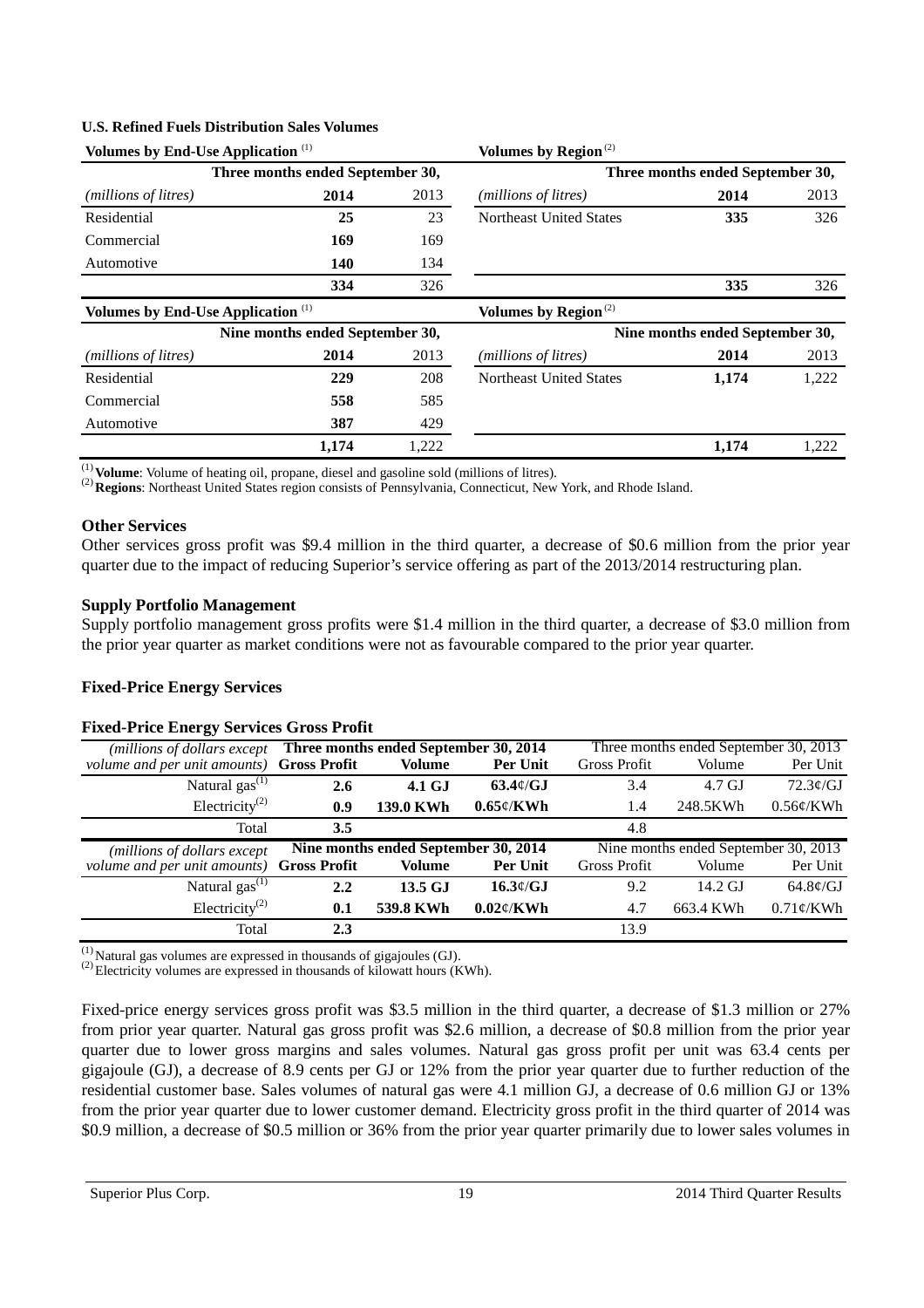Canada to wholesale customers and lower sales in the U.S. due to the sale of the U.S. customer base on May 1, 2014.

## **Operating Costs**

Cash operating and administrative costs were \$78.4 million in the third quarter of 2014, an increase of \$3.3 million or 4% from the prior year quarter. The increase in expenses was primarily due to the impact of a weaker Canadian dollar on the translation of U.S. denominated operating expenses and higher bad debt expense related to an increase in accounts receivable aging at Canadian Propane Distribution related to the first quarter commodity prices and heating demand.

# **Fixed-Price Energy Service Asset Sale and Strategic Alternatives**

On May 1, 2014, Superior closed the sale of its U.S. based residential and commercial electricity customer base to Crius Energy. Superior has decided to exit both the residential and commercial Northeast U.S. based electricity markets in order to focus on the Canadian market and reduce the risk of future losses associated with volatility in electricity prices. Superior received proceeds of \$3.1 million upon close of the sale on May 1, 2014 and \$0.6 million of deferred consideration was received on June 27, 2014 as certain conditions were satisfied. Another \$0.5 million in deferred consideration is contingent upon on the number of flowing customers still active with Crius in January 2015.

In the second quarter, Superior commenced an assessment of the strategic alternatives for its Fixed-price energy services segment and retained a financial advisor. As a result of the review, Superior's Board authorized the commencement of a formal process to solicit and assess offers for the potential divestiture of the Fixed-Price Energy Services segment. During the third quarter Superior has decided it is not in the shareholders' best interests to divest the Fixed-price energy services segment.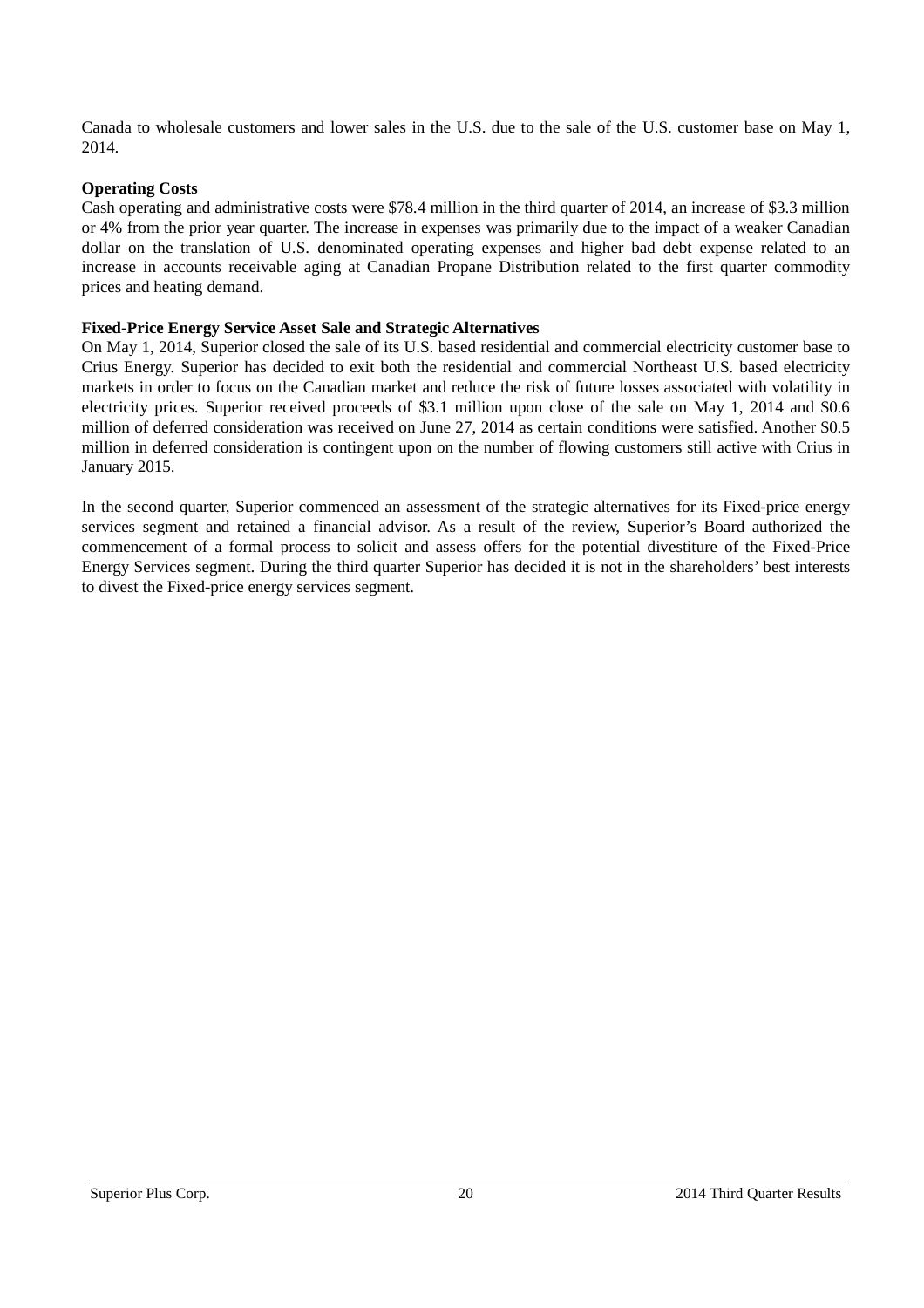#### **Financial Outlook**

EBITDA from operations for 2014 is anticipated to be higher than in 2013 due to improved results at the Canadian propane and U.S. refined fuels businesses. Improvement in EBITDA is anticipated as a result of modestly higher sales volumes and improved average sales margins due to the ongoing implementation of business initiatives. EBITDA from the wholesale supply business is anticipated to be higher than in 2013 due to year-to-date results, whereas EBITDA from the fixed-price business is anticipated to be lower than 2013 due to 2014 year-to-date results. Operating costs as a percentage of gross profits are anticipated to be modestly lower than the prior year due to improvements from business initiatives, offset in part, by costs associated with difficult operating conditions throughout the first quarter of 2014. Average weather, as measured by degree days, for the fourth quarter of 2014 is anticipated to be consistent with the 5-year average period. Operating conditions for the remainder 2014 are anticipated to be similar to 2013.

EBITDA from operations for 2015 is anticipated to be higher than in 2014 due to improved results at the Canadian propane and U.S. refined fuels businesses due to the same reasons as noted above for the increase in 2014 compared to 2013. EBITDA from the wholesale supply business and the fixed-price energy services business are anticipated to be consistent with 2014. Operating costs as a percentage of gross profits are anticipated to continue to improve in 2015 due to a full year run rate of business initiatives and *The Superior Way* project. Average weather, as measured by degree days, for 2015 is anticipated to be consistent with the 5-year average period. Operating conditions for 2015 are anticipated to be similar to 2014 with the exception of the adverse weather conditions experienced during the first quarter of 2014.

Initiatives to improve results in the Energy Services business continued during the first nine months of 2014 in conjunction with Superior's *Destination 2015* initiative and Superior's goal for each of its businesses to become best-in-class. Business improvement projects for 2014 include: a) improving customer service, b) improving overall logistics and procurement functions, c) enhancing the management of margins, d) working capital management e) improving existing and implementing new technologies to facilitate improvements to the business, f) headcount reductions and g) execution of the detailed restructuring plan.

The restructuring plan for the Canadian Propane distribution and U.S. refined fuels businesses are expected to accelerate realization of operating efficiencies by implementing a more disciplined and consistent management operating system across the segment designed to leverage the new processes and information system investments and by sizing the organization to efficiently meet its operational business needs. The restructuring plans are still on track and are expected to be completed before the end of 2014. All costs associated with the restructuring plans have been recognized and no additional costs are anticipated.

### **System Conversion**

In 2013, Canadian propane distribution commenced the implementation of an order-to-cash, billing and logistics IT system to replace the distribution and invoicing functions of the present enterprise system. During the third quarter of 2014, the new system was successfully rolled out to the final three regions of Ontario, Quebec and Manitoba. A total of \$21.8 million was incurred in order to complete the entire project.

During 2014, Canadian propane distribution commenced the migration of its current data center located in Calgary, Alberta to a new location in New Jersey, U.S. along with approximately 120 servers and more than 200 applications. The migration was completed in the third quarter.

In addition to the significant assumptions detailed above, refer to "Risk Factors to Superior" for a detailed review of significant business risks affecting the Energy Services' businesses.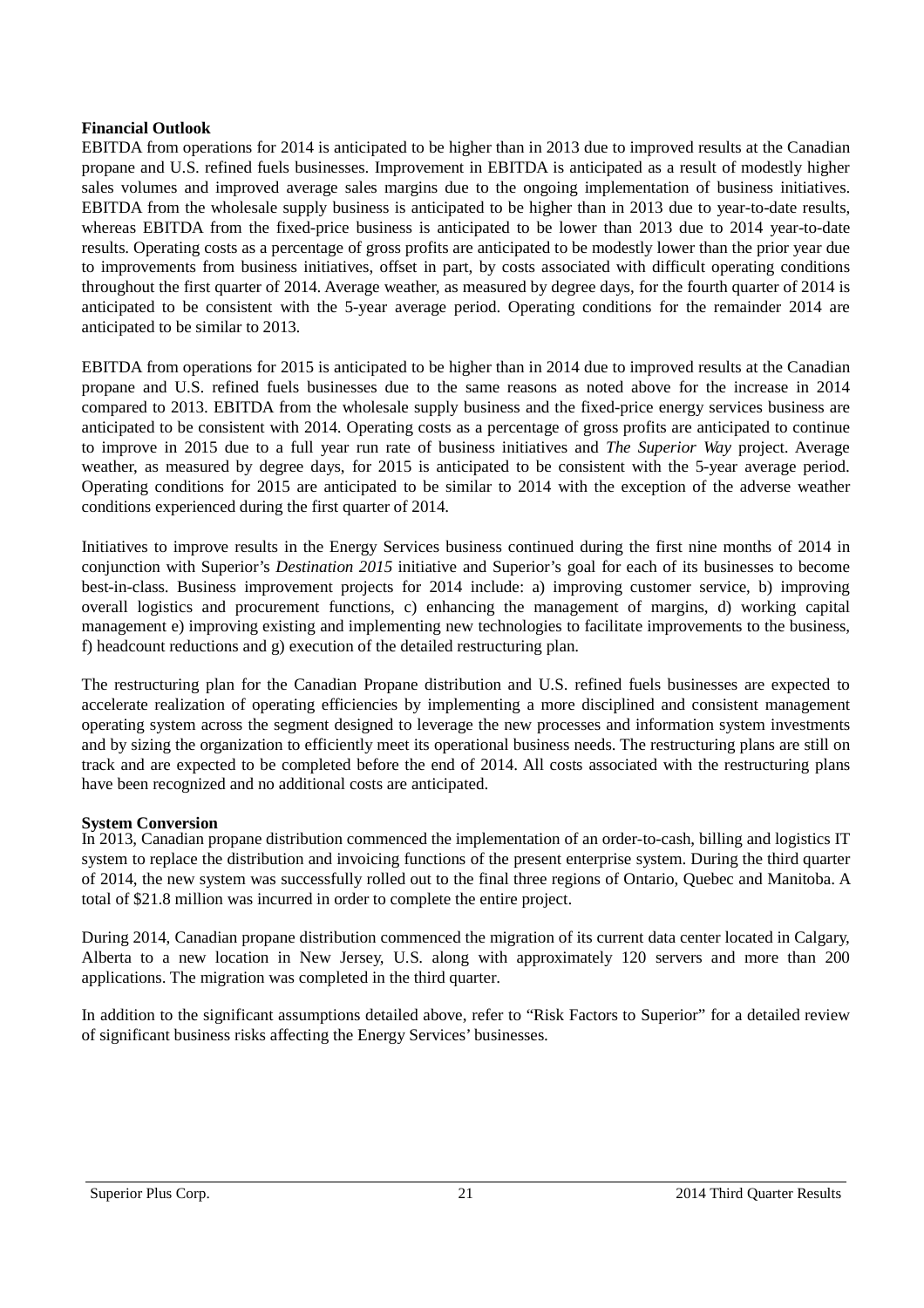#### **Specialty Chemicals**

|                                                                 | Three months ended<br>September 30, |           |        |           |         |           | Nine months ended<br>September 30, |           |
|-----------------------------------------------------------------|-------------------------------------|-----------|--------|-----------|---------|-----------|------------------------------------|-----------|
| (millions of dollars except per metric tonne<br>$(MT)$ amounts) | 2014                                |           |        | 2013      | 2014    |           | 2013                               |           |
|                                                                 |                                     | \$ per MT |        | \$ per MT |         | \$ per MT |                                    | \$ per MT |
| Chemical revenue $^{(1)}$                                       | 163.5                               | 730       | 143.6  | 704       | 488.9   | 720       | 425.9                              | 703       |
| Chemical cost of sales $(1)$                                    | (99.0)                              | (442)     | (84.4) | (414)     | (292.8) | (431)     | (242.3)                            | (400)     |
| Chemical gross profit                                           | 64.5                                | 288       | 59.2   | 290       | 196.1   | 289       | 183.6                              | 303       |
| Less: Cash operating and administrative<br>$costs^{(1)}$        | (37.2)                              | (166)     | (34.6) | (169)     | (114.5) | (169)     | (101.0)                            | (167)     |
| <b>EBITDA</b> from operations                                   | 27.3                                | 122       | 24.6   | 121       | 81.6    | 120       | 82.6                               | 136       |
| Chemical volumes sold (thousands of MTs)                        |                                     | 224       |        | 204       |         | 679       |                                    | 606       |

Specialty Chemicals' condensed operating results for 2014 and 2013:

(1) In order to better reflect the results of its operations, Superior has reclassified certain amounts for purposes of this MD&A related to derivative financial instruments, non-cash amortization and foreign currency translation losses or gains related to U.S.-denominated working capital. See "Reconciliation of Divisional Segmented Revenue, Cost of Sales and Cash Operating and Administrative Costs Included in this MD&A" for detailed amounts.

Chemical revenue for the third quarter of \$163.5 million was \$19.9 million or 14% higher than in the prior year quarter primarily due to higher average selling prices for sodium chlorate and increased sodium chlorate and chloralkali/potassium sales volumes. Third quarter gross profit of \$64.5 million was \$5.3 million higher than the prior year quarter due to higher sodium chlorate and chloralkali/potassium gross profits. Sodium chlorate gross profits increased due to higher sales volumes and gains on the translation of U.S. dollar denominated net working capital offset in part by lower gross margins as a result of higher average electricity costs. Sodium chlorate sales volumes increased by approximately 17,000 tonnes or 13% compared to the prior year quarter primarily due to the incremental contribution from the Tronox agreement announced in the fourth quarter of 2013 which provides Superior with access to up to 130,000 tonnes of supply on an annual basis. Chloralkali/potassium products gross profits were higher than the prior year quarter due to increased gross margins and sale volumes. Sales volumes were higher due to increased demand for potassium and strong hydrochloric acid sales to the oil and gas sector. Gross margins were higher due to increased average selling prices for caustic and hydrochloric acid.

Cash operating and administrative costs of \$37.2 million were \$2.6 million or 8% higher than in the prior year quarter due to costs associated with the Tronox strategic supply agreement and the impact of a weaker Canadian dollar on the translation of U.S. dollar denominated expenses.

### **Major Capital Projects**

As announced in the first quarter of 2012, Superior approved an \$18.0 million expansion of hydrochloric acid production capacity at the Port Edwards, Wisconsin chloralkali facility. The plant's capacity of 110,000 wet metric tonnes (WMT), or 36,000 dry metric tonnes, is being increased to approximately 220,000 WMT. The Port Edwards burner expansion was completed and commissioned during September 2014 and hydrochloric acid shipments from the new burner commenced in September.

As announced in the third quarter of 2012, Superior has approved a \$25.0 million expansion of hydrochloric acid production capacity at the Saskatoon, Saskatchewan chloralkali facility. The plant's capacity of 70,000 WMT, or 22,000 dry metric tonnes, will be increased to approximately 140,000 WMT. The expansion project is expected to be commenced commercial production on schedule during the fourth quarter however total estimated costs are expected to be \$28 million as compared to the previously provided estimate of \$25 million due to higher than anticipated labour costs in Western Canada.

As at September 30, 2014, a total of \$41.0 million had been spent on the two projects. Upon completion of both projects, Superior will have total hydrochloric acid production capacity of approximately 360,000 WMT. The two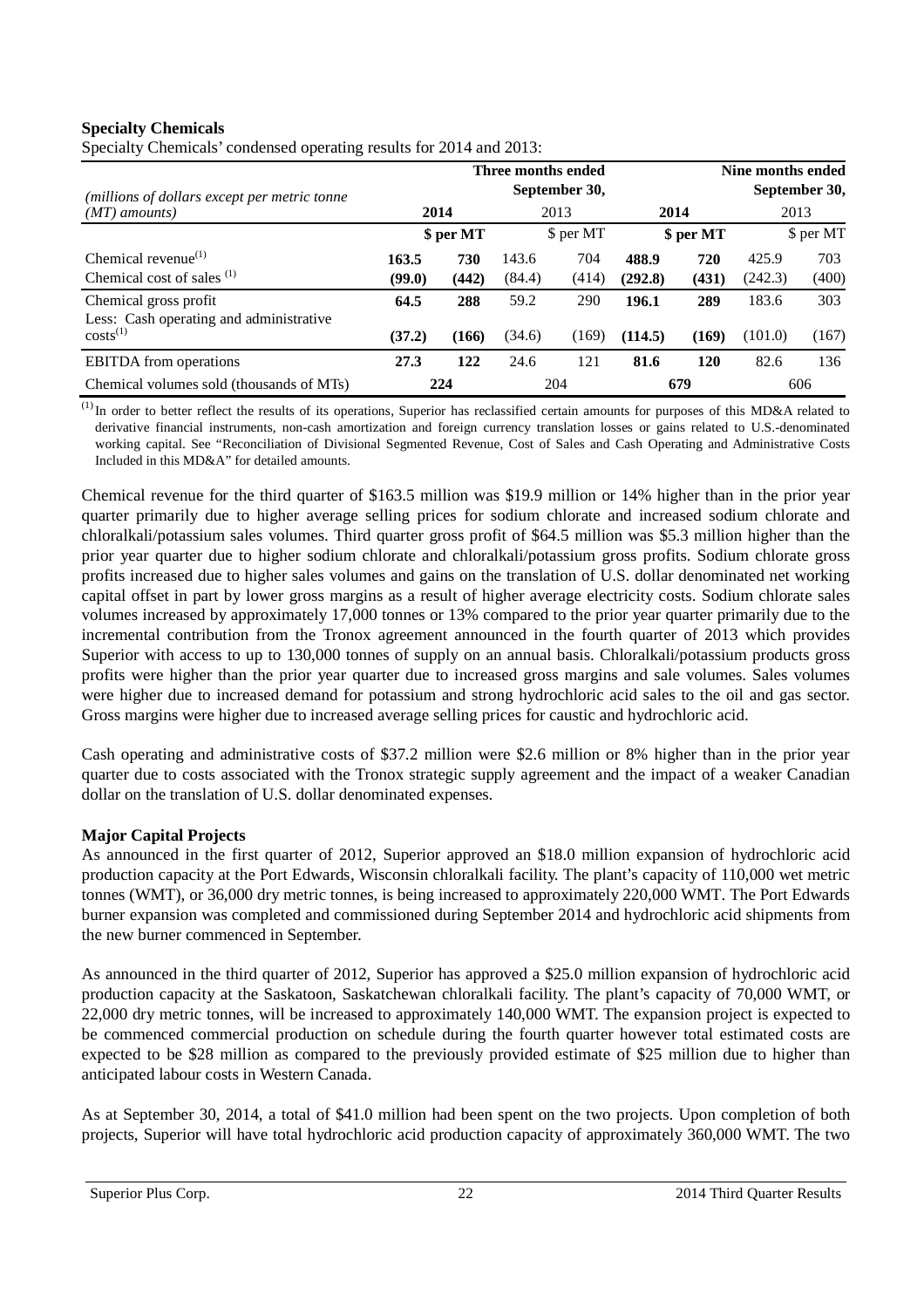expansions will allow Superior to optimize overall returns at both facilities by converting a larger portion of its chlorine into higher-value hydrochloric acid.

On June 29, 2014, the Hargrave, Manitoba sodium chlorate facility, which represents 8% of Superior's North American sodium chlorate manufacturing capacity, was impacted by local area flooding. The plant was properly shut-down in advance of the flooding; however certain pumps and motors and some electrical equipment were damaged as a result of the flooding. The facility was successfully restarted during the third quarter and is operating at normal capacity utilization. Physical damage to the property and loss of production is covered by Superior's insurance program subject to customary deductibles and waiting periods.

#### **Financial Outlook**

Superior expects EBITDA from operations for 2014 to be lower than in 2013 due to a reduced contribution from sodium chlorate as a result of higher electricity prices and plant operating costs, offset in part, by the contribution from the Tronox agreement. Contribution from the chloralkali segment is anticipated to be higher than 2013 due to the completion of the hydrochloric acid capacity expansions in the third and fourth quarters of 2014. Sales volumes of caustic, chlorine and hydrochloric acid are anticipated to be modestly higher than 2013, offset by lower average selling prices. Supply and demand fundamentals in the chloralkali markets in which Superior operates are anticipated to remain similar with the prior year.

Superior expects EBITDA from operations for 2015 to be consistent to modestly higher than in 2014 as increased EBITDA from the chloralkali segment as a result of the hydrochloric acid expansions completed in the third and fourth quarters of 2014 is being offset by reduced contributions from sodium chlorate. Sodium chlorate gross profits are being negatively impacted by higher electricity prices, higher plant operating costs, modestly lower sales volumes and increased competition. Supply and demand fundamentals in the chloralkali markets in which Superior operates are anticipated to remain similar to 2014.

In addition to the significant assumptions detailed above, refer to "Risk Factors to Superior" for a detailed review of the significant business risks affecting Superior's Specialty Chemicals' segment.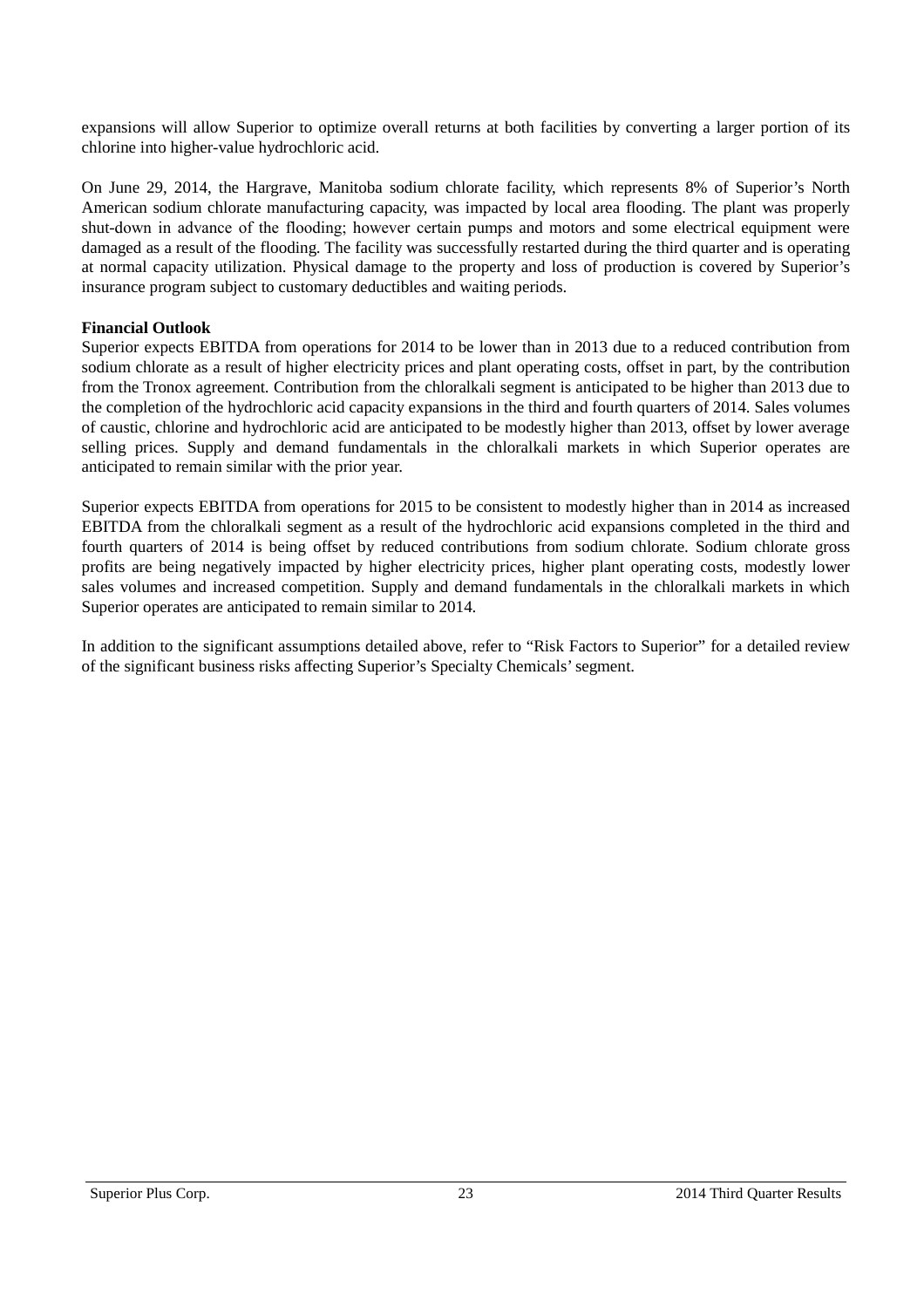### **Construction Products Distribution**

Construction Products Distribution's condensed operating results for 2014 and 2013:

|                                                                   | Three months ended<br>September 30, | Nine months ended<br>September 30, |         |         |
|-------------------------------------------------------------------|-------------------------------------|------------------------------------|---------|---------|
| (millions of dollars)                                             | 2014                                | 2013                               | 2014    | 2013    |
| Revenue $(1)(2)$                                                  | 225.6                               | 210.1                              | 620.4   | 603.5   |
| Cost of sales $(1)(2)$                                            | (171.3)                             | (158.7)                            | (468.0) | (458.5) |
| Gross profit                                                      | 54.3                                | 51.4                               | 152.4   | 145.0   |
| Less: Cash operating and administrative costs $(2)$               | (43.6)                              | (41.3)                             | (129.2) | (121.6) |
| EBITDA from operations <sup>(3)</sup><br>$\overline{\phantom{a}}$ | 10.7                                | 10.1                               | 23.2    | 23.4    |

<sup>(1)</sup>In order to better reflect the results of its operations, Superior has reclassified certain amounts for purposes of this MD&A to present its results as if it had accounted for various transactions as accounting hedges. See "Reconciliation of Divisional Segmented Revenue, Cost of Sales and Cash Operating and Administrative Costs Included in this MD&A" for detailed amounts.

<sup>(2)</sup>The prior year revenue and cost of sales classifications between GSD and C&I have been adjusted to align with the restructured regional organization.

(3) Construction Products Distribution EBITDA from operations has been restated and restructuring cost have been excluded from EBITDA from operations. The above results exclude restructuring costs for the three months ended September 30, 2014 and 2013 of \$nil and \$nil, respectively and for the nine months ended September 30, 2014 and 2013 of \$nil and \$0.5 million, respectively. See Restructuring Costs for further details.

Revenues of \$225.6 million for the third quarter of 2014 were \$15.5 million or 7% higher than in the prior year quarter. Revenue increased due to higher U.S. based industrial sector activity, continued U.S. residential construction market improvements and the benefit of a weaker Canadian dollar on the translation of U.S. dollar revenue. This was offset in part by lower revenue from Canada due to competitive conditions and the slowdown in general construction activity.

Gross profits of \$54.3 million in the third quarter were \$2.9 million or 6% higher than in the prior year quarter primarily due to increased revenue, partially offset by lower gross margin due to geographic sales mix.

Cash operating and administrative costs were \$43.6 million in the second quarter, an increase of \$2.3 million or 6% from the prior year quarter. The increase was primarily due to higher sales volumes in the U.S., the impact of a weaker Canadian dollar on the translation of U.S. denominated operating costs and the opening of a new branch in Baton Rouge, LA.

### **Financial Outlook**

Superior anticipates EBITDA from operations in 2014 will be higher than in 2013 due to continued improvements in U.S. residential and industrial construction markets and benefits resulting from ongoing business initiatives. Superior anticipates the U.S. commercial market will be modestly improved in 2014 compared to 2013 and the Canadian residential market will continue to be challenging. Superior anticipates construction activity, which was negatively impacted by adverse weather conditions in the first and second quarters, will continue to recover in the fourth quarter of 2014.

Superior anticipates EBITDA from operations in 2015 will be higher than in 2014 due to the reasons noted above as market conditions continue to trend similarly in 2015 relative to 2014. In particular, Superior anticipates continued recovery in its U.S. markets and ongoing improvements in margins due to growth in gypsum sales and procurement and pricing initiatives.

Initiatives to improve results in the Construction Products Distribution business continued during the third quarter of 2014. Ongoing business improvement projects include: a) assessment of overall logistics and existing branch network, b) review of supply chain management including procurement and transportation, c) review of product pricing, d) working capital management, e) sales growth in select focus products/markets, and f) execution of the detailed restructuring plan.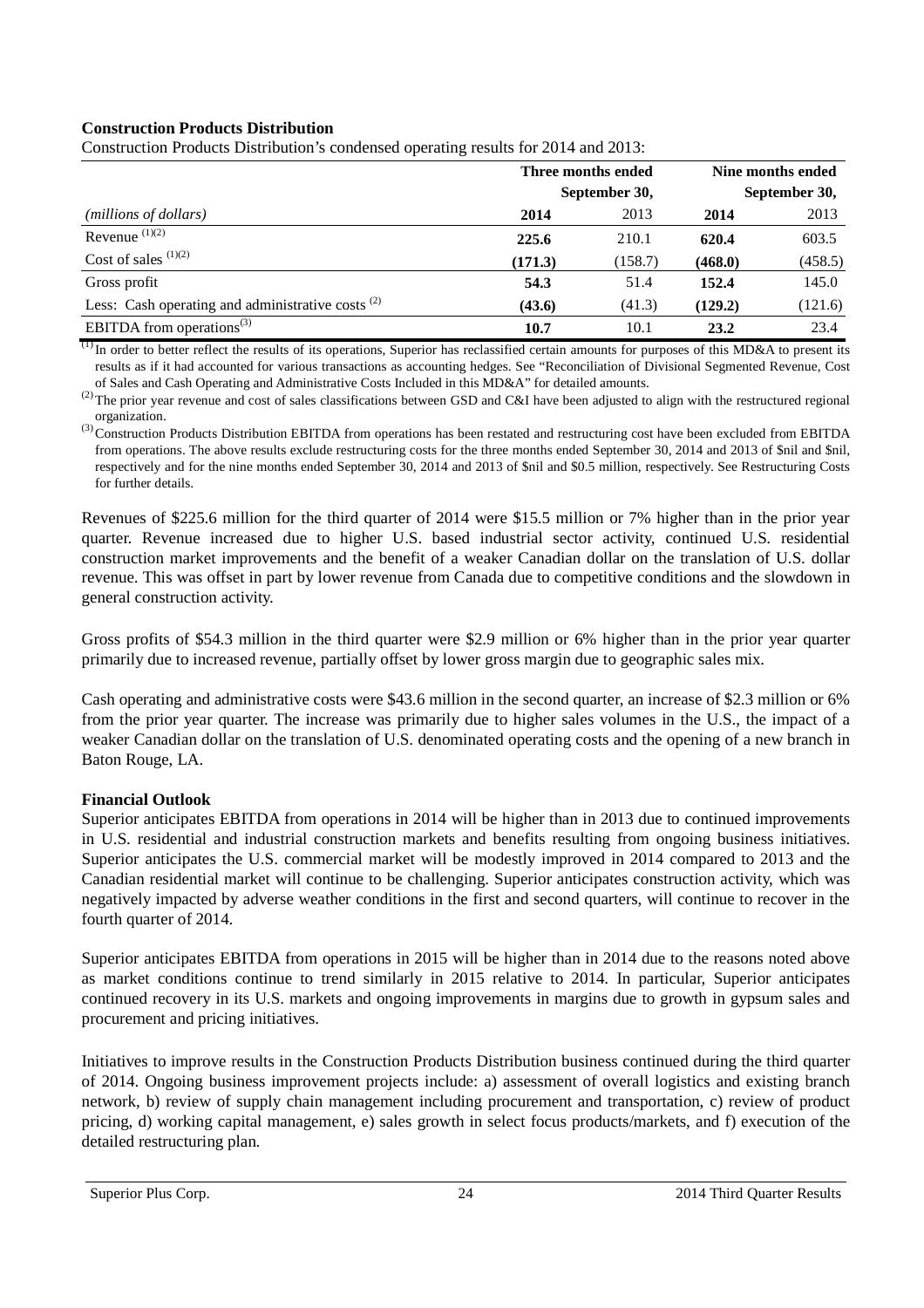In addition to the Construction Products Distribution segment's significant assumptions detailed above, refer to "Risk Factors to Superior" for a detailed review of the significant business risks affecting Superior's Construction Products Distribution segment.

|                                                          | Three months ended | September 30, | Nine months ended<br>September 30, |       |
|----------------------------------------------------------|--------------------|---------------|------------------------------------|-------|
| (millions of dollars)                                    | 2014               | 2013          | 2014                               | 2013  |
| Efficiency, process improvement and growth-related       | 12.0               | 11.0          | 37.3                               | 30.4  |
| Other capital                                            | 11.9               | 12.3          | 28.7                               | 21.7  |
|                                                          | 23.9               | 23.3          | 66.0                               | 52.1  |
| Proceeds from finance lease arrangement termination      |                    |               | (8.2)                              |       |
| Proceeds on disposition of capital and intangible assets | (1.3)              | (4.8)         | (5.9)                              | (5.8) |
| Total net capital expenditures                           | 22.6               | 18.5          | 51.9                               | 46.3  |
| Investment in finance leases                             | 1.3                | 1.3           | 7.8                                | 2.7   |
| Total expenditures including finance leases              | 23.9               | 19.8          | 59.7                               | 49.0  |

#### **Consolidated Capital Expenditure Summary**

Efficiency, process improvement and growth related expenditures were \$12.0 million in the third quarter compared to \$11.0 million in the prior year quarter. These are primarily related to the facility expansion projects at Specialty Chemicals and Energy Services' purchases of rental assets and truck related expenditures. Other capital expenditures were \$11.9 million in the third quarter compared to \$12.3 million in the prior year quarter, consisting primarily of required maintenance and general capital across all of Superior's segments although additional expenditures were made at Specialty Chemicals. Proceeds on the disposal of capital and intangible assets were \$1.3 million in the third quarter and consisted of Superior's disposition of surplus tanks, cylinders and property. During the third quarter Superior entered into new leases with a capital equivalent value of \$1.3 million primarily related to delivery vehicles and information technology equipment for the Energy Services and Construction Products Distribution segments.

### **Corporate and Interest Costs**

Corporate costs for the third quarter were \$6.9 million, compared to \$3.7 million in the prior year quarter. The increase was primarily due to higher long term incentive costs and costs associated with the sales process of Construction Products Distribution.

Interest expense on borrowing and finance lease obligations for the third quarter was \$5.1 million, compared to \$7.3 million in the prior year quarter. The decrease was due to lower average interest rates as a result of redeeming Superior's 8.25% \$150 million senior unsecured notes on October 28, 2013 with lower rate revolving debt and the benefit of debt repayment efforts. See "Liquidity and Capital Resources" discussion for further details on the change in average debt levels.

Interest on Superior's convertible unsecured subordinated debentures ("Debentures" which include all series of convertible unsecured subordinated debentures) for the third quarter was \$7.7 million compared to \$8.2 million in the prior year quarter. The decrease was due to the redemption of \$49.9 million of Superior's \$25.0 million of Superior's 5.85% convertible subordinated debentures due October 31, 2015 on April 9, 2013 and \$68.9 million of Superior's 7.50% convertible subordinated debentures due December 31, 2014 on September 3, 2013 offset in part by the issuance of \$97.0 million of 6.00% convertible subordinated debentures on July 22, 2013 which mature on June 30, 2019.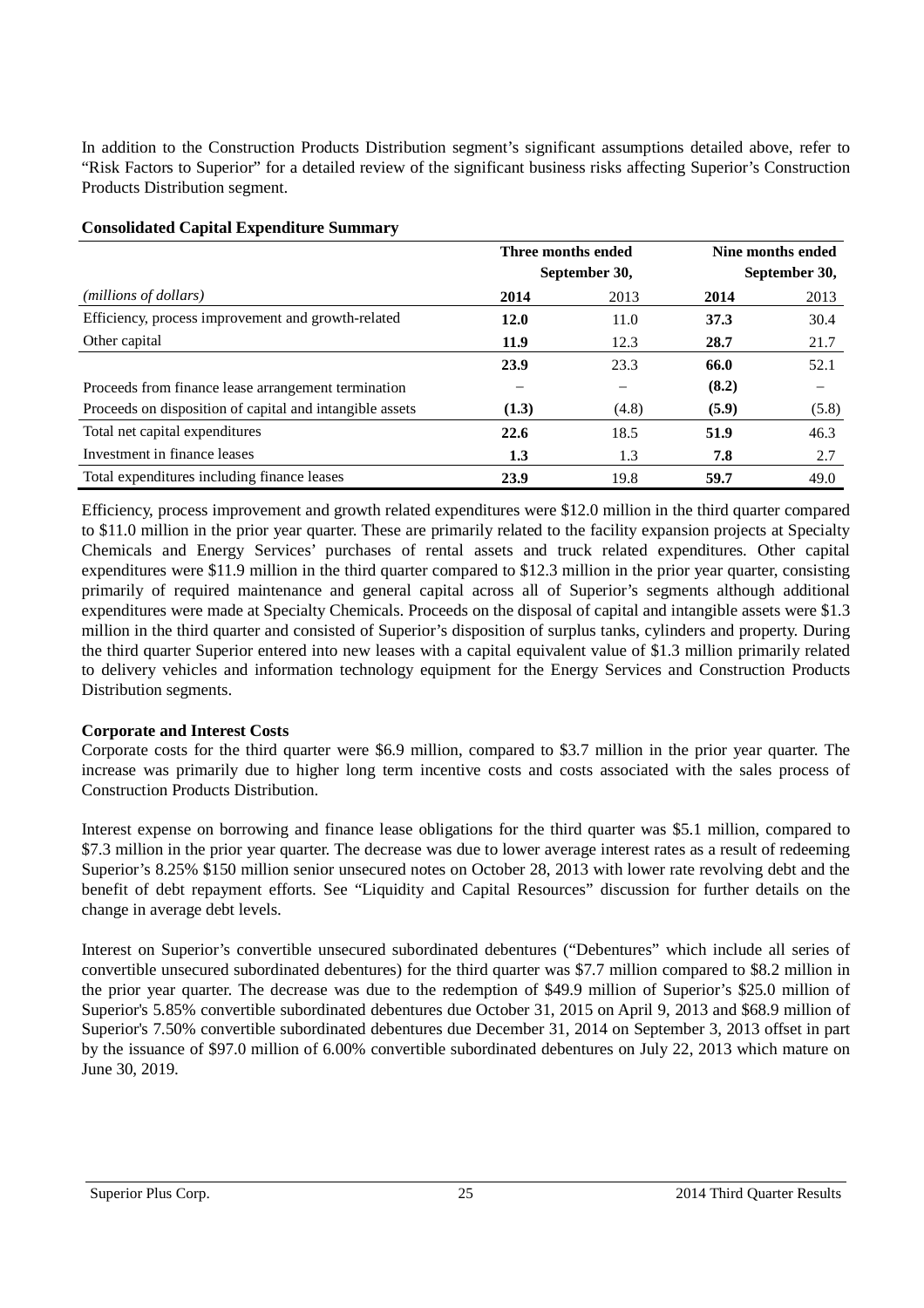#### **Restructuring Costs**

Superior's restructuring costs have been categorized together and excluded from segmented results. Below is a table summarizing these costs:

|                                      | Three months ended<br>September 30, |      | Nine months ended,<br>September 30, |          | <b>Cumulative</b> |
|--------------------------------------|-------------------------------------|------|-------------------------------------|----------|-------------------|
| (millions of dollars)                | 2014                                | 2013 | 2014                                | 2013     | 2014 and 2013     |
| Severance                            |                                     | 0.2  | 5.2                                 | 0.5      | 10.9              |
| Branch closure and lease termination |                                     |      | 2.0                                 | 0.5      | 6.7               |
| Consulting                           |                                     |      | 3.9                                 |          | 5.2               |
| Inventory write-down                 |                                     |      |                                     |          | 3.6               |
| <b>Total Restructuring Costs</b>     |                                     | 0.2  | 11.1                                | $\Omega$ | 26.4              |

Superior recognized restructuring costs of \$nil during the third quarter 2014 as compared to \$0.2 million in the prior year quarter. Total restructuring costs incurred during 2013 and 2014 in order to complete the restructuring projects was \$26.4 million, higher than the range provided in Superior's first-quarter MD&A of \$22 million to \$25 million due to higher than expected facility termination costs.

#### **Income Taxes**

Total income tax recovery in the third quarter was \$2.0 million and consists of \$0.4 million in cash income tax expense and \$2.4 million in deferred income tax recovery, compared to a total income tax expense of \$0.2 million in the prior year quarter, which consisted of \$0.4 million in cash income tax recovery and a \$0.6 million deferred income tax expense.

Cash income tax expense for the third quarter was \$0.4 million and consisted of income tax expense in the U.S. of \$0.4 million (2014 Q3 - \$0.4 million of U.S. cash tax recovery). Superior's net deferred income tax asset was \$274.1 million as at September 30, 2014.

#### **Canada Revenue Agency (CRA) Income Tax Update**

As previously disclosed, on April 2, 2013 Superior received from the CRA Notices of Reassessment for Superior's 2009 and 2010 taxation years reflecting the CRA's intent to challenge the tax consequences of Superior's corporate conversion transaction (Conversion) which occurred on December 31, 2008. The CRA's position is based on the acquisition of control rules, in addition to the general anti-avoidance rules in the Income Tax Act (Canada).

The table below summarizes Superior's estimated tax liabilities and payment requirements associated with the received and anticipated Notices of Reassessment. Upon receipt of the Notices of Reassessment, 50% of the taxes payable pursuant to such Notices of Reassessment, must be remitted to the CRA.

|                      |                        | 50% of the Taxes |                      |
|----------------------|------------------------|------------------|----------------------|
| <b>Taxation Year</b> | Taxes Payable (1)(2)   | Payable $(1)(2)$ | <b>Payment Dates</b> |
| 2009/2010            | \$13.0                 | \$6.5            | April 2013           |
| 2011                 | $$10.0$ (3)            | \$5.0            | 2015                 |
| 2012                 | $$10.0$ <sup>(3)</sup> | \$5.0            | 2015                 |
| 2013                 | $$10.0$ <sup>(3)</sup> | \$5.0            | 2015                 |
| 2014                 | $$20.0$ (3)            | \$10.0           | 2015                 |
| 2015                 | $$20.0$ <sup>(3)</sup> | \$10.0           | 2015                 |
| <b>Total</b>         | \$83.0                 | \$41.5           |                      |

 $(1)$  In millions of dollars.

(2) Includes estimated interest and penalties.

<sup>(3)</sup> Estimated based on Superior's previously filed tax returns and the midpoint of Superior's 2014 outlook.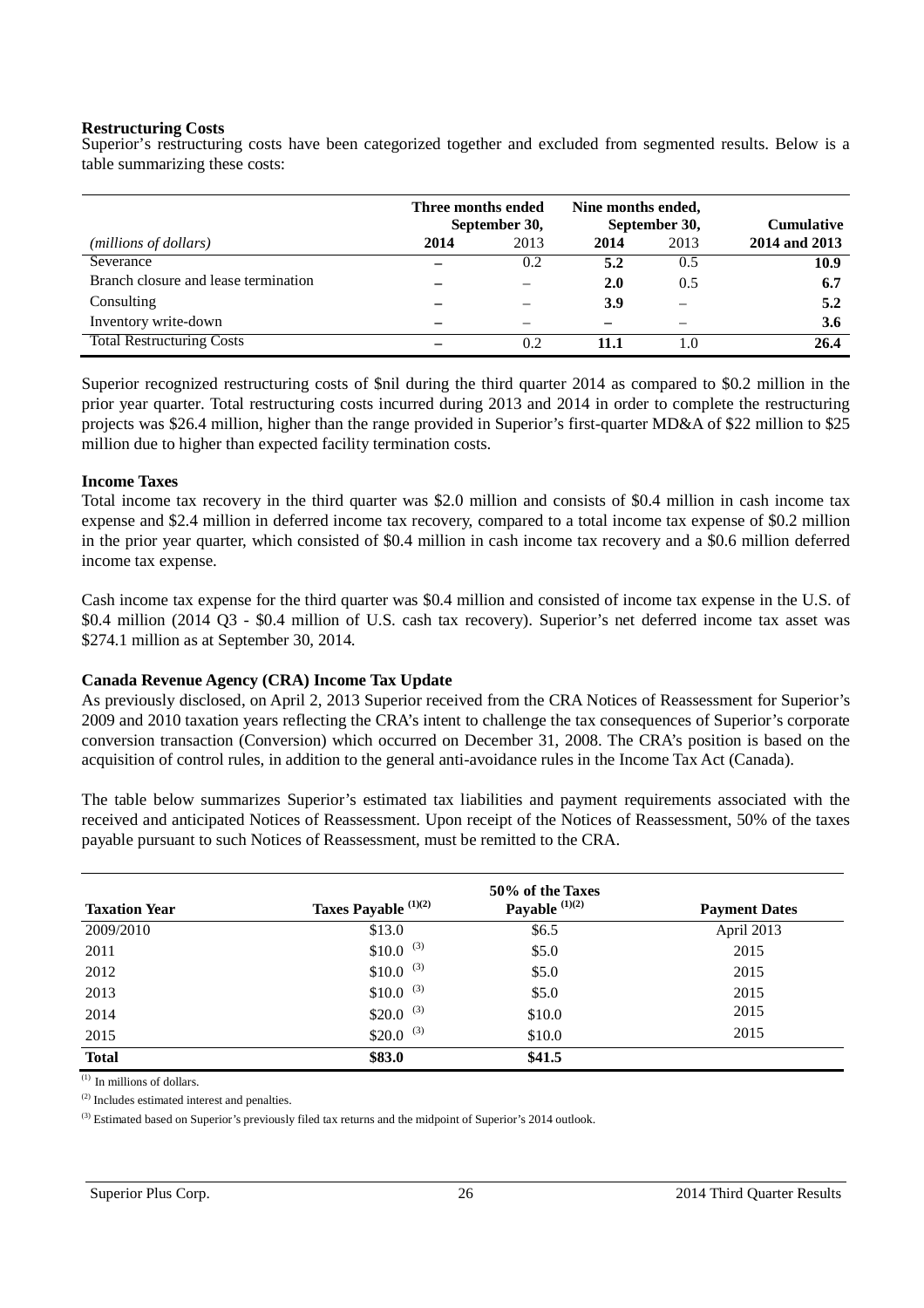On May 8, 2013 Superior filed a Notice of Objection and a Notice of Appeal with respect to the Notice of Reassessments received on April 2, 2013. Superior anticipates that if the case proceeds in the Tax Court of Canada, the case could be heard in late 2015, with a decision rendered six to twelve months after completion of the court hearings. If a decision of the Tax Court of Canada were to be appealed, the appeal process could reasonably be expected to take an additional 2 years. If Superior receives a positive decision then any taxes, interest and penalties paid to the CRA will be refunded plus interest and if Superior is unsuccessful then any remaining taxes payable plus interest and penalties will have to be remitted.

Superior remains confident in the appropriateness of its tax filing position and the expected tax consequences of the Conversion and intends to vigorously defend such position and intends to file its future tax returns on a basis consistent with its view of the outcome of the Conversion.

Interim tax payments made by Superior will be recorded to the balance sheet and will not materially impact either adjusted operating cash flow or net earnings.

Based on the midpoint of Superior's 2014 financial outlook of AOCF per share of \$1.85, if the tax pools from the Conversion were not available to Superior, the impact would be an increase to cash income taxes of approximately \$20.0 million \$0.15 per share for 2014. As previously stated, Superior intends to file its future income tax returns on a basis consistent with its view of the outcome of the Conversion.

### **Financial Outlook**

Superior's outlook is for adjusted operating cash flow for 2014 has been increased to between \$1.75 per share and \$1.95 per share before restructuring costs compared to the financial outlook provided at the second quarter of 2014 of \$1.65 to \$1.95 before restructuring costs. The increase in the 2014 financial outlook is due to the recognition of the \$0.08 per share year-to-date adjustments at Energy Services previously discussed. The improvement in results at Superior's supply portfolio management business recognized as part of the adjustment is a direct result of Superior's procurement initiatives within the Energy Services business combined with the benefit of market opportunities present as a result of the adverse weather and supply conditions experienced in the first quarter of 2014. Superior anticipates the impact of the procurement initiatives will continue into the future.

Superior is introducing its 2015 financial outlook of AOCF per share of \$1.80 to \$2.10, a 5% increase compared to the 2014 financial outlook using the mid-point of the respective financial outlooks. The increase in the financial outlook for the 2015 of 5% compared to 2014 is lower than the previously provided range of 9% to 12% due primarily to the increase in the 2014 financial outlook as previously discussed. As previously noted in the individual business financial outlook sections, the 2015 financial outlook assumes the Energy Services and Construction Products Distribution results will be higher in 2015 than in 2014 and the Specialty Chemicals results in 2015 will be consistent to modestly higher than 2014. Achieving Superior's adjusted operating cash flow depends on the operating results of its three operating segments.

In addition to the operating results of Superior's three operating segments, significant assumptions underlying Superior's 2014 and 2015 outlooks are:

- Economic growth in Canada and the U.S. is expected to be similar to 2013 for the remainder of the year and increase modestly in 2015;
- Superior is expected to continue to attract capital and obtain financing on acceptable terms;
- Superior's estimated total debt to EBITDA ratio is based on maintenance and growth related expenditures of \$68.0 million in 2015 and working capital funding requirements which do not contemplate any significant commodity price changes;
- The foreign currency exchange rate between the Canadian dollar and US dollar is expected to average 1.10 in 2014 and 2015 on all unhedged foreign currency transactions;
- Financial and physical counterparties are expected to continue fulfilling their obligations to Superior;
- Regulatory authorities are not expected to impose any new regulations impacting Superior;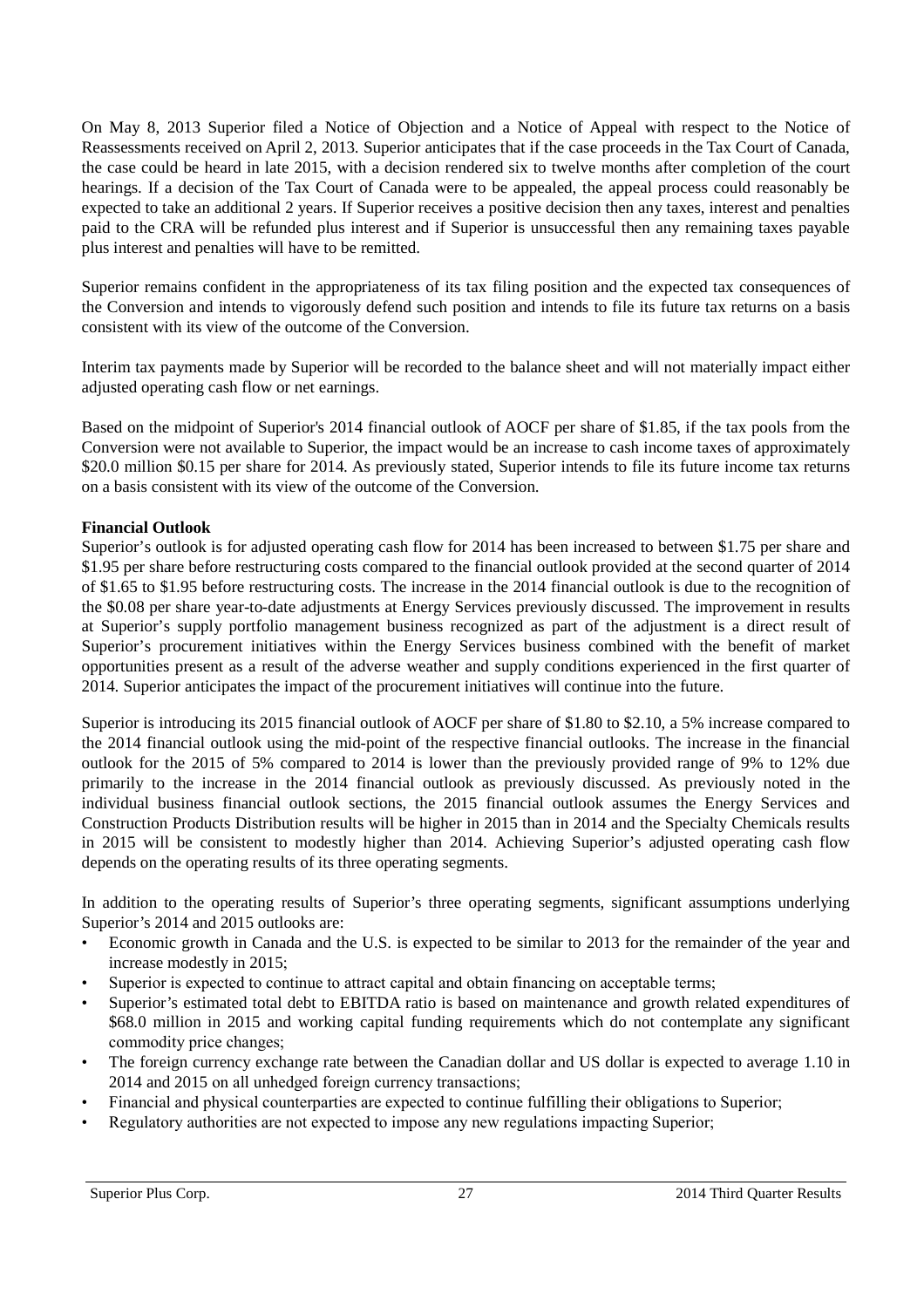- Superior's average interest rate on floating-rate debt is expected to remain consistent with 2013 levels for both 2014 and 2015; and
- Canadian and U.S. based cash taxes are expected to be minimal for 2014 and 2015 based on existing statutory income tax rates and the ability to use available tax basis.

# *Energy Services*

- Average temperatures across Canada and the Northeast U.S. are expected to be consistent with the recent fiveyear average for the remainder of the year and 2015;
- Total propane and U.S. refined fuels-related sales volumes are expected to increase in 2014 due to the impact of colder than average temperatures during the first quarter and the full year contribution from the Townsend acquisition, offset in part by lower oilfield and automotive customer demand. Annual sales volumes for 2015 are expected to decrease modestly as weather is expected to be consistent with the five-year average, partially offset by customer growth initiatives and retention programs;
- Wholesale propane and U.S. refined fuels-related prices are not anticipated to significantly affect demand for propane and refined fuels and related services;
- Supply portfolio management market results for the remainder of 2014 are expected to increase modestly from 2013 due to growth in sales volumes and margins related to procurement initiatives. Results for 2015 are expected to decrease modestly from 2014 due to assumptions weather will be consistent with the five-year average;
- Fixed-price energy services results for the remainder of 2014 are expected to decrease from 2013 due to market challenges experienced during the first quarter, the sale of the U.S. based residential and commercial customer base and continued challenges in the natural gas market. Results for 2015 are expected to increase due to assumptions weather will be consistent with the five-year average; and
- Operating costs are expected to decrease in 2014 and 2015 due to improvements in operational efficiencies from the completion of restructuring activities.

# *Specialty Chemicals*

- Sodium chlorate contribution in 2014 is expected to increase from 2013 due to higher sales volumes from the strategic supply agreement and offshore demand offset in part by lower gross margins associated with higher electricity prices. Sodium chlorate contribution in 2015 is expected to decrease from 2014 due to lower sales volumes and higher electricity prices, partially offset by higher pricing and electricity prices;
- Chloralkali contribution in 2014 is expected to be modestly higher than in 2013 due to higher sales volumes associated with the completion of the Port Edwards and Saskatoon expansions. Chloralkali results for 2015 are expected to increase due to full-year contribution from the HCl burners in Port Edwards and Saskatoon;
- Electricity costs are expected to increase for the remainder of 2014 and for 2015; and
- Average plant utilization will approximate 90% to 95% for the remainder of 2014 and 2015.

# *Construction Products Distribution*

- Revenues in 2014 are expected to increase as compared to 2013 due to continued growth in U.S. based GSD sales as the U.S. residential market continues to improve, higher C&I sales revenue due to improvement in the U.S. industrial construction segment, a stronger U.S. dollar, partially offset by slower and more competitive Canadian markets. Revenues for 2015 are expected to increase due to continued improvements in the U.S. and modest growth in Canada;
- Sales margins in 2014 are expected to increase from 2013 due to the closure at the end of 2013 of underperforming branches and continued focus on price management, customer profitability and procurement. Gross profit for 2015 are expected to increase due to continued execution of supply chain and pricing initiatives; and
- Operating costs in 2014 are expected to be comparable as a percentage of revenue compared to 2013 due to anticipated savings from restructuring efforts and other cost management activities, offset in part by investments in sales and supply chain capability and the opening of the Baton Rouge branch. Operating costs in 2015 are expected to increase modestly from 2014 due to higher sales volumes and activity, partially offset by further improvements in operational efficiency related to restructuring in 2013 and 2014.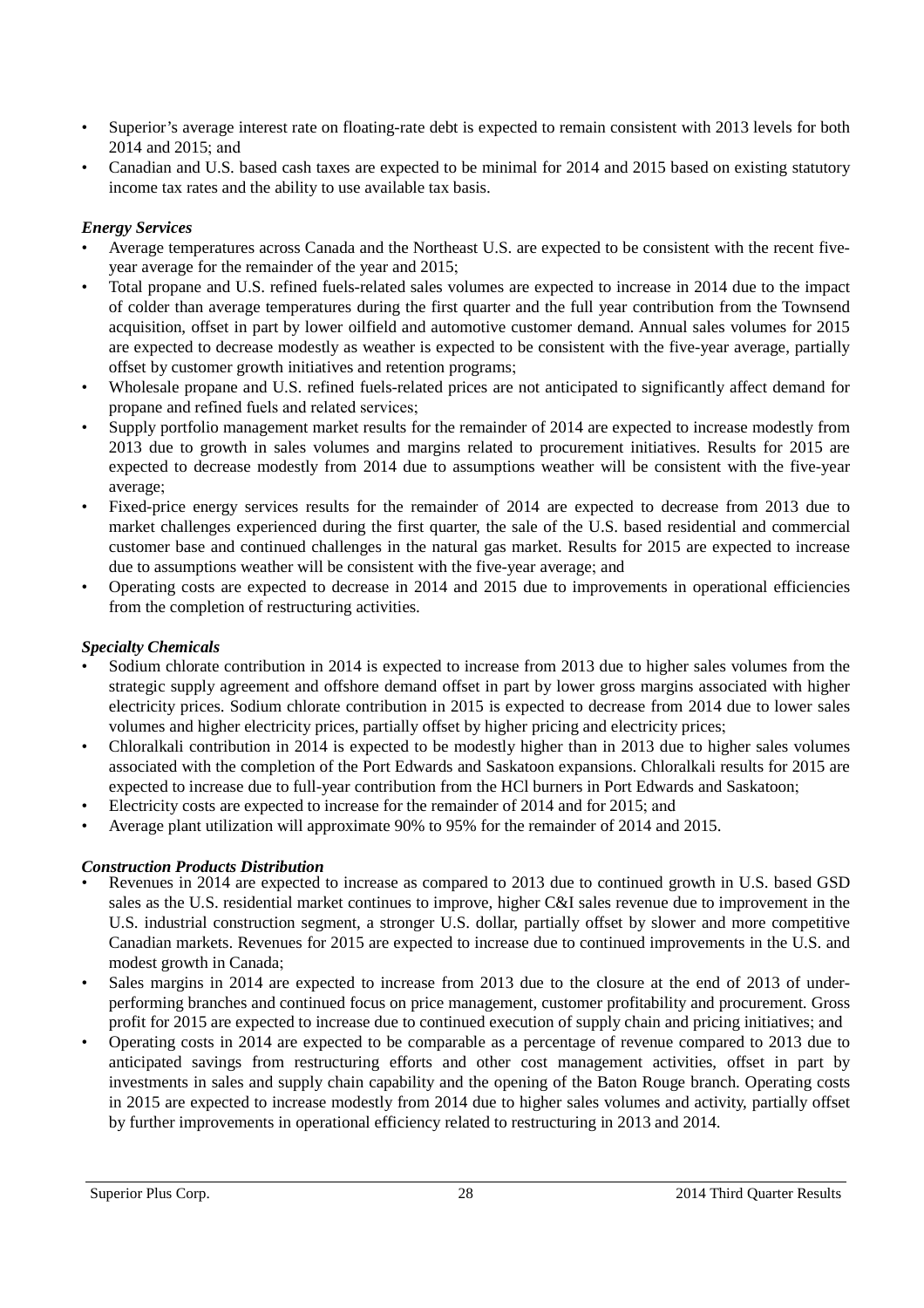## *Restructuring Costs*

• Superior has incurred a total of \$11.1 million of restructuring costs during 2014 associated with the restructuring efforts announced during the fourth quarter of 2013 with no costs incurred during the third quarter of 2014. Total restructuring costs incurred during 2013 and 2014 in order to complete the restructuring projects was \$26.4 million, higher than the range provided in Superior's first-quarter MD&A of \$22 million to \$25 million due to higher than expected facility termination costs. These costs are excluded from Superior's 2014 financial outlook.

# **Debt Management Update**

Superior's anticipated debt repayment for 2015 and total debt to EBITDA leverage ratio as at December 31, 2015, based on Superior's 2015 financial outlook and year-to-date results, are detailed in the chart below.

Debt Management Summary

|                                                                                | Dollar Per    | Millions of    |
|--------------------------------------------------------------------------------|---------------|----------------|
|                                                                                | <b>Share</b>  | <b>Dollars</b> |
| 2015 financial outlook AOCF per share – midpoint $(1)$                         | 1.95          | 247.0          |
| Maintenance capital expenditures, net                                          | (0.31)        | (40.0)         |
| Capital lease obligation repayments                                            | (0.19)        | (24.0)         |
| Cash flow available for dividends and debt repayment before growth capital     | 1.45          | 183.0          |
| Growth capital expenditures                                                    | (0.22)        | (28.0)         |
| Tax payments to CRA (50%)                                                      | (0.20)        | (25.0)         |
| Estimated 2014 free cash flow available for dividend and debt repayment        | 1.03          | 130.0          |
| Conversion of 7.50% convertible debentures to equity-callable October 31, 2015 | 0.59          | 75.0           |
| Dividends                                                                      | (0.72)        | (91.0)         |
| Total estimated reduction in debt                                              | 0.90          | 114.0          |
| Estimated total debt to EBTIDA as at December 31, 2014                         | $3.0X - 3.4X$ | $3.0X - 3.4X$  |
| Dividends per share                                                            | 0.72          | 91.0           |
| Calculated payout ratio after all capital (excluding tax payments to CRA)      | 59%           | 59%            |

(1) See "Financial Outlook" for additional details including assumptions, definitions and risk factors.

In addition to Superior's significant assumptions detailed above, refer to "Risk Factors to Superior" for a detailed review of Superior's significant business risks.

# **Liquidity and Capital Resources**

Superior's revolving syndicated bank facility (Credit Facility), term loans and finance lease obligations (collectively Borrowing) before deferred financing fees totaled \$508.5 million as at September 30, 2014, a decrease of \$70.2 million from December 31, 2013. The decrease in Borrowing was primarily due to lower net working capital requirements associated with the exit of the heating season and cash flow from operating activities offset in part by capital expenditures and dividend payments.

On June 20, 2014, Superior completed an extension of \$450 million of its \$570 million Credit Facility with eight lenders. The Credit Facility matures on June 27, 2016 and can be expanded to \$750 million. Financial covenant ratios were unchanged with a consolidated secured debt to consolidated EBITDA ratio and a consolidated debt to consolidated EBITDA ratio of 3.0x and 5.0x, respectively. The Credit Facility has a maturity of June 27, 2018 for \$450 million of the facility with the remaining \$120 million maturing on June 27, 2016. Superior maintains the flexibility to extend the \$120 million portion of the facility to June 27, 2018 as well as to expand the facility up to \$750 million. See "Summary of Cash Flow" for details on Superior's sources and uses of cash.

As at September 30, 2014, Debentures (before deferred issuance fees and discount values) issued by Superior totaled \$494.2 million which was \$0.3 million lower than the balance as at December 31, 2013 due to the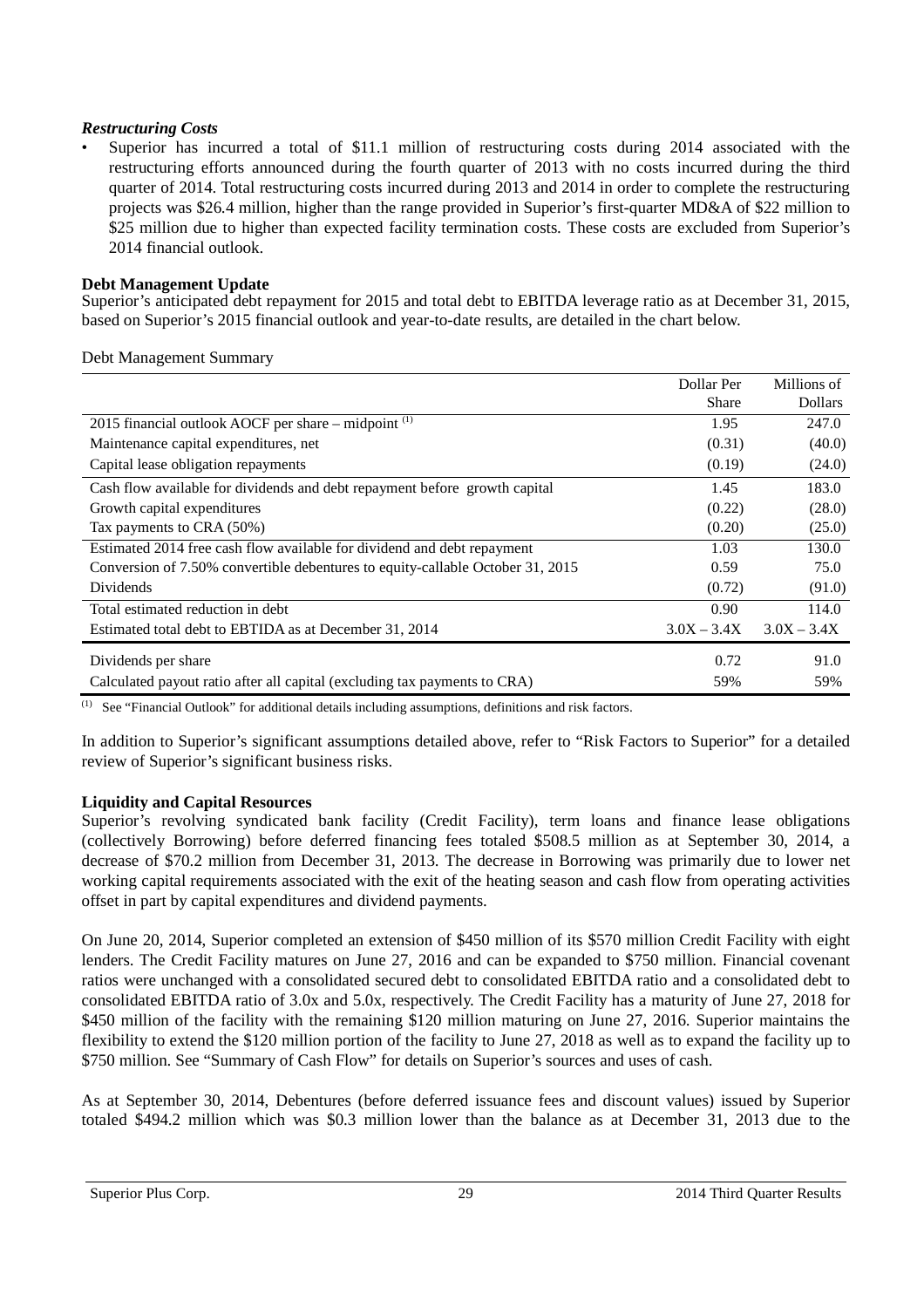conversion of \$0.3 million of 7.50% convertible debentures into common shares. See Note 13 to the unaudited condensed consolidated financial statements for additional details on Superior's Debentures.

As previously announced, on February 14, 2014, Superior closed a \$125 million term loan facility which matured on August 14, 2014. The term loan facility provided additional liquidity to ensure Superior had sufficient financial flexibility to manage short term fluctuations in working capital requirements. Throughout the end of 2013 and the beginning of 2014, Superior's working capital requirements increased due to a rise in the wholesale cost of propane. The wholesale cost of propane and the related working capital started to normalize during March which allowed Superior repay the facility in full on April 25, 2014.

As at September 30, 2014, approximately \$170 million was available under the Credit Facility which Superior considers sufficient to meet its expected net working capital, capital expenditure and refinancing requirements during 2014.

Consolidated net working capital was \$225.1 million as at September 30, 2014, a decrease of \$68.0 million from net working capital of \$293.1 million as at December 31, 2013. The decrease was primarily due to the seasonal decline in net working capital requirements at Energy Services offset in part by higher net working capital requirements at Construction Products Distribution due to increased accounts receivables from the pickup in construction activity. Superior's net working capital requirements are financed from its Credit Facility.

Proceeds received from the DRIP during the third quarter of 2014 were \$nil as compared to \$nil in the prior year quarter. The decrease was due to Superior suspending the DRIP following payment of the March dividend in April 2013.

As at September 30, 2014, when calculated in accordance with the Credit Facility, the consolidated secured debt to compliance EBITDA ratio was 2.0 to 1.0 (December 31,  $2013 - 2.2$  to 1.0) and the consolidated debt to compliance EBITDA ratio was 2.0 to 1.0 (December 31,  $2013 - 2.2$  to 1.0). For both of these covenants, Debentures are excluded. These ratios are within the requirements of Superior's debt covenants. In accordance with the Credit Facility, Superior must maintain a consolidated secured debt to compliance EBITDA ratio of not more than 3.0 to 1.0 and not more than 3.5 to 1.0 as a result of acquisitions. In addition, Superior must maintain a consolidated debt to compliance EBITDA ratio of not more than 5.0 to 1.0, excluding Debentures. Superior's total debt to compliance EBITDA ratio was 3.9 to 1.0 as at September 30, 2014 and 3.6 to 1.0 on a before restructuring cost basis. Also, Superior is subject to several distribution tests and the most restrictive stipulates that Distributions (including Debenture holders and related payments) cannot exceed compliance EBITDA less cash income taxes, plus \$35.0 million on a trailing 12-month rolling basis. On a 12-month rolling basis as at September 30, 2014, Superior's available distribution amount was \$130.0 million under the above noted distribution test.

On June 27, 2014, Standard & Poor's confirmed Superior and Superior LP's long-term corporate credit rating of BB and the senior secured debt rating of BBB-. The outlook rating for Superior remains stable. On June 27, 2014, Dominion Bond Rating Service confirmed Superior LP's senior secured rating of BB (high) and Superior LP's senior unsecured rating of BB (low). The trend for both ratings is stable.

As at September 30, 2014, Superior had an estimated defined benefit pension solvency deficiency of approximately \$10.6 million (December 31, 2013 - \$12.8 million) and a going concern surplus of approximately \$17.8 million (December 31, 2013 - surplus - \$11.5 million). Funding requirements required by applicable pension legislation are based upon going concern and solvency actuarial assumptions. These assumptions differ from the going concern actuarial assumptions used in Superior's financial statements. Superior has sufficient liquidity through its existing Credit Facility and anticipated future operating cash flow to fund this deficiency over the prescribed period.

In the normal course of business, Superior is subject to lawsuits and claims. Superior believes the resolution of these matters will not have a material adverse effect, individually or in the aggregate, on Superior's liquidity,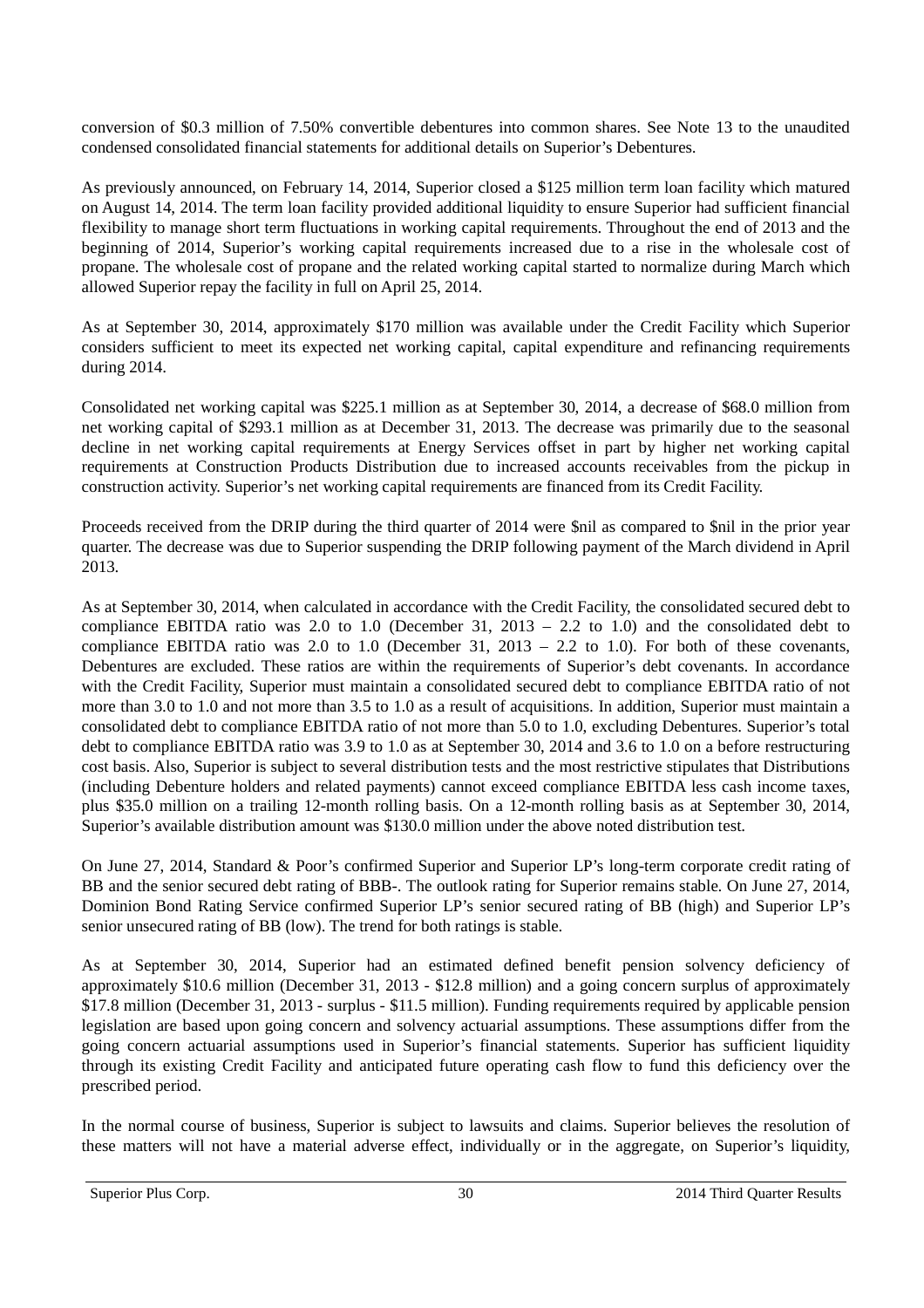consolidated financial position or results of operations. Superior records costs as they are incurred or when they become determinable.

#### **Shareholders' Capital**

The weighted average number of common shares issued and outstanding at the end of the third quarter was 126.2 million shares, consistent with the prior year quarter.

As at September 30, 2014 and December 31, 2013, the following common shares and securities convertible into common shares were issued and outstanding:

|                                                                  | <b>October 30, 2014</b>          |               | September 30, 2014               |               | December 31, 2013                |               |
|------------------------------------------------------------------|----------------------------------|---------------|----------------------------------|---------------|----------------------------------|---------------|
| (millions)                                                       | Convertible<br><b>Securities</b> | <b>Shares</b> | Convertible<br><b>Securities</b> | <b>Shares</b> | Convertible<br><b>Securities</b> | <b>Shares</b> |
| Common shares outstanding                                        |                                  | 126.2         |                                  | 126.2         |                                  | 126.2         |
| 5.75% Debentures <sup><math>(1)</math></sup>                     | \$172.5                          | 9.1           | \$172.5                          | 9.1           | \$172.5                          | 9.1           |
| 6.00% Debentures <sup><math>(2)</math></sup>                     | \$150.0                          | 9.9           | \$150.0                          | 9.9           | \$150.0                          | 9.9           |
| 7.50% Debentures $^{(3)}$                                        | \$74.7                           | 6.6           | \$74.7                           | 6.6           | \$75.0                           | 6.6           |
| 6.00% Debentures $(4)$                                           | \$97.0                           | 5.8           | \$97.0                           | 5.8           | \$97.0                           | 5.8           |
| Shares outstanding and issuable upon<br>conversion of Debentures |                                  | 157.6         |                                  | 157.6         |                                  | 157.6         |

 $(1)$  Convertible at \$19.00 per share.

(2) Convertible at  $$15.10$  per share.

(3) Convertible at \$11.35 per share.

 $(4)$  Convertible at \$16.75 per share.

### **Dividends Paid to Shareholders**

Dividends paid to Superior's shareholders depend on its cash flow from operating activities with consideration for Superior's changes in working capital requirements, investing activities and financing activities. See "Summary of Adjusted Operating Cash Flow" and "Summary of Cash Flow" for additional details.

Dividends paid to shareholders for the three months ended September 30, 2014 was \$18.9 million (before DRIP proceeds of \$nil) or \$0.15 per share compared to \$18.9 million (before DRIP proceeds of \$1.3 million) or \$0.15 per share in 2013. Dividends paid to shareholders during the nine months ended September 30, 2014 was \$56.8 million (before DRIP proceeds of \$nil) or \$0.45 per share, an increase of \$2.4 million as compared to the prior year due to the issuance of shares under the DRIP during 2013 and the equity offering completed on March 27, 2013. Superior's monthly dividend is \$0.05 per share or \$0.60 per share on an annualized basis. See "Debt Management Update" for further details. Dividends to shareholders are declared at the discretion of Superior's Board of Directors.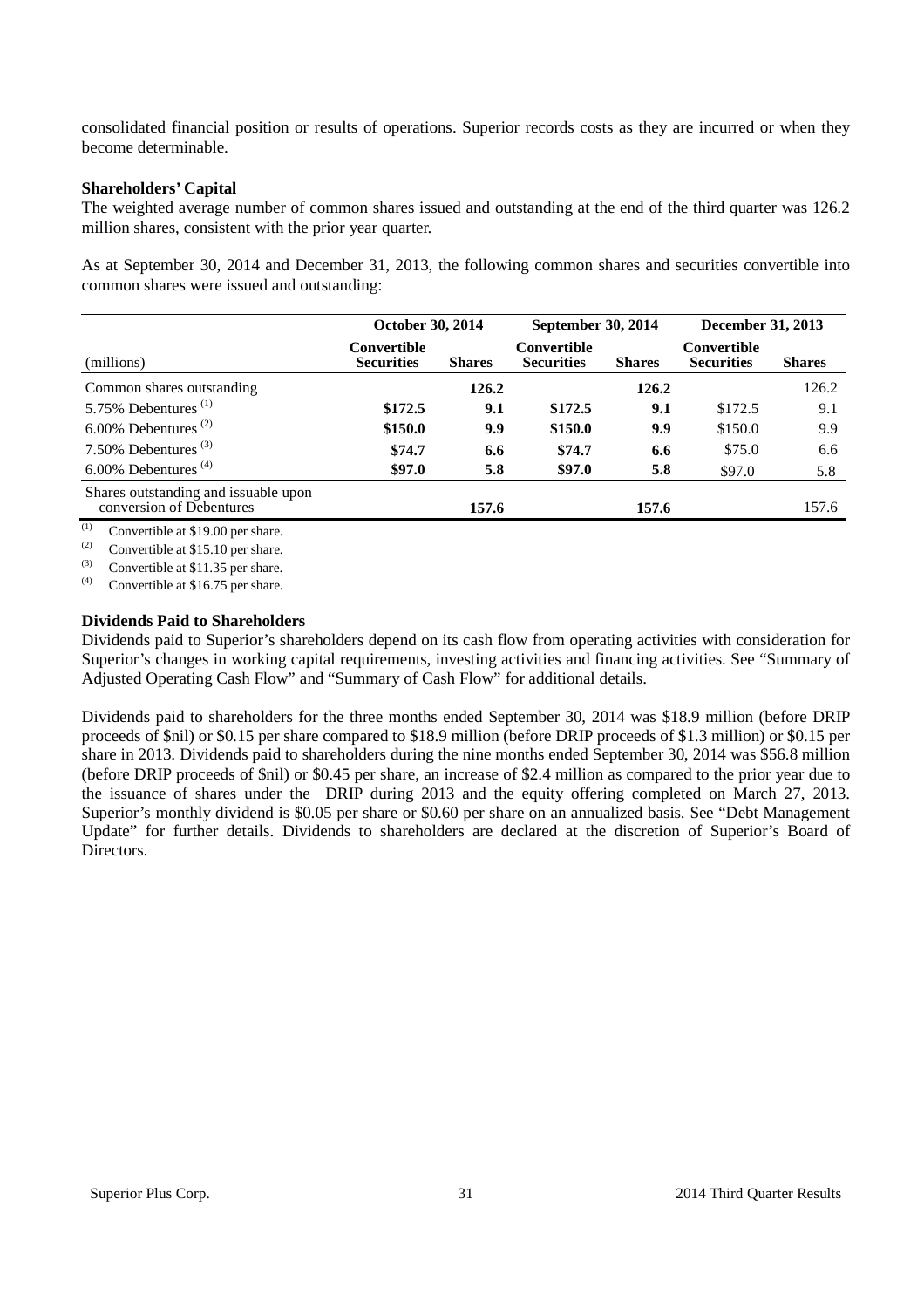Superior's primary sources and uses of cash are detailed below:

#### **Summary of Cash Flow**<sup>(1)</sup>

|                                                                                    | Three months ended |               | Nine months ended |               |  |
|------------------------------------------------------------------------------------|--------------------|---------------|-------------------|---------------|--|
|                                                                                    |                    | September 30, |                   | September 30, |  |
| (millions of dollars)                                                              | 2014               | 2013          | $2014^{(2)}$      | 2013          |  |
|                                                                                    |                    |               |                   |               |  |
| <b>Cash flow from operating activities</b>                                         | 64.7               | 47.6          | 209.0             | 213.0         |  |
| Investing activities <sup>(3)</sup> :                                              |                    |               |                   |               |  |
| Purchase of property, plant and equipment                                          | (23.9)             | (23.3)        | (66.0)            | (52.1)        |  |
| Proceeds from finance lease arrangement termination                                |                    |               | 8.2               |               |  |
| Proceeds from disposal of property, plant and equipment<br>and intangible assets   | 1.3                | 4.8           | 5.9               | 5.8           |  |
| Cash flow used in investing activities                                             | (22.6)             | (18.5)        | (51.9)            | (46.3)        |  |
|                                                                                    |                    |               |                   |               |  |
| Financing activities:                                                              |                    |               |                   |               |  |
| Net repayment of revolving term bank credits and other<br>debt                     | (12.2)             | (26.8)        | (77.2)            | (183.1)       |  |
| Repayment of finance lease obligations                                             | (5.2)              | (4.4)         | (14.9)            | (12.1)        |  |
| Redemption of 5.85% convertible debentures                                         |                    |               |                   | (75.0)        |  |
| Redemption of 7.50% convertible debentures                                         |                    | (68.9)        |                   | (68.9)        |  |
| Proceeds from the issuance of 6.00% convertible<br>debentures                      |                    | 97.0          |                   | 97.0          |  |
| Issue costs on issuance of 6.00% convertible debentures                            |                    | (3.8)         |                   | (3.8)         |  |
| Proceeds from issuance of common shares                                            |                    |               |                   | 143.9         |  |
| Issue costs on issuance of common shares                                           |                    |               |                   | (6.3)         |  |
| Proceeds from the dividend reinvestment plan                                       |                    |               |                   | 4.9           |  |
| Dividends paid to shareholders                                                     | (18.9)             | (18.9)        | (56.8)            | (54.8)        |  |
| Cash flow used in financing activities                                             | (36.3)             | (25.8)        | (148.9)           | (158.2)       |  |
|                                                                                    |                    |               |                   |               |  |
| Net increase in cash and cash equivalents                                          | 5.8                | 3.3           | 8.2               | 8.5           |  |
| Cash and cash equivalents, beginning of period                                     | 10.5               | 12.9          | 8.3               | 7.6           |  |
| Effect of translation of foreign currency-denominated cash<br>and cash equivalents | 0.4                | (0.1)         | 0.2               |               |  |
| Cash and cash equivalents, end of period                                           | 16.7               | 16.1          | 16.7              | 16.1          |  |

(1) See the consolidated statement of cash flow for additional details.<br>(2) The pipe graphs and details and  $\frac{20}{20}$  and includes the investor

The nine months ended September 30, 2014 includes the impact of accounting adjustments associated with prior periods. Refer to page 14.

(3) See "Consolidated Capital Expenditure Summary" for additional details.

#### **Financial Instruments – Risk Management**

Derivative and non-financial derivatives are used by Superior to manage its exposure to fluctuations in foreign currency exchange rates, interest rates, share-based compensation and commodity prices. Superior assesses the inherent risks of these instruments by grouping derivative and non-financial derivatives related to the exposures these instruments mitigate. Superior's policy is not to use derivative or non-financial derivative instruments for speculative purposes. Superior does not formally designate its derivatives as hedges and, as a result, Superior does not apply hedge accounting and is required to designate its derivatives and non-financial derivatives as held for trading. Refer to Superior's 2013 Annual MD&A for further details on financial instrument risk management.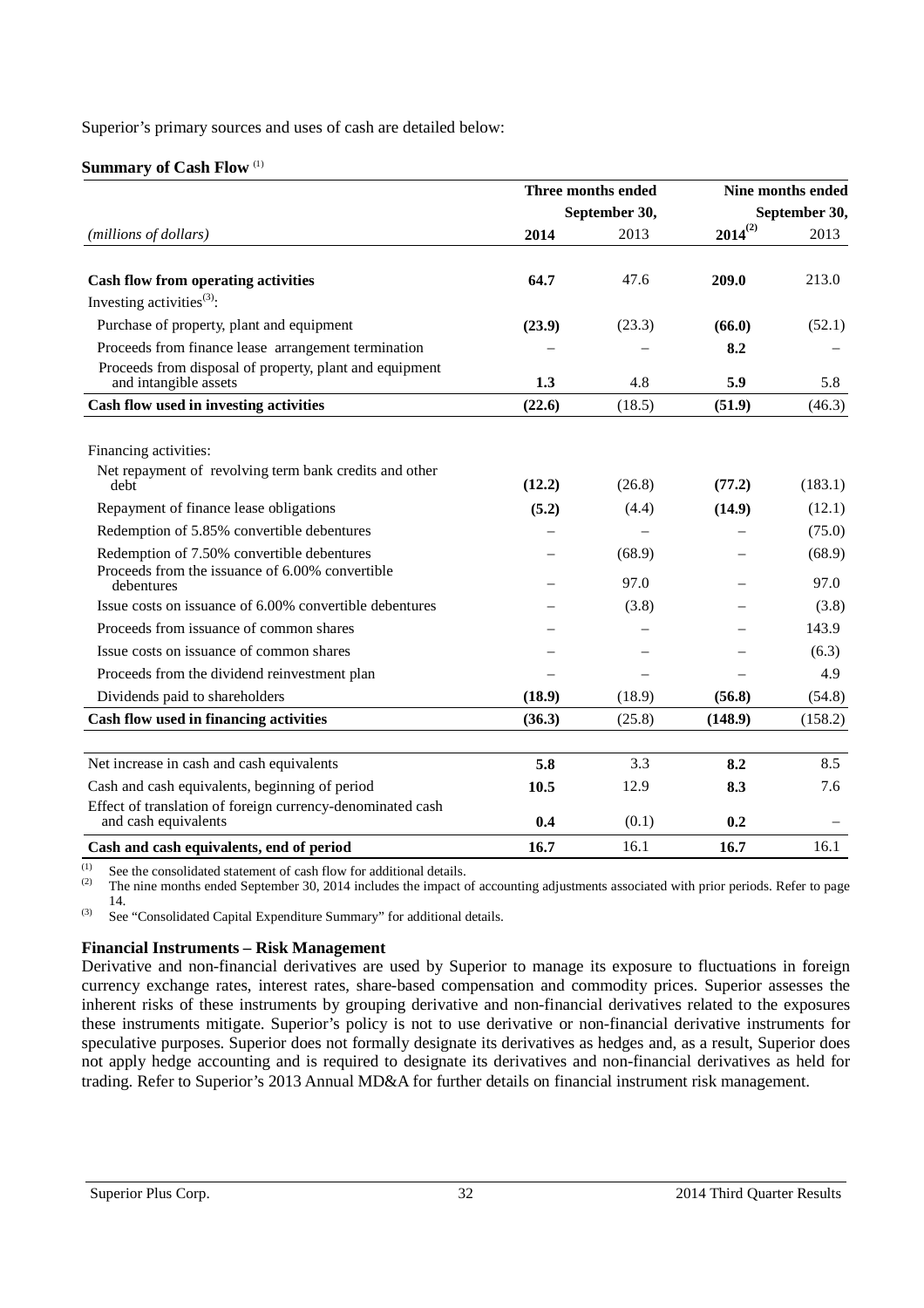As at September 30, 2014, Superior has hedged approximately 77% of its estimated US dollar exposure for 2014 and 72% for 2015. The estimated sensitivity of adjusted operating cash flow for Superior, including divisional US exposures and the impact on US-denominated debt with respect to a \$0.01 change in the Canadian to United States exchange rate for 2014 is \$0.2 million and for 2015 is \$0.7 million after giving effect to U.S. dollar forward contracts for 2014 and 2015, as shown in the table below. Superior's sensitivities and guidance are based on an anticipated average Canadian to US dollar foreign currency exchange rate for 2014 of 1.10.

| (US\$ millions except exchange rates)                                   | 2014  | 2015  | 2016  | 2017 | 2018 | <b>2019</b> and<br><b>Thereafter</b> | <b>Total</b> |
|-------------------------------------------------------------------------|-------|-------|-------|------|------|--------------------------------------|--------------|
| Energy Services – US\$ forward sales                                    | 7.0   | 26.0  |       |      |      | $\overline{\phantom{0}}$             | 33.0         |
| Construction Products Distribution – US\$ forward sales                 | 3.0   | 12.0  | 12.0  |      |      | $\overline{\phantom{0}}$             | 27.0         |
| Specialty Chemicals – US\$ forward sales                                | 44.8  | 148.0 | 101.4 | 51.0 |      |                                      | 345.2        |
| Corporate – US\$ forward purchases                                      | (2.3) |       |       |      |      |                                      | (2.3)        |
| Net US \$ forward sales                                                 | 52.5  | 186.0 | 113.4 | 51.0 |      |                                      | 402.9        |
|                                                                         |       |       |       |      |      |                                      |              |
| Energy Services – Average US\$ forward sales rate                       | 1.00  | 1.01  |       |      |      |                                      | 1.01         |
| Construction Products Distribution – Average US\$<br>forward sales rate | 1.00  | 1.00  | 1.03  |      |      |                                      | 1.01         |
| Specialty Chemicals – Average US\$ forward sales rate                   | 1.03  | 1.02  | 1.04  | 1.04 |      |                                      | 1.03         |
| Corporate – US\$ forward purchases rate                                 | 1.07  |       |       |      |      | $\overline{\phantom{0}}$             | 1.07         |
| Net average external US\$/CDN\$ exchange rate                           | 1.02  | 1.01  | 1.04  | 1.04 |      |                                      | 1.02         |

For additional details on Superior's financial instruments, including the amount and classification of gains and losses recorded in Superior's third quarter condensed consolidated financial statements, summary of fair values, notional balances, effective rates and terms, and significant assumptions used in the calculation of the fair value of Superior's financial instruments, see Note 14 to the unaudited condensed consolidated financial statements.

### **Disclosure Controls and Procedures and Internal Controls Over Financial Reporting**

Management has evaluated whether there were any changes in Superior's internal controls over financial reporting (ICFR) that occurred during the period beginning on July 1, 2014 and ended on September 30, 2014 that has materially affected, or is reasonably likely to materially affect, Superior's ICFR. No such changes were identified. However, during the third quarter management discovered significant deficiencies in ICFR at Supply portfolio management and U.S. refined fuels. The following accounting practices led to adjustments in Superior's third quarter results:

- Certain freight charges at Supply portfolio management were over accrued; and
- Certain inventory balances at U.S. refined fuels were overstated due to inaccurate inventory costing as a result of inappropriately recognizing book to physical inventory adjustments.

Based on an analysis by management, these errors were the result of the following deficiencies in ICFR:

- Control environment weakness; It was determined that the former senior financial management at Supply portfolio management did not adequately establish and enforce a strong culture of compliance and controls. Also, there was a lack of understanding of the key controls within the segment which was a contributing factor in the error which occurred. Management at U.S. refined fuels also did not adequately establish and enforce a strong culture of compliance and controls throughout the organization. This led to the override of inventory controls by some operational employees and a lack of focus on inventory controls in general.
- Journal entry weakness; Internal controls over journal entries recognition were not operating effectively at Supply portfolio management. Staff turnover and a lack of understanding of controls led to over accrual of freight costs.

See the Year-to-date Adjustment Details section for a summary of the financial impact of the accounting adjustments.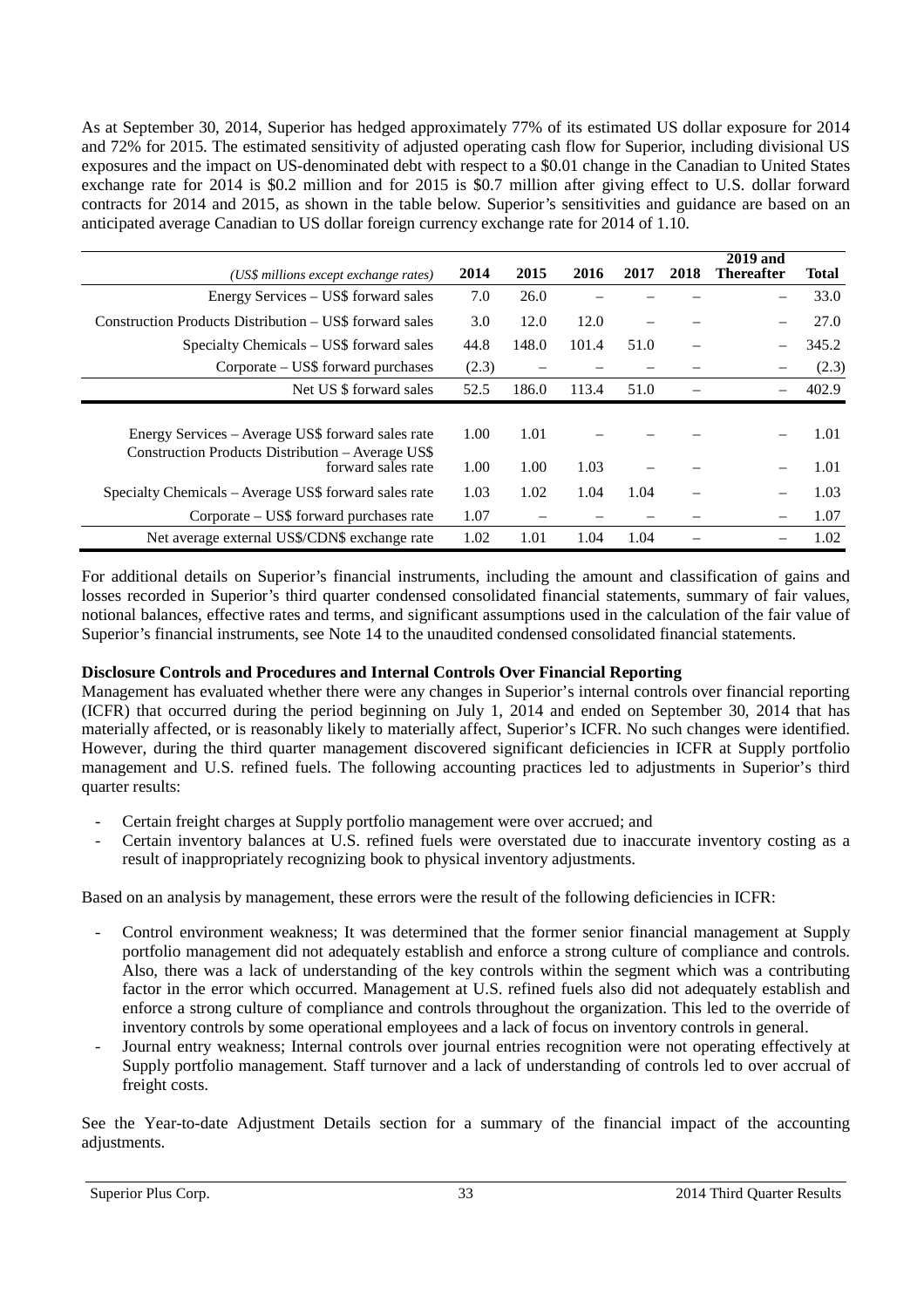#### *Remediation Plan for the deficiencies in ICFR*

Superior is implementing appropriate remedial measures to strengthen corporate governance, compliance and control processes. Superior is in the process of enhancing the internal control testing function with the support of an independent third party, senior management and the audit committee. This will result in the standardization of testing across the organization and allow for a higher level of assurance for this function. Increasing organizational awareness and understanding of the importance of internal controls will assist with decreasing the risk of errors going forward and increasing the awareness of the whistleblower line. A formal review of all process documents and the performance of walkthroughs will take place by a third party service provider in order to enhance the existing controls.

Superior expects to complete the remediation work and testing prior to the release of the 2014 annual results in February 2015.

#### **Critical Accounting Policies and Estimates**

Superior's unaudited condensed consolidated financial statements have been prepared in accordance with IFRS. The significant accounting policies are described in the unaudited condensed consolidated financial statements for the period ended September 30, 2014. Certain of these accounting policies, as well as estimates made by management in applying such policies, are recognized as critical because they require management to make subjective or complex judgments about matters that are inherently uncertain. Our critical accounting estimates relate to the allowance for doubtful accounts, employee future benefits, future income tax assets and liabilities, the valuation of derivatives and non-financial derivatives and asset impairments and the assessment of potential provision retirement obligations.

#### **Recent Accounting Pronouncements**

Certain new standards, interpretations, amendments or improvements to existing standards were issued by the IASB or the International Financial Reporting Interpretations Committee (IFRIC) that are mandatory for accounting periods beginning on January 1, 2014 or later. The affected standards that apply to Superior are as follows:

#### IFRS 9 – *Financial Instruments: Classification and Measurement*

IFRS 9, Financial Instruments, was issued in November 2009 and is intended to replace International Accounting Standard (IAS) 39*, Financial Instruments: Recognition and Measurement*. IFRS 9 uses a single approach to determine whether a financial asset is measured at amortized cost or fair value, replacing the multiple rules in IAS 39. The approach in IFRS 9 is based on how an entity manages its financial instruments in the context of its business model and the contractual cash flow characteristics of the financial assets. The new standard also requires a single impairment method to be used, replacing the multiple impairment methods in IAS 39. Requirements for financial liabilities were added in October 2010 and they largely carried forward existing requirements in IAS 39, except that fair value changes due to credit risk for liabilities designated at fair value through profit and loss would generally be recorded in other comprehensive income. This standard is required to be applied for accounting periods beginning on or after January 1, 2015, with earlier adoption permitted. Superior is assessing the effect of IFRS 9 on its financial results and financial position; changes, if any, are not expected to be material.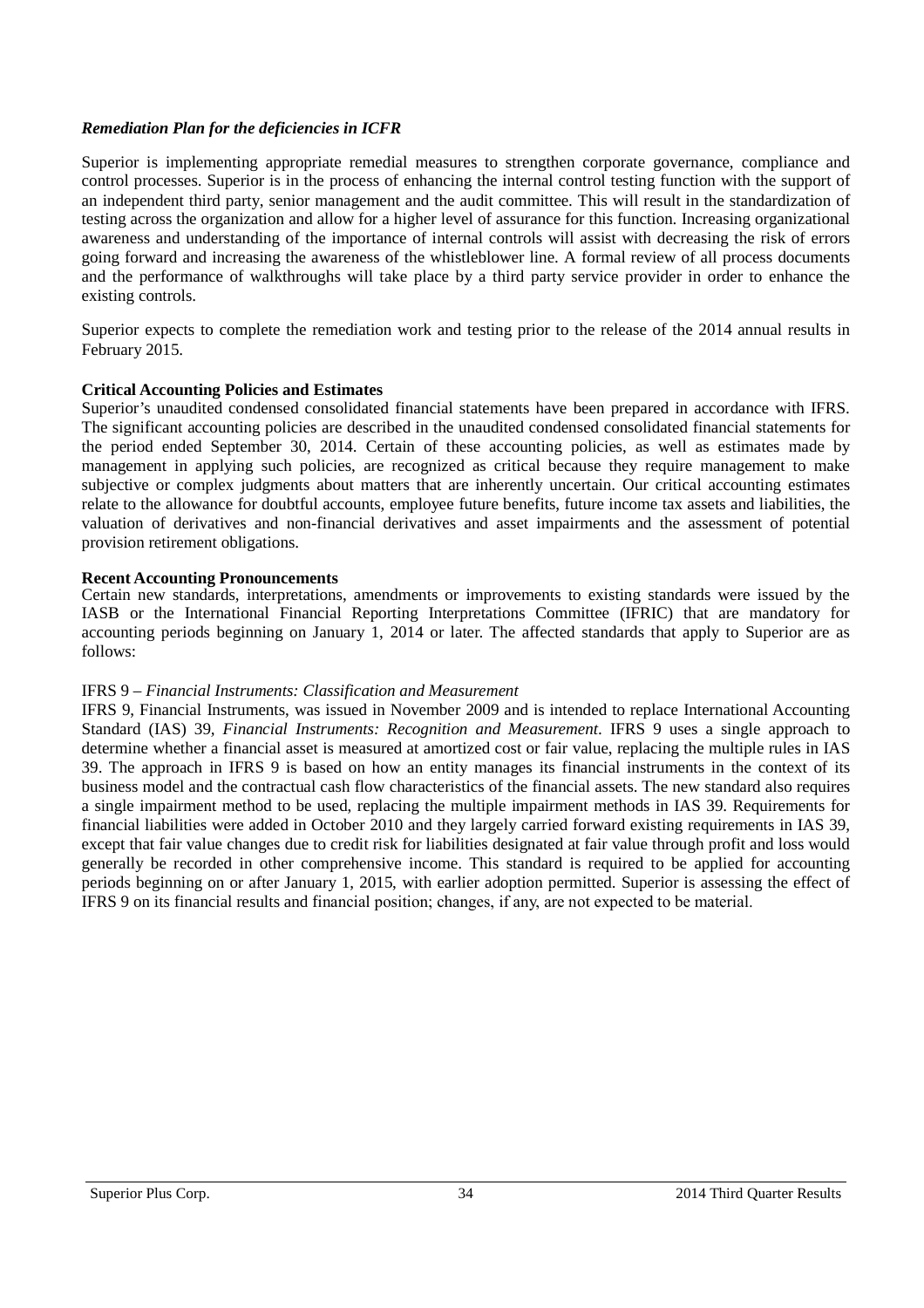#### **Superior adopted the following on January 1, 2014**:

#### IAS 36 *– Impairment of Assets*

The IASB issued *Recoverable Amount Disclosures for Non-Financial Assets (Amendments to IAS 36)* on May 29, 2013. The overall effect of the amendments is to reduce the circumstances in which the recoverable amount of cash-generating units ("CGUs") is required to be disclosed and to clarify the disclosures required when an impairment loss has been recognized or reversed in the period. The amendments are required to be adopted retrospectively for fiscal years beginning January 1, 2014, with earlier adoption permitted. Superior adopted the amendments on January 1, 2014, with no impact to Superior.

#### IFRS 10 – *Consolidated Financial Statements*, IFRS 12 – *Disclosure of Interests in Other Entities* and IAS 27 – *Separate Financial Statements*

The amendments to IFRS 10 define an investment entity and require a reporting entity that meets the definition of an investment entity not to consolidate its subsidiaries but instead to measure its subsidiaries at fair value through profit or loss in its consolidated and separate financial statements. Consequently, IFRS 12 and IAS 27 were amended to introduce new disclosure requirements for investment entities. Superior adopted the amendments on January 1, 2014, with no impact to Superior.

#### *International Financial Reporting Interpretations Committee (IFRIC) 21*, *Levies*

IFRIC 21, *Levies*, was issued on May 20, 2013 and provides guidance on when to recognize a liability for a levy imposed by a government, both for levies that are accounted for in accordance with IAS 37 *Provisions, Contingent Liabilities and Contingent Assets* and those where the timing and amount of the levy is certain. The Interpretation covers the accounting for outflows imposed on entities by governments (including government agencies and similar bodies) in accordance with laws and/or regulations. However, it does not include income taxes (see IAS 12 *Income Taxes*), fines and other penalties, liabilities arising from emissions trading schemes and outflows within the scope of other Standards. It also provides the following guidance on recognition of a liability to pay levies: The liability is recognized progressively if the obligating event occurs over a period of time and if an obligation is triggered on reaching a minimum threshold, the liability is recognized when that minimum threshold is reached. This standard must be applied for accounting periods beginning on or after January 1, 2014, with retrospective application from December 31, 2012. Superior adopted IFRIC 21 on January 1, 2014, with retroactive application from December 31, 2012 with no impact to its financial results.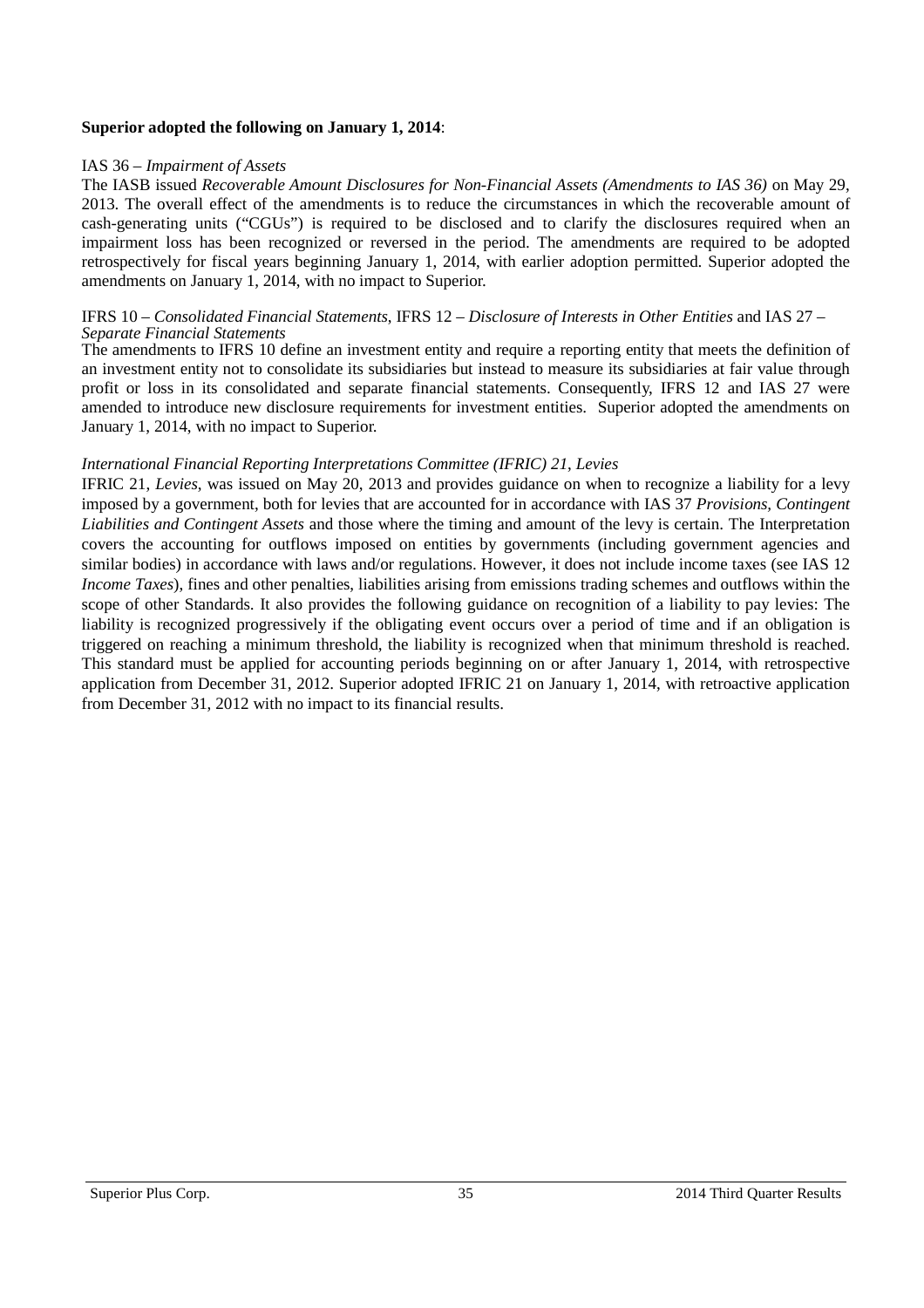|  | <b>Quarterly Financial and Operating Information</b> |  |
|--|------------------------------------------------------|--|
|  |                                                      |  |

| (millions of dollars except per share)                   | $2014$ Quarters <sup>(4)</sup> |            |         | 2013 Quarters |        |          |         | 2012 Quarters <sup>(1)(2)</sup> |        |
|----------------------------------------------------------|--------------------------------|------------|---------|---------------|--------|----------|---------|---------------------------------|--------|
| amounts)                                                 | <b>Third</b>                   | Second     | First   | Fourth        | Third  | Second   | First   | Fourth                          | Third  |
| Canadian propane sales volumes<br>(millions of litres)   | 230                            | 255        | 454     | 405           | 232    | 265      | 429     | 383                             | 240    |
| U.S. refined fuels sales volumes<br>(millions of litres) | 335                            | 347        | 492     | 411           | 326    | 383      | 512     | 428                             | 335    |
| Natural gas sales volumes (millions)<br>of GJs)          | 4                              | 5          | 5       | 5             | 5      | 5        | 5       | $\overline{5}$                  | 5      |
| Electricity sales volumes (millions<br>of KwH            | 139                            | 157        | 244     | 228           | 249    | 205      | 205     | 200                             | 245    |
| Chemical sales volumes (thousands<br>of metric tonnes)   | 224                            | 174        | 223     | 220           | 204    | 199      | 203     | 200                             | 193    |
| Revenues                                                 | 841.4                          | 895.4      | 1,282.3 | 1,034.7       | 813.8  | 854.4    | 1,049.9 | 934.0                           | 790.1  |
| Gross profit                                             | 188.4                          | 196.0      | 290.2   | 240.8         | 184.9  | 190.0    | 253.1   | 228.2                           | 195.9  |
| Net (loss) earnings                                      | (42.4)                         | 5.9        | 50.1    | 10.9          | 35.9   | (25.5)   | 31.4    | 13.5                            | 35.9   |
| Per share, basic                                         | \$(0.34)                       | \$0.05     | \$0.40  | \$0.09        | \$0.28 | \$(0.20) | \$0.28  | \$0.12                          | \$0.32 |
| Per share, diluted                                       | \$(0.34)                       | $(\$0.02)$ | \$0.34  | \$0.05        | \$0.12 | \$(0.20) | \$0.27  | \$0.12                          | \$0.29 |
| Adjusted operating cash flow                             | 22.7                           | 23.2       | 95.9    | 55.9          | 24.2   | 30.2     | 82.0    | 61.9                            | 33.7   |
| Per share, basic                                         | \$0.18                         | \$0.18     | \$0.76  | \$0.44        | \$0.19 | \$0.24   | \$0.72  | \$0.55                          | \$0.30 |
| Per share, diluted                                       | \$0.18                         | \$0.18     | \$0.73  | \$0.43        | \$0.19 | \$0.24   | \$0.69  | \$0.53                          | \$0.30 |
| Adjusted operating cash flow                             |                                |            |         |               |        |          |         |                                 |        |
| before restructuring costs                               | 22.7                           | 32.5       | 97.7    | 70.1          | 24.4   | 30.9     | 82.2    | 65.9                            | 37.3   |
| Per share, basic                                         | \$0.18                         | \$0.26     | \$0.76  | \$0.56        | \$0.19 | \$0.24   | \$0.72  | \$0.59                          | \$0.33 |
| Per share, diluted                                       | \$0.18                         | \$0.26     | \$0.75  | \$0.54        | \$0.19 | \$0.24   | \$0.72  | \$0.57                          | \$0.33 |
| Net working capital $(3)$ (millions                      |                                |            |         |               |        |          |         |                                 |        |
| of dollars)                                              | 225.1                          | 248.9      | 345.8   | 293.1         | 202.0  | 242.3    | 280.5   | 279.2                           | 218.3  |

(1) Superior's 2012 quarterly results have been restated for the adoption of IAS 19 *Employee Benefits, amendments.*

(2) December 31, 2012 has been restated for the impact of a prior-period adjustment.

 $<sup>(3)</sup>$  Net working capital reflects amounts as at the quarter-end and is comprised of trade and other receivables, prepaid expenses and</sup> inventories, less trade and other payables, deferred revenue, and dividends and interest payable.

 $^{(4)}$  The first and second quarters of 2014 have been adjusted and include the impact of the Year-to-Date Adjustment, see page 14 for details.

# **Non-IFRS Financial Measures**

### *Adjusted Operating Cash Flow*

AOCF is equal to cash flow from operating activities as defined by IFRS, adjusted for changes in non-cash working capital, other expenses, non-cash interest expense, current income taxes and finance costs. Superior may deduct or include additional items in its calculation of AOCF; these items would generally, but not necessarily, be items of a non-recurring nature. AOCF is the main performance measure used by management and investors to evaluate Superior's performance. Readers are cautioned that it is not a defined performance measure under IFRS and cannot be assured. Superior's calculation of AOCF may differ from similar calculations used by comparable entities. AOCF represents cash flow generated by Superior that is available for, but not necessarily limited to, changes in working capital requirements, investing activities and financing activities of Superior.

The seasonality of Superior's individual quarterly results must be assessed in the context of annualized AOCF. Adjustments recorded by Superior as part of its calculation of AOCF include, but are not limited to, the impact of the seasonality of Superior's businesses, principally the Energy Services segment, by adjusting for non-cash working capital items, thereby eliminating the impact of the timing between the recognition and collection/payment of Superior's revenues and expenses, which can differ significantly from quarter to quarter. Adjustments are also made to reclassify the cash flow related to natural gas and electricity customer contractrelated costs in a manner consistent with the income statement's recognition of these costs. AOCF is reconciled to net cash flow from operating activities on page 13.

# *EBITDA*

EBITDA represents earnings before taxes, depreciation, amortization, finance expense and certain other non-cash expenses, and is used by Superior to assess its consolidated results and those of its operating segments. EBITDA is not a defined performance measure under IFRS. Superior's calculation of EBITDA may differ from similar calculations used by comparable entities. The EBITDA of Superior's operating segments may be referred to as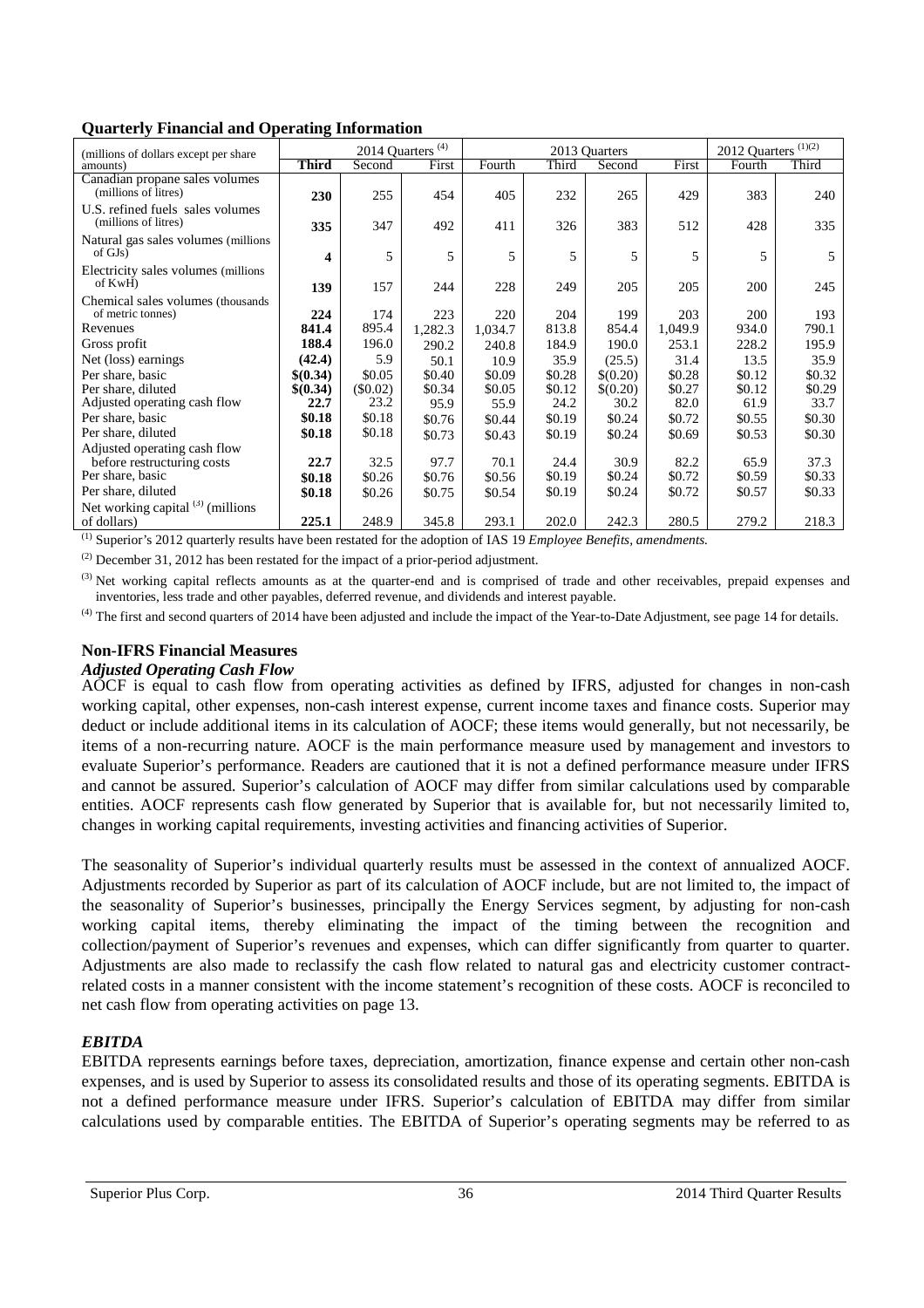EBITDA from operations. Net (loss) earnings before income taxes are reconciled to EBITDA from operations on page 38.

# *Compliance EBITDA*

Compliance EBITDA represents earnings before interest, taxes, depreciation, amortization and certain other noncash expenses calculated on a 12-month trailing basis, giving pro forma effect to acquisitions and divestitures, and is used by Superior to calculate compliance with its debt covenants and other credit information. Compliance EBITDA is not a defined performance measure under IFRS. Superior's calculation of compliance EBITDA may differ from similar calculations used by comparable entities. See Note 16 to the unaudited condensed consolidated financial statements for a reconciliation of net earnings to compliance EBITDA.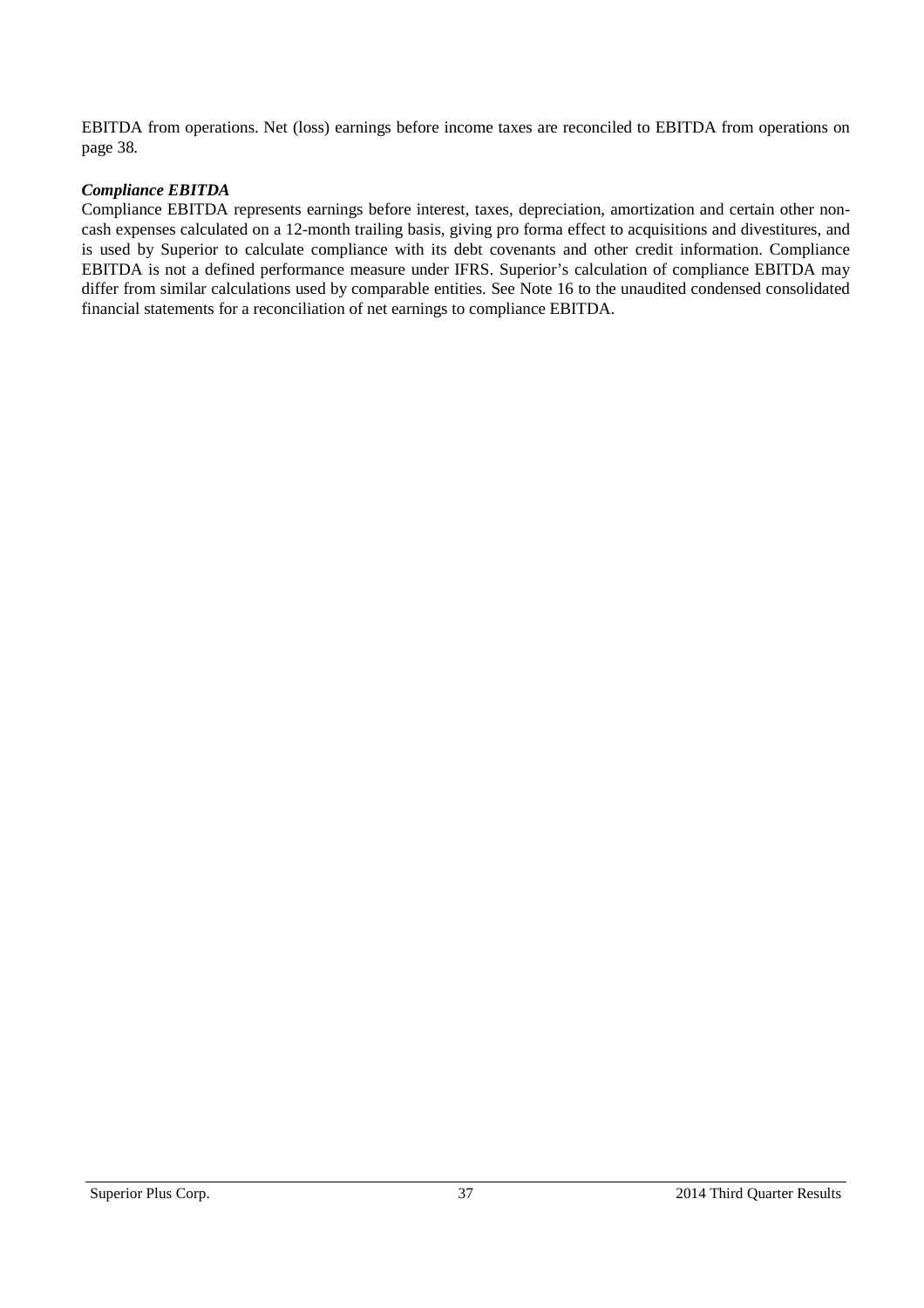|  | Reconciliation of Net (Loss) Earnings before income taxes to EBITDA from Operations <sup>(1)(2)</sup> |  |
|--|-------------------------------------------------------------------------------------------------------|--|
|--|-------------------------------------------------------------------------------------------------------|--|

|                                                                                                       |                                   |                                      | <b>Construction</b>                                    |
|-------------------------------------------------------------------------------------------------------|-----------------------------------|--------------------------------------|--------------------------------------------------------|
| For the three months ended September 30, 2014                                                         | <b>Energy</b><br><b>Services</b>  | <b>Specialty</b><br><b>Chemicals</b> | <b>Products</b><br><b>Distribution</b>                 |
| Net (Loss) Earnings before income taxes                                                               | (12.6)                            | 14.6                                 | 7.8                                                    |
| Add: Depreciation included in selling, distribution and administrative costs and                      |                                   |                                      |                                                        |
| intangible assets                                                                                     | 11.5                              |                                      | 2.8                                                    |
| Depreciation included in cost of sales                                                                |                                   | 11.5                                 |                                                        |
| Gains on disposal of assets                                                                           | (0.4)                             |                                      |                                                        |
| Customer contract-related costs                                                                       | (0.3)                             |                                      |                                                        |
| Finance expense                                                                                       | 0.6                               | 0.3                                  | 0.1                                                    |
| Unrealized losses on derivative financial instruments                                                 | 6.0                               | 0.9                                  |                                                        |
| <b>EBITDA</b> from operations                                                                         | 4.8                               | 27.3                                 | 10.7                                                   |
| For the three months ended September 30, 2013                                                         | <b>Energy</b><br><b>Services</b>  | <b>Specialty</b><br><b>Chemicals</b> | Construction<br><b>Products</b><br><b>Distribution</b> |
| Net Earnings before income taxes                                                                      | 1.9                               | 15.6                                 | 8.5                                                    |
| Add: Depreciation included in selling, distribution and administrative costs and<br>intangible assets | 13.8                              |                                      | 1.5                                                    |
| Depreciation included in cost of sales                                                                |                                   | 10.4                                 |                                                        |
| Gains on disposal of assets                                                                           | (3.5)                             |                                      |                                                        |
| Customer contract-related costs                                                                       | (0.3)                             |                                      |                                                        |
| Restructuring costs                                                                                   | 0.2                               |                                      |                                                        |
| Finance expense                                                                                       | 0.4                               | 0.1                                  | 0.1                                                    |
| Unrealized gains on derivative financial instruments                                                  | (4.0)                             | (1.5)                                |                                                        |
| <b>EBITDA</b> from operations                                                                         | 8.5                               | 24.6                                 | 10.1                                                   |
|                                                                                                       |                                   |                                      |                                                        |
|                                                                                                       |                                   |                                      | <b>Construction</b>                                    |
| For the nine months ended September 30, 2014                                                          | Energy<br>Services <sup>(3)</sup> | <b>Specialty</b><br><b>Chemicals</b> | <b>Products</b><br><b>Distribution</b>                 |
| Net Earnings before income taxes                                                                      | 69.4                              | 44.6                                 | 17.7                                                   |
| Add: Depreciation included in selling, distribution and administrative costs and<br>intangible assets | 32.1                              |                                      | 4.9                                                    |
| Depreciation included in cost of sales                                                                |                                   | 35.5                                 |                                                        |
| (Gains) Losses on disposal of assets                                                                  | (4.3)                             |                                      | 0.1                                                    |
| Customer contract-related costs                                                                       | (1.0)                             |                                      |                                                        |
| Restructuring costs                                                                                   | 11.1                              |                                      |                                                        |
| Finance expense                                                                                       | 2.1                               | 0.8                                  | 0.5                                                    |
| Unrealized (gains) losses on derivative financial instruments                                         | (5.0)                             | 0.7                                  |                                                        |
| <b>EBITDA</b> from operations                                                                         | 104.4                             | 81.6                                 | 23.2                                                   |
|                                                                                                       | <b>Energy</b><br><b>Services</b>  | <b>Specialty</b><br><b>Chemicals</b> | <b>Construction</b><br><b>Products</b>                 |
| For the nine months ended September 30, 2013<br>Net Earnings before income taxes                      | 73.6                              | 54.6                                 | <b>Distribution</b><br>17.9                            |
| Add: Depreciation included in selling, distribution and administrative costs and<br>intangible assets | 40.7                              |                                      | 4.5                                                    |
| Depreciation included in cost of sales                                                                |                                   | 30.4                                 |                                                        |
| (Gains) Losses on disposal of assets                                                                  | (3.3)                             |                                      | 0.1                                                    |
| Customer contract-related costs                                                                       | (0.6)                             |                                      |                                                        |
| Restructuring costs                                                                                   | 0.5                               |                                      | 0.5                                                    |
| Finance expense                                                                                       | 1.9                               | 0.2                                  | $0.4\,$                                                |
| Unrealized gains on derivative financial instruments                                                  | (21.2)                            | (2.6)                                |                                                        |

 $(1)$  See the unaudited condensed consolidated financial statements for net (loss) earnings before income taxes, depreciation included in selling, distribution and administrative costs, amortization of intangible assets and accretion of convertible debenture issuance costs, depreciation included in cost of sales, customer contract-related costs and unrealized gains or losses on derivative financial instruments.

(2) See "Non-IFRS Financial Measures" for additional details.

<sup>(3)</sup> The nine months ended September 30, 2014 includes the impact of accounting adjustments associated with prior periods. Refer to page 14.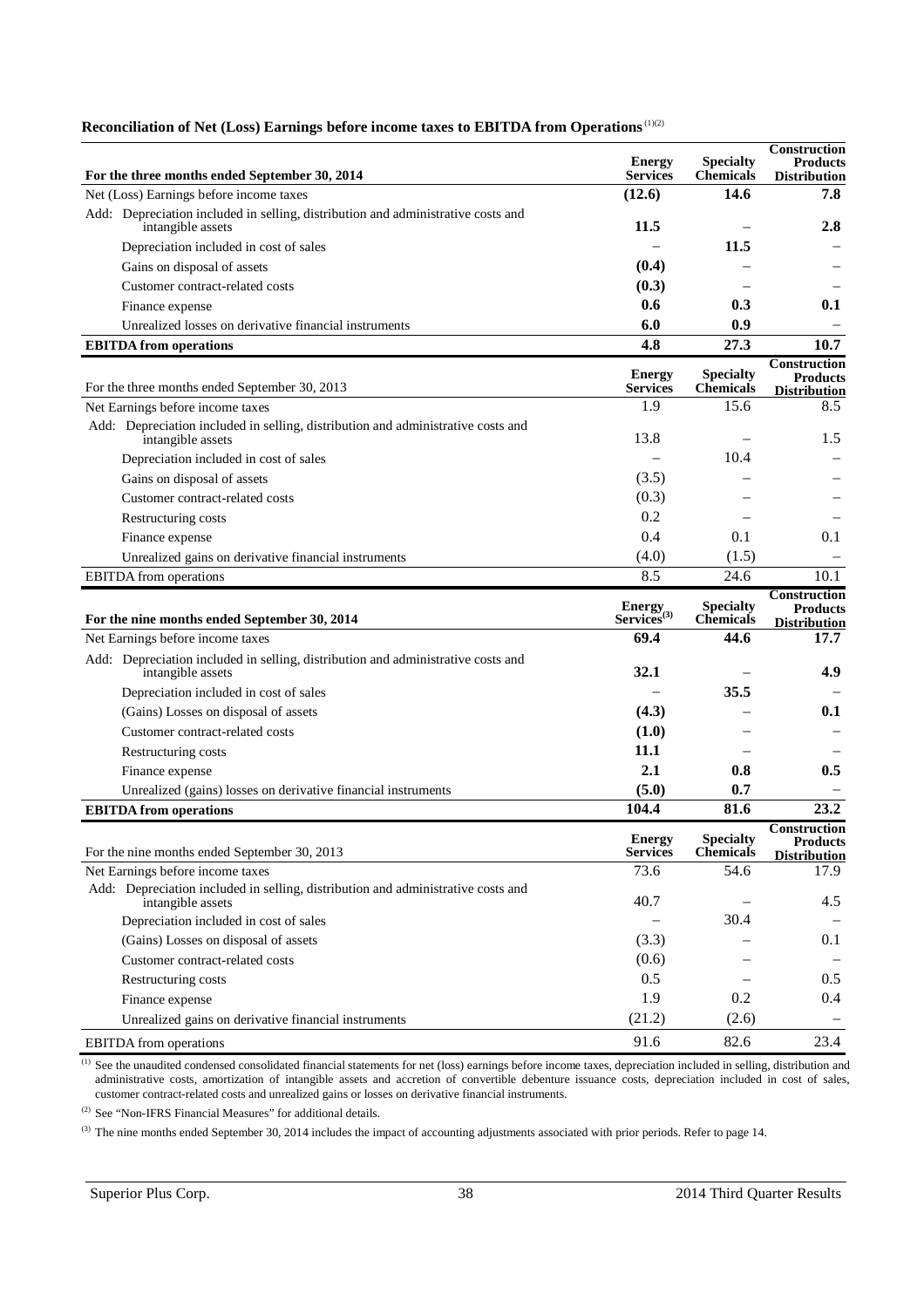|  |  | Reconciliation of Segmented Revenue, Cost of Sales and Cash Operating and Administrative Costs |
|--|--|------------------------------------------------------------------------------------------------|
|--|--|------------------------------------------------------------------------------------------------|

|                                                                                                      |                                  |                                      | For the three months ended                                    |                    |                        | For the three months ended               |
|------------------------------------------------------------------------------------------------------|----------------------------------|--------------------------------------|---------------------------------------------------------------|--------------------|------------------------|------------------------------------------|
|                                                                                                      |                                  |                                      | September 30, 2014                                            |                    |                        | September 30, 2013                       |
|                                                                                                      | <b>Energy</b><br><b>Services</b> | <b>Specialty</b><br><b>Chemicals</b> | <b>Construction</b><br><b>Products</b><br><b>Distribution</b> | Energy<br>Services | Specialty<br>Chemicals | Construction<br>Products<br>Distribution |
| <b>Revenue per financial statements</b>                                                              | 454.4                            | 161.4                                | 225.6                                                         | 459.0              | 144.7                  | 210.1                                    |
| Foreign currency gains (losses) related<br>to working capital                                        |                                  | 2.1                                  |                                                               |                    | (1.1)                  |                                          |
| Revenue per the MD&A                                                                                 | 454.4                            | 163.5                                | 225.6                                                         | 459.0              | 143.6                  | 210.1                                    |
| Cost of products sold per financial<br>statements                                                    | (371.2)                          | (110.5)                              | (171.3)                                                       | (375.4)            | (94.8)                 | (158.7)                                  |
| Non-cash amortization                                                                                |                                  | 11.5                                 |                                                               |                    | 10.4                   |                                          |
| Cost of products sold per the MD&A                                                                   | (371.2)                          | (99.0)                               | (171.3)                                                       | (375.4)            | (84.4)                 | (158.7)                                  |
| <b>Gross profit</b>                                                                                  | 83.2                             | 64.5                                 | 54.3                                                          | 83.6               | 59.2                   | 51.4                                     |
| Cash operating and administrative<br>costs per financial statements<br>Amortization and depreciation | (89.2)                           | (35.1)                               | (46.4)                                                        | (85.3)             | (35.7)                 | (42.8)                                   |
| expenses                                                                                             | 11.5                             |                                      | 2.8                                                           | 13.8               |                        | 1.5                                      |
| Gains on disposal of assets                                                                          | (0.4)                            |                                      |                                                               | (3.5)              |                        |                                          |
| Customer contract-related costs                                                                      | (0.3)                            |                                      |                                                               | (0.3)              |                        |                                          |
| Restructuring costs                                                                                  |                                  |                                      |                                                               | 0.2                |                        |                                          |
| Reclassification of foreign currency<br>(gains) losses related to working<br>capital                 |                                  | (2.1)                                |                                                               |                    | 1.1                    |                                          |
| Cash operating and administrative<br>costs per the MD&A                                              | (78.4)                           | (37.2)                               | (43.6)                                                        | (75.1)             | (34.6)                 | (41.3)                                   |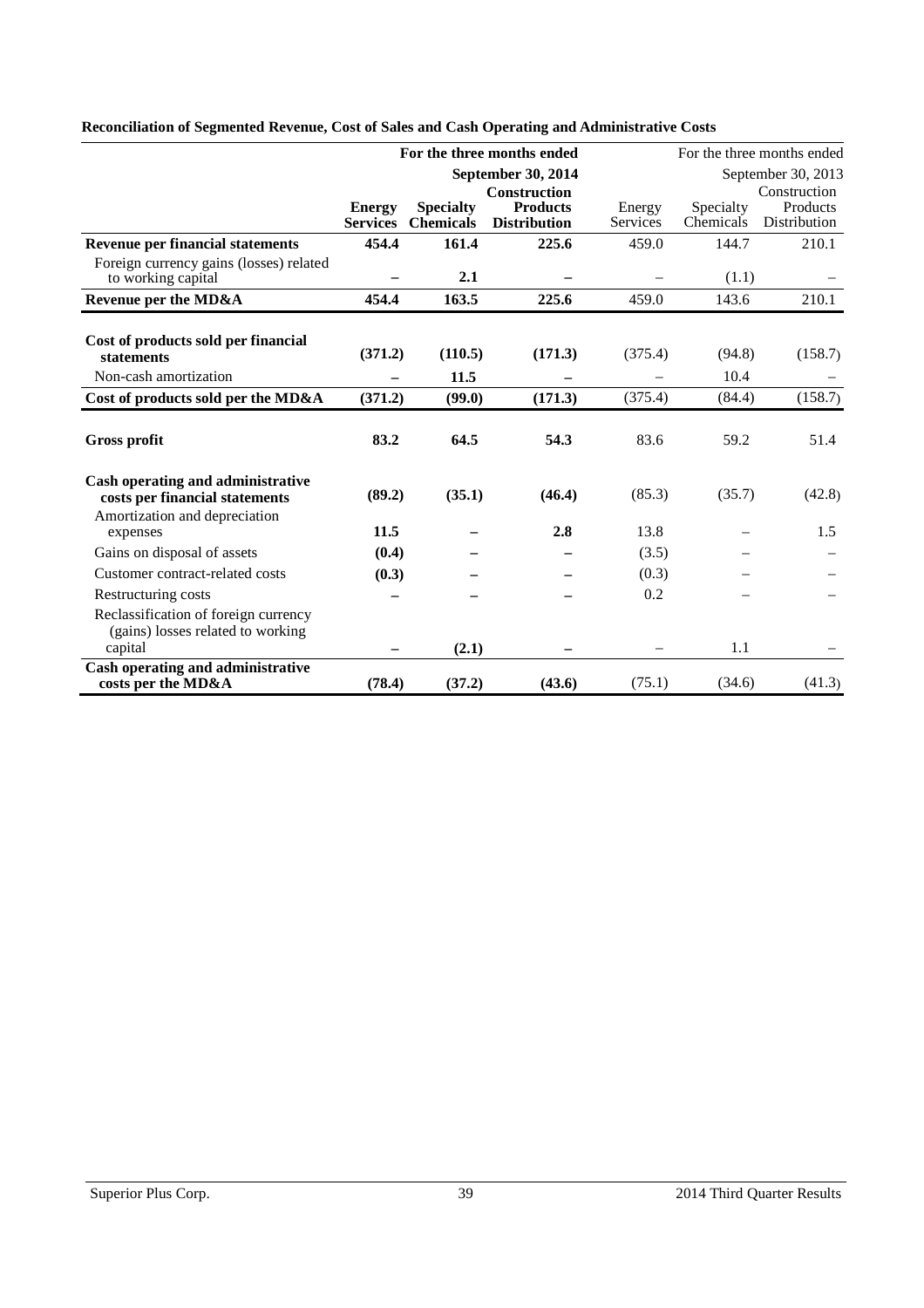|                                                                                                                  |                          |                                                       | For the nine months ended                                     |                           |                        | For the nine months ended                |
|------------------------------------------------------------------------------------------------------------------|--------------------------|-------------------------------------------------------|---------------------------------------------------------------|---------------------------|------------------------|------------------------------------------|
|                                                                                                                  |                          |                                                       | September 30, 2014                                            |                           |                        | September 30, 2013                       |
|                                                                                                                  | <b>Energy</b>            | <b>Specialty</b><br>Services <sup>(1)</sup> Chemicals | <b>Construction</b><br><b>Products</b><br><b>Distribution</b> | Energy<br><b>Services</b> | Specialty<br>Chemicals | Construction<br>Products<br>Distribution |
| <b>Revenue per financial statements</b>                                                                          | 1,912.3                  | 486.4                                                 | 620.4                                                         | 1,690.0                   | 424.6                  | 603.5                                    |
| Foreign currency gains related to<br>working capital                                                             |                          | 2.5                                                   |                                                               |                           | 1.3                    |                                          |
| Revenue per the MD&A                                                                                             | 1,912.3                  | 488.9                                                 | 620.4                                                         | 1,690.0                   | 425.9                  | 603.5                                    |
| Cost of products sold per financial<br>statements<br>Non-cash amortization                                       | (1,548.2)                | (328.3)<br>35.5                                       | (468.0)                                                       | (1,358.9)                 | (272.7)<br>30.4        | (458.5)                                  |
| Cost of products sold per the MD&A                                                                               | (1,548.2)                | (292.8)                                               | (468.0)                                                       | (1,358.9)                 | (242.3)                | (458.5)                                  |
| <b>Gross profit</b>                                                                                              | 364.1                    | 196.1                                                 | 152.4                                                         | 331.1                     | 183.6                  | 145.0                                    |
| Cash operating and administrative<br>costs per financial statements<br>Amortization and depreciation<br>expenses | (297.6)<br>32.1          | (112.0)                                               | (134.2)<br>4.9                                                | (276.8)<br>40.7           | (99.7)                 | (126.7)<br>4.5                           |
| (Gains) Losses on disposal of assets                                                                             | (4.3)                    |                                                       | 0.1                                                           | (3.3)                     |                        | 0.1                                      |
| Customer contract-related costs                                                                                  | (1.0)                    |                                                       |                                                               | (0.6)                     |                        |                                          |
| Restructuring costs                                                                                              | 11.1                     |                                                       |                                                               | 0.5                       |                        | 0.5                                      |
| Reclassification of foreign currency<br>gains related to working capital                                         | $\overline{\phantom{0}}$ | (2.5)                                                 |                                                               | $\overline{\phantom{0}}$  | (1.3)                  |                                          |
| Cash operating and administrative<br>costs per the MD&A                                                          | (259.7)                  | (114.5)                                               | (129.2)                                                       | (239.5)                   | (101.0)                | (121.6)                                  |

 $(1)$  The nine months ended September 30, 2014 includes the impact of accounting adjustments associated with prior periods. Refer to page 14.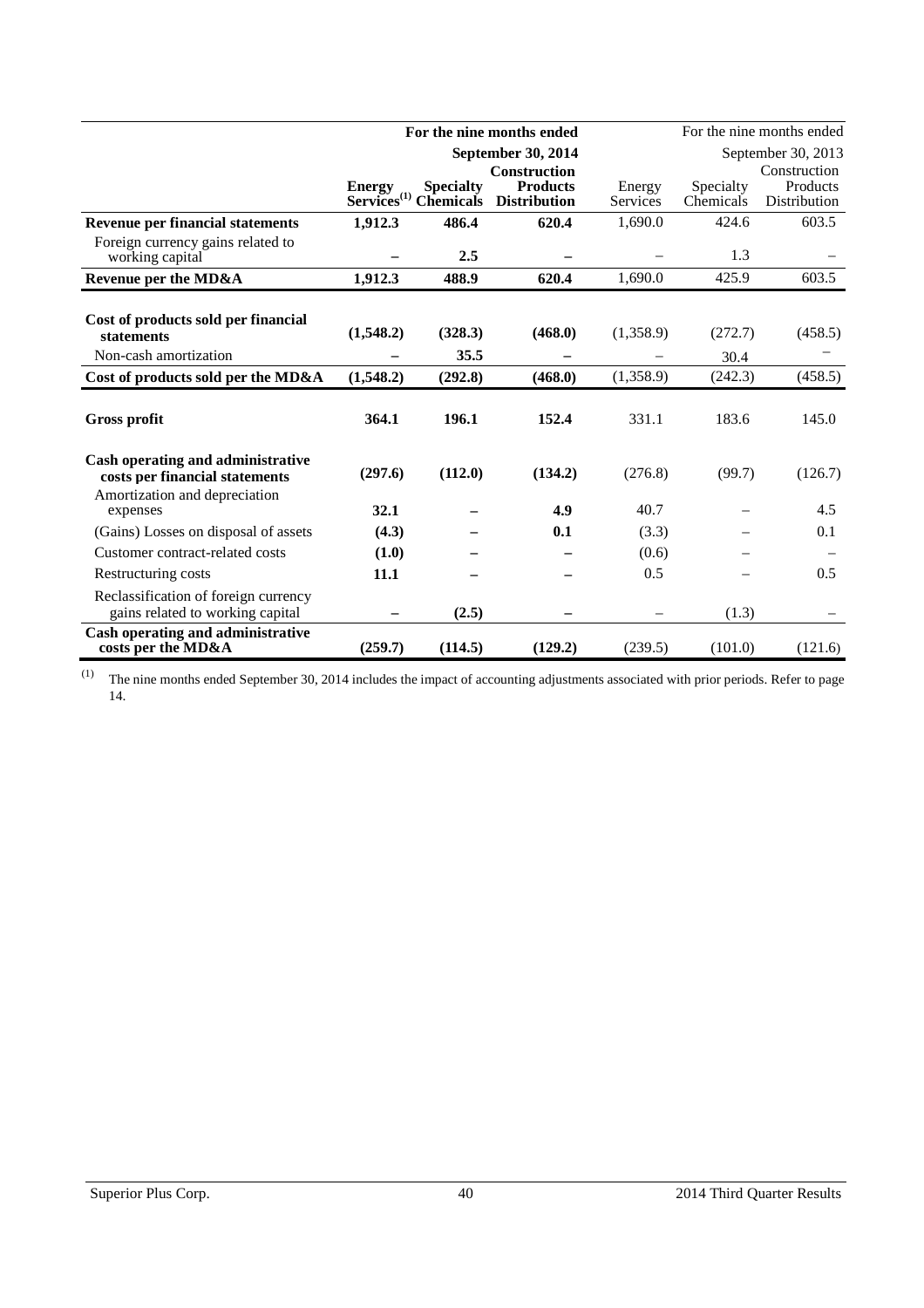#### **Risk Factors to Superior**

The risk factors and uncertainties detailed below are a summary of Superior's assessment of its material risk factors as detailed in Superior's 2013 Annual Information Form under "Risk Factors" which is filed on the Canadian Securities Administrators' website, www.sedar.com, and on Superior's website, www.superiorplus.com.

#### **Risks to Superior**

Superior depends entirely on the operations and assets of Superior LP. Superior's ability to make dividend payments to its shareholders depends on the ability of Superior LP to make distributions on its outstanding limited partnership units, as well as on the operations and business of Superior LP.

There is no assurance regarding the amount of cash to be distributed by Superior LP or generated by Superior LP and, therefore, there is no assurance regarding funds available for dividends to shareholders. The amount distributed in respect of the limited partnership units will depend on a variety of factors including, without limitation, the performance of Superior LP's operating businesses, the effect of acquisitions or dispositions on Superior LP, and other factors that may be beyond the control of Superior LP or Superior. In the event significant sustaining capital expenditures are required by Superior LP or the profitability of Superior LP declines, there would be a decrease in the amount of cash available for dividends to shareholders and such decrease could be material.

Superior's dividend policy and the distribution policy of Superior LP are subject to change at the discretion of the Board of Directors of Superior or the Board of Directors of Superior General Partner Inc., the general partner of Superior LP, as applicable. Superior's dividend policy and the distribution policy of Superior LP are also limited by contractual agreements including agreements with lenders to Superior and its affiliates and by restrictions under corporate law.

As previously disclosed by Superior, on April 2, 2013, Superior received from the CRA, Notices of Reassessment for Superior's 2009 and 2010 taxation years reflecting the CRA's intent to challenge the tax consequences of the Conversion. The CRA's position is based on the acquisition of control rules, in addition to the general antiavoidance rules in the Tax Act. See Canada Revenue Agency Income Tax Update.

During 2013, Superior filed a Notice of Objection and a Notice of Appeal with respect to the Notice of Reassessments received on May 8, 2013. Superior anticipates the case could be heard in the Tax Court of Canada, in late 2015, with a decision rendered six to twelve months after completion of the court hearings. If a decision of the Tax Court of Canada were to be appealed, the appeal process could reasonably be expected to take an additional 2 years. If Superior receives a positive decision then any taxes, interest and penalties paid to the CRA will be refunded plus interest and if Superior is unsuccessful then any remaining taxes payable plus interest and penalties will have to be remitted. Superior remains confident in the appropriateness of its tax filing position and the expected tax consequences of the Conversion and intends to vigorously defend such position. Superior also strongly believes that there was no acquisition of control of Ballard and that the general anti-avoidance rule does not apply to the Conversion and intends to file its future tax returns on a basis consistent with its view of the outcome of the Conversion.

Upon receipt of the Notices of Reassessment, 50% of the taxes payable pursuant to such Notices of Reassessment must be remitted to the CRA. Superior would also be required to make a payment of 50% of the taxes the CRA claims are owed in any future tax year if the CRA were to issue a similar notice of reassessment for such years and Superior were to appeal such other years. See the CRA Income Tax Update section for further details on the amounts paid and estimated amounts payable. Superior has 90 days from any future Notice of Reassessment to prepare and file a Notice of Objection, which would be reviewed by the CRA's appeals division. If the CRA is not in agreement with Superior's Notice of Objection, Superior has the option to appeal to the Tax Court of Canada following the same process described above.

The credit facilities and U.S. notes of Superior LP contain covenants that require Superior LP to meet certain financial tests and that restrict, among other things, the ability of Superior LP to incur additional debt, dispose of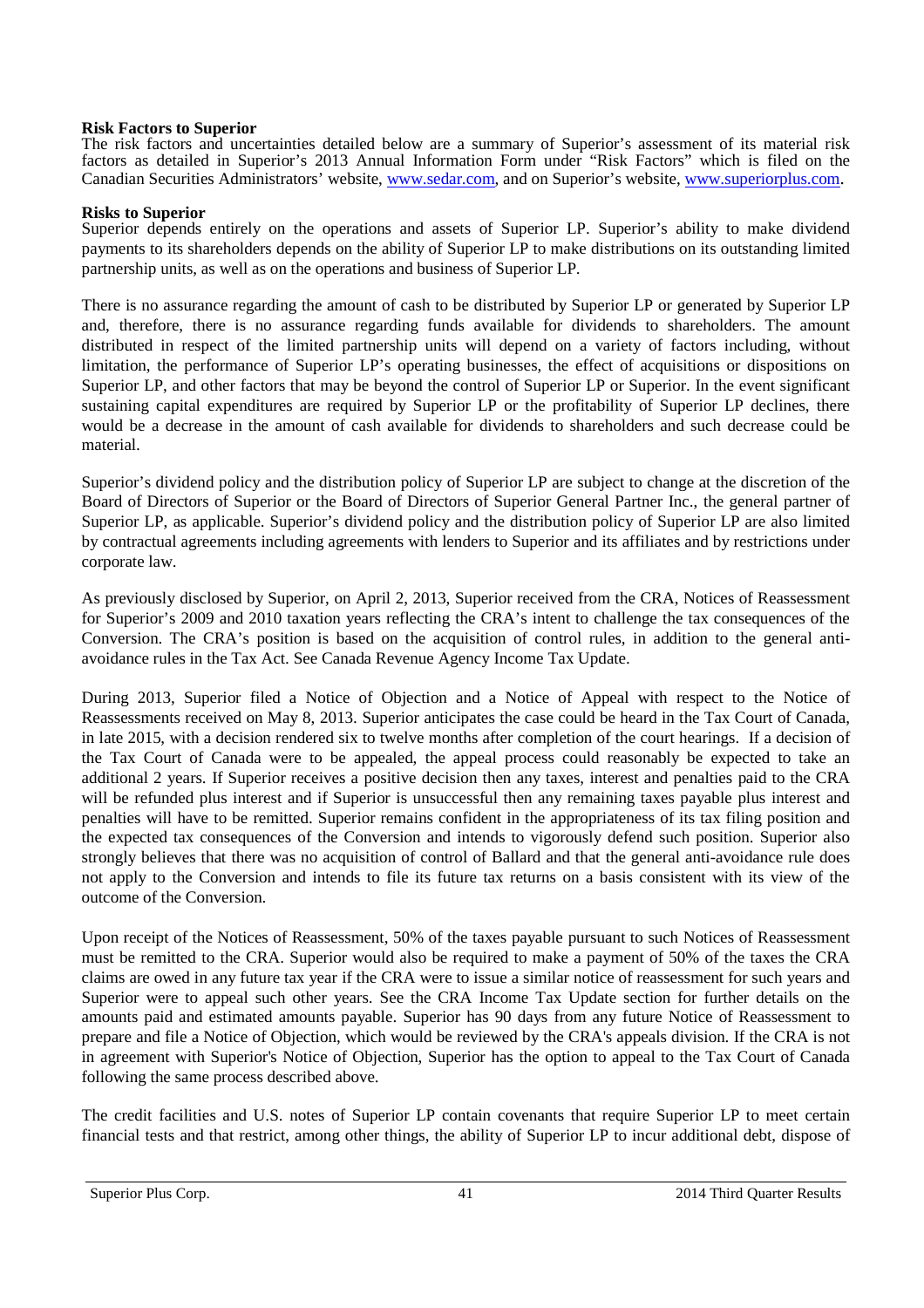assets or pay dividends/distributions in certain circumstances. These restrictions may preclude Superior LP from returning capital or making distributions on the limited partnership units.

The payout by Superior LP of substantially all of its available cash flow means that capital expenditures to fund growth opportunities can only be made in the event that other sources of financing are available. Lack of access to such additional financing could limit the future growth of the business of Superior LP and, over time, have a material adverse effect on the amount of cash available for dividends to shareholders.

To the extent that external sources of capital, including public and private markets, become limited or unavailable, Superior's and Superior LP's ability to make the necessary capital investments to maintain or expand the current business, and to make necessary principal payments and debenture redemptions under its term credit facilities may be impaired.

Superior maintains substantial floating interest rate exposure through a combination of floating interest rate borrowing and the use of derivative instruments. Demand levels for approximately half of Energy Services' sales and substantially all of Specialty Chemicals' and Construction Products Distribution's sales are affected by general economic trends. Generally speaking, when the economy is strong, interest rates increase, as does demand from Superior's customers, thereby increasing Superior's sales and its ability to pay higher interest costs, and vice-versa. In this way, there is a common relationship among economic activity levels, interest rates and Superior's ability to pay higher or lower rates. Increased interest rates, however, will affect Superior's borrowing costs, which may have an adverse effect on Superior.

A portion of Superior's net cash flow is denominated in US dollars. Accordingly, fluctuations in the Canadian/US dollar exchange rate can affect profitability. Superior attempts to mitigate this risk with derivative financial instruments.

The timing and amount of capital expenditures incurred by Superior LP or by its subsidiaries will directly affect the amount of cash available to Superior for dividends to shareholders. Dividends may be reduced, or even eliminated, at times when significant capital expenditures are incurred or other unusual expenditures are made.

If the Board of Directors of Superior decides to issue additional common shares, preferred shares or securities convertible into common shares, existing shareholders may suffer significant dilution.

There can be no assurance that income tax laws in the numerous jurisdictions in which Superior operates will not be changed, interpreted or administered in a manner which adversely affects Superior and its shareholders. In addition, there can be no assurance that the CRA (or a provincial tax agency), the U.S. Internal Revenue Service (or a state or local tax agency), or the Chilean Internal Revenue Service (collectively, the Tax Agencies) will agree with how Superior calculates its income for tax purposes or that the various Tax Agencies will not change their administrative practices to the detriment of Superior or its shareholders.

## **Risks to Superior's Segments**

## **Energy Services**

# *Canadian Propane Distribution and U.S. Refined Fuels*

Propane is sold in competition with other energy sources such as fuel oil, electricity and natural gas, some of which are less costly on an energy-equivalent basis. While propane is usually more cost-effective than electricity, electricity is a major competitor in most areas. Fuel oil is also used as a residential, commercial and industrial source of heat and, in general, is less costly on an equivalent-energy basis, although operating efficiencies, environmental and air quality factors help make propane competitive with fuel oil. Except for certain industrial and commercial applications, propane is generally not competitive with natural gas in areas with natural gas service. Other alternative energy sources such as compressed natural gas, methanol and ethanol are available or could be further developed and could have an impact on the future of the propane industry in general and Canadian propane distribution in particular. The trend towards increased conservation measures and technological advances in energy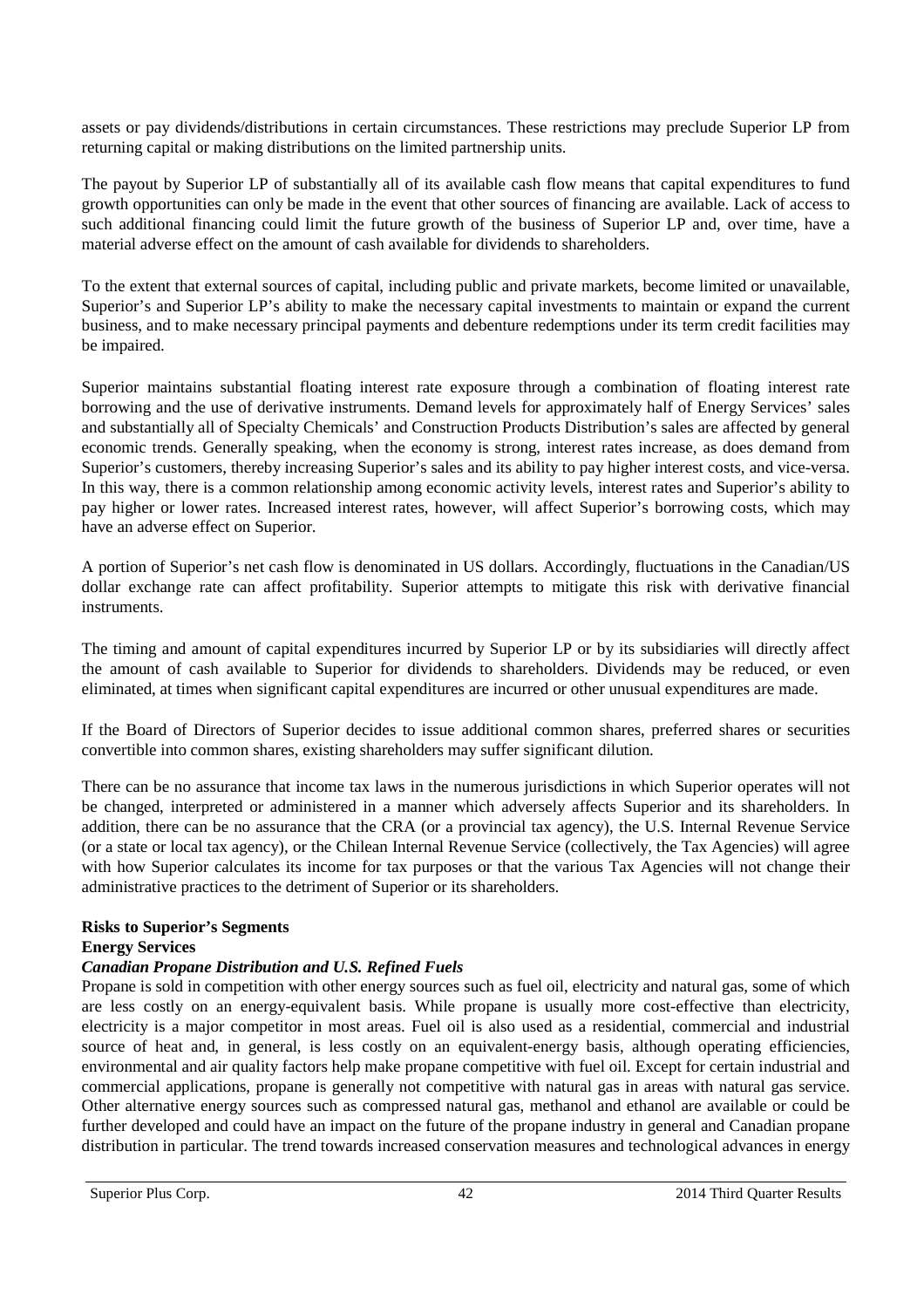efficiency may have a detrimental effect on propane demand and Canadian propane distribution's sales. Demand for traditional propane end-use applications is increasing marginally with general economic growth. However, increases in the cost of propane encourage customers to reduce fuel consumption and to invest in more energy efficient equipment, reducing demand. Automotive propane demand is currently stabilizing after several years of decline but the decline trend could resume depending on propane pricing and the market acceptance of propane conversion options and the availability of infrastructure.

Competition in the U.S. refined fuels business' markets generally occurs on a local basis between large, fullservice, multi-state marketers and smaller, independent local marketers. Marketers primarily compete based on price and service and tend to operate in close proximity to customers, typically within a 35-mile marketing radius from a central depot, in order to minimize delivery costs and provide prompt service.

Weather and general economic conditions affect distillates market volumes. Weather influences the immediate demand for distillates, primarily for heating, while longer-term demand declines due to economic conditions as customers trend towards conservation and supplement heating with alternative sources such as wood pellets. Also, harsh weather can create conditions that exacerbate demand for propane, impede the transportation and delivery of propane, or restrict the ability for Superior to obtain propane from its suppliers. Such conditions may also increase Superior's operating costs and may reduce customers' demand for propane, any of which may have an adverse effect on Superior. Spikes in demand caused by weather or other factors can stress the supply chain and hamper Superior's ability to obtain additional quantities of propane. Transportation providers (rail and truck) have limited ability to provide resources in terms of extreme peak demand.

The trend towards increased conservation measures and technological advances in energy efficiency may have a detrimental effect on propane and heating oil demand and Superior's sales. Further, increases in the cost of propane encourage customers to conserve fuel and to invest in more energy-efficient equipment, reducing demand. Changes in propane supply costs are normally passed through to customers, but timing lags (between when Superior purchases the propane and when the customer purchases the propane) may result in positive or negative gross margin fluctuations.

Superior offers its customers various fixed-price propane and heating oil programs. In order to mitigate the price risk from offering these services, Superior uses its physical inventory position, supplemented by forward commodity transactions with various third parties having terms and volumes substantially the same as its customers' contracts. In periods of high propane price volatility the fixed-price programs create exposure to over or under-supply positions as the demand from customers may significantly exceed or fall short of supply procured. In addition, if propane prices decline significantly subsequent to customers signing up for a fixed-price program, there is a risk that customers will default on their commitments.

Superior's operations are subject to the risks associated with handling, storing and transporting propane in bulk. Slight quantities of propane may also be released during transfer operations. To mitigate risks, Superior has established a comprehensive environmental, health and safety protection program. It consists of an environmental policy, codes of practice, periodic self-audits, employee training, quarterly and annual reporting and emergency prevention and response.

The U.S. refined fuels business, through a centralized safety and environment management system, ensures that safety practices and regulatory compliance are an important part of its business. The storage and delivery of refined fuels pose the risk of spills which could adversely affect the soil and water of storage facilities and customer properties.

Superior's fuel distribution businesses are based and operate in Canada and the United States and, as a result, such operations could be affected by changes to laws, rules or policies which could either be more favourable to competing energy sources or increase compliance costs or otherwise negatively affect the operations of Energy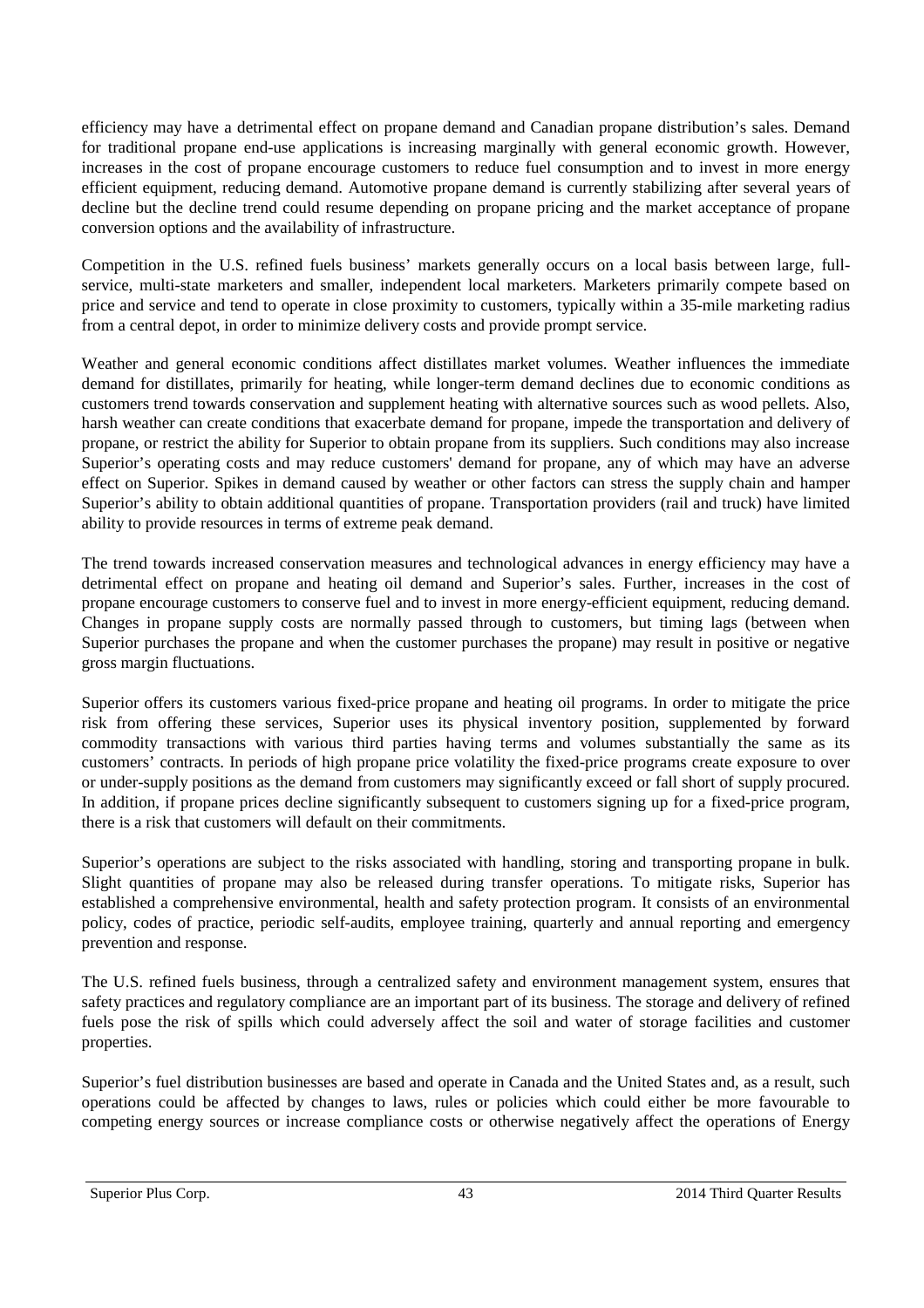Services in comparison to such competing energy sources. Any such changes could have an adverse effect on the operations of Energy Services.

During the third quarter of 2014, Canadian propane distribution completed the conversion to a new order to cash, billing and logistics IT system to replace the distribution and invoicing functions of the present enterprise system across all its regions. No significant financial or business issues have resulted from completing the system change. Superior has started to migrate its current data center located in Calgary, Alberta to a new location in New Jersey, United States and expects this to be completed by the end of August 2014; approximately 120 servers and more than 200 applications will be transferred. A disruption in the availability of current and future business applications may result from the migration, leading to Superior being unable to carry out required business transactions.

Approximately 18% of Superior's Canadian propane distribution business employees and 5% of U.S. refined fuels distribution business employees are unionized. Collective bargaining agreements are renegotiated in the normal course of business. While labour disruptions are not expected, there is always risk associated with the renegotiation process that could have an adverse impact on Superior.

## *Fixed-price Energy Services Business*

There may be new market entrants in the energy retailing business that compete directly for the customer base that Superior targets, slowing or reducing its market share.

Fixed-price energy services purchases natural gas to meet its estimated commitments to its customers based on their historical consumption of gas. Depending on a number of factors, including weather, customer attrition and poor economic conditions affecting commercial customers' production levels, customer natural gas consumption may vary from the volume purchased. This variance must be reconciled and settled at least annually and may require fixed-price energy services to purchase or sell natural gas at market prices which may have an adverse impact on the results of this business. To mitigate potential balancing risk, fixed-price energy services closely monitors its balancing position and takes measures such as adjusting gas deliveries and transferring gas between pools of customers, minimizing imbalances. The reserve is reviewed monthly to ensure that it is sufficient to absorb any balancing losses.

Fixed-price energy services matches its customers' estimated electricity requirements by entering into electricity swaps in advance of acquiring customers. Depending on several factors, including weather, customers' energy consumption may vary from the volumes purchased by fixed-price energy services. Fixed-price energy services is able to invoice existing commercial electricity customers for balancing charges when the amount of energy used is greater or less than the tolerance levels set initially. In certain circumstances, there can be balancing issues for which fixed-price energy services is responsible when customer aggregation forecasts are not realized.

Fixed-price energy services resources its fixed-price term natural gas sales commitments by entering into various physical and financial natural gas and U.S. dollar foreign exchange purchase contracts for similar terms and volumes to create an effective Canadian dollar fixed-price cost of supply. Superior transacts with eleven financial and physical natural gas counterparties. There can be no assurance that any of these counterparties will not default on any of their obligations to Superior. The financial condition of each counterparty is, however, evaluated and credit limits are established to minimize Superior's exposure to this risk. There is also a risk that supply commitments and foreign exchange positions may become mismatched; however, this is monitored daily in compliance with Superior's risk management policy.

Fixed-price energy services must retain qualified sales agents in order to properly execute its business strategy. The continued growth of fixed-price energy services is reliant on the services of agents to sign up new customers. There can be no assurance that competitive conditions will allow these agents to achieve these customer additions. Lack of success in the marketing programs of fixed-price energy services would limit future growth of cash flow.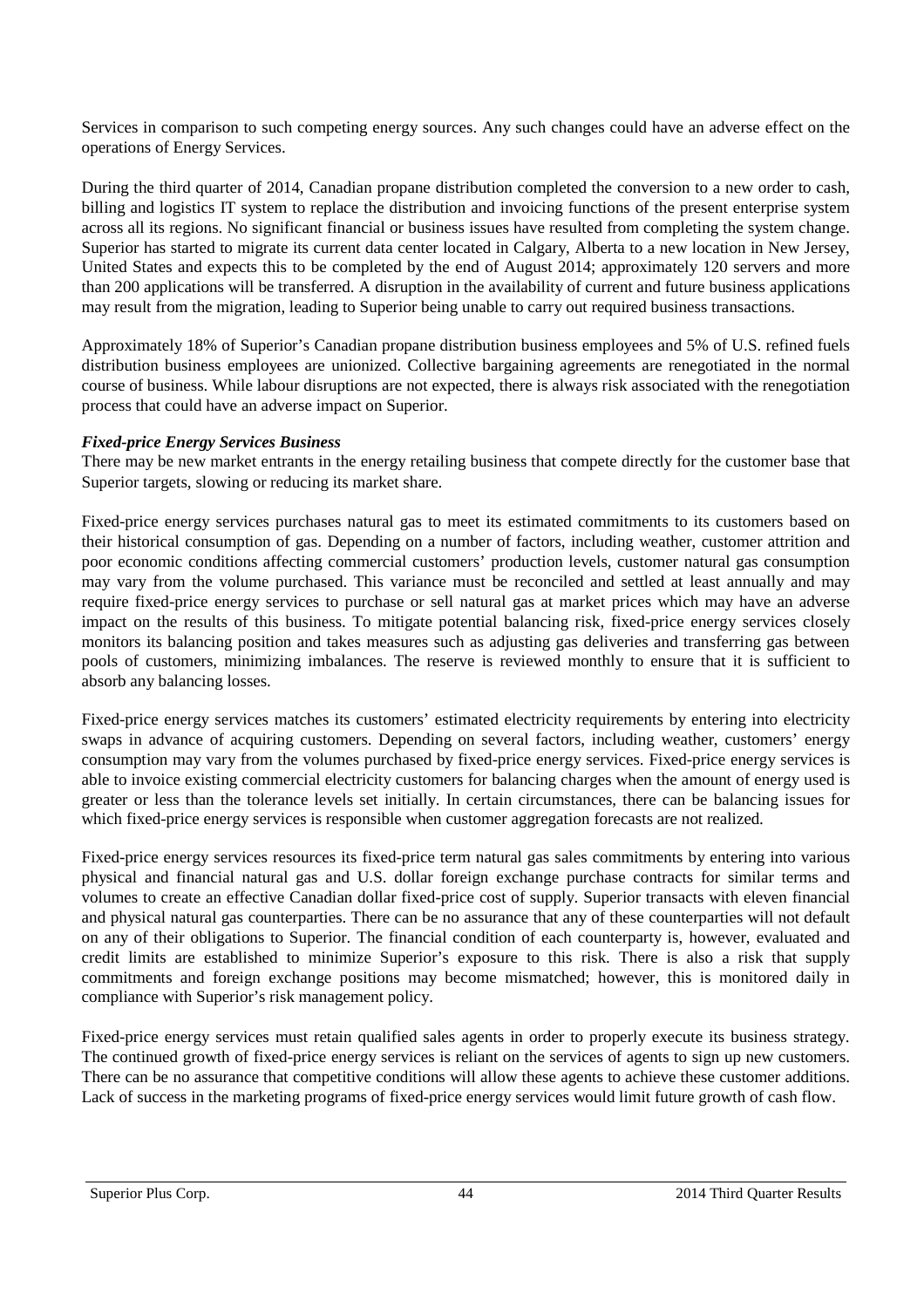Fixed-price energy services operates in the highly regulated energy industry in Ontario and Quebec. Changes to laws could impact this business' operations. As part of the current regulatory framework, local delivery companies are mandated to perform certain services on behalf of fixed-price energy services, including invoicing, collection, assuming specific bad debt risks, and storage and distribution of natural gas. Any elimination or changes to these rules could have a significant adverse effect on the results of this business. As of May 1, 2014 fixed-price energy services no longer markets electricity in Pennsylvania and New York or natural gas in New York State.

## **Specialty Chemicals**

Specialty Chemicals competes with sodium chlorate, chloralkali and potassium producers on a worldwide basis. Key competitive factors include price, product quality, logistics capability, reliability of supply, technical capability and service. The end-use markets for products are correlated to the general economic environment and the competitiveness of customers, all of which are outside of the segment's control, along with market pricing for pulp.

Specialty Chemicals has long-term electricity contracts or electricity contracts that renew automatically with power producers in each of the jurisdictions where its plants are located. There is no assurance that Specialty Chemicals will remain able to secure adequate supplies of electricity at reasonable prices or on acceptable terms.

Potassium chloride (KCl) is a major raw material used in the production of potassium hydroxide at the Port Edwards, Wisconsin facility. Substantially all of Specialty Chemicals' KCl is received from Potash Corporation of Saskatchewan. Specialty Chemicals has limited ability to source KCl from additional suppliers.

Specialty Chemicals is exposed to fluctuations in the U.S. dollar and the euro versus the Canadian dollar. Specialty Chemicals manages its exposure to fluctuations between the U.S. dollar and Canadian dollar by entering into hedge contracts with external third parties and internally with other Superior businesses.

Specialty Chemicals' operations involve the handling, production, transportation, treatment and disposal of materials that are classified as hazardous and are regulated by environmental, health and safety laws, regulations and requirements. There is potential for the release of highly toxic and lethal substances, including chlorine from a facility or transportation equipment. Equipment failure could result in damage to facilities, death or injury and liabilities to third parties. If at any time the appropriate regulatory authorities deem any of the segment's facilities unsafe, they may order that such facilities be shut down.

Specialty Chemicals' operations and activities in various jurisdictions require regulatory approval for the handling, production, transportation and disposal of chemical products and waste substances. The failure to obtain or comply fully with such applicable regulatory approval may materially adversely affect Specialty Chemicals.

Specialty Chemicals' does not directly operate or control Tronox's Hamilton, Mississippi sodium chlorate facility. A major production outage or unplanned downtime could harm Specialty Chemicals' reputation and its ability to meet customer requirements.

Specialty Chemicals' production facilities maintain complex process and electrical equipment. The facilities have existed for many years and undergone upgrades and improvements. Routine maintenance is regularly completed to ensure equipment is operated within appropriate engineering and technical requirements. Notwithstanding Specialty Chemicals' operating standards and history of limited downtime, breakdown of electrical transformer or rectifier equipment would temporarily reduce production at the affected facility. Although the segment has insurance to mitigate substantial loss due to equipment outage, Specialty Chemicals' reputation and its ability to meet customer requirements could be harmed by a major electrical equipment failure.

Approximately 25% of Specialty Chemicals' employees are unionized. Collective bargaining agreements are renegotiated in the normal course of business. While labour disruptions are not expected, there is always risk associated with the negotiation process that could have an adverse impact on Superior.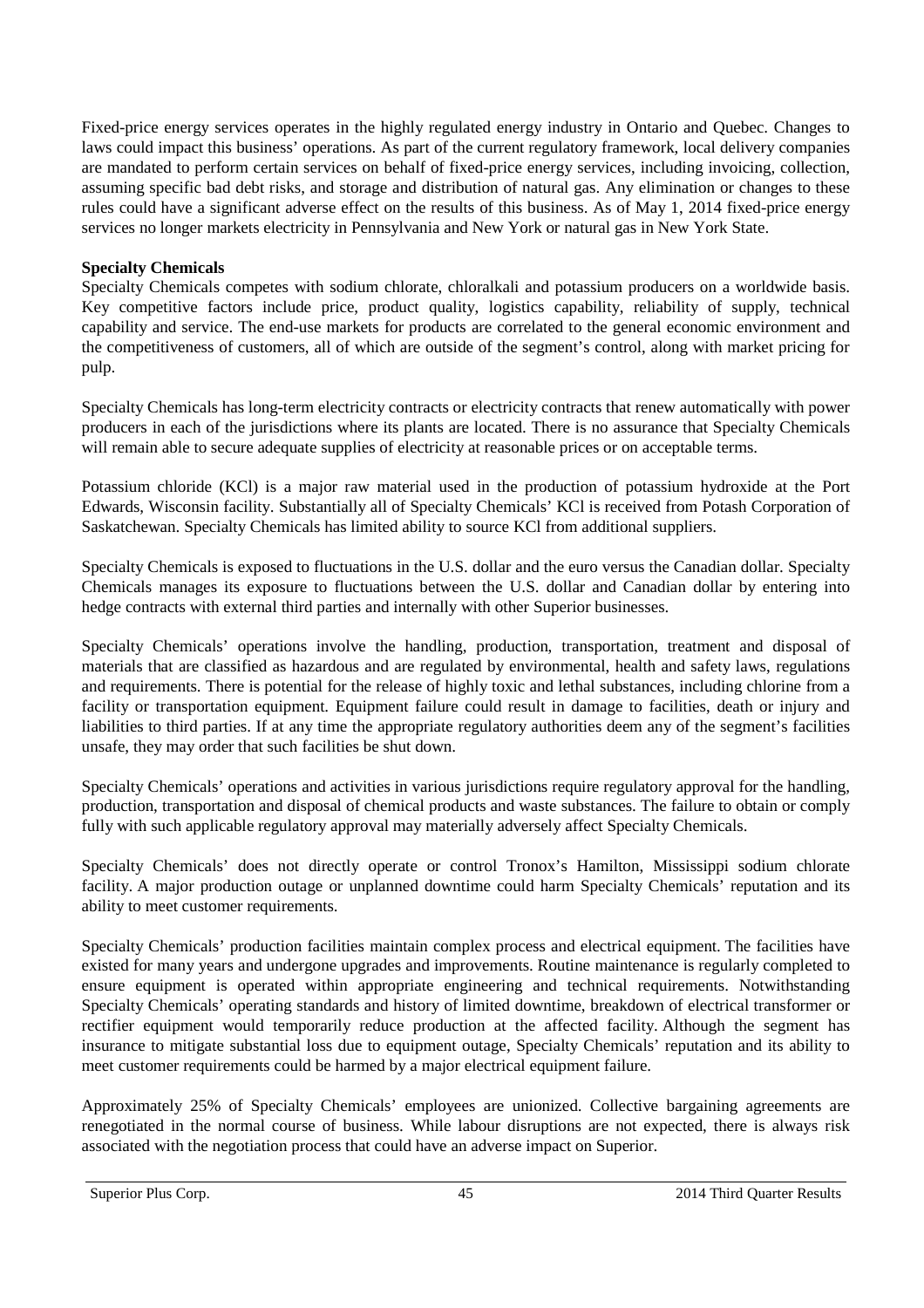## **Construction Products Distribution**

Activity in the Construction Products Distribution segment is subject to changes in general economic activity and, in particular, residential and non-residential construction. New residential construction is subject to such factors as household income, employment levels, customer confidence, population changes and the local supply of residential units. Residential renovation is not as sensitive to these factors and can provide some balance in the demand for residential construction product distribution. Non-residential activity can be subdivided into commercial, industrial and institutional. New construction in these sectors is subject to many of the same general economic factors as residential activity. In the industrial and institutional subsectors, government and regulatory programs can also have a significant impact on the outlook for product distribution, particularly as related to Superior's insulation businesses. As a result, changes to general economic activity or other factors mentioned above that affect the amount of construction or renovation in residential and non-residential markets can have an adverse effect on the segment's business and Superior.

Construction Products Distribution competes with other specialty construction distributors servicing the builder/contractor market, in addition to big-box home centres and independent lumber yards. The ability to remain competitive depends on the segment's ability to provide reliable service at competitive prices.

The GSD market is driven largely by residential and non-residential construction. Demand for wall and ceiling building materials is affected by changes in general and local economic factors including demographic trends, employment levels, interest rates, consumer confidence and overall economic growth. These factors in turn affect existing housing sales, new home construction, new non-residential construction, and office/commercial space turnover, all of which are significant factors in determining demand for products and services.

The C&I market is driven largely by C&I construction spending and economic growth. Demand is influenced by commercial construction and renovation, the construction, maintenance and expansion of industrial process facilities (such as oil refineries, petrochemical plants and power generation facilities) and institutional facilities in the government, healthcare and education sectors.

The distribution of walls and ceilings and C&I products involves risks, including the failure or substandard performance of equipment, human error, natural disasters, suspension of operations and new government statutes, regulations, guidelines or policies. Operations are also subject to various hazards incidental to the handling, processing, storage and transportation of certain hazardous materials, including industrial chemicals. These hazards can result in personal injury including fatalities, damage to and destruction of property and equipment and environmental damage. There can be no assurance that as a result of past or future operations, there will not be claims of injury by employees or members of the public due to exposure, or alleged exposure, to these materials. There can be no assurance as to the actual amount of these liabilities or their timing, if any. The business maintains safe working practices through proper procedures, direction and utilization of equipment such as forklifts, boom trucks, fabrication equipment and carts/dollies. The business handles and stores a variety of construction materials and maintains appropriate material handling compliance programs in accordance with local, state/provincial and federal regulations.

During 2013, CPD initiated a business transformation project to fully integrate its C&I and GSD operations. The project consists of realigning the management structure along geographic lines, adopting best practice common business processes, and integrating all operations onto a single ERP system. The ERP system integration has been suspended as a result of the proposed sale of the Construction Products Distribution segment. If, and when, the project resumes, it is expected to take approximately two years to three years. Upon full commencement of the project, the scoping, requirements definition, business process definition, design, and testing of the integrated ERP system would take approximately one year with the branch conversions taking place the following year. Implementation problems could result in disruption to the business and/or inaccurate information for management and financial reporting. Risk would be mitigated by extensive testing and regionally phased implementation.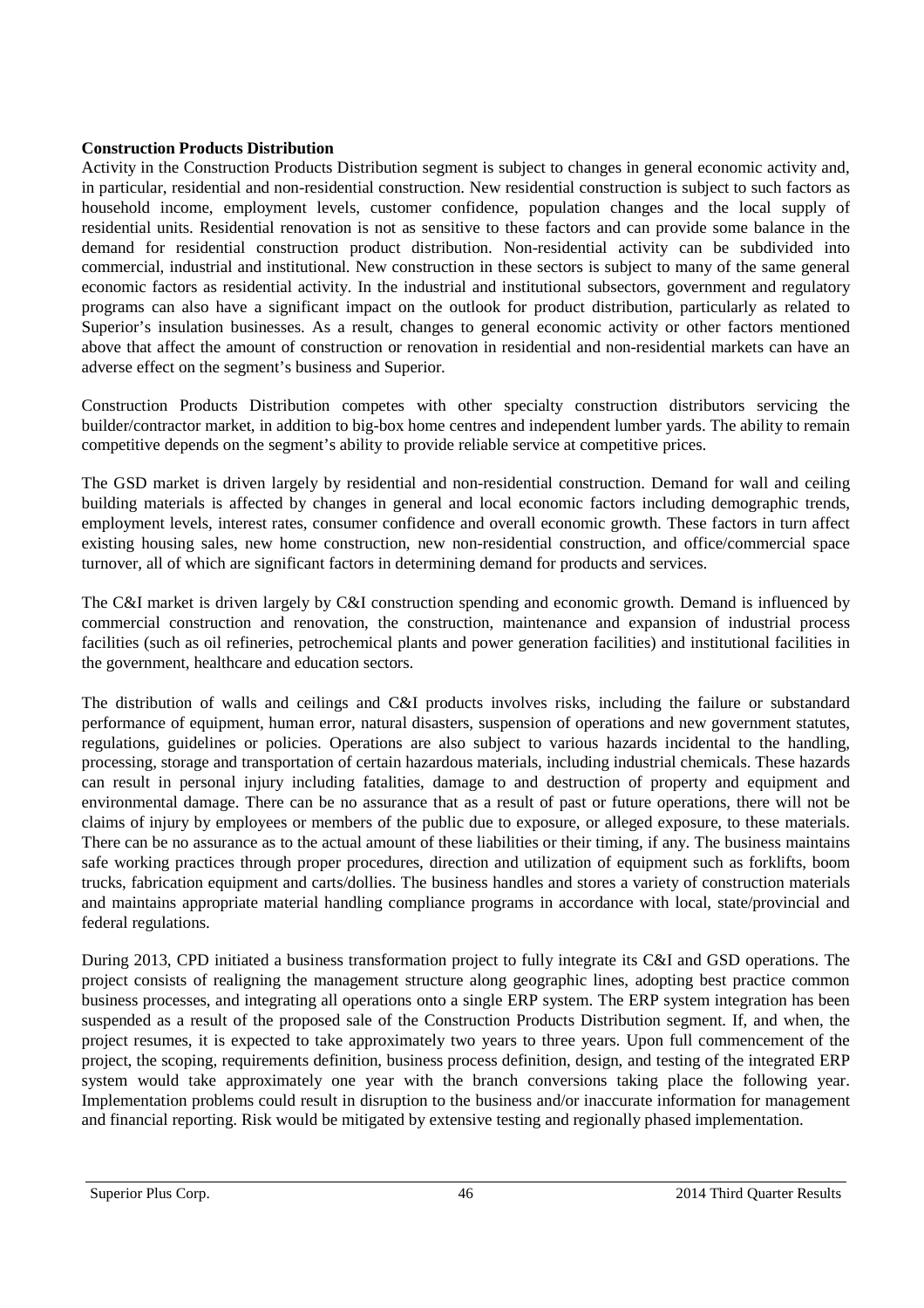Approximately 4% of Construction Products Distribution's employees are unionized. Collective bargaining agreements are renegotiated in the normal course of business. While labour disruptions are not expected, there is always risk associated with the negotiation process that could have an adverse impact on the segment and Superior.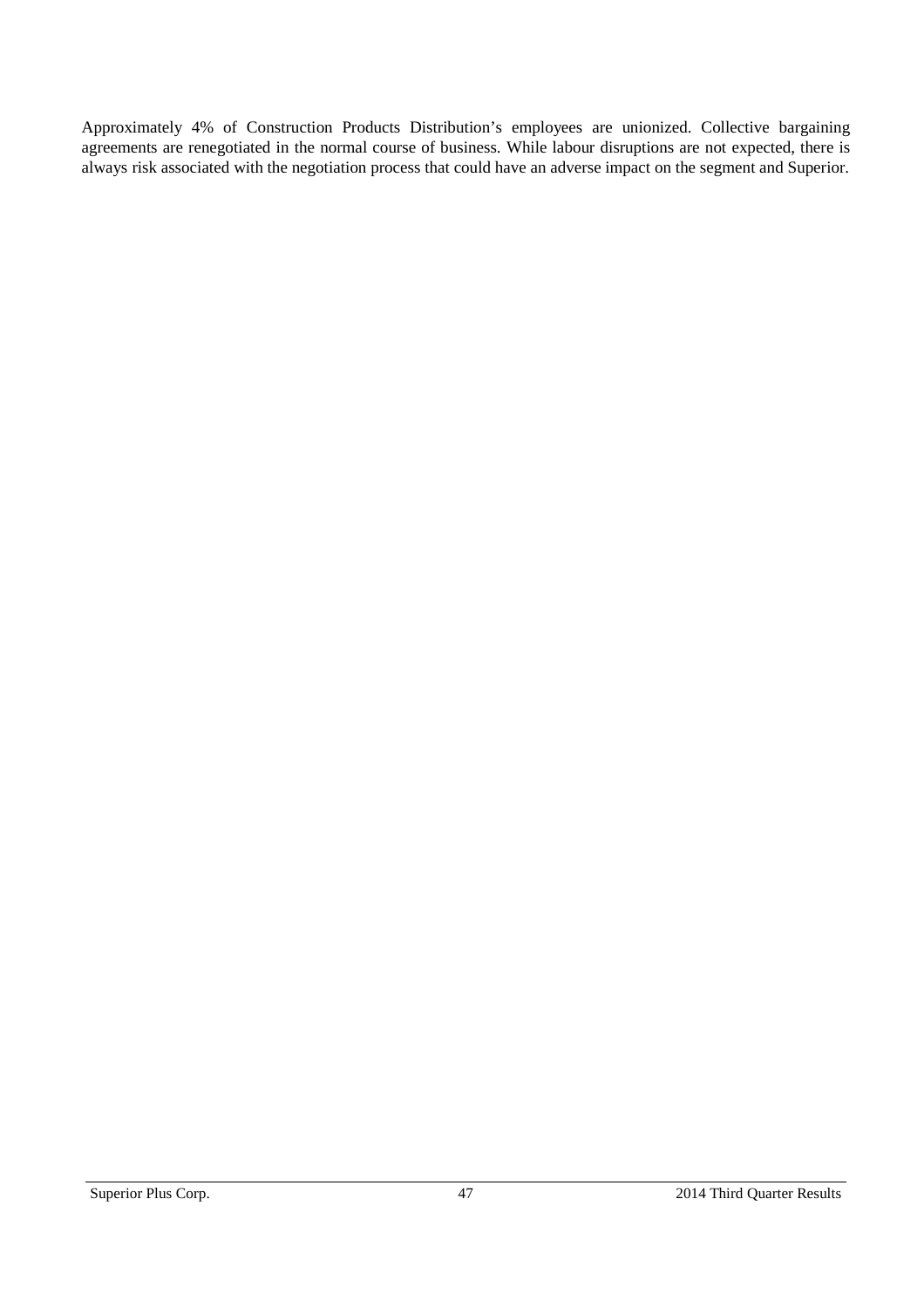### **SUPERIOR PLUS CORP. Condensed Consolidated Balance Sheets**

|                                                       |                 | September 30, | December 31, |
|-------------------------------------------------------|-----------------|---------------|--------------|
| (unaudited, millions of Canadian dollars)             | <b>Note</b>     | 2014          | 2013         |
| <b>Assets</b>                                         |                 |               |              |
| <b>Current Assets</b>                                 |                 |               |              |
| Cash and cash equivalents                             |                 | 16.7          | 8.3          |
| Trade and other receivables                           | 4&14            | 393.5         | 479.8        |
| Prepaid expenses                                      |                 | 30.3          | 35.3         |
| Inventories                                           |                 | 187.9         | 206.3        |
| Unrealized gains on derivative financial instruments  | 14              | 12.4          | 13.7         |
| <b>Total Current Assets</b>                           |                 | 640.8         | 743.4        |
|                                                       |                 |               |              |
| <b>Non-Current Assets</b>                             |                 |               |              |
| Property, plant and equipment                         | 7               | 903.8         | 877.9        |
| Intangible assets                                     |                 | 19.8          | 19.0         |
| Goodwill                                              |                 | 194.0         | 193.7        |
| Notes and finance lease receivables                   |                 | 3.0           | 10.2         |
| Deferred tax                                          | 15              | 282.0         | 292.3        |
| Unrealized gains on derivative financial instruments  | 14              | 4.2           | 4.6          |
| <b>Total Non-Current Assets</b>                       |                 | 1,406.8       | 1,397.7      |
| <b>Total Assets</b>                                   |                 | 2,047.6       | 2,141.1      |
|                                                       |                 |               |              |
| <b>Liabilities and Equity</b>                         |                 |               |              |
| <b>Current Liabilities</b>                            |                 |               |              |
| Trade and other payables                              | 9               | 360.6         | 396.2        |
| Deferred revenue                                      | 10              | 11.1          | 24.8         |
| Borrowing                                             | 12              | 66.7          | 67.0         |
| Dividends and interest payable                        |                 | 14.9          | 7.3          |
| Unrealized losses on derivative financial instruments | 14              | 30.7          | 25.1         |
| <b>Total Current Liabilities</b>                      |                 | 484.0         | 520.4        |
|                                                       |                 |               |              |
| <b>Non-Current Liabilities</b>                        |                 |               |              |
| Borrowing                                             | 12              | 439.1         | 509.1        |
| Convertible unsecured subordinated debentures         | 13              | 472.6         | 469.4        |
| Other liabilities                                     | 11              | 1.5           | 0.4          |
| Provisions                                            | 8               | 21.1          | 19.5         |
| Employee future benefits                              |                 | 25.0          | 23.3         |
| Deferred tax                                          | 15              | 7.9           | 4.0          |
| Unrealized losses on derivative financial instruments | 14              | 83.5          | 54.8         |
| <b>Total Non-Current Liabilities</b>                  |                 | 1,050.7       | 1,080.5      |
| <b>Total Liabilities</b>                              |                 | 1,534.7       | 1,600.9      |
|                                                       |                 |               |              |
| <b>Equity</b>                                         |                 |               |              |
| Capital                                               |                 | 1,788.2       | 1,787.9      |
| Deficit                                               |                 | (1,283.0)     | (1,239.8)    |
| Accumulated other comprehensive gain (loss)           |                 | 7.7           | (7.9)        |
| <b>Total Equity</b>                                   | $\overline{16}$ | 512.9         | 540.2        |
| <b>Total Liabilities and Equity</b>                   |                 | 2,047.6       | 2,141.1      |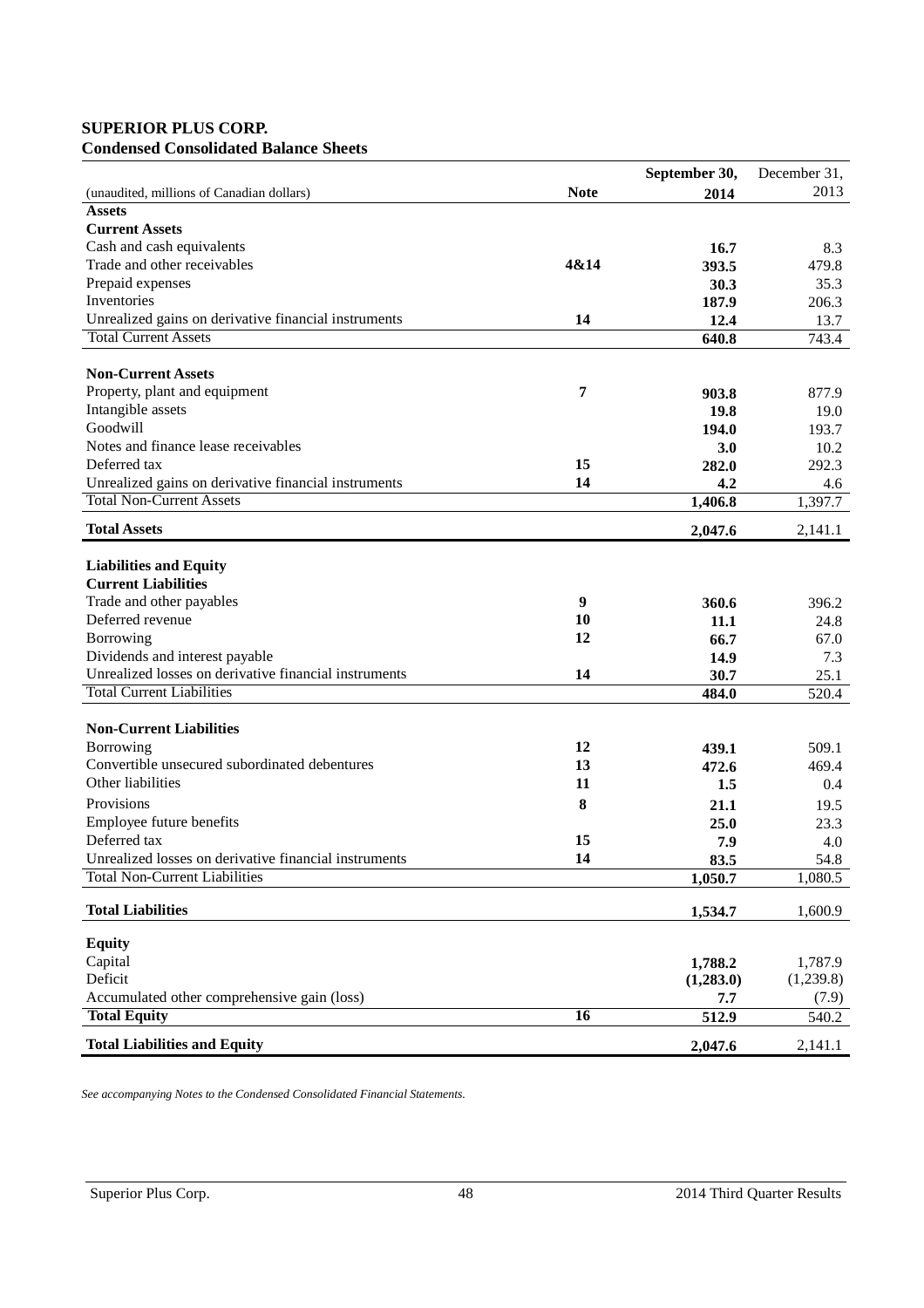### **SUPERIOR PLUS CORP. Condensed Consolidated Statement of Changes in Equity**

|                                                                           |                  |                                         |                                        |                | <b>Accumulated</b><br>other  |              |
|---------------------------------------------------------------------------|------------------|-----------------------------------------|----------------------------------------|----------------|------------------------------|--------------|
| (unaudited, millions of Canadian dollars)                                 | Share<br>Capital | Contributed<br>$Surplus$ <sup>(1)</sup> | <b>Total</b><br>Capital <sup>(1)</sup> | <b>Deficit</b> | comprehensive<br>(loss) gain | <b>Total</b> |
| <b>January 1, 2013</b>                                                    | 1,644.0          | 2.5                                     | 1,646.5                                | (1,218.2)      | (53.9)                       | 374.4        |
| Net earnings                                                              |                  | $\overline{\phantom{0}}$                |                                        | 41.8           |                              | 41.8         |
| Option value associated with<br>redemption of convertible debentures      |                  | (1.1)                                   | (1.1)                                  |                |                              | (1.1)        |
| Shares issued under dividend<br>reinvestment plan                         | 4.9              |                                         | 4.9                                    |                |                              | 4.9          |
| Issuance of common shares                                                 | 137.6            |                                         | 137.6                                  |                |                              | 137.6        |
| Dividends declared to shareholders                                        |                  |                                         |                                        | (55.4)         |                              | (55.4)       |
| Unrealized foreign currency gains on<br>translation of foreign operations |                  |                                         |                                        |                | 12.9                         | 12.9         |
| Actuarial defined benefit gains                                           |                  |                                         |                                        |                | 24.3                         | 24.3         |
| Income tax expense on other<br>comprehensive (loss) income                |                  | $\overline{\phantom{0}}$                |                                        |                | (6.4)                        | (6.4)        |
| September 30, 2013                                                        | 1,786.5          | 1.4                                     | 1,787.9                                | (1,231.8)      | (23.1)                       | 533.0        |
| Net earnings                                                              |                  | $\overline{\phantom{0}}$                |                                        | 10.9           | —                            | 10.9         |
| Dividends declared to shareholders                                        |                  |                                         |                                        | (18.9)         |                              | (18.9)       |
| Unrealized foreign currency gains on<br>translation of foreign operations |                  |                                         |                                        |                | 14.0                         | 14.0         |
| Actuarial defined benefit gains                                           |                  |                                         |                                        |                | 2.0                          | 2.0          |
| Reclassification of derivatives losses<br>previously deferred             |                  |                                         |                                        |                | (0.4)                        | (0.4)        |
| Income tax expense on other<br>comprehensive (loss) income                |                  |                                         |                                        |                | (0.4)                        | (0.4)        |
| December 31, 2013                                                         | 1,786.5          | 1.4                                     | 1,787.9                                | (1,239.8)      | (7.9)                        | 540.2        |
| Net earnings                                                              |                  |                                         |                                        | 13.6           |                              | 13.6         |
| Conversion of 7.5% convertible<br>unsecured subordinated debentures       | 0.3              |                                         | 0.3                                    |                |                              | 0.3          |
| Dividends declared to shareholders                                        |                  |                                         |                                        | (56.8)         | —                            | (56.8)       |
| Unrealized foreign currency gains on<br>translation of foreign operations |                  |                                         |                                        |                | 20.6                         | 20.6         |
| Actuarial defined benefit loss                                            |                  |                                         |                                        |                | (6.8)                        | (6.8)        |
| Income tax recovery on other<br>comprehensive (loss) income               |                  |                                         |                                        |                | 1.8                          | 1.8          |
| September 30, 2014                                                        | 1,786.8          | 1.4                                     | 1,788.2                                | (1,283.0)      | 7.7                          | 512.9        |

<sup>(1)</sup> Contributed surplus represents Superior's equity reserve for the option value associated with the issuance of convertible unsecured subordinated debentures and warrants.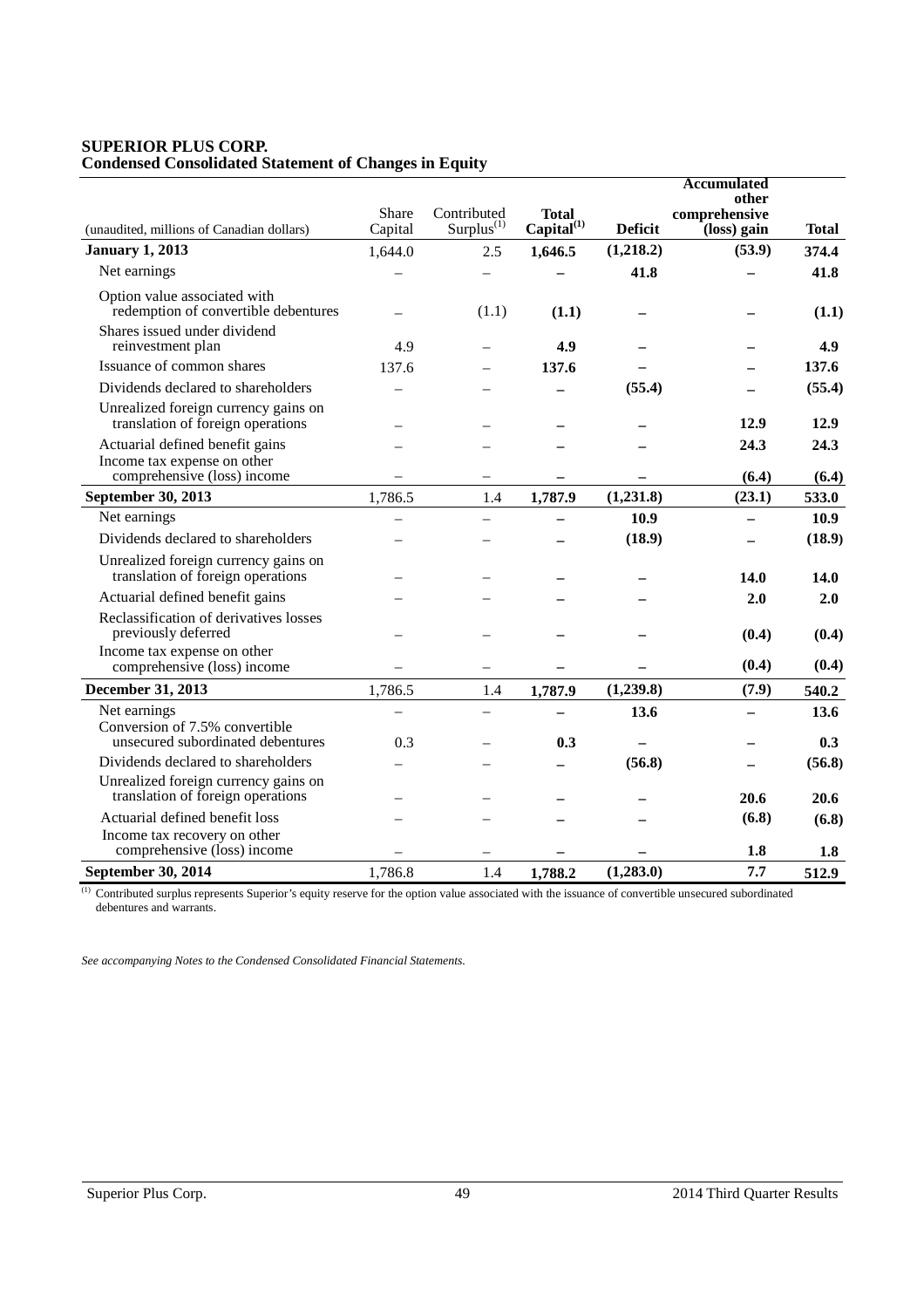# **SUPERIOR PLUS CORP.**

|                                                                                  |             |          | <b>Three Months Ended</b><br>September 30, | <b>Nine Months Ended</b><br>September 30, |           |  |
|----------------------------------------------------------------------------------|-------------|----------|--------------------------------------------|-------------------------------------------|-----------|--|
| (unaudited, millions of Canadian dollars except per share amounts)               | <b>Note</b> | 2014     | 2013                                       | $2014^{(1)}$                              | 2013      |  |
| <b>Revenues</b>                                                                  | 19          | 841.4    | 813.8                                      | 3,019.1                                   | 2,718.1   |  |
| Cost of sales (includes products $&$ services)                                   | 19          | (653.0)  | (628.9)                                    | (2,344.5)                                 | (2,090.1) |  |
| Gross profit                                                                     |             | 188.4    | 184.9                                      | 674.6                                     | 628.0     |  |
| <b>Expenses</b>                                                                  |             |          |                                            |                                           |           |  |
| Selling, distribution and administrative costs                                   | 19          | (177.8)  | (167.7)                                    | (561.9)                                   | (517.1)   |  |
| Finance expense                                                                  | 19          | (14.3)   | (17.7)                                     | (42.0)                                    | (51.5)    |  |
| Unrealized (losses) gains on derivative financial                                |             |          |                                            |                                           |           |  |
| instruments                                                                      | 14          | (40.7)   | 36.6                                       | (39.3)                                    | (4.7)     |  |
|                                                                                  |             | (232.8)  | (148.8)                                    | (643.2)                                   | (573.3)   |  |
| Net (loss) earnings before income taxes                                          |             | (44.4)   | 36.1                                       | 31.4                                      | 54.7      |  |
| Income tax recovery (expense)                                                    | 15          | 2.0      | (0.2)                                      | (17.8)                                    | (12.9)    |  |
| Net (loss) earnings                                                              |             | (42.4)   | 35.9                                       | 13.6                                      | 41.8      |  |
| Net (loss) earnings                                                              |             | (42.4)   | 35.9                                       | 13.6                                      | 41.8      |  |
| Other comprehensive (loss) income:                                               |             |          |                                            |                                           |           |  |
| Unrealized foreign currency gains (loss) on<br>translation of foreign operations | 16          | 21.6     | (10.2)                                     | 20.6                                      | 12.9      |  |
| Actuarial defined benefit (loss) gains                                           | 16          | (4.8)    | 12.4                                       | (6.8)                                     | 24.3      |  |
| Income tax recovery (expense) on other                                           |             |          |                                            |                                           |           |  |
| comprehensive income                                                             | 16          | 1.3      | (1.8)                                      | 1.8                                       | (6.4)     |  |
| Other comprehensive income for the period                                        |             | 18.1     | 0.4                                        | 15.6                                      | 30.8      |  |
| Total comprehensive (loss) income for the period                                 |             | (24.3)   | 36.3                                       | 29.2                                      | 72.6      |  |
| Net (loss) earnings per share                                                    |             |          |                                            |                                           |           |  |
| <b>Basic</b>                                                                     | 17          | \$(0.34) | \$0.28                                     | \$0.11                                    | \$0.34    |  |
| Diluted                                                                          | 17          | \$(0.34) | \$0.12                                     | \$0.11                                    | \$0.33    |  |

**Condensed Consolidated Statement of Net (Loss) Earnings and Total Comprehensive (Loss) Income** 

(1) The nine months ended September 30, 2014 includes impact of accounting adjustments associated with prior periods. Please refer to Note 24.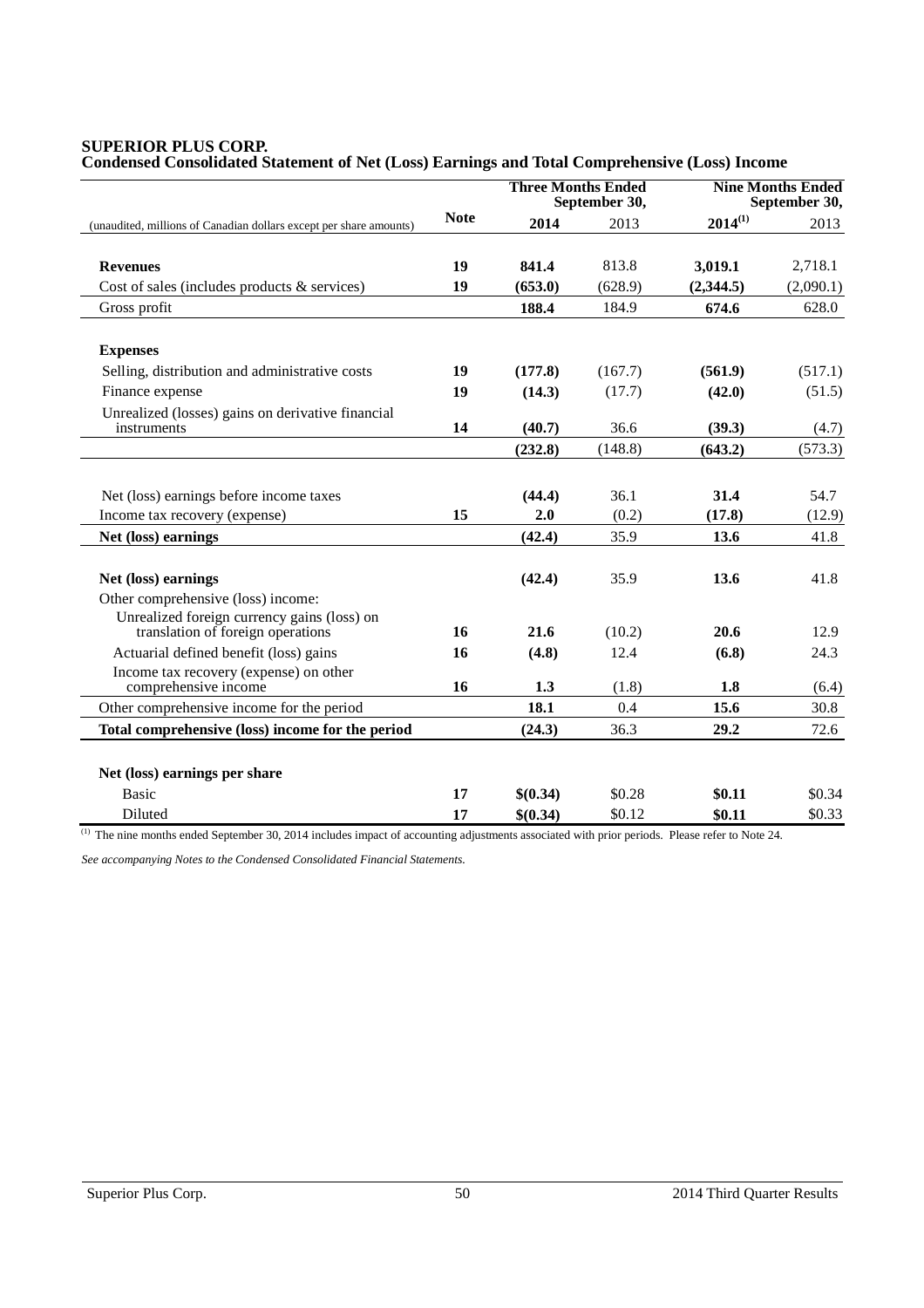|                                                                                                                                                                                  |                |        | Three months ended<br>September 30, | <b>Nine Months Ended</b><br>September 30, |                   |
|----------------------------------------------------------------------------------------------------------------------------------------------------------------------------------|----------------|--------|-------------------------------------|-------------------------------------------|-------------------|
| (unaudited, millions of Canadian dollars)                                                                                                                                        | <b>Notes</b>   | 2014   | 2013                                | $2014^{(1)}$                              | 2013              |
| <b>OPERATING ACTIVITIES</b>                                                                                                                                                      |                |        |                                     |                                           |                   |
| Net (loss) earnings for the period                                                                                                                                               |                | (42.4) | 35.9                                | 13.6                                      | 41.8              |
| Adjustments for:                                                                                                                                                                 |                |        |                                     |                                           |                   |
| Depreciation included in selling, distribution and                                                                                                                               |                |        |                                     |                                           |                   |
| administrative costs                                                                                                                                                             | $\overline{7}$ | 13.0   | 10.7                                | 34.4                                      | 31.3              |
| Amortization of intangible assets                                                                                                                                                |                | 1.5    | 4.8                                 | 3.0                                       | 14.3              |
| Depreciation included in cost of sales                                                                                                                                           | 7              | 11.5   | 10.4                                | 35.5                                      | 30.4              |
| Gain on sale of customer list                                                                                                                                                    |                |        | $\qquad \qquad -$                   | (3.7)                                     | $\qquad \qquad -$ |
| Gain on disposal of assets                                                                                                                                                       |                | (0.4)  | (3.5)                               | (0.5)                                     | (3.2)             |
| Unrealized losses (gains) on derivative financial<br>instruments                                                                                                                 | 14             | 40.7   | (36.6)                              | 39.3                                      | 4.7               |
| Customer contract-related costs                                                                                                                                                  |                | (0.4)  | (0.3)                               | (1.1)                                     | (0.6)             |
| Finance expense recognized in net (loss) earnings                                                                                                                                |                | 14.3   | 17.7                                | 42.0                                      | 51.5              |
|                                                                                                                                                                                  |                |        |                                     |                                           |                   |
| Income tax (recovery) expense recognized in net<br>(loss) earnings                                                                                                               |                | (2.0)  | 0.2                                 | 17.8                                      | 12.9              |
| Decrease in non-cash operating working                                                                                                                                           |                |        |                                     |                                           |                   |
| capital                                                                                                                                                                          | 18             | 33.4   | 23.8                                | 61.5                                      | 72.3              |
| Net cash flows from operating activities                                                                                                                                         |                | 69.2   | 63.1                                | 241.8                                     | 255.4             |
| Income taxes paid                                                                                                                                                                |                | (0.6)  | (0.2)                               | (2.4)                                     | (6.5)             |
| Interest paid                                                                                                                                                                    |                | (3.9)  | (15.3)                              | (30.4)                                    | (35.9)            |
| Cash flows from operating activities                                                                                                                                             |                | 64.7   | 47.6                                | 209.0                                     | 213.0             |
| <b>INVESTING ACTIVITIES</b><br>Purchase of property, plant and equipment<br>Proceeds from finance lease arrangement termination<br>Proceeds from disposal of property, plant and | 7              | (23.9) | (23.3)                              | (66.0)<br>8.2                             | (52.1)            |
| equipment and intangible assets                                                                                                                                                  | 7              | 1.3    | 4.8                                 | 5.9                                       | 5.8               |
| Cash flows used in investing activities                                                                                                                                          |                | (22.6) | (18.5)                              | (51.9)                                    | (46.3)            |
|                                                                                                                                                                                  |                |        |                                     |                                           |                   |
| <b>FINANCING ACTIVITIES</b><br>Net repayment of revolving term bank credits and                                                                                                  |                |        |                                     |                                           |                   |
| other debt                                                                                                                                                                       |                | (12.2) | (26.8)                              | (77.2)                                    | (183.1)           |
| Repayment of finance lease obligations                                                                                                                                           |                | (5.2)  | (4.4)                               | (14.9)                                    | (12.1)            |
| Redemption of 5.85% convertible debentures                                                                                                                                       | 13             |        |                                     |                                           | (75.0)            |
| Redemption of 7.50% convertible debentures<br>Proceeds from issuance of 6.00% convertible                                                                                        |                |        | (68.9)                              |                                           | (68.9)            |
| debentures                                                                                                                                                                       |                |        | 97.0                                |                                           | 97.0              |
| Issue costs on issuance of 6.00% convertible                                                                                                                                     |                |        |                                     |                                           |                   |
| debentures                                                                                                                                                                       |                |        | (3.8)                               |                                           | (3.8)             |
| Proceeds from issuance of common shares                                                                                                                                          |                |        |                                     |                                           | 143.9             |
| Issuance costs for common shares                                                                                                                                                 |                |        |                                     |                                           | (6.3)             |
| Proceeds from the Dividend Reinvestment Program                                                                                                                                  |                |        |                                     |                                           | 4.9               |
| Dividends paid to shareholders                                                                                                                                                   |                | (18.9) | (18.9)                              | (56.8)                                    | (54.8)            |
| Cash flows used in financing activities                                                                                                                                          |                | (36.3) | (25.8)                              | (148.9)                                   | (158.2)           |
|                                                                                                                                                                                  |                |        |                                     |                                           |                   |
| Net increase in cash and cash equivalents                                                                                                                                        |                | 5.8    | 3.3                                 | 8.2                                       | 8.5               |
| Cash and cash equivalents, beginning of period                                                                                                                                   |                | 10.5   | 12.9                                | 8.3                                       | 7.6               |
| Effect of translation of foreign currency-denominated<br>cash and cash equivalents                                                                                               |                | 0.4    | (0.1)                               | 0.2                                       |                   |
| Cash and cash equivalents, end of period                                                                                                                                         |                | 16.7   | 16.1                                | 16.7                                      | 16.1              |

#### **SUPERIOR PLUS CORP. Condensed Consolidated Statement of Cash Flows**

(1) The nine months ended September 30, 2014 includes the impact of accounting adjustments associated with prior periods. Please refer to Note 24.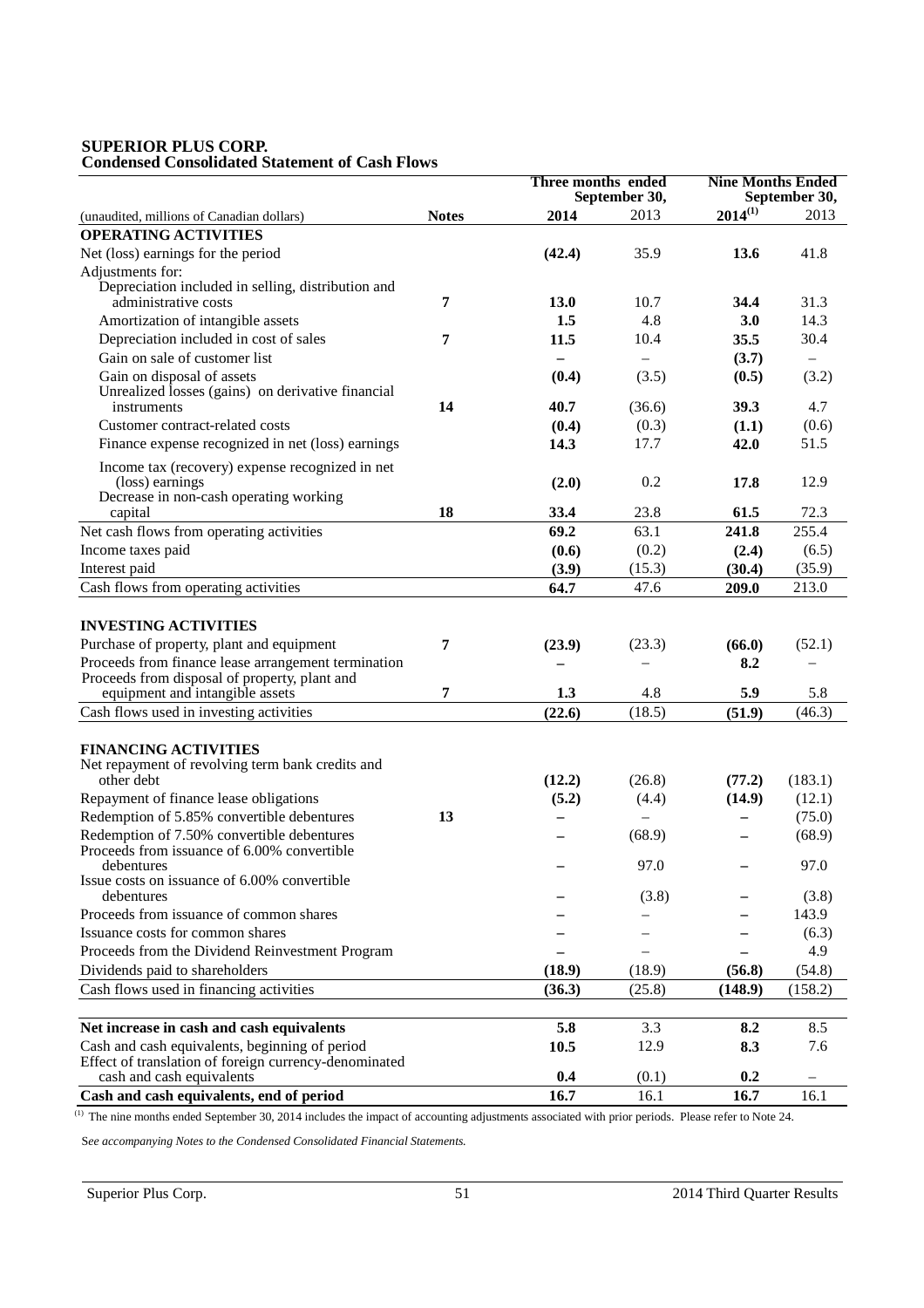# **Notes to the Unaudited Condensed Consolidated Financial Statements**

(unaudited, Tabular amounts in millions of Canadian dollars, except per share amounts)

### **1. Organization**

Superior Plus Corp. (Superior) is a diversified business corporation, incorporated under the Canada Business Corporations Act. The registered office is at suite 1400,  $840 - 7<sup>th</sup>$  Avenue S.W., Calgary, Alberta. Superior holds 100% of Superior Plus LP (Superior LP), a limited partnership formed between Superior General Partner Inc. as general partner and Superior as limited partner. Superior holds 100% of the interest of Superior General Partner Inc. Superior does not conduct active business operations but rather distributes to shareholders a portion of the income it receives from Superior Plus LP in the form of partnership allocations, net of expenses and interest payable on the convertible unsecured subordinated debentures (the debentures). Superior's investments in Superior Plus LP are financed by share capital and debentures. Superior is a publicly traded company with its common shares trading on the Toronto Stock Exchange ("TSX") under the exchange symbol SPB.

The accompanying unaudited condensed consolidated financial statements (consolidated financial statements) of Superior as at September 30, 2014 and the three and nine months ended September 30, 2014 and 2013 were authorized for issuance by the Board of Directors on October 30, 2014.

## **Reportable Operating Segments**

Superior operates three distinct reportable operating segments: Energy Services, Specialty Chemicals and Construction Products Distribution. Superior's Energy Services' operating segment provides distribution, wholesale procurement and related services in relation to propane, heating oil and other refined fuels under the following: Canadian propane division and U.S. refined fuels division. Energy Services also provides fixed-price natural gas and electricity supply services under Superior Energy Management. Specialty Chemicals' is a leading supplier of sodium chlorate and technology to the pulp and paper industries and a regional supplier of potassium and chloralkali products in the U.S. Midwest. Construction Products Distribution is one of the largest distributors of commercial and industrial insulation in North America and the largest distributor of specialty construction products to the walls and ceilings industry in Canada (See Note 22).

## **2. Basis of Presentation**

The accompanying consolidated financial statements were prepared in accordance with International Accounting Standard 34 *Interim Financial Reporting* (IAS 34) as issued by the International Accounting Standards Board (IASB) using the accounting policies Superior adopted in its annual consolidated financial statements as at and for the year ended December 31, 2013 other than the standards adopted as at January 1, 2014. The accounting policies are based on the International Financial Reporting Standards (IFRS) and International Financial Reporting Interpretations Committee (IFRIC) interpretations that were applicable at that time. These accounting policies have been applied consistently to all periods presented in these consolidated financial statements, and have been applied consistently throughout the consolidated entities.

The consolidated financial statements are presented in Canadian dollars, Superior's functional currency. All financial information presented in Canadian dollars has been rounded to the nearest hundred-thousand. These consolidated financial statements should be read in conjunction with Superior's 2013 annual consolidated financial statements.

The consolidated financial statements were prepared on the historical cost basis except for certain financial instruments that are measured at fair value as explained in Superior's 2013 annual consolidated financial statements and incorporate the accounts of Superior and its wholly-owned subsidiaries. Subsidiaries are all entities over which Superior has the power to govern the financial and operating policies generally accompanying a shareholding of more than one-half of the voting rights. The results of subsidiaries are included in Superior's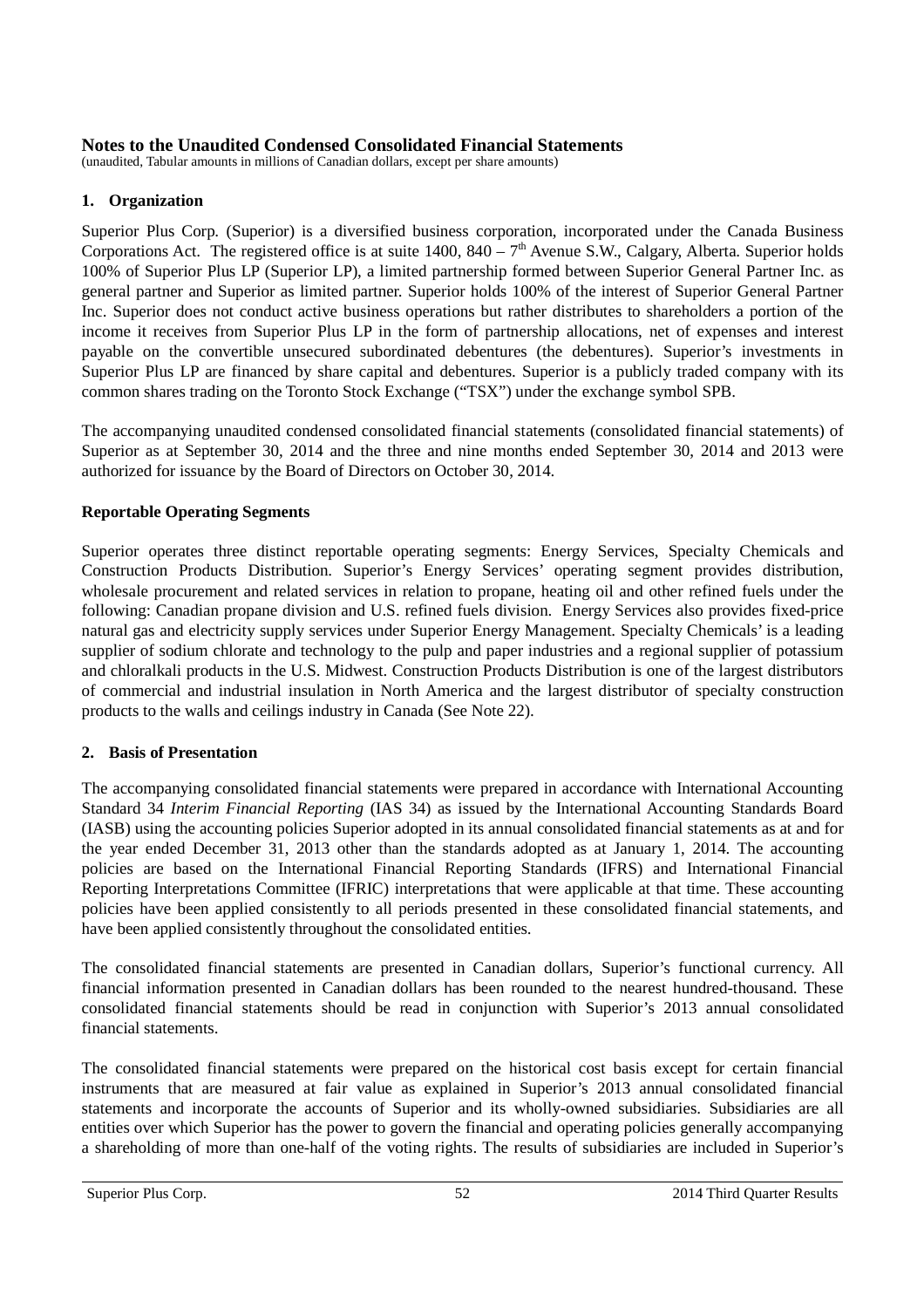statement of net (loss) earnings from date of acquisition or, in the case of disposals, up to the effective date of disposal. All transactions and balances between Superior and Superior's subsidiaries are eliminated on consolidation. Superior's subsidiaries are all wholly owned directly or indirectly by Superior Plus Corp.

### **Significant Accounting Policies**

### **(a) Significant Accounting Judgments, Estimates and Assumptions**

The preparation of Superior's consolidated financial statements in accordance with IFRS requires management to make judgments, estimates and assumptions that affect the reported amounts of assets, liabilities, net earnings and related disclosure. The estimates and associated assumptions are based on historical experience and various other factors deemed reasonable under the circumstances, the results of which form the basis of making the judgments about carrying values of assets and liabilities that are not readily apparent from other sources. Actual results may differ from these estimates. The areas involving a higher degree of judgment or complexity, or where assumptions and estimates are significant to the financial statements are consistent with those disclosed in Superior's 2013 annual consolidated financial statements.

### **(b) Recent Accounting Pronouncements**

Certain new standards, interpretations, amendments and improvements to existing standards were issued by the IASB or International Financial Reporting Interpretations Committee that are mandatory for accounting periods beginning January 1, 2014 or later periods. The affected standards are consistent with those disclosed in Superior's 2013 annual consolidated financial statements.

### **Superior adopted the following standards on January 1, 2014:**

### IAS 36 *– Impairment of Assets*

The IASB issued *Recoverable Amount Disclosures for Non-Financial Assets (Amendments to IAS 36)* on May 29, 2013. The overall effect of the amendments is to reduce the circumstances in which the recoverable amount of cash-generating units ("CGUs") is required to be disclosed and to clarify the disclosures required when an impairment loss has been recognized or reversed in the period. The amendments are required to be adopted retrospectively for fiscal years beginning January 1, 2014, with earlier adoption permitted. Superior adopted the amendments on January 1, 2014, with no impact to Superior.

## IFRIC 21 *– Levies*

The interpretation was issued on May 20, 2013 provides guidance on when to recognize a liability for a levy imposed by a government, both for levies that are accounted for in accordance with– *Provisions, Contingent Liabilities and Contingent Assets* and those where the timing and amount of the levy is certain. The Interpretation covers the accounting for outflows imposed on entities by governments (including government agencies and similar bodies) in accordance with laws and/or regulations. However, it does not include income taxes (see IAS 12 – *Income Taxes*), fines and other penalties, liabilities arising from emissions trading schemes and outflows within the scope of other Standards. It also provides the following guidance on recognition of a liability to pay levies: The liability is recognized progressively if the obligating event occurs over a period of time and if an obligation is triggered on reaching a minimum threshold, the liability is recognized when that minimum threshold is reached. This standard must be applied for accounting periods beginning on or after January 1, 2014, with retrospective application from December 31, 2012. Superior adopted the interpretation on January 1, 2014, with no impact to Superior.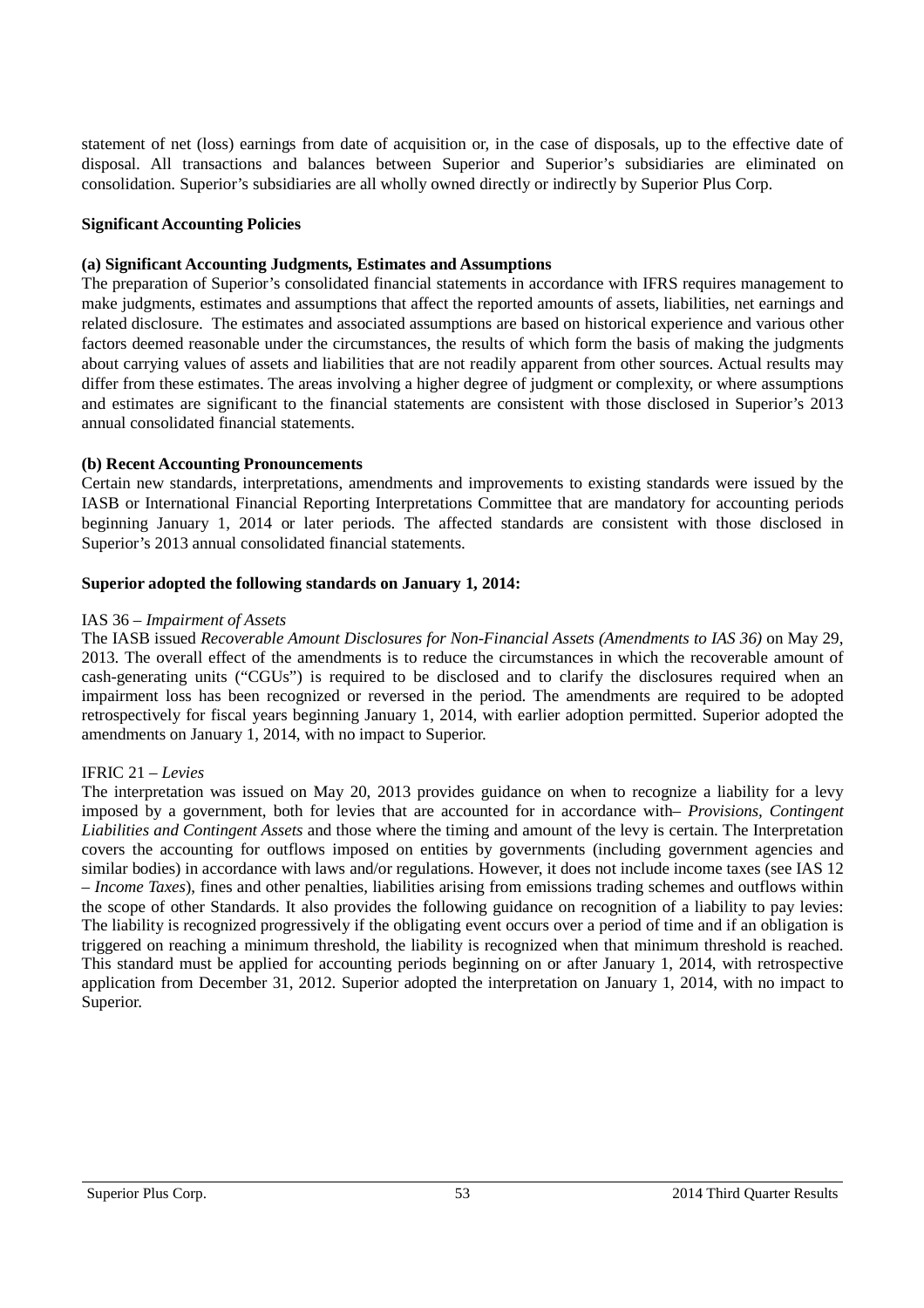## IFRS 10 – *Consolidated Financial Statements*, IFRS 12 – *Disclosure of Interests in Other Entities* and IAS 27 – *Separate Financial Statements*

The amendments to IFRS 10 define an investment entity and require a reporting entity that meets the definition of an investment entity not to consolidate its subsidiaries but instead to measure its subsidiaries at fair value through profit or loss in its consolidated and separate financial statements. Consequently, IFRS 12 and IAS 27 were amended to introduce new disclosure requirements for investment entities. Superior adopted the amendments on January 1, 2014, with no impact to Superior.

### **New and revised IFRS standards issued but not yet effective**

### IFRS 9 – *Financial Instruments: Classification and Measurement*

IFRS 9 was issued in November 2009 and is intended to replace IAS 39 – *Financial Instruments: Recognition and Measurement*. IFRS 9 uses a single approach to determine whether a financial asset is measured at amortized cost or fair value, replacing the multiple rules in IAS 39. The approach in IFRS 9 is based on how an entity manages its financial instruments in the context of its business model and the contractual cash flow characteristics of the financial assets. The new standard also requires a single impairment method to be used, replacing the multiple impairment methods in IAS 39. Requirements for financial liabilities were added in October 2010 and they largely carried forward existing requirements in IAS 39 except that fair value changes due to credit risk for liabilities designated at fair value through profit and loss would generally be recorded in other comprehensive income. This standard must be applied for accounting periods beginning on or after January 1, 2018, with earlier adoption permitted. Superior is assessing the effect of IFRS 9 on its financial results and financial position; changes, if any, are not expected to be material.

### **3. Seasonality of Operations**

### **Energy Services**

Sales typically peak in the first quarter when approximately one-third of annual propane and other refined fuels sales volumes and gross profits are generated due to the demand from heating end-use customers. They then decline through the second and third quarters, rising seasonally again in the fourth quarter with heating demand. Similarly, net working capital is typically at seasonal highs during the first and fourth quarters, and normally declines to seasonal low in the second and third quarters. Net working capital is also significantly influenced by wholesale propane prices and other refined fuels.

### **Construction Products Distribution**

Sales typically peak during the second and third quarters with the seasonal increase in building and renovation activities. They then decline through the fourth quarter and into the subsequent first quarter. Similarly, net working capital is typically at seasonally highs levels during the second and third quarters, and normally decline to seasonal lows in the fourth and first quarters.

## **4. Trade and Other Receivables**

A summary of trade and other receivables is as follows:

|                                      | <b>Note</b> | September 30,<br>2014 | December 31,<br>2013 |
|--------------------------------------|-------------|-----------------------|----------------------|
| Trade receivables, net of allowances | 14          | 368.7                 | 443.2                |
| Accounts receivable – other          |             | 24.8                  | 35.7                 |
| Finance lease receivable             |             |                       | 0.9                  |
| Trade and other receivables          |             | 393.5                 | 479.8                |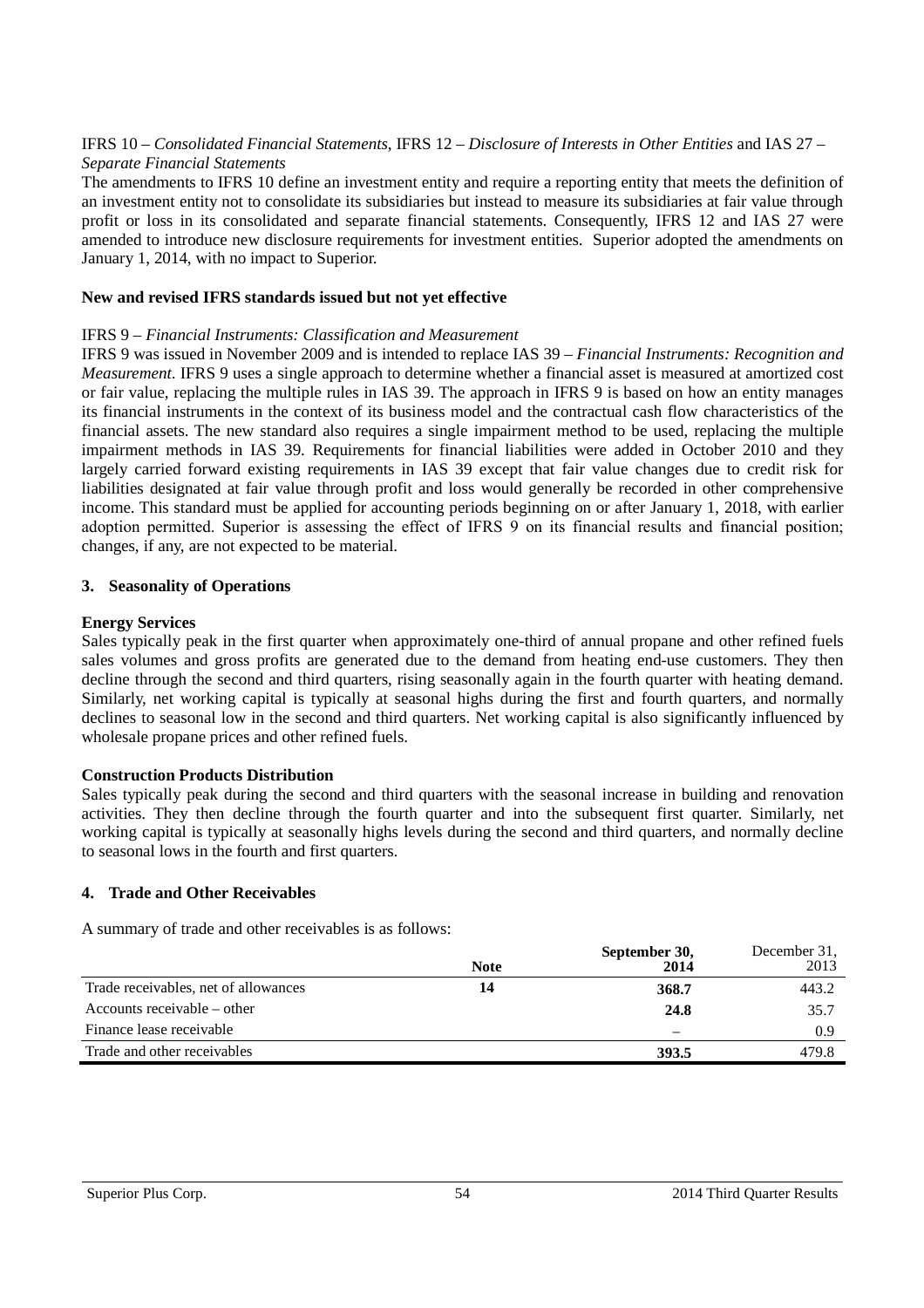# **5. Inventories**

The cost of inventories recognized as an expense during the three and nine months ended September 30, 2014 was \$525.7 million (September 30, 2013 - \$560.7 million) and \$2,066.7 million (September 30, 2013 - \$1,903.6 million). Superior recorded an inventory write down during the three and nine months ended September 30, 2014 of \$0.3 million (September 30, 2013 - \$nil) and \$8.1 million (September 30, 2013 – \$nil), respectively. Superior recorded no reversals of inventory write downs during the three and nine months ended September 30, 2014 and 2013.

## **6. Assets Held for Sale**

On September 30, 2014, Superior determined that after completion of its strategic review process, which involved assessment and negotiation of formal offers for the Construction Products Distribution Segment, it has concluded that it is not in the shareholder's best interest to proceed with the sale at this time. As a result, Superior has recognized the Construction Products Distribution Segment as part of continuing operations and has adjusted depreciation included in selling, distribution and administrative costs as at September 30, 2014. Superior has not recognized any impairment losses in respect of the Construction Products Distribution Segment as at September 30, 2014.

During the second quarter of 2014, the proposed sale of the Fixed-Price Energy Services Segment met the requirements to recognize it as a disposal group as held for sale and discontinued operations. Effective September 2014, Superior ceased actively marketing the business and the active sales process for the Fixed-Price Energy Services Segment was concluded without a successful sale. As at September 30, 2014, Superior has recognized the Fixed-Price Energy Services Segment as part of continuing operations and has adjusted depreciation included in selling, distribution and administrative costs and amortization of intangible assets. Superior has not recognized any impairment losses in respect of the Fixed-Price Energy Services Segment as at September 30, 2014.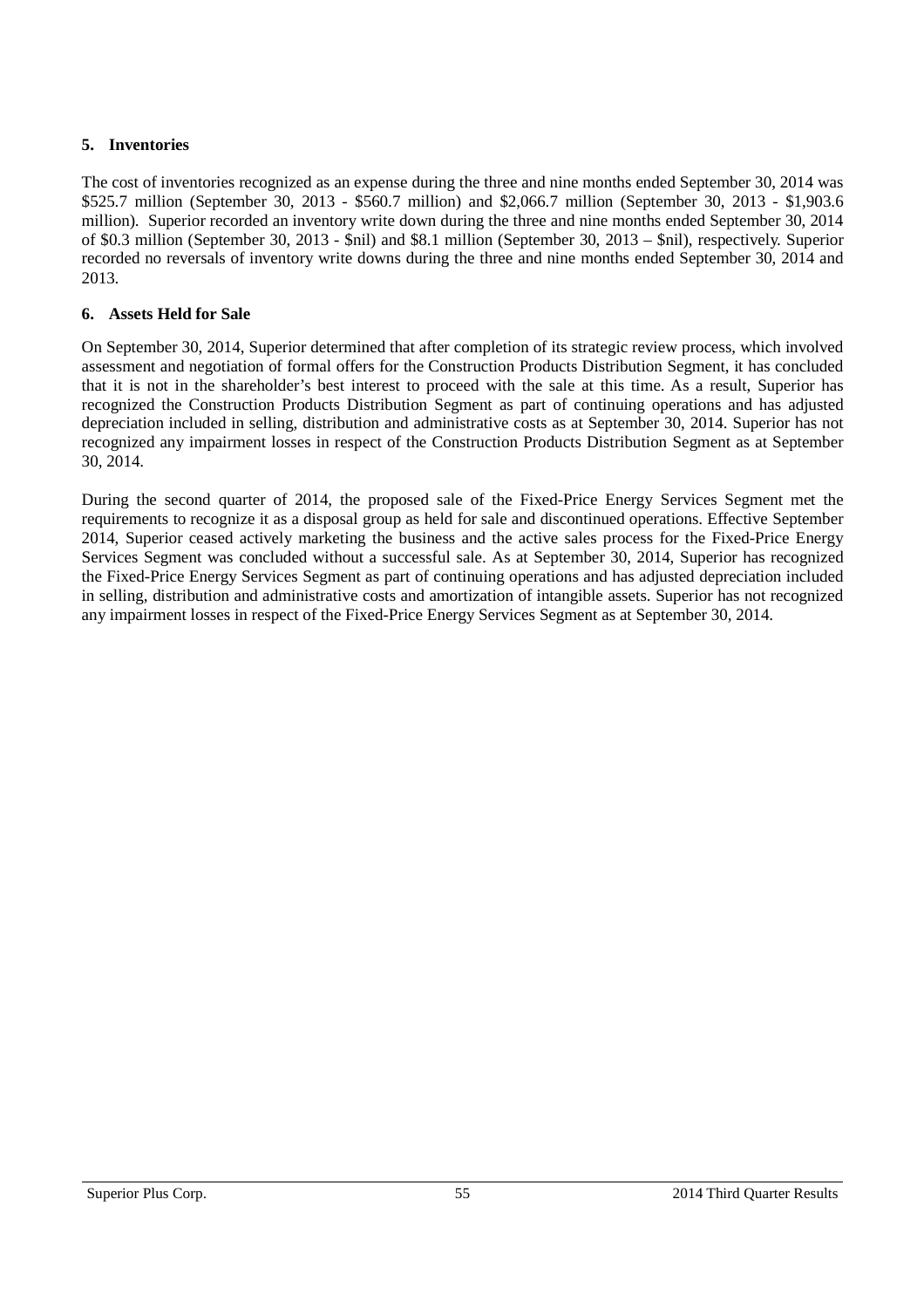### **7. Property, Plant and Equipment**

| Cost                                 | Land | <b>Buildings</b> | <b>Specialty</b><br><b>Chemicals</b><br>Plant &<br>Equipment | Energy<br><b>Services</b><br>Retailing<br>Equipment | <b>Construction</b><br><b>Products</b><br><b>Distribution</b><br>Equipment | Leasehold<br><b>Improvements</b> | <b>Total</b> |
|--------------------------------------|------|------------------|--------------------------------------------------------------|-----------------------------------------------------|----------------------------------------------------------------------------|----------------------------------|--------------|
| Balance at December 31, 2013         | 29.5 | 154.8            | 816.2                                                        | 629.4                                               | 48.1                                                                       | 11.2                             | 1,689.2      |
| <b>Balance at September 30, 2014</b> | 30.2 | 160.0            | 876.8                                                        | 655.6                                               | 50.6                                                                       | 11.5                             | 1,784.7      |
| <b>Accumulated Depreciation</b>      |      |                  |                                                              |                                                     |                                                                            |                                  |              |
| Balance at December 31, 2013         | -    | 50.0             | 389.1                                                        | 334.7                                               | 29.4                                                                       | 8.1                              | 811.3        |
| <b>Balance at September 30, 2014</b> | -    | 55.8             | 427.8                                                        | 358.5                                               | 30.4                                                                       | 8.4                              | 880.9        |
| <b>Carrying Amount</b>               |      |                  |                                                              |                                                     |                                                                            |                                  |              |
| Balance at December 31, 2013         | 29.5 | 104.8            | 427.1                                                        | 294.7                                               | 18.7                                                                       | 3.1                              | 877.9        |
| <b>Balance at September 30, 2014</b> | 30.2 | 104.2            | 449.0                                                        | 297.1                                               | 20.2                                                                       | 3.1                              | 903.8        |

#### Depreciation per cost category:

|                                                | <b>Three Months Ended</b><br>September 30, |      | <b>Nine Months Ended</b><br>September 30, |      |
|------------------------------------------------|--------------------------------------------|------|-------------------------------------------|------|
|                                                | 2014                                       | 2013 | 2014                                      | 2013 |
| Cost of sales $^{(1)}$                         | 11.5                                       | 10.4 | 35.5                                      | 30.4 |
| Selling, distribution and administrative costs | 13.0                                       | 10.7 | 34.4                                      | 31.3 |
| Total                                          | 24.5                                       | 21.1 | 69.9                                      | 61.7 |

(1) The cost of Specialty Chemicals' finished goods inventory includes an allocation of fixed production overheads, which includes depreciation. Depreciation included in cost of sales includes a charge of \$0.2 million which is reflected in the cost of inventory as at September 30, 2014 (September 30, 2013 - \$0.5 million).

The carrying amount of Superior's property, plant, and equipment includes \$90.7 million of leased assets as at September 30, 2014 (December 31, 2013 – \$68.9 million).

### **8. Provisions**

|                                             | <b>Restructuring</b> | <b>Decommissioning</b> | <b>Environmental</b> | Total |
|---------------------------------------------|----------------------|------------------------|----------------------|-------|
| Balance at the beginning of the period      | 12.2                 | 14.3                   |                      | 27.8  |
| <b>Additions</b>                            | 5.2                  | 0.1                    | 0.3                  | 5.6   |
| Utilization                                 | (8.3)                |                        | (0.3)                | (8.6) |
| Unwinding of discount                       |                      | 0.2                    |                      | 0.2   |
| Impact of change in discount rate           |                      | 1.7                    |                      |       |
| Net foreign currency exchange<br>difference | 0.1                  | 0.5                    |                      | 0.6   |
| Balance at the end of the period            | 9.2                  | 16.8                   |                      | 27.3  |

|                | September 30,<br>2014 | December 31,<br>2013 |
|----------------|-----------------------|----------------------|
| <b>Current</b> | 6.2                   | 8.3                  |
| Non-current    | 21.1                  | 19.5                 |
|                | 27.3                  | 27.8                 |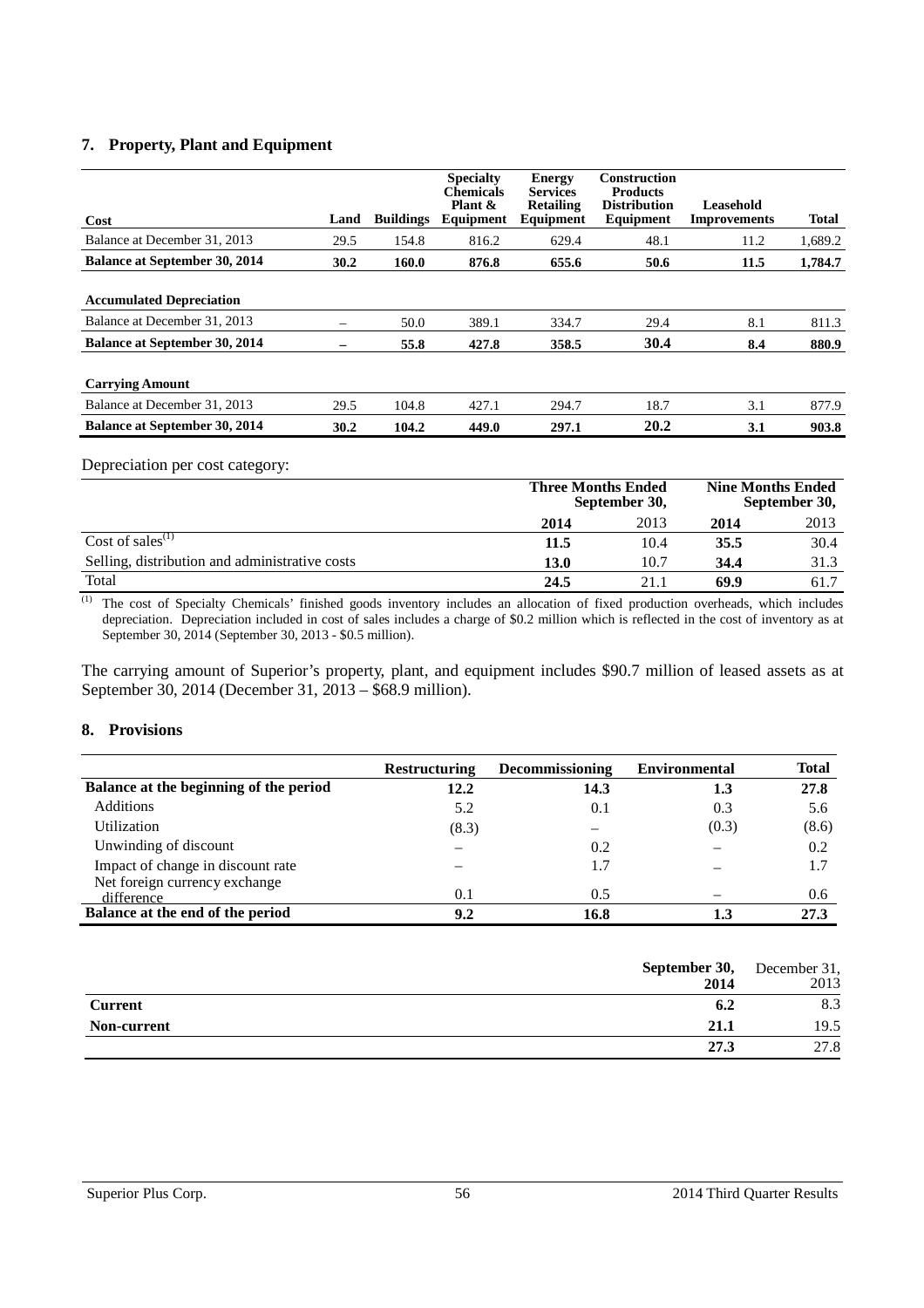### *Restructuring*

Restructuring costs are recorded in selling, distribution, and administrative costs. For the three and nine months ended September 30, 2014 restructuring expense was \$nil (September 30, 2013 – \$0.2 million) and \$11.1 million (September 30, 2013 - \$1.0 million). Provisions for restructuring are recorded in provisions, except for the current portion, which is recorded in trade and other payables. As at September 30, 2014, the current portion of restructuring costs was \$6.2 million (December 31, 2013 – \$8.3 million). As at September 30, 2014, the long term portion of restructuring costs was \$3.0 million (December 31, 2013 – \$3.9 million). The provision is primarily for severance, lease costs and consulting fees.

### *Decommissioning*

### *Specialty Chemicals*

Superior makes full provision for the future cost of decommissioning Specialty Chemicals' chemical facilities. The provision is on a discounted basis and is based on existing technologies at current prices or long-term price assumptions, depending on the activities expected timing. As at September 30, 2014, the discount rate used in Superior's calculation was 2.67% (December 31, 2013 – 3.14%). Superior estimates the total undiscounted expenditures required to settle its decommissioning liabilities to be approximately \$21.1 million (December 31, 2013 – \$20.6 million) which will be paid over the next 18 to 26 years. While Superior's provision for decommissioning costs is based on the best estimate of future costs and the economic lives of the chemical facilities, the amount and timing of these costs is uncertain.

### *Energy Services*

Superior makes full provision for the future costs of decommissioning certain assets associated with the Energy Services segment. Superior estimates the total undiscounted expenditures required to settle its decommissioning liabilities to be approximately \$9.5 million at September 30, 2014 (December 31, 2013 – \$9.5 million) which will be paid over the next 18 years. The discount rate of 2.67% at September 30, 2014 (December 31, 2013 – 3.14%) was used to calculate the present value of the estimated cash flows.

### *Environmental*

Provisions for environmental remediation are made when a clean-up is probable and the amount of the obligation can be reliably estimated. Generally, this coincides with commitment to a formal plan or, if earlier, on divestment or closure of inactive sites. Superior estimates the total undiscounted expenditures required to settle its environmental expenditures to be approximately \$1.3 million at September 30, 2014 (December 31, 2013 – \$1.3 million) which will be paid over the next two years. The provision for environmental expenditures has been estimated using existing technology, at current prices and discounted using a discount rate of 2.67% at September 30, 2014 (December 31, 2013 – 3.14%). The extent and cost of future remediation programs are inherently difficult to estimate. They depend on the scale of any possible contamination, the timing and extent of corrective actions, and Superior's share of the liability.

### **9. Trade and Other Payables**

A summary of trade and other payables is as follows:

|                                                       |              | September 30, | December 31. |
|-------------------------------------------------------|--------------|---------------|--------------|
|                                                       | <b>Notes</b> | 2014          | 2013         |
| Trade payables                                        |              | 251.2         | 300.7        |
| Other payables                                        |              | 73.7          | 63.2         |
| Net benefit obligation                                |              | 4.2           | 3.8          |
| Restructuring provision                               | 8            | 6.2           | 8.3          |
| Amounts due to customers under construction contracts |              | 1.8           | 1.3          |
| Share-based payments                                  |              | 23.5          | 18.9         |
| Trade and other payables                              |              | 360.6         | 396.2        |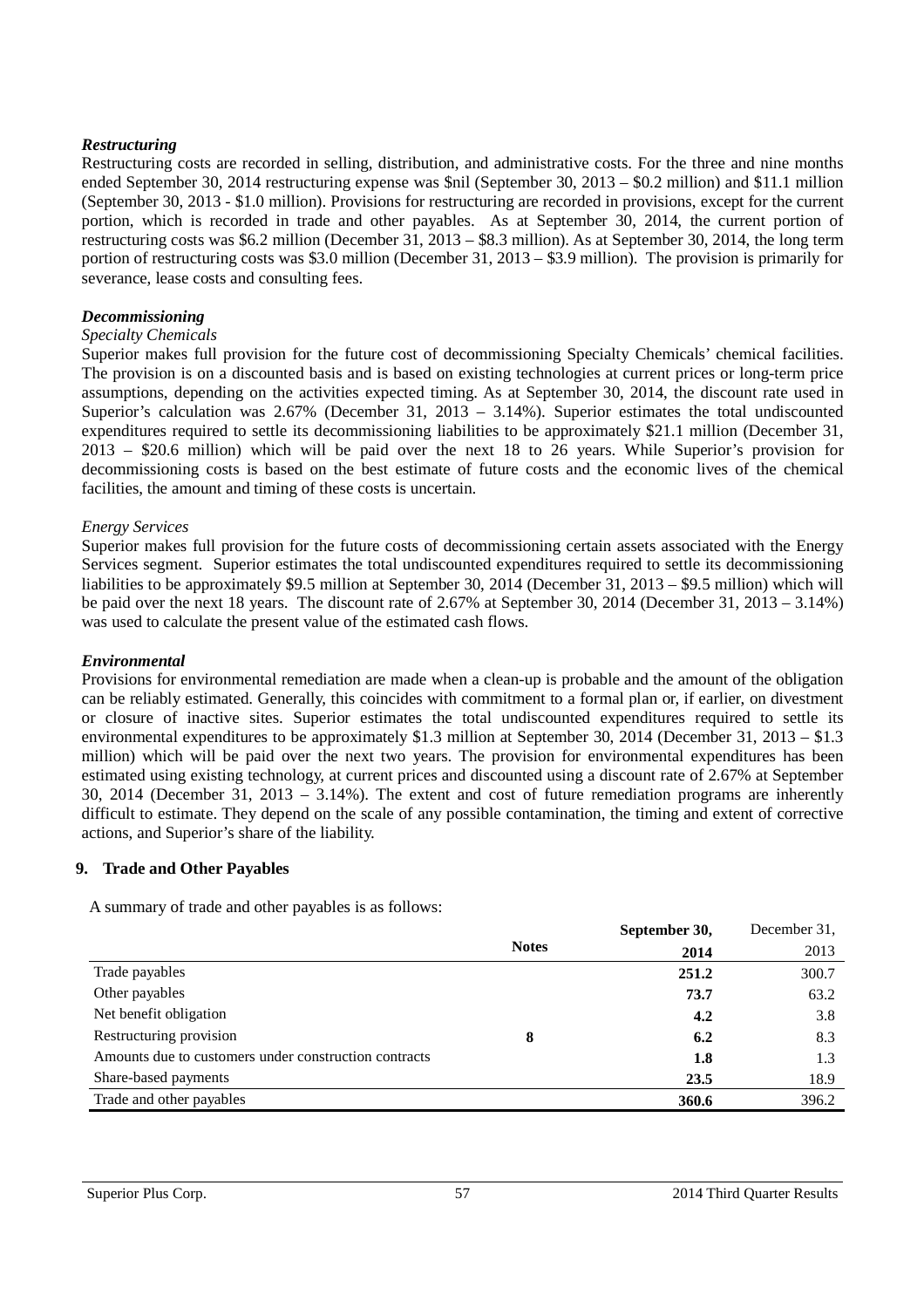### **10. Deferred Revenue**

|                                        | September 30,<br>2014 | December 31,<br>2013 |
|----------------------------------------|-----------------------|----------------------|
| Balance at the beginning of the period | 24.8                  | 19.2                 |
| Deferred during the period             | 6.9                   | 32.8                 |
| Released to net (loss) earnings        | (21.1)                | (28.5)               |
| Foreign exchange impact                | 0.5                   | 1.3                  |
| Balance at the end of the period       | 11.1                  | 24.8                 |

The deferred revenue relates to Energy Services' unearned service revenue and Specialty Chemicals' unearned product-related revenues.

## **11. Other Liabilities**

|                  | September 30,<br>2014 | December 31,<br>2013 |
|------------------|-----------------------|----------------------|
| Supply agreement | 1.J                   |                      |
|                  |                       |                      |

The supply agreement above relates to the Specialty Chemicals supply agreement with Tronox LLC ("Tronox") to purchase up to 130,000 MT of sodium chlorate per year from Tronox's Hamilton, Mississipi facility as nominated annually by Specialty Chemicals. As part of the agreement, the parties have entered into a strategic long-term agreement for the supply of chloralakali product by Specialty Chemicals to service Tronox's requirements in North America.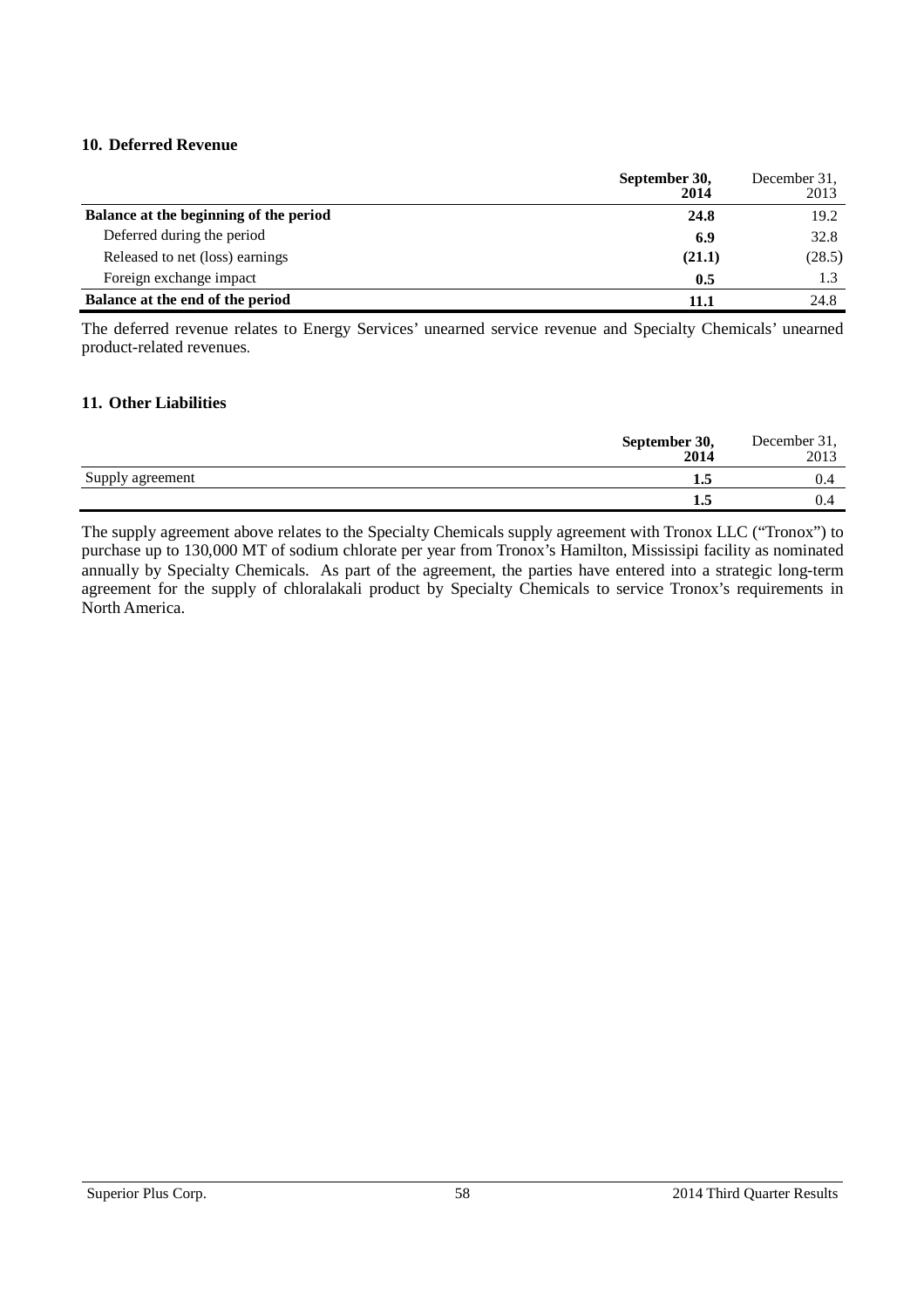### **12. Borrowing**

|                                                                                                                   | Year of<br>Maturity               | <b>Effective Interest</b><br>Rate                                       | September 30,<br>2014 | December 31,<br>2013 |
|-------------------------------------------------------------------------------------------------------------------|-----------------------------------|-------------------------------------------------------------------------|-----------------------|----------------------|
| <b>Revolving Term Bank Credit Facilities</b> <sup>(1)</sup>                                                       |                                   |                                                                         |                       |                      |
| Bankers' Acceptances (BA)                                                                                         | 2016                              | Floating BA rate<br>plus applicable<br>credit spread<br>Prime rate plus | 267.6                 | 246.5                |
| Canadian Prime Rate Loan                                                                                          | 2016                              | applicable credit<br>spread<br><b>Floating LIBOR</b><br>rate plus       | 7.0                   | 26.3                 |
| <b>LIBOR</b> Loans                                                                                                | 2016                              | applicable credit<br>spread                                             | 72.8                  | 137.3                |
| (US \$65.0 million; 2013 – US \$129.0 million)                                                                    |                                   |                                                                         |                       |                      |
| <b>US Base Rate Loan</b>                                                                                          | 2016                              | US Prime rate<br>plus credit spread                                     | 10.1                  | 12.2                 |
| (US \$9.0 million; 2013 – US\$11.5 million)                                                                       |                                   |                                                                         |                       |                      |
|                                                                                                                   |                                   |                                                                         | 357.5                 | 422.3                |
| <b>Other Debt</b>                                                                                                 |                                   |                                                                         |                       |                      |
| Accounts receivable factoring program <sup>(2)</sup>                                                              | $\overline{\phantom{0}}$<br>2014- | <b>Floating BA Plus</b><br>Non-interest-                                | 5.6                   | 9.3                  |
| Deferred consideration                                                                                            | 2018                              | bearing                                                                 | 3.6                   | 4.0                  |
|                                                                                                                   |                                   |                                                                         | 9.2                   | 13.3                 |
| <b>Senior Secured Notes</b> <sup>(3)</sup>                                                                        |                                   |                                                                         |                       |                      |
| Senior secured notes subject to fixed interest rates<br>$(US$60.0\text{ million}; 2013 - US$60.0\text{ million})$ | 2014-<br>2015                     | 7.62%                                                                   | 67.2                  | 63.8                 |
| <b>Finance Lease Obligations</b>                                                                                  |                                   |                                                                         |                       |                      |
| Finance lease obligations                                                                                         |                                   |                                                                         | 74.6                  | 79.3                 |
|                                                                                                                   |                                   |                                                                         |                       |                      |
| Total borrowing before deferred financing fees<br>Deferred financing fees                                         |                                   |                                                                         | 508.5<br>(2.7)        | 578.7<br>(2.6)       |
| Borrowing                                                                                                         |                                   |                                                                         | 505.8                 | 576.1                |
| <b>Current maturities</b>                                                                                         |                                   |                                                                         | (66.7)                | (67.0)               |
| <b>Borrowing</b>                                                                                                  |                                   |                                                                         | 439.1                 | 509.1                |

 $<sup>(1)</sup>$  On June 20, 2014, Superior and its wholly-owned subsidiaries, Superior Plus US Financing Inc. and Commercial E Industrial (Chile) Limitada,</sup> completed an extension of \$450.0 million of its \$570.0 million syndicated credit facility. The syndicated facility matures on June 27, 2018 for \$450.0 million of the facility with the remaining \$120.0 million maturing on June 27, 2016. Superior maintains the flexibility to extend the \$120.0 million portion of the facility to June 27, 2018 as well as to expand the facility up to \$750.0 million. As at September 30, 2014, Superior had \$30.0 million of outstanding letters of credit (December 31, 2013 – \$27.9 million) and approximately \$124.4 million of outstanding financial guarantees (December 31, 2013 – \$115.3 million). The fair value of Superior's revolving term bank credit facilities, other debt, letters of credit, and financial guarantees approximates their carrying value as a result of the market-based-interest rates, the short-term nature of the underlying debt instruments and other related factors.

<sup>(2)</sup> Superior has entered into a Master Receivables Purchase Agreement (MRPA) with a financial institution by which it may purchase from time to time, on an uncommitted revolving basis, a 100% interest in receivables from Superior. The maximum aggregate amount of purchased receivables purchased by the financial institution under this agreement and outstanding at any time is limited to \$15.0 million. As at September 30, 2014, the accounts receivable factoring program totalled CDN \$5.6 million (December 31, 2013 – CDN \$9.3 million).

<sup>(3)</sup> Senior secured notes (the Notes) totalling US \$60.0 million and US \$60.0 million (respectively, CDN \$67.2 million at September 30, 2014 and CDN \$63.8 million at December 31, 2013) are secured by a general charge over the assets of Superior and certain of its subsidiaries. Principal repayments began in the fourth quarter of 2009. Management has estimated the fair value of the Notes based on comparisons to Treasury instruments with similar maturities, interest rates and credit risk profiles. The estimated fair value of the Notes as at September 30, 2014 was CDN \$73.7 million (December 31, 2013 – CDN \$68.5 million).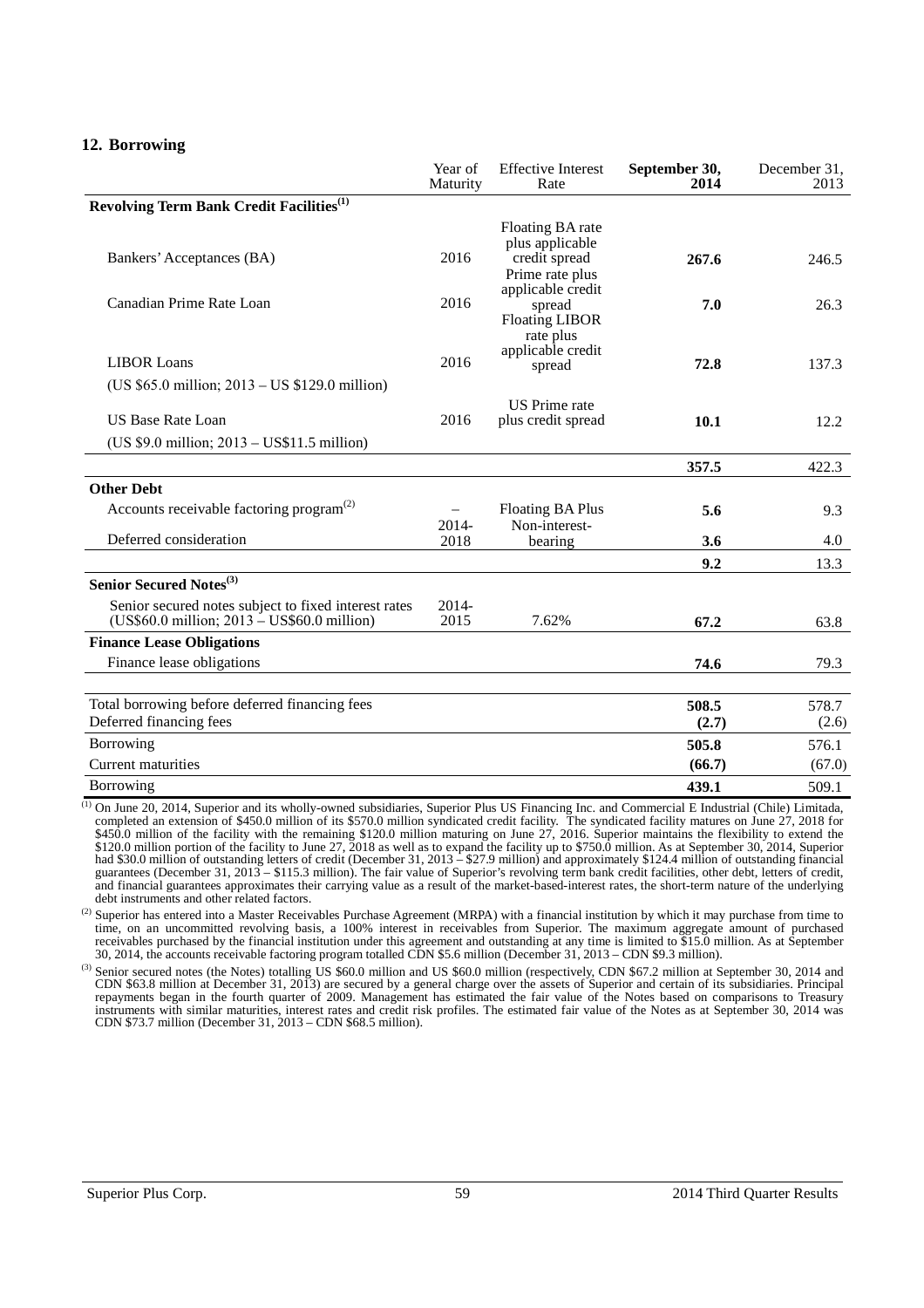Repayment requirements of borrowing before deferred financing fees are as follows:

| <b>Total</b>       | 508.5 |
|--------------------|-------|
| Subsequent to 2019 |       |
| Due in 2019        | 4.6   |
| Due in $2018$      | 360.7 |
| Due in 2017        | 5.2   |
| Due in 2016        | 13.0  |
| Due in 2015        | 58.3  |
| Current maturities | 66.7  |
|                    |       |

## **13. Convertible Unsecured Subordinated Debentures**

Superior's debentures are as follows:

| Maturity                                               | June<br>2017 | June<br>2018 | October<br>2016 | June<br>2019 | <b>Total</b> |
|--------------------------------------------------------|--------------|--------------|-----------------|--------------|--------------|
| Interest rate                                          | 5.75%        | $6.00\%$     | 7.50%           | $6.00\%$     | Carrying     |
| Conversion price per share                             | \$19.00      | \$15.10      | \$11.35         | \$16.75      | <b>Value</b> |
| Debentures outstanding as<br>at September 30, 2014     | 169.3        | 145.7        | 72.9            | 84.7         | 472.6        |
| Debentures outstanding as at<br>December 31, 2013      | 168.6        | 144.9        | 72.7            | 83.2         | 469.4        |
| <b>Ouoted market value as at</b><br>September 30, 2014 | 178.0        | 163.5        | 91.6            | 104.3        | 537.4        |
| Quoted market value as at<br>December 31, 2013         | 174.4        | 156.8        | 86.3            | 99.5         | 517.0        |

The debentures may be converted into shares at the option of the holder at any time prior to maturity and may be redeemed by Superior in certain circumstances. Superior may elect to pay interest and principal upon maturity or redemption by issuing shares to a trustee in the case of interest payments, and to the debenture holders in the case of payment of principal. The number of any shares issued will be determined based on market prices for the shares at the time of issuance. Superior also has a cash conversion put option which allows Superior to settle any conversion of debentures in cash, in lieu of delivering common shares to the debenture holders of the October 2016, June 2018 and June 2019 convertible debentures. The cash conversion put option has been classified as an embedded derivative and measured at fair value through net (loss) earnings (FVTNLE) (see Note 14 for further details).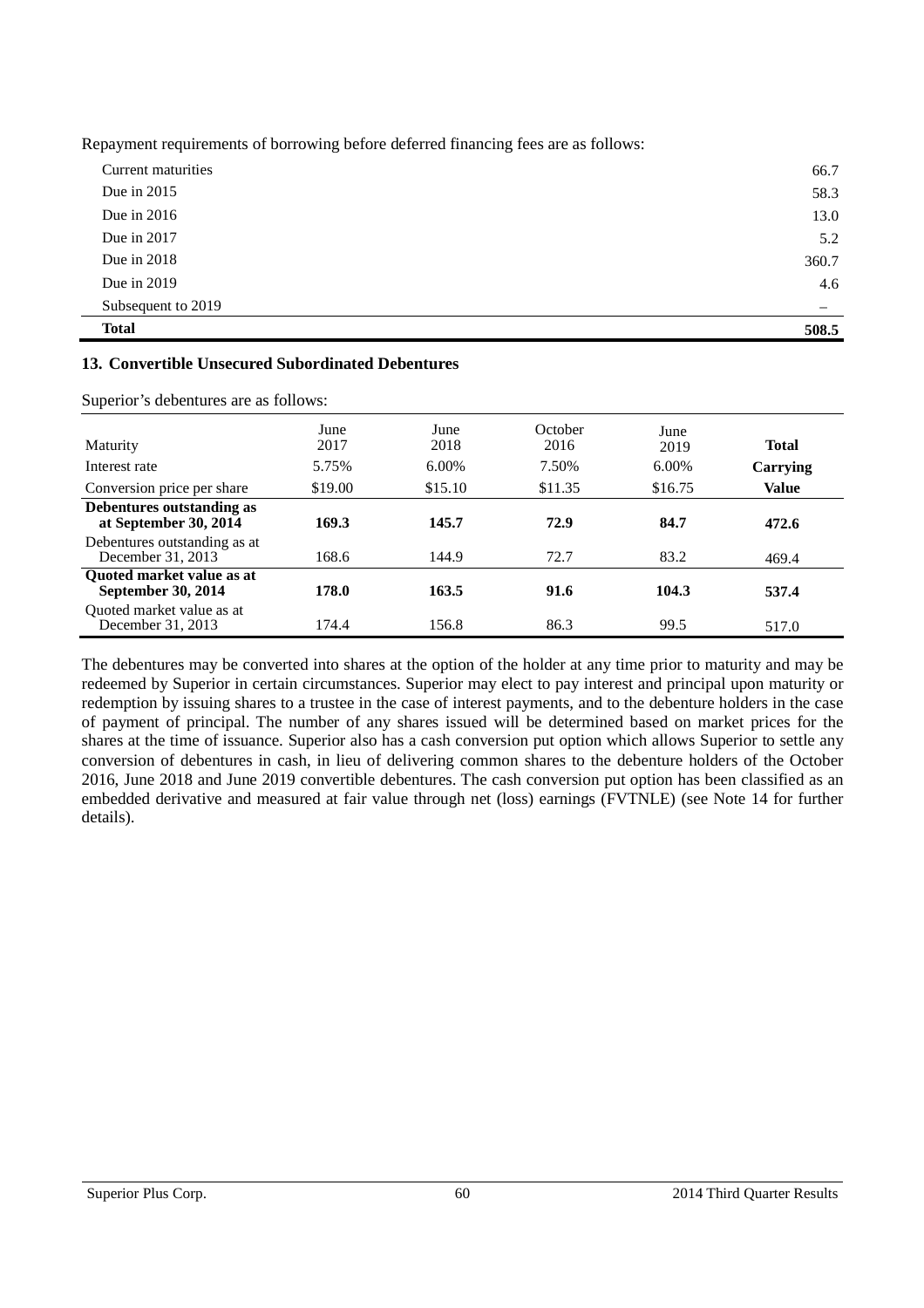## **14. Financial Instruments**

IFRS requires disclosure around fair value and specifies a hierarchy of valuation techniques based on whether the inputs to those valuation techniques are observable or unobservable. Observable inputs reflect market data obtained from independent sources, while unobservable inputs reflect Superior's market assumptions. These two types of input create the following fair-value hierarchy:

- *Level 1* Quoted prices in active markets for identical instruments.
- *Level 2* Quoted prices for similar instruments in active markets; quoted prices for identical or similar instruments in markets that are not active; and model-derived valuations in which all significant inputs and significant value drivers are observable in active markets.
- *Level 3* Valuations derived from valuation techniques in which one or more significant inputs or significant value drivers are unobservable.

The fair value of a financial instrument is the consideration estimated to be agreed upon in an arm's-length transaction between knowledgeable, willing parties who are under no compulsion to act. Fair values are determined by reference to quoted bid or asking prices, as appropriate, in the most advantageous active market for that instrument to which Superior has immediate access (Level 1). Where bid and ask prices are unavailable, Superior uses the closing price of the instrument's most recent transaction. In the absence of an active market, Superior estimates fair values based on prevailing market rates (bid and ask prices, as appropriate) for instruments with similar characteristics and risk profiles or internal or external valuation models, such as discounted cash flow analysis using, to the extent possible, observable market-based inputs (Level 2). Superior uses internally developed methodologies and unobservable inputs to determine the fair value of some financial instruments when required (Level 3).

Fair values determined using valuation models require assumptions concerning the amount and timing of estimated future cash flows and discount rates. In determining those assumptions, Superior looks primarily to available readily observable external market inputs including forecast commodity price curves, interest rate yield curves, currency rates, and price and rate volatilities as applicable.

With respect to the valuation of Specialty Chemicals' fixed-price electricity agreement, the valuation of this agreement requires Superior to make assumptions about the long-term price of electricity in electricity markets for which active market information is not available. The impact of the assumption for the long-term forward price curve of electricity has a material impact on the fair value of this agreement. A \$1/MWh change in the forecast price of electricity would result in a change in the fair value of this agreement of \$0.9 million, with a corresponding impact to net (loss) earnings before income taxes.

No changes in valuation techniques were made by Superior during the period ended September 30, 2014 and no financial instruments have been reclassified between the different fair value input levels.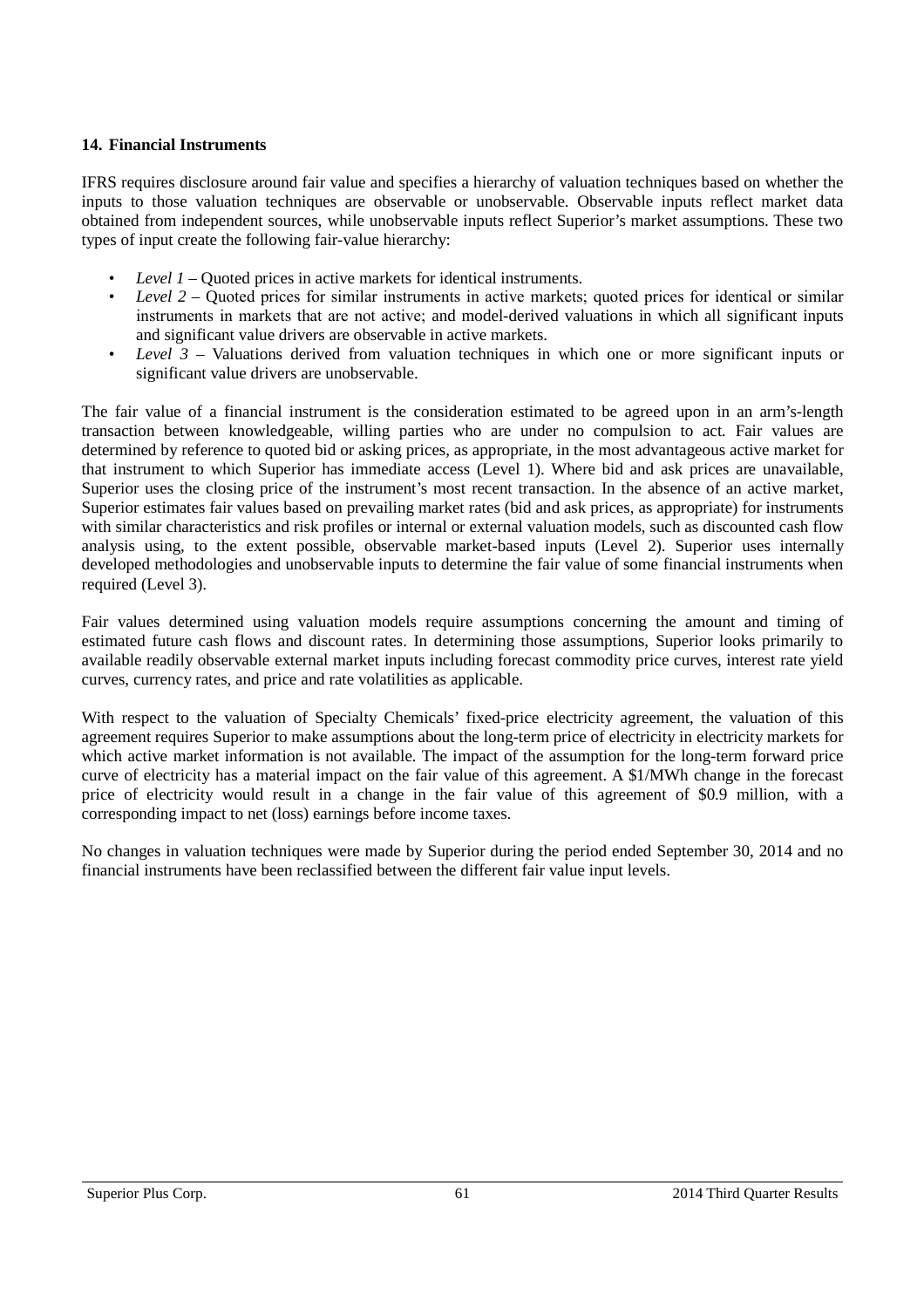|                                                                             |                                         |                  |                                              |                                        | <b>Asset (Liability)</b> |                                    |
|-----------------------------------------------------------------------------|-----------------------------------------|------------------|----------------------------------------------|----------------------------------------|--------------------------|------------------------------------|
| <b>Description</b>                                                          | Notional <sup>(1)</sup>                 | <b>Term</b>      | <b>Effective</b><br>Rate                     | Fair<br><b>Value</b><br>Input<br>Level | 2014                     | September 30, December 31,<br>2013 |
| Natural gas financial swaps-AECO                                            | 99.2 $GI^{(2)}$                         | $2014 -$<br>2018 | <b>CDN</b><br>3.99GJ                         | Level 1                                | (5.3)                    | (12.7)                             |
| Foreign currency forward contracts, net<br>sale                             | $US$407.0^{(3)}$                        | $2014 -$<br>2017 | 1.01                                         | Level 1                                | (41.6)                   | (29.2)                             |
| Foreign currency forward contracts,<br>balance sheet-related                | $US$30.0^{(3)}$                         | 2014             | 1.02                                         | Level 1                                | 3.1                      | 1.6                                |
| Interest rate swaps – CDN\$                                                 | $$200.0^{(3)}$                          | 2014-<br>2017    | Six-month<br><b>BA</b> rate<br>plus<br>2.65% | Level 2                                | 6.6                      | 6.2                                |
| Equity derivative contracts                                                 | \$14.0 <sup>(3)</sup>                   | $2014 -$<br>2017 | \$11.81<br>/share                            | Level 2                                | 3.6                      | 1.5                                |
| Debenture-embedded derivative                                               | $$321.7^{(3)}$                          | $2014 -$<br>2019 |                                              | Level 3                                | (58.8)                   | (26.9)                             |
| Energy Services' propane wholesale<br>purchase and sale contracts, net sale | $12.35$ USG <sup>(4)</sup>              | 2014             | \$0.55<br>/USG                               | Level 2                                | (1.4)                    | 1.9                                |
| Energy Services' electricity swaps                                          | $0.70$ MWh $^{(5)}$                     | 2014-<br>2018    | \$38.32<br>/MWh                              | Level 2                                | (3.6)                    | (6.1)                              |
| Energy Services' heating oil purchase and<br>sale contracts                 | 2.4 Gallons <sup><math>(4)</math></sup> | 2014             | US \$3.32<br>/Gallon                         | Level 2                                | (1.4)                    | 0.2                                |
| Specialty Chemicals' fixed-price electricity<br>purchase agreements         | 33-45 MW $^{(6)}$                       | $2014-$<br>2017  | \$39-\$48<br>/MWh                            | Level 3                                | 1.2                      | 1.9                                |
| Total net liability                                                         |                                         |                  |                                              |                                        | (97.6)                   | (61.6)                             |

All financial and non-financial derivatives are designated as held-for-trading upon their initial recognition.

 $(1)$  Notional values as at September 30, 2014.

 $^{(2)}$  Millions of gigajoules (GJ) purchased.

(3) Millions of dollars.

(4) Millions of United States gallons purchased.

 $<sup>(5)</sup>$  Millions of megawatt hours (MWh).</sup>

 $^{(6)}$  Megawatts (MW) on a 24/7 continual basis per year purchased.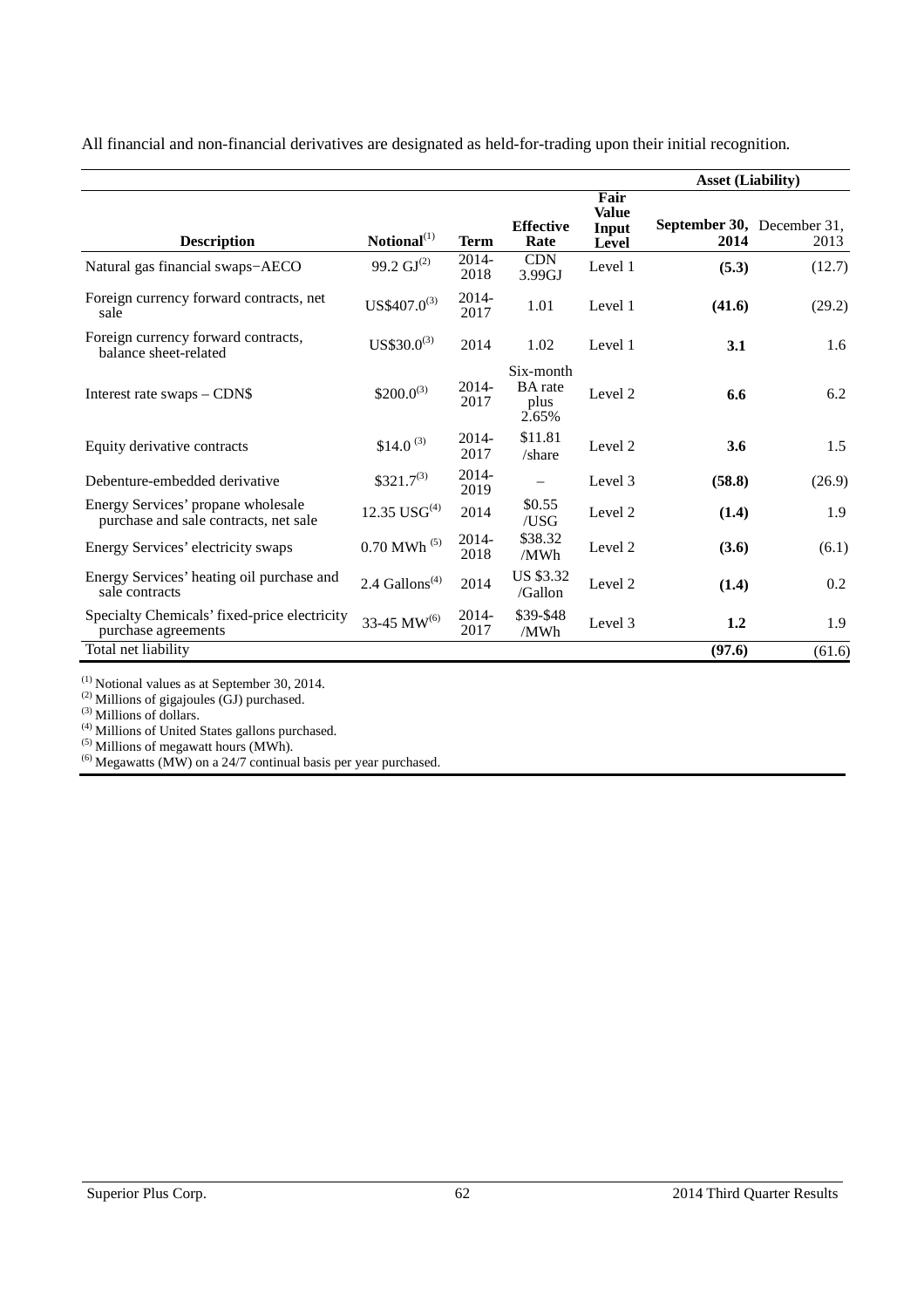All financial and non-financial derivatives are designated as held-for-trading upon their initial recognition.

| <b>Description</b>                                             | Current<br><b>Assets</b> | Long-term<br><b>Assets</b> | Current<br><b>Liabilities</b> | Long-term<br><b>Liabilities</b> |
|----------------------------------------------------------------|--------------------------|----------------------------|-------------------------------|---------------------------------|
| Natural gas financial swaps -AECO                              | 0.4                      | 0.1                        | 3.7                           | 2.1                             |
| Energy Services' electricity swaps                             |                          |                            | 2.0                           | 1.6                             |
| Foreign currency forward contracts, net sale                   | 0.1                      |                            | 20.9                          | 20.8                            |
| Foreign currency forward contracts, balance sheet-related      | 3.1                      |                            |                               |                                 |
| Interest rate swaps                                            | 2.6                      | 4.1                        | 0.1                           |                                 |
| Equity derivative contracts                                    | 3.6                      |                            |                               |                                 |
| Debenture-embedded derivative                                  |                          |                            |                               | 58.8                            |
| Energy Services' propane wholesale purchase and sale contracts | $1.2\,$                  |                            | 2.6                           |                                 |
| Energy Services' heating oil purchase and sale contracts       |                          |                            | 1.4                           |                                 |
| Specialty Chemicals' fixed-price electricity purchase          |                          |                            |                               |                                 |
| agreements                                                     | 1.4                      |                            |                               | 0.2                             |
| As at September 30, 2014                                       | 12.4                     | 4.2                        | 30.7                          | 83.5                            |
| As at December 31, 2013                                        | 13.7                     | 4.6                        | 25.1                          | 54.8                            |

|                                                                     | For the three months ended     |                                  | For the three months ended |                           |  |
|---------------------------------------------------------------------|--------------------------------|----------------------------------|----------------------------|---------------------------|--|
|                                                                     |                                | September 30, 2014               | September 30, 2013         |                           |  |
| Description                                                         | <b>Realized</b><br>Gain (Loss) | <b>Unrealized</b><br>Gain (Loss) | Realized<br>Gain (Loss)    | Unrealized<br>Gain (Loss) |  |
| Natural gas financial swaps - AECO                                  | (1.1)                          | (2.1)                            | (7.7)                      | 3.8                       |  |
| Energy Services electricity swaps                                   | (1.7)                          | (1.9)                            | (1.9)                      | 0.2                       |  |
| Foreign currency forward contracts, net sale                        | (3.6)                          | (17.5)                           | 0.2                        | 15.1                      |  |
| Foreign currency forward contracts, balance sheet-related           |                                | $1.5\,$                          | $\overline{\phantom{0}}$   | (1.4)                     |  |
| Interest rate swaps                                                 | 0.1                            | 0.2                              | 0.1                        | 0.5                       |  |
| Equity derivative contracts                                         |                                | 0.2                              | 0.1                        | (0.1)                     |  |
| Energy Services' propane wholesale purchase and sale<br>contracts   |                                |                                  | 0.1                        | 0.6                       |  |
| Energy Services' WTI wholesale purchase and sale contracts          |                                | (0.3)                            |                            | (0.1)                     |  |
| Energy Services' heating oil purchase and sale contracts            | 1.7                            | (1.7)                            | (1.1)                      | (0.3)                     |  |
| Energy Services' diesel purchase and sale contracts                 |                                |                                  |                            | (0.1)                     |  |
| Specialty Chemicals' fixed-price electricity purchase<br>agreements | 0.9                            | (0.9)                            | 0.3                        | 1.5                       |  |
| Total (losses) gains on financial and non-financial derivatives     | (3.7)                          | (22.5)                           | (9.9)                      | 19.7                      |  |
| Foreign currency translation of senior secured notes                | (0.1)                          | (3.1)                            |                            | 2.2                       |  |
| Unrealized change in fair value of debenture-embedded<br>derivative |                                | (15.1)                           |                            | 14.7                      |  |
| Total (losses) gains                                                | (3.8)                          | (40.7)                           | (9.9)                      | 36.6                      |  |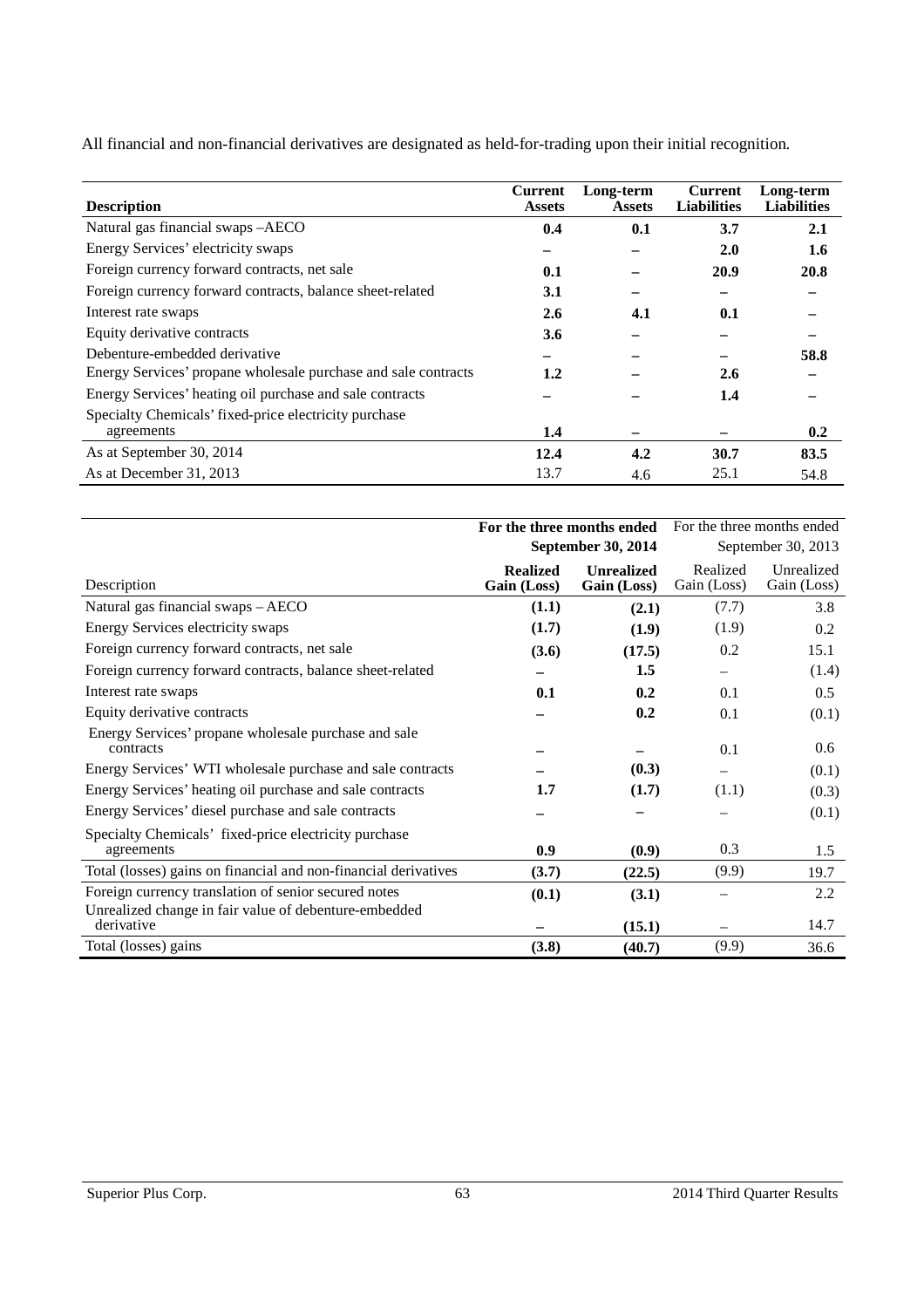|                                                                     | For the nine months ended      |                                  | For the nine months ended |                           |  |
|---------------------------------------------------------------------|--------------------------------|----------------------------------|---------------------------|---------------------------|--|
|                                                                     | <b>September 30, 2014</b>      |                                  | September 30, 2013        |                           |  |
| Description                                                         | <b>Realized</b><br>Gain (Loss) | <b>Unrealized</b><br>Gain (Loss) | Realized<br>Gain (Loss)   | Unrealized<br>Gain (Loss) |  |
| Natural gas financial swaps - AECO                                  | (1.6)                          | 7.4                              | (21.3)                    | 18.9                      |  |
| Energy Services electricity swaps                                   | 6.0                            | 2.5                              | (5.2)                     | 2.5                       |  |
| Foreign currency forward contracts, net sale                        | (10.9)                         | (12.4)                           | 4.3                       | (22.2)                    |  |
| Foreign currency forward contracts, balance sheet-related           |                                | $1.5\,$                          | $\overline{\phantom{0}}$  | 1.7                       |  |
| Interest rate swaps                                                 | 1.4                            | 0.4                              | 1.3                       | (2.5)                     |  |
| Equity derivative contracts                                         |                                | $2.2\,$                          | 0.5                       |                           |  |
| Energy Services' propane wholesale purchase and sale<br>contracts   |                                | (3.3)                            | 0.1                       | (0.4)                     |  |
| Energy Services' WTI wholesale purchase and sale contracts          |                                |                                  |                           | 0.1                       |  |
| Energy Services' heating oil purchase and sale contracts            | 1.0                            | (1.6)                            | 0.7                       | 0.1                       |  |
| Specialty Chemicals' fixed-price electricity purchase<br>agreements | 1.2                            | (0.7)                            | 0.3                       | 2.6                       |  |
| Total (losses) gains on financial and non-financial derivatives     | (2.9)                          | (4.0)                            | (19.3)                    | 0.8                       |  |
| Foreign currency translation of senior secured notes                | (0.1)                          | (3.4)                            |                           | (3.1)                     |  |
| Unrealized change in fair value of debenture-embedded<br>derivative |                                | (31.9)                           |                           | (2.4)                     |  |
| Total (losses) gains                                                | (3.0)                          | (39.3)                           | (19.3)                    | (4.7)                     |  |

Realized gains or losses on financial and non-financial derivatives and foreign currency translation gains or losses on the revaluation of Canadian domiciled US-denominated working capital have been classified on the statement of net (loss) earnings based on the underlying nature of the financial statement line item and/or the economic exposure being managed.

### *Offsetting of financial instruments*

Financial assets and liabilities are offset and the net amount reported on the consolidated balance sheets where Superior currently has a legally enforceable right to set-off the recognized amounts and there is an intention to settle on a net basis or realize the asset and settle the liability simultaneously. In the normal course of business, Superior enters into various master netting agreements or other similar arrangements that do not meet the criteria for offsetting, however, although still allow for the related amount to be set-off in certain circumstances, such as bankruptcy or the termination of contracts.

| <b>Derivative Assets</b>                                                         | <b>Amounts Offset</b>  |                                              |                                                  |                                 | <b>Amounts not offset</b>            |               |
|----------------------------------------------------------------------------------|------------------------|----------------------------------------------|--------------------------------------------------|---------------------------------|--------------------------------------|---------------|
| September 30, 2014                                                               | Gross<br><b>Assets</b> | Gross<br><b>Liabilities</b><br><b>Offset</b> | <b>Net</b><br><b>Amounts</b><br><b>Presented</b> | Financial<br><b>Instruments</b> | Cash<br><b>Collateral</b><br>Pledged | <b>Net</b>    |
| Natural gas financial swaps $-$ AECO <sup><math>(1)</math></sup>                 | 1.0                    | (0.5)                                        | 0.5                                              |                                 |                                      | 0.5           |
| Energy Services' propane wholesale<br>purchase and sale contracts <sup>(2)</sup> |                        |                                              |                                                  | 1.2                             |                                      | $1.2^{\circ}$ |
| Specialty Chemicals' fixed-price electricity<br>purchase agreements $^{(3)}$     | 21.4                   | (20.0)                                       | 1.4                                              |                                 |                                      | 1.4           |
| Total                                                                            | 22.4                   | (20.5)                                       | 1.9                                              | 1.2                             |                                      | 3.1           |

(1) Subject to an enforceable master netting agreement in the form of an International Swaps and Derivatives Association agreement ("ISDA").

 $(2)$  Regularly settled gross in the normal course of business.

(3) Standard terms of the Power Purchase Agreement ("PPA") allowing net settlement of payments in the normal course of business.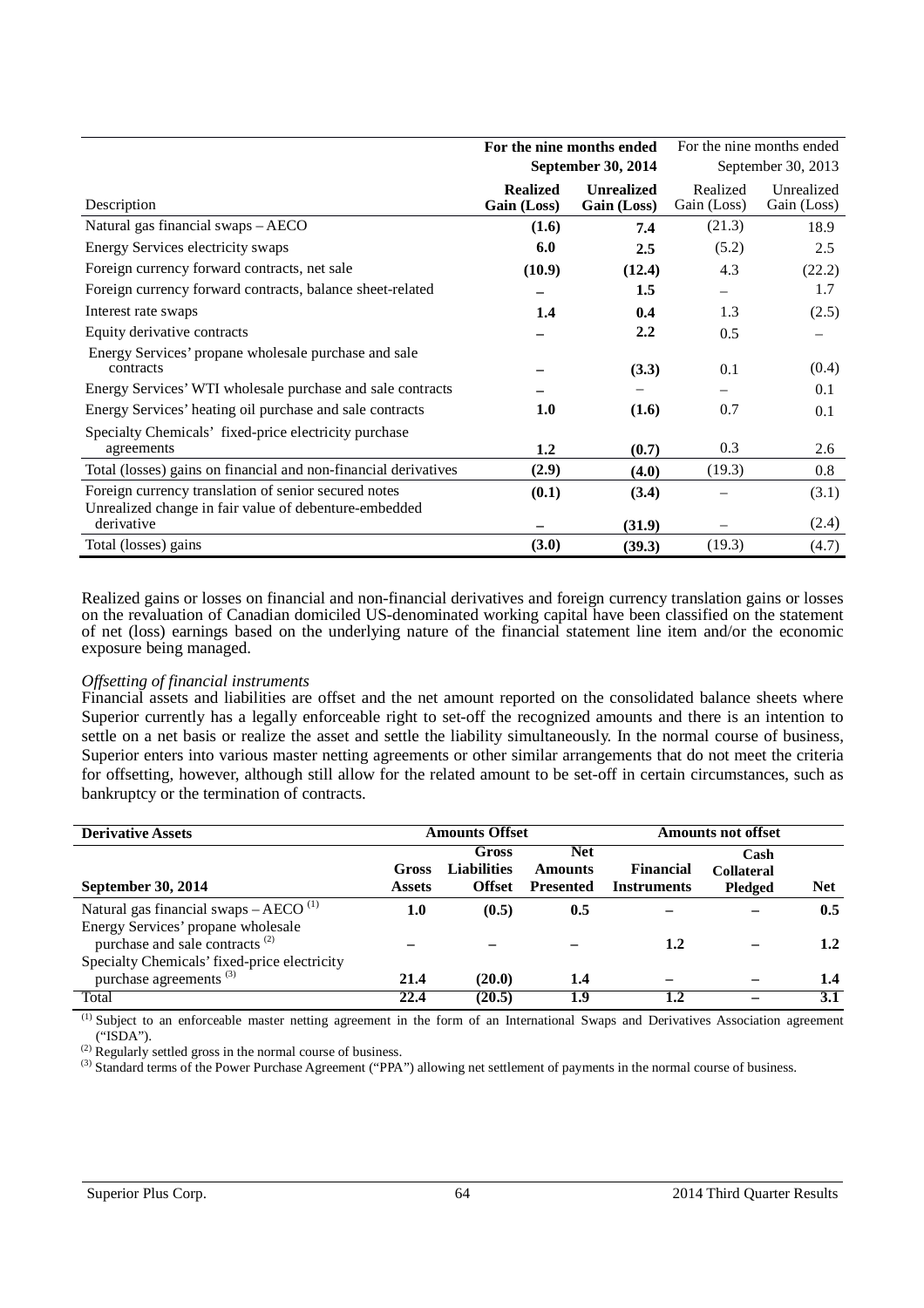| <b>Derivative Liabilities</b>                                                     | <b>Amounts Offset</b>       |                                         |                                                  |                                        | <b>Amounts not offset</b>                   |            |
|-----------------------------------------------------------------------------------|-----------------------------|-----------------------------------------|--------------------------------------------------|----------------------------------------|---------------------------------------------|------------|
| September 30, 2014                                                                | Gross<br><b>Liabilities</b> | Gross<br><b>Assets</b><br><b>Offset</b> | <b>Net</b><br><b>Amounts</b><br><b>Presented</b> | <b>Financial</b><br><b>Instruments</b> | Cash<br><b>Collateral</b><br><b>Pledged</b> | <b>Net</b> |
| Natural gas financial swaps $-$ AECO <sup><math>(1)</math></sup>                  | 7.5                         | (1.7)                                   | 5.8                                              |                                        |                                             | 5.8        |
| Energy Services electricity swaps <sup>(1)</sup>                                  | 4.7                         | (1.1)                                   | 3.6                                              |                                        |                                             | 3.6        |
| Energy Services propane wholesale<br>purchase and sale contracts <sup>(2)</sup>   | 0.4                         |                                         | 0.4                                              | 2.2                                    |                                             | 2.6        |
| Energy Services heating oil purchase and<br>sale contracts $(3)$                  | 1.4                         |                                         | 1.4                                              |                                        | 2.8                                         | 4.2        |
| Specialty Chemicals fixed-price electricity<br>purchase agreements <sup>(4)</sup> | 30.8                        | (30.6)                                  | 0.2                                              |                                        |                                             | 0.2        |
| Total                                                                             | 44.8                        | (33.4)                                  | 11.4                                             | 2.2                                    | 2.8                                         | 16.4       |

(1) Subject to an enforceable master netting agreement in the form of an International Swaps and Derivatives Association agreement ("ISDA").

 $(2)$  Regularly settled net in the normal course of business.

 $^{(3)}$  Regularly settled net in the normal course of business and is considered standardized brokerage accounts. As at September 30, 2014, Energy Services has pledged cash of \$2.8 million under a standardized agreement with respect to open derivative contracts.

(4) Standard terms of the Power Purchase Agreement ("PPA") allowing net settlement of payments in the normal course of business.

| <b>Derivative Assets</b>                                                                                              | <b>Amounts Offset</b>  |                                              |                                                  | <b>Amounts not offset</b>       |                                             |            |
|-----------------------------------------------------------------------------------------------------------------------|------------------------|----------------------------------------------|--------------------------------------------------|---------------------------------|---------------------------------------------|------------|
| <b>December 31, 2013</b>                                                                                              | Gross<br><b>Assets</b> | Gross<br><b>Liabilities</b><br><b>Offset</b> | <b>Net</b><br><b>Amounts</b><br><b>Presented</b> | Financial<br><b>Instruments</b> | Cash<br><b>Collateral</b><br><b>Pledged</b> | <b>Net</b> |
| Natural gas financial swaps $-$ AECO <sup><math>(1)</math></sup>                                                      | 1.2                    | (0.1)                                        | 1.1                                              |                                 |                                             | 1.1        |
| Energy Services electricity swaps <sup>(1)</sup>                                                                      | 0.7                    | (0.3)                                        | 0.4                                              |                                 |                                             | 0.4        |
| Energy Services propane wholesale<br>purchase and sale contracts $(2)(4)$<br>Energy Services heating oil purchase and | 1.1                    | (0.2)                                        | 0.9                                              | 3.9                             |                                             | 4.8        |
| sale contracts <sup><math>(2)</math></sup>                                                                            | 0.3                    |                                              | 0.3                                              |                                 | 0.4                                         | 0.7        |
| Specialty Chemicals fixed-price electricity<br>purchase agreements <sup>(3)</sup>                                     | 56.1                   | (54.2)                                       | 1.9                                              |                                 |                                             | 1.9        |
| Total                                                                                                                 | 59.4                   | (54.8)                                       | 4.6                                              | 3.9                             | 0.4                                         | 8.9        |

(1) Subject to an enforceable master netting agreement in the form of an International Swaps and Derivatives Association agreement ("ISDA").

<sup>(2)</sup> Regularly settled net in the normal course of business and is considered standardized brokerage accounts. As at December 31, 2013, Energy Services has pledged cash of \$0.4 million under a standardized agreement with respect to open derivative contracts.

<sup>(3)</sup> Standard terms of the Power Purchase Agreement ("PPA") allowing net settlement of payments in the normal course of business.

(4) Regularly settled gross in the normal course of business.

| <b>Derivative Liabilities</b>                                                                                               | <b>Amounts Offset</b> |                                         |                                           | <b>Amounts not offset</b>              |                                      |            |
|-----------------------------------------------------------------------------------------------------------------------------|-----------------------|-----------------------------------------|-------------------------------------------|----------------------------------------|--------------------------------------|------------|
| December 31, 2013                                                                                                           | Gross<br>Liabilities  | Gross<br><b>Assets</b><br><b>Offset</b> | <b>Net</b><br><b>Amounts</b><br>Presented | <b>Financial</b><br><b>Instruments</b> | Cash<br><b>Collateral</b><br>Pledged | <b>Net</b> |
| Natural gas financial swaps $-$ AECO <sup><math>(1)</math></sup>                                                            | 14.9                  | (1.1)                                   | 13.8                                      |                                        |                                      | 13.8       |
| Energy Services electricity swaps <sup>(1)</sup>                                                                            | 6.9                   | (0.4)                                   | 6.5                                       |                                        |                                      | 6.5        |
| Energy Services propane wholesale<br>purchase and sale contracts <sup>(3)</sup><br>Energy Services heating oil purchase and |                       |                                         |                                           | 2.9                                    |                                      | 2.9        |
| sale contracts <sup>(2)</sup>                                                                                               | 0.2                   | (0.1)                                   | 0.1                                       |                                        |                                      | 0.1        |
| Total                                                                                                                       | 22.0                  | (1.6)                                   | 20.4                                      | 2.9                                    |                                      | 23.3       |

<sup>(1)</sup> Subject to an enforceable master netting agreement in the form of an International Swaps and Derivatives Association agreement ("ISDA").

(2) Regularly settled net in the normal course of business and are considered standardized brokerage accounts.

<sup>(3)</sup> Regularly settled gross in the normal course of business.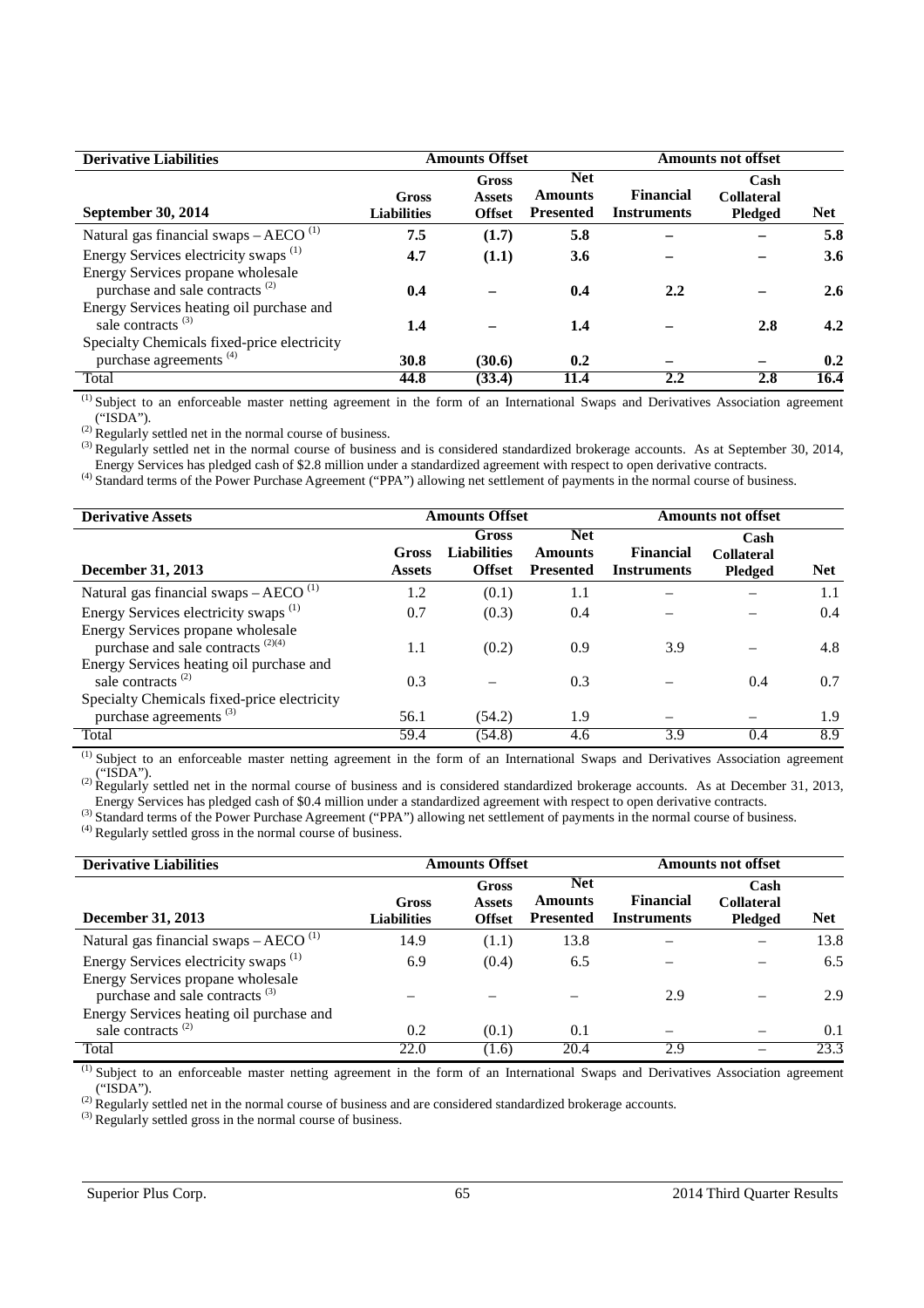The following summarizes Superior's classification and measurement of financial assets and liabilities:

|                                                              | <b>Classification</b> | <b>Measurement</b> |
|--------------------------------------------------------------|-----------------------|--------------------|
| <b>Financial Assets</b>                                      |                       |                    |
| Cash and cash equivalents                                    | Loans and receivables | Amortized cost     |
| Trade and other receivables                                  | Loans and receivables | Amortized cost     |
| Derivative assets                                            | <b>FVTNLE</b>         | Fair Value         |
| Notes and finance lease receivables                          | Loans and receivables | Amortized cost     |
| <b>Financial liabilities</b>                                 |                       |                    |
| Trade and other payables                                     | Other liabilities     | Amortized cost     |
| Dividends and interest payable                               | Other liabilities     | Amortized cost     |
| Borrowing                                                    | Other liabilities     | Amortized cost     |
| Convertible unsecured subordinated debentures <sup>(1)</sup> | Other liabilities     | Amortized cost     |
| Derivative liabilities                                       | <b>FVTNLE</b>         | Fair Value         |

 $<sup>(1)</sup>$  Except for derivatives embedded in the related financial instruments that are classified as  $FVTNLE$  and measured at fair value.</sup>

## **Non-Derivative Financial Instruments**

The fair value of Superior's cash and cash equivalents, trade and other receivables, notes and finance lease receivables, trade and other payables, and dividends and interest payable approximates their carrying value due to the short-term nature of these amounts. The carrying value and the fair value of Superior's borrowing and convertible unsecured subordinated debentures are provided in Notes 12 and 13.

# **Financial Instruments – Risk Management**

## *Market Risk*

Financial derivatives and non-financial derivatives are used by Superior to manage its exposure to fluctuations in foreign currency exchange rates, interest rates and commodity prices. Superior assesses the inherent risks of these instruments by grouping derivative and non-financial derivatives related to the exposures these instruments mitigate. Superior's policy is not to use financial derivative or non-financial derivative instruments for speculative purposes. Superior does not formally designate its derivatives as hedges and, as a result, Superior does not apply hedge accounting and is required to designate its financial derivatives and non-financial derivatives as fair value through net (loss) earnings. Details on Superior's market risk policies are consistent with those disclosed in Superior's 2013 annual consolidated financial statements.

# *Credit Risk*

Superior utilizes a variety of counterparties in relation to its derivative and non-financial derivative instruments in order to mitigate its counterparty risk. Superior assesses the credit-worthiness of its significant counterparties at the inception and throughout the term of a contract. Superior is also exposed to customer credit risk. Energy Services deals with a large number of small customers, thereby reducing this risk. Specialty Chemicals, due to the nature of its operations, sells its products to a relatively small number of customers. Specialty Chemicals mitigates its customer credit risk by actively monitoring the overall credit-worthiness of its customers. Fixed price energy services has minimal exposure to customer credit risk as local natural gas and electricity distribution utilities have been mandated, for a nominal fee, to provide fixed price energy services with invoicing, collection and the assumption of bad debt risk for residential customers. Energy Services actively monitors the creditworthiness of its commercial customers. Overall, Superior's credit quality is enhanced by its portfolio of customers which is diversified across geographical (primarily Canada and the United States) and end-use (primarily commercial, residential and industrial) markets.

Allowances for doubtful accounts receivables are reviewed by Superior at each balance sheet date. Superior updates its estimate of the allowance for doubtful accounts based on the evaluation of the recoverability of trade receivables with each customer, taking into account historical collection trends of past due accounts and current economic conditions. Trade receivables are written-off once it is determined they are not collectible.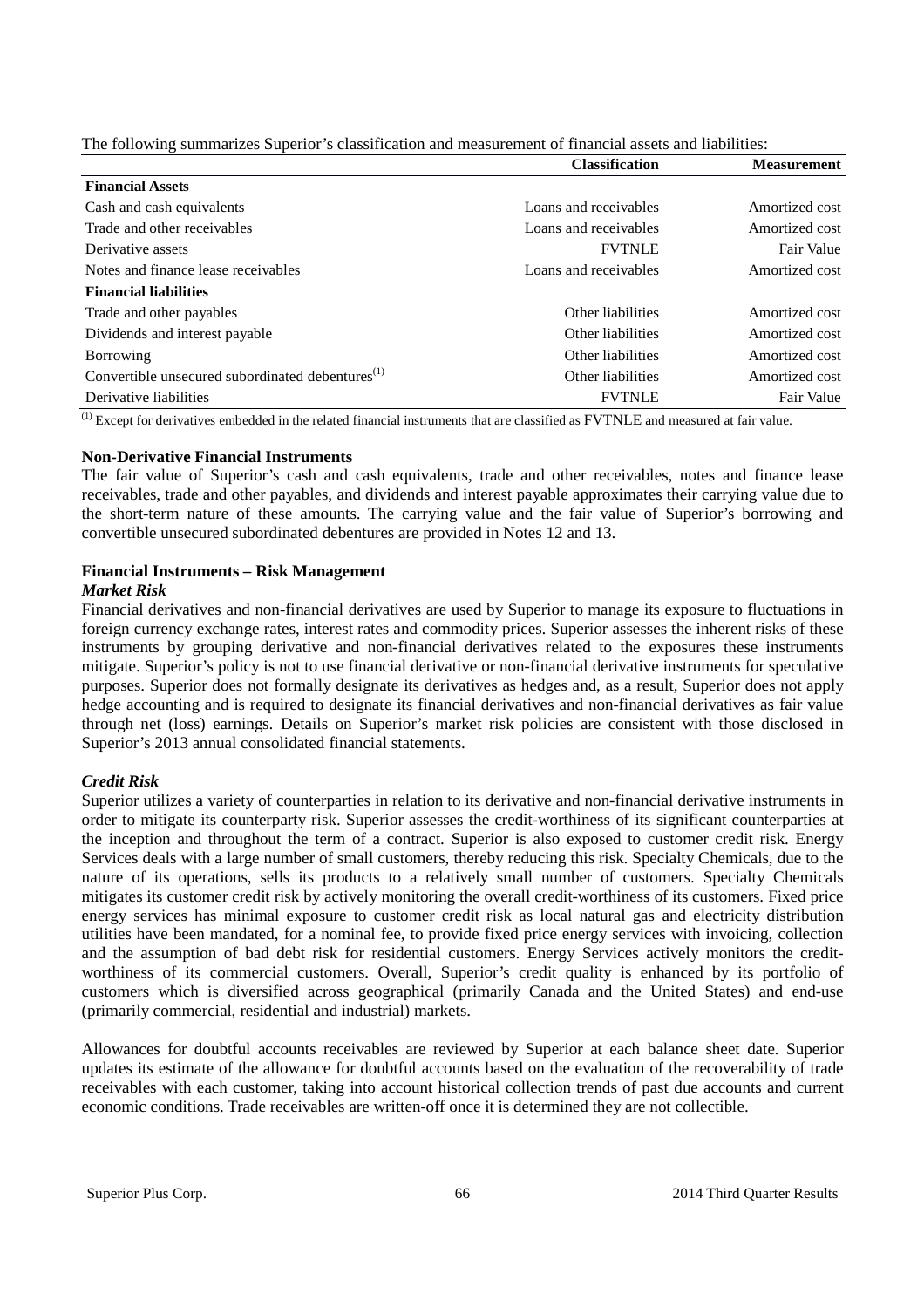Pursuant to their respective terms, trade receivables, before deducting an allowance for doubtful accounts, are aged as follows:

|                            | September 30,<br>2014 | December 31,<br>2013 |
|----------------------------|-----------------------|----------------------|
| Current                    | 279.1                 | 317.8                |
| Past due less than 90 days | 72.7                  | 118.0                |
| Past due over 90 days      | 26.6                  | 14.7                 |
| Trade receivables          | 378.4                 | 450.5                |

The current portion of Superior's trade receivables is neither impaired nor past due and there are no indications as of the reporting date that the debtors will not make payment.

Superior's trade receivables are stated after deducting a provision of \$9.7 million as at September 30, 2014 (December 31, 2013 − \$7.3 million).

The movement in the provision for doubtful accounts is as follows:

|                                                                 | September 30,<br>2014 | December 31,<br>2013 |
|-----------------------------------------------------------------|-----------------------|----------------------|
| Allowance for doubtful accounts, at the beginning of the period | (7.3)                 | (7.2)                |
| Opening adjustments due to acquisitions                         | (0.2)                 |                      |
| Impairment losses recognized on receivables                     | (8.2)                 | (3.6)                |
| Amounts written off during the period as uncollectible          | 5.0                   | 3.0                  |
| Amounts recovered                                               | 1.0                   | 0.5                  |
| Allowance for doubtful accounts at the end of the period        | (9.7)                 | (7.3)                |

## *Liquidity Risk*

Liquidity risk is the risk that Superior cannot meet a demand for cash or fund an obligation as it comes due. Liquidity risk also includes the risk of not being able to liquidate assets in a timely manner at a reasonable price.

To ensure it is able to react to contingencies and investment opportunities quickly, Superior maintains sources of liquidity at the corporate and subsidiary levels. The main sources of liquidity are cash and other financial assets, the undrawn committed revolving-term bank credit facility, equity markets and debenture markets.

Superior is subject to the risks associated with debt financing, including the ability to refinance indebtedness at maturity. Superior believes these risks are mitigated through the use of long-term debt secured by high-quality assets, maintaining debt levels that in management's opinion are appropriate, and by diversifying maturities over an extended period. Superior also seeks to include in its agreements terms that protect it from liquidity issues of counterparties that might otherwise impact liquidity.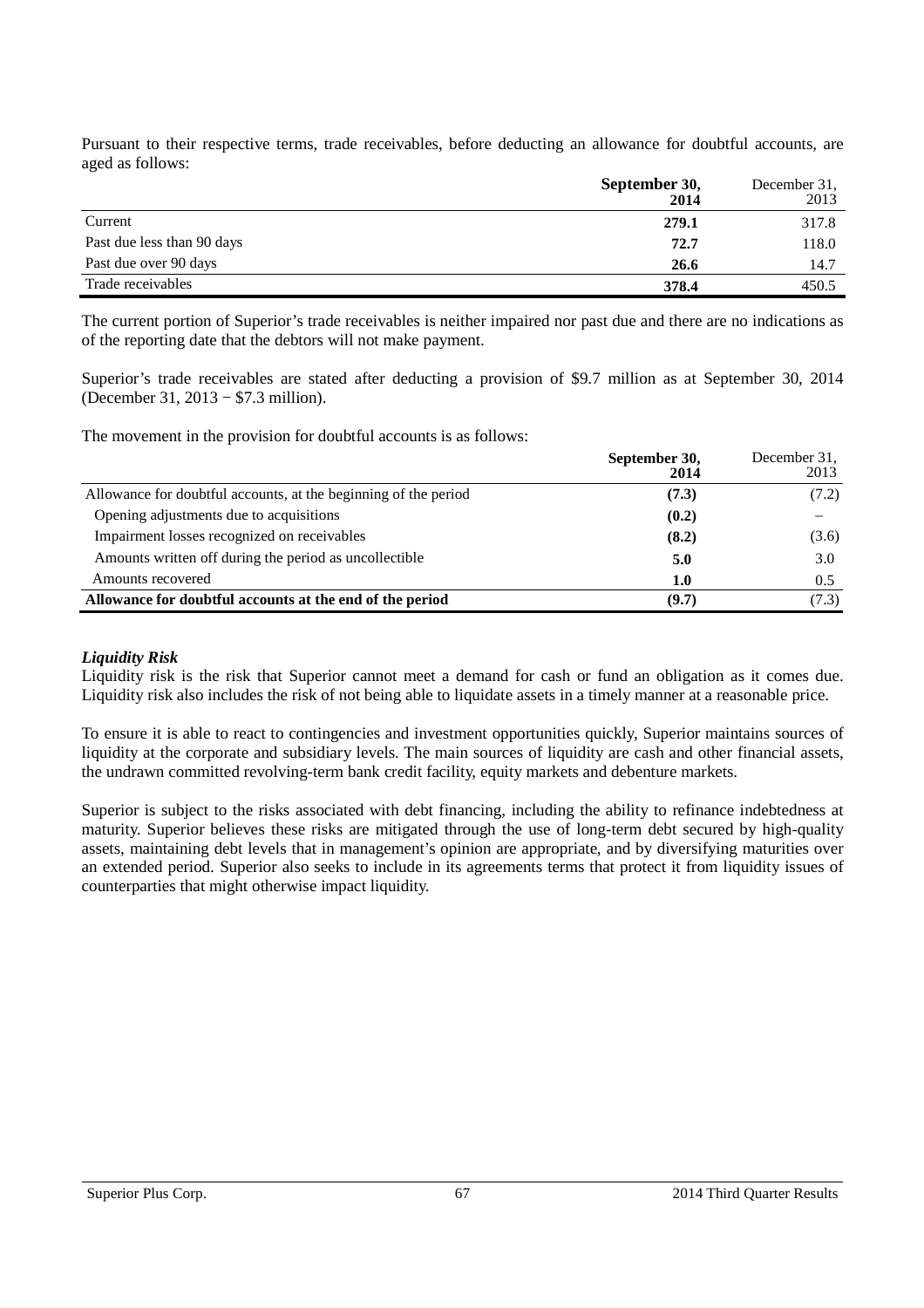|                                                   |        |       |       |       |       | 2019 and                 |              |
|---------------------------------------------------|--------|-------|-------|-------|-------|--------------------------|--------------|
|                                                   | 2014   | 2015  | 2016  | 2017  | 2018  | <b>Thereafter</b>        | <b>Total</b> |
| <b>Borrowing</b>                                  | 66.7   | 58.3  | 13.0  | 5.2   | 360.7 | 4.6                      | 508.5        |
| Convertible unsecured subordinated debentures     |        |       | 72.9  | 169.3 | 145.7 | 84.7                     | 472.6        |
| US\$ foreign currency forward sales contracts     | 52.5   | 186.0 | 113.4 | 51.0  |       |                          | 402.9        |
| US\$ foreign currency forward purchases contracts | (30.0) |       |       |       |       | $\overline{\phantom{0}}$ | (30.0)       |
| USD\$ WTI purchases                               | 1.0    | 1.0   |       |       |       |                          | 2.0          |
| US\$ propane purchases                            | 18.6   | 24.2  |       |       |       |                          | 42.8         |
| CDN\$ natural gas purchases                       | 10.4   | 11.5  | 0.4   | 0.2   |       |                          | 22.5         |
| Fixed-price electricity purchase commitments      | 22.7   | 17.7  | 17.7  | 17.7  |       |                          | 75.8         |

Superior's contractual obligations associated with its financial liabilities are as follows:

Superior's contractual obligations are considered normal-course operating commitments and do not include the impact of mark-to-market fair values on financial and non-financial derivatives. Superior expects to fund these obligations through a combination of cash flow from operations, proceeds on revolving term bank credit facilities and proceeds on the issuance of share capital. Superior's financial instruments' sensitivities as at September 30, 2014 are consistent with those disclosed in Superior's 2013 annual consolidated financial statements.

### **15. Income Taxes**

Consistent with prior periods, Superior recognizes a provision for income taxes for its subsidiaries that are subject to current and deferred income taxes, including United States income tax and Chilean income tax.

Total income tax expense, comprised of current taxes and deferred taxes for the three and nine months ended September 30, 2014 was a \$2.0 million recovery and \$17.8 million expense respectively, compared to a \$0.2 million and \$12.9 million expense in the comparative period. For the three and nine months ended September 30, 2014, deferred income tax expense from operations in Canada, the United States and Chile was a \$2.4 million recovery and a \$16.5 million expense, respectively, which resulted in a corresponding total net deferred income tax asset of \$274.1 million at September 30, 2014.

As previously disclosed, on April 2, 2013 Superior received from the CRA Notices of Reassessment for Superior's 2009 and 2010 taxation years reflecting the CRA's intent to challenge the tax consequences of Superior's corporate conversion transaction (Conversion) which occurred on December 31, 2008. The CRA's position is based on the acquisition of control rules, in addition to the general anti-avoidance rules in the Income Tax Act (Canada).

The table below summarizes Superior's estimated tax liabilities and payment requirements associated with the received and anticipated Notices of Reassessment. Upon receipt of the Notices of Reassessment, 50% of the taxes payable pursuant to such Notices of Reassessment, must be remitted to the CRA.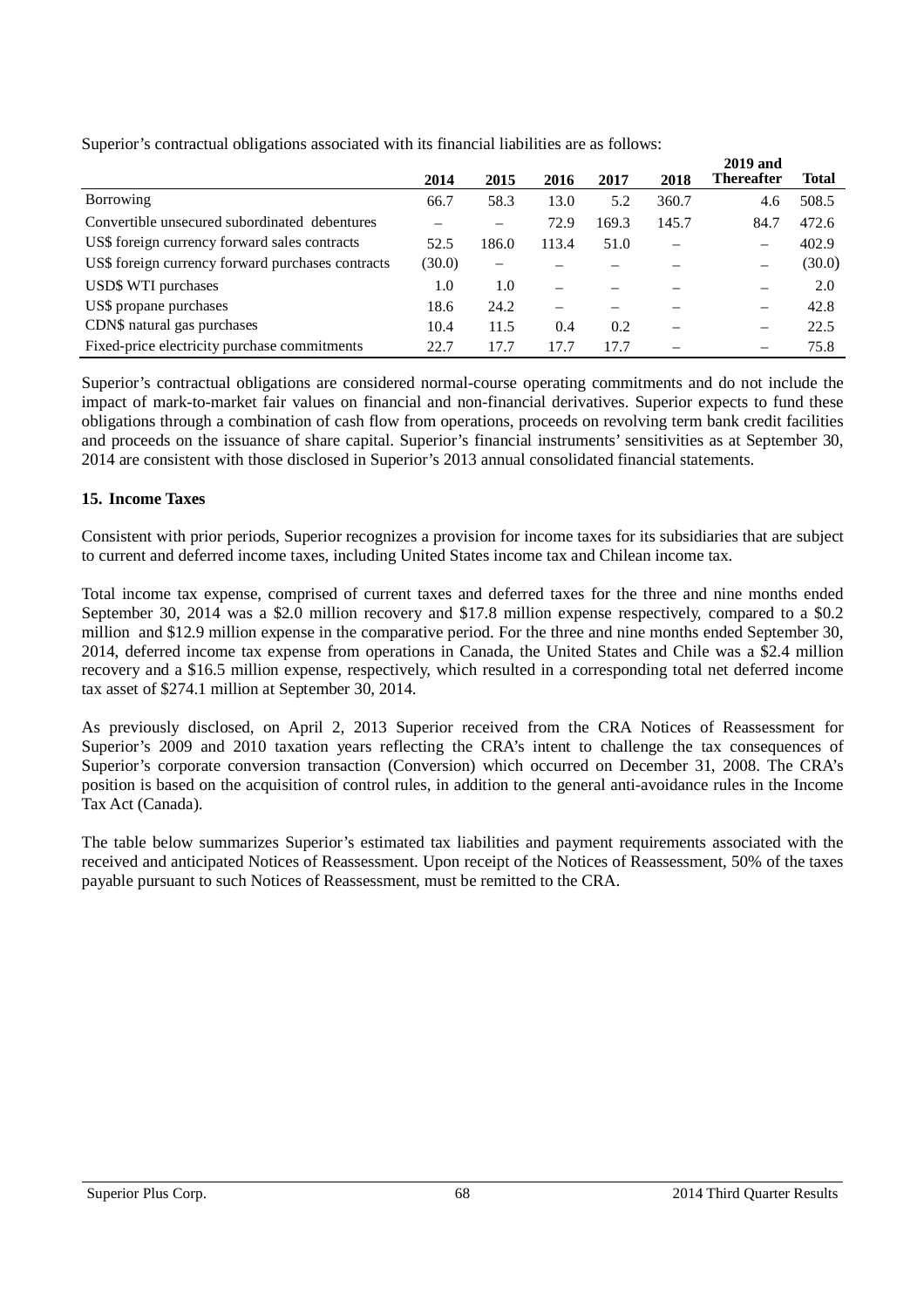|                      |                        | 50% of the Taxes    |                      |
|----------------------|------------------------|---------------------|----------------------|
| <b>Taxation Year</b> | Taxes Payable (1)(2)   | Payable $^{(1)(2)}$ | <b>Payment Dates</b> |
| 2009/2010            | \$13.0                 | \$6.5               | April 2013           |
| 2011                 | $$10.0$ (3)            | \$5.0               | 2015                 |
| 2012                 | $$10.0$ <sup>(3)</sup> | \$5.0               | 2015                 |
| 2013                 | $$10.0$ <sup>(3)</sup> | \$5.0               | 2015                 |
| 2014                 | $$20.0$ <sup>(3)</sup> | \$10.0              | 2015                 |
| 2015                 | $$20.0$ <sup>(3)</sup> | \$10.0              | 2015                 |
| <b>Total</b>         | \$83.0                 | \$41.5              |                      |

 $(1)$  In millions of dollars.

(2) Includes estimated interest and penalties.

<sup>(3)</sup> Estimated based on Superior's previously filed tax returns, Superior's 2013 results and the midpoint of Superior's 2014 outlook.

On May 8, 2013 Superior filed a Notice of Objection and a Notice of Appeal with respect to the Notice of Reassessments received on April 2, 2013. Superior anticipates that if the case proceeds in the Tax Court of Canada, the case could be heard in late 2015, with a decision rendered six to twelve months after completion of the court hearings. If a decision of the Tax Court of Canada were to be appealed, the appeal process could reasonably be expected to take an additional two years. If Superior receives a positive decision than any taxes, interest and penalties paid to the CRA will be refunded plus interest and if Superior is unsuccessful than any remaining taxes payable plus interest and penalties will have to be remitted.

Superior remains confident in the appropriateness of its tax filing position and the expected tax consequences of the Conversion and intends to vigorously defend such position and intends to file its future tax returns on a basis consistent with its view of the outcome of the Conversion.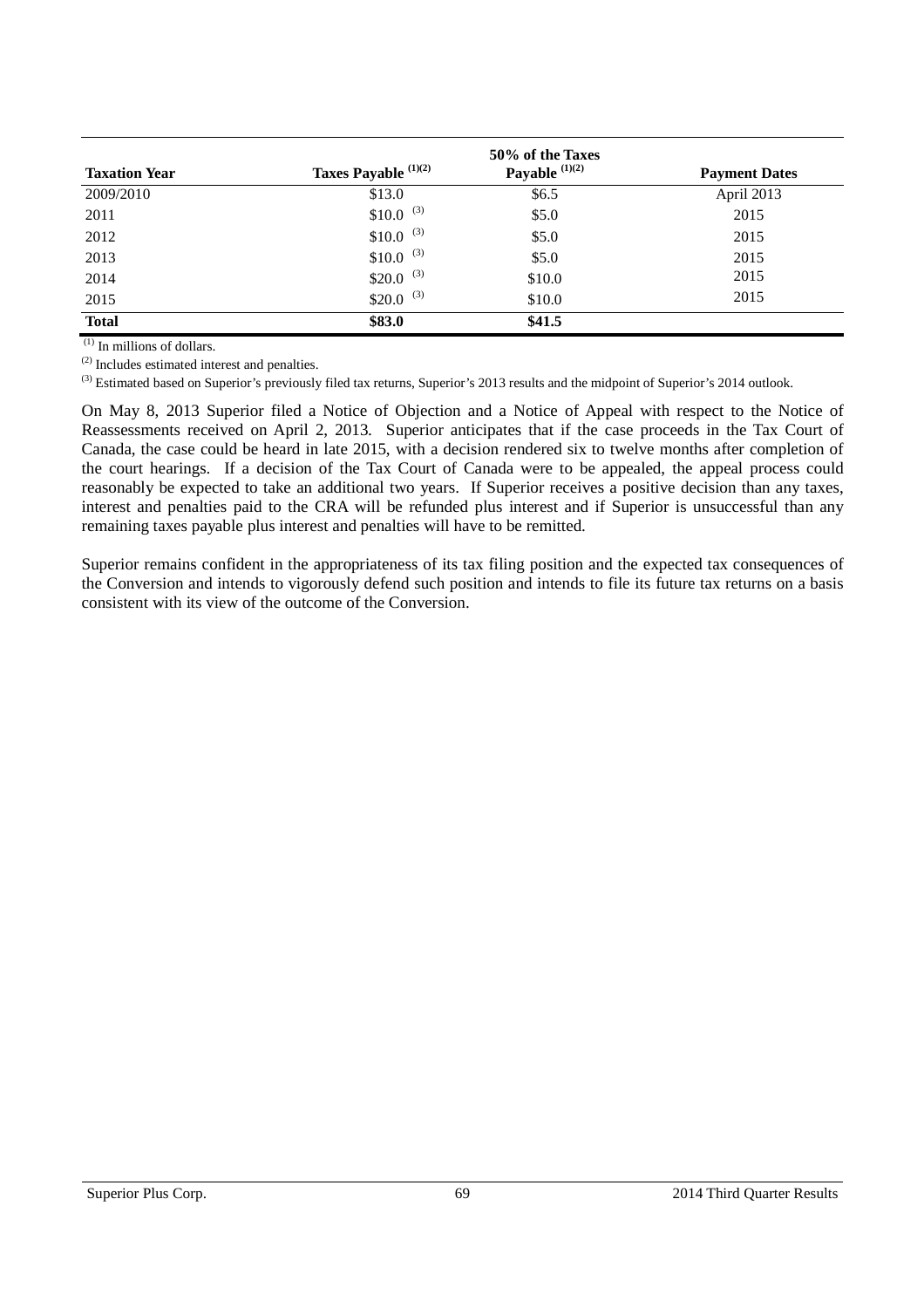### **16. Total Equity**

Superior is authorized to issue an unlimited number of common shares and an unlimited number of preferred shares. The holders of common shares are entitled to dividends if, as and when, declared by the Board of Directors, to one vote per share at shareholders' meetings; and upon liquidation, dissolution or winding up of Superior to receive pro rata the remaining property and assets of Superior, subject to the rights of any shares having priority over the common shares, of which none is outstanding.

Preferred shares are issuable in series with each class of preferred share having such rights as the Board of Directors may determine. Holders of preferred shares are entitled, in priority over holders of common shares, to be paid ratably with holders of each other series of preferred shares the amount of accumulated dividends, if any, specified to be payable preferentially to the holders of such series upon liquidation, dissolution or winding up of Superior. Superior has no preferred shares outstanding.

|                                                                  | <b>Issued Number of</b><br><b>Common Shares</b><br>(Millions) | <b>Total</b><br><b>Equity</b> |
|------------------------------------------------------------------|---------------------------------------------------------------|-------------------------------|
| <b>Total Equity, December 31, 2013</b>                           | 126.2                                                         | 540.2                         |
| Net earnings                                                     |                                                               | 13.6                          |
| Other comprehensive income                                       |                                                               | 15.6                          |
| Conversion of 7.5% convertible unsecured subordinated debentures |                                                               | 0.3                           |
| Dividends declared to shareholders <sup>(1)</sup>                |                                                               | (56.8)                        |
| <b>Total Equity, September 30, 2014</b>                          | 126.2                                                         | 512.9                         |

<sup>(1)</sup> Dividends to shareholders are declared at the discretion of Superior. During the nine months ended September 30, 2014, Superior paid dividends of \$56.8 million or \$0.30 per share (September 30, 2013 – \$54.8 million or \$0.45 per share).

|                                                                          | September 30,<br>2014 | December 31.<br>2013 |
|--------------------------------------------------------------------------|-----------------------|----------------------|
| Accumulated other comprehensive loss before reclassification             |                       |                      |
| <b>Currency translation adjustment</b>                                   |                       |                      |
| Balance at the beginning of the period                                   | 4.3                   | (22.6)               |
| Unrealized foreign currency gains on translation of foreign operations   | 20.6                  | 26.9                 |
| Balance at the end of the period                                         | 24.9                  | 4.3                  |
| <b>Actuarial defined benefits</b>                                        |                       |                      |
| Balance at the beginning of the period                                   | (5.8)                 | (25.3)               |
| Actuarial defined benefit (loss) gain                                    | (6.8)                 | 26.3                 |
| Income tax recovery (expense) on actuarial (loss) gain                   | 1.8                   | (6.8)                |
| Balance at the end of the period                                         | (10.8)                | (5.8)                |
| Total accumulated other comprehensive loss before reclassification       | 14.1                  | (1.5)                |
| Amounts reclassified from accumulated other comprehensive loss           |                       |                      |
| <b>Accumulated derivative losses</b>                                     |                       |                      |
| Balance at the beginning of the period                                   | (6.4)                 | (6.0)                |
| Reclassification of derivative losses previously deferred <sup>(1)</sup> |                       | (0.4)                |
| Balance at the end of the period                                         | (6.4)                 | (6.4)                |
| Total amounts reclassified from accumulated other comprehensive loss     | (6.4)                 | (6.4)                |
| Accumulated other comprehensive gain (loss) at the end of the period     | 7.7                   | (7.9)                |

(1) The reclassification of derivative losses previously deferred is included in unrealized losses on derivative financial instruments on the statement of net (loss) earnings and total comprehensive (loss) income.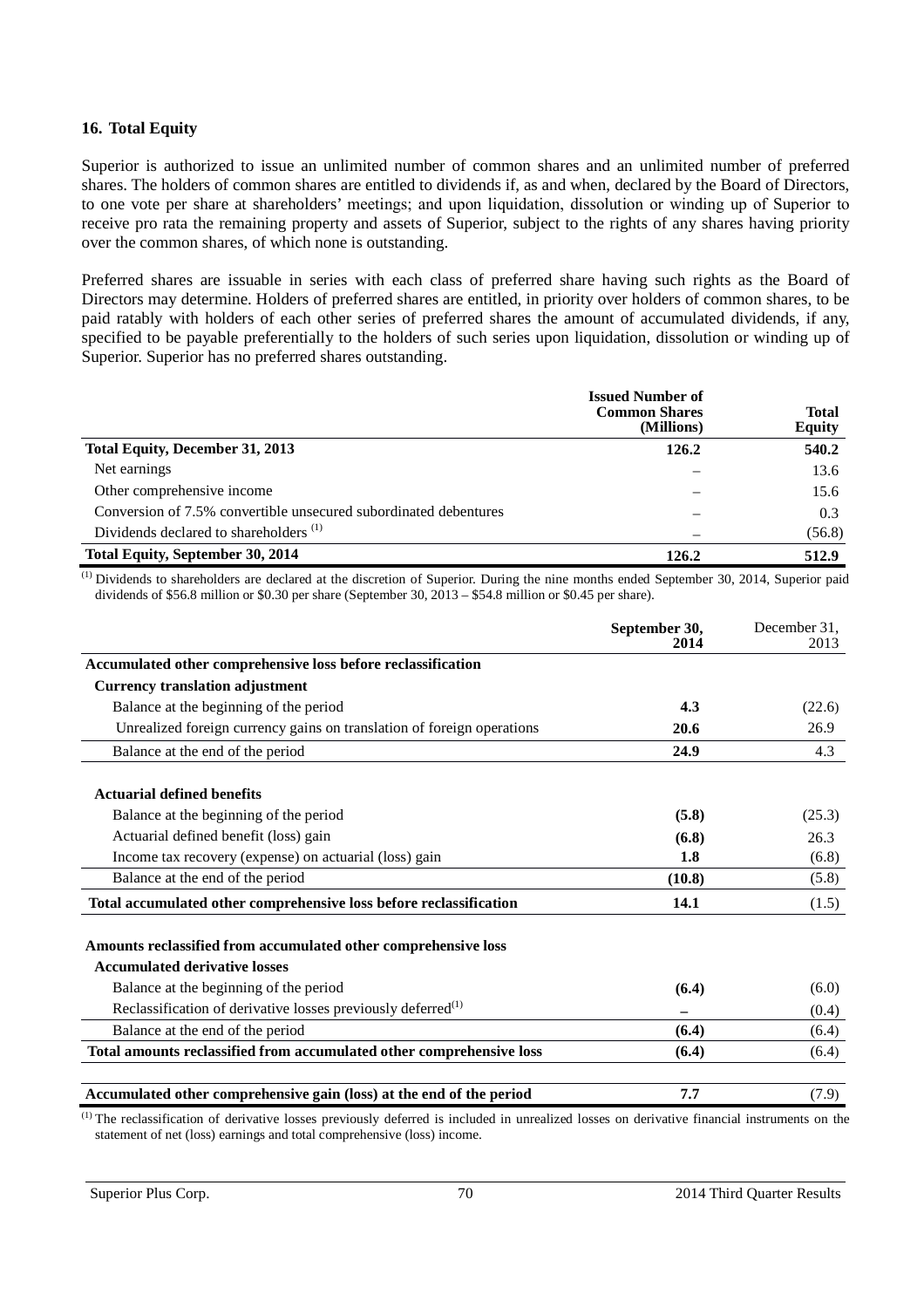### **Other Capital Disclosures**

#### **Additional Capital Disclosure**

Superior's objectives when managing capital are: (i) to maintain a flexible capital structure to preserve its ability to meet its financial obligations, including potential obligations from acquisitions; and (ii) to safeguard its assets while maximizing the growth of its businesses and returns to its shareholders.

In the management of capital, Superior includes shareholders' equity (excluding accumulated other comprehensive loss, current and long-term borrowing, convertible unsecured subordinated debentures, securitized accounts receivable and cash and cash equivalents. Superior manages its capital structure and makes adjustments in light of changes in economic conditions and the nature of the underlying assets. In order to maintain or adjust the capital structure, Superior may adjust the amount of dividends to Shareholders, issue additional share capital, issue new debt or convertible unsecured subordinated debentures with different characteristics.

Superior monitors its capital based on the ratio of senior and total debt outstanding to net (loss) earnings before interest, taxes, depreciation, amortization and other non-cash expenses (EBITDA), as defined by its revolving term credit facility, and the ratio of total debt outstanding to EBITDA. Superior's reference to EBITDA as defined by its revolving term credit facility may be referred to as compliance EBITDA in its other public reports.

Superior is subject to various financial covenants in its credit facility agreements, including senior debt, total debt to EBITDA ratio and restricted payments test, which are measured on a quarterly basis. As at September 30, 2014 and December 31, 2013 Superior was in compliance with all of its financial covenants.

Superior's financial objectives and strategy related to managing its capital as described above remained unchanged from the prior fiscal year. Superior believes that its debt to EBITDA ratios are within reasonable limits, in light of Superior's size, the nature of its businesses and its capital management objectives.

#### **Financial Measures utilized for bank covenant purposes**

### *Compliance EBITDA*

Compliance EBITDA represents earnings before interest, taxes, depreciation, amortization and other non-cash expenses calculated on a 12-month trailing basis giving pro forma effect to acquisitions and divestitures and is used by Superior to calculate its debt covenants and other credit information. Compliance EBITDA is not a defined performance measure under IFRS. Superior's calculation of compliance EBITDA may differ from similar calculations used by comparable entities.

The capital structure of Superior and the calculation of its key capital ratios are as follows:

|                                                                                 | September 30, | December 31, |
|---------------------------------------------------------------------------------|---------------|--------------|
| As at                                                                           | 2014          | 2013         |
| Total shareholders' equity                                                      | 512.9         | 540.2        |
| Exclude accumulated other comprehensive (gain) loss                             | (7.7)         | 7.9          |
| Shareholders' equity excluding accumulated other comprehensive<br>$(gain)$ loss | 505.2         | 548.1        |
| Current borrowing $^{(1)}$                                                      | 66.7          | 67.0         |
| Borrowing $(1)$                                                                 | 441.8         | 511.7        |
| Consolidated debt                                                               | 508.5         | 578.7        |
| Convertible unsecured subordinated debentures <sup>(1)</sup>                    | 494.2         | 494.5        |
| Total debt                                                                      | 1,002.7       | 1,073.2      |
| Total capital                                                                   | 1,507.9       | 1.621.3      |

(1) Borrowing and convertible unsecured subordinated debentures are before deferred financing fees and option value.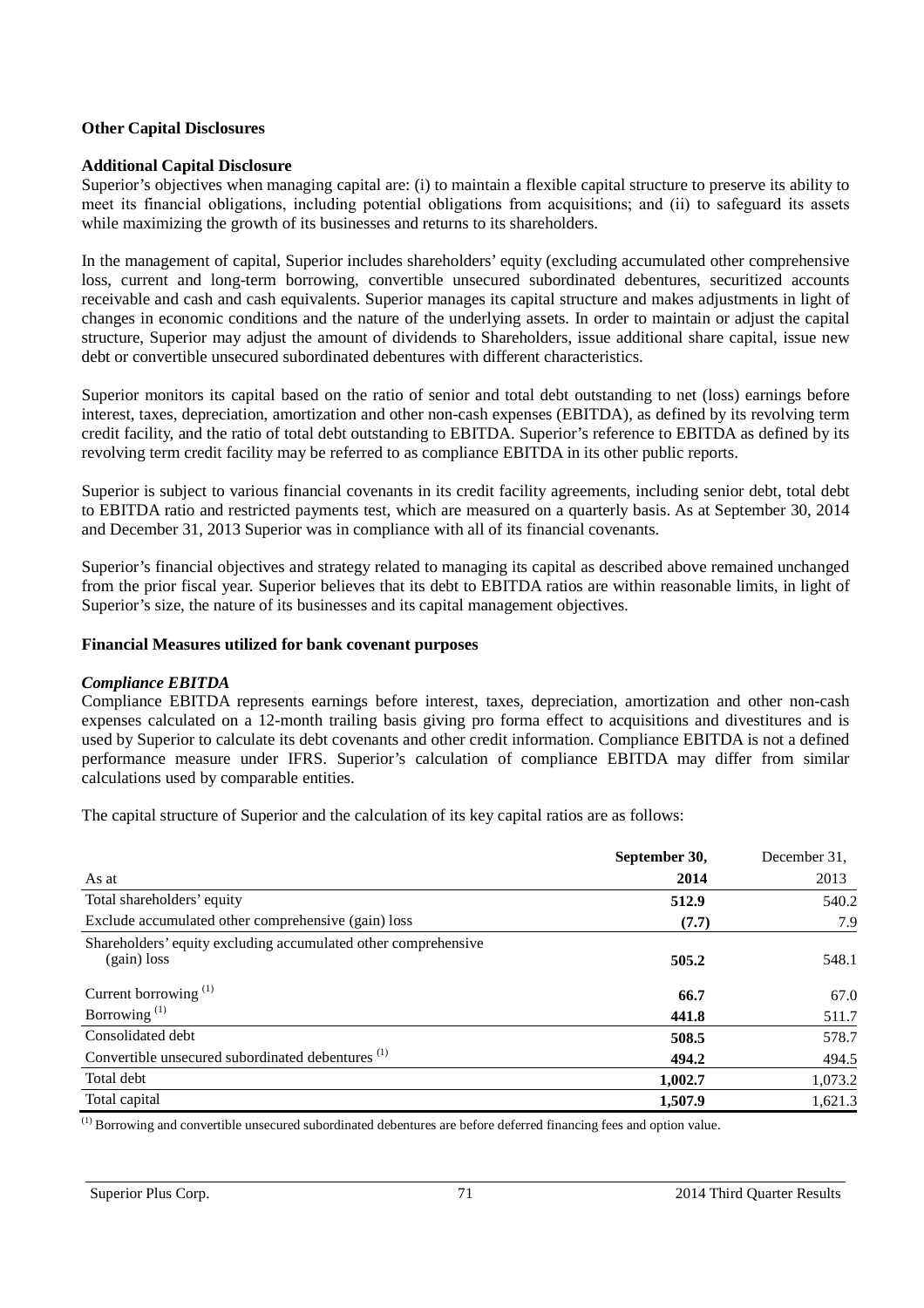| <b>Twelve months ended</b>                                                        | September 30,<br>$2014^{(1)}$ | December 31.<br>2013 |
|-----------------------------------------------------------------------------------|-------------------------------|----------------------|
| Net earnings                                                                      | 24.5                          | 52.7                 |
| Adjusted for:                                                                     |                               |                      |
| Finance expense                                                                   | 62.3                          | 71.8                 |
| Realized gains on derivative financial instruments included in finance<br>expense | <b>3.9</b>                    | 3.9                  |
| Depreciation included in selling, distribution and administrative costs           | 45.3                          | 42.2                 |
| Depreciation included in cost of sales                                            | 46.4                          | 41.3                 |
| Gain on disposal of assets                                                        | (0.2)                         | (2.9)                |
| Gain on sale of customer list                                                     | (3.7)                         |                      |
| Amortization of intangible assets                                                 | 10.2                          | 19.4                 |
| Impairment of property, plant and equipment                                       | 15.5                          | 15.5                 |
| Income tax expense                                                                | 10.6                          | 5.7                  |
| Unrealized losses on derivative financial instruments                             | 39.7                          | 5.1                  |
| Pro-forma impact of acquisitions                                                  | 1.6                           | 8.5                  |
| Compliance EBITDA <sup>(2)</sup>                                                  | 256.1                         | 263.2                |

(1) The nine months ended September 30, 2014 includes impact of accounting adjustments associated with prior periods. Please refer to Note 24.<br>(2) ERITDA as defined by Superior's revolving-term credit facility is calculat

EBITDA, as defined by Superior's revolving-term credit facility, is calculated on a trailing 12-month basis taking into consideration the pro-forma impact of acquisitions and dispositions in accordance with the requirements of Superior's credit facility. Superior's calculation of EBITDA and debt to EBITDA ratios may differ from those of similar entities.

|                                                | September 30,<br>2014 | December 31,<br>2013 |
|------------------------------------------------|-----------------------|----------------------|
| Consolidated secured debt to compliance EBITDA | 2.0:1                 | 2.2:1                |
| Consolidated debt to compliance EBITDA         | 2.0:1                 | 2.2:1                |
| Total debt to compliance EBITDA                | 3.9:1                 | 4.1:1                |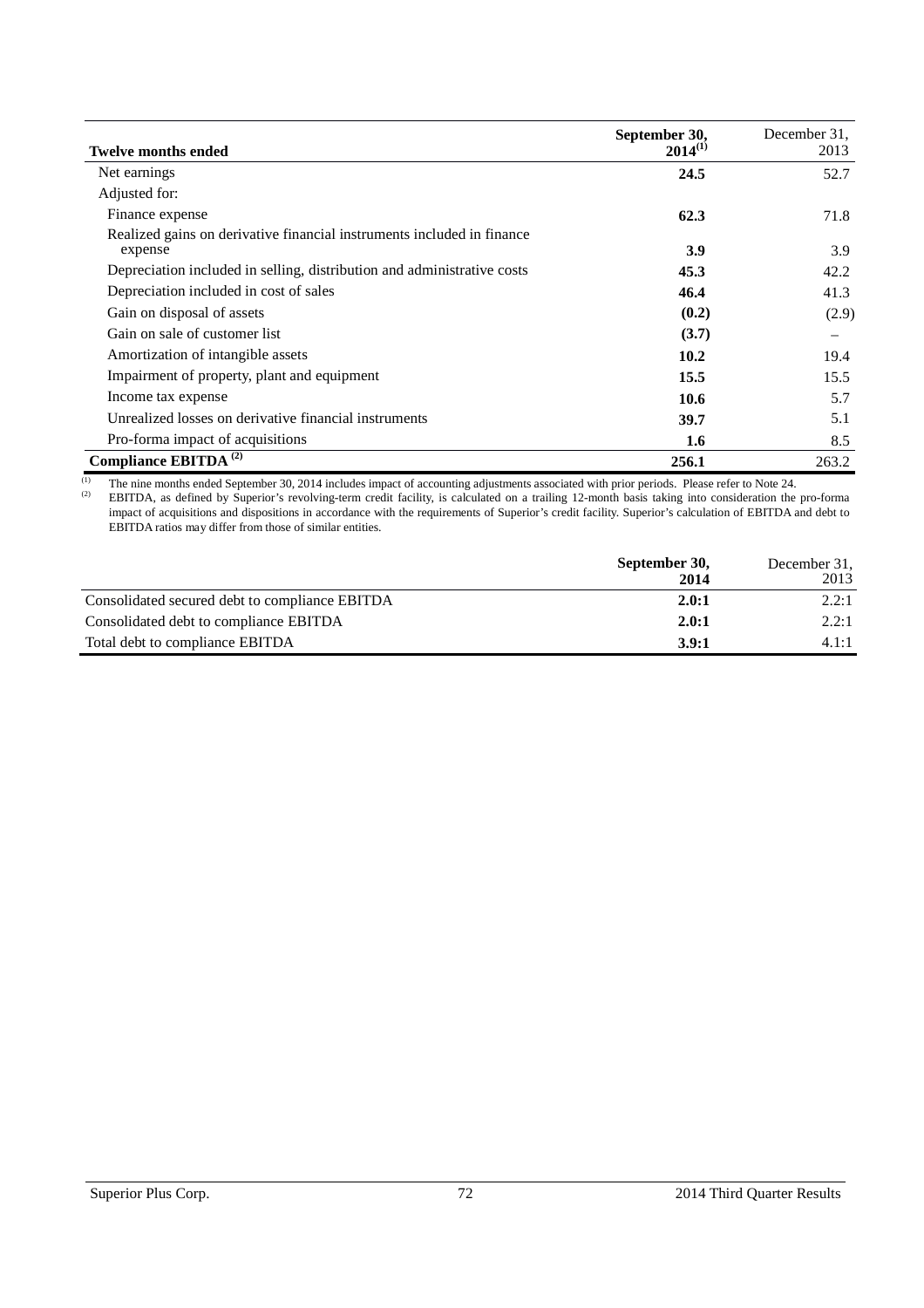#### **17. Net (Loss) Earnings per Share**

|                                                    | Three months ended<br>September 30, |              | Nine months ended<br>September 30, |              |
|----------------------------------------------------|-------------------------------------|--------------|------------------------------------|--------------|
|                                                    | 2014                                | 2013         | $2014^{(1)}$                       | 2013         |
| Net (loss) earnings per share computation, basic   |                                     |              |                                    |              |
| Net (loss) earnings for the period                 | \$(42.4)                            | \$35.9       | \$13.6                             | \$41.8       |
| Weighted average shares outstanding (millions)     | 126.2                               | 126.2        | 126.2                              | 122.0        |
| Net (loss) earnings per share, basic               | \$(0.34)                            | \$0.28       | \$0.11                             | \$0.34       |
|                                                    | Three months ended<br>September 30, |              | Nine months ended<br>September 30, |              |
|                                                    |                                     |              |                                    |              |
|                                                    | 2014                                | $2013^{(2)}$ | $2014^{(1)}$                       | $2013^{(3)}$ |
| Net (loss) earnings per share computation, diluted |                                     |              |                                    |              |
| Net (loss) earnings for the period                 | \$(42.4)                            | \$17.2       | \$13.6                             | \$41.7       |
| Weighted average shares outstanding (millions)     | 126.2                               | 148.5        | 126.2                              | 127.8        |

(1) The nine months ended September 30, 2014 includes impact of accounting adjustments associated with prior periods. Please refer to

(2) Note 24.<br>The following outstanding convertible debentures have been excluded from the calculation of the three months ended September 30, 2013 as they were anti-dilutive: 5.75% convertible debentures due June 2017.

 $^{(3)}$  The following outstanding convertible debentures have been excluded from the calculation of the nine months ended September 30, 2013 as they were anti-dilutive: 7.50% convertible debentures due October 2016, 5.75% convertible debentures due June 2017, and 6.00% convertible debentures due June 2018.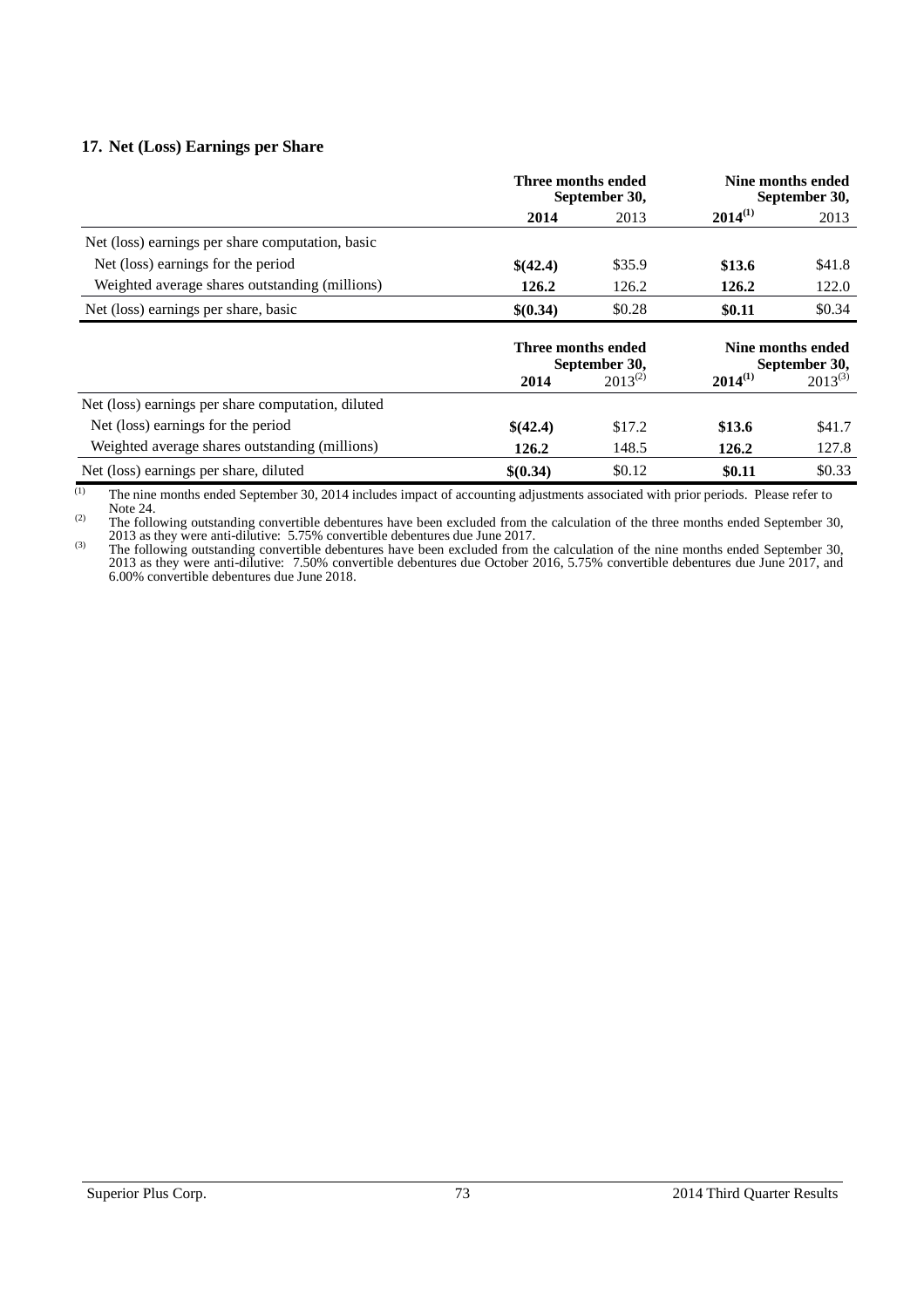| 18. Supplemental Disclosure of Non-Cash Operating Working Capital Changes |  |  |  |  |
|---------------------------------------------------------------------------|--|--|--|--|
|                                                                           |  |  |  |  |

|                                     |       | Three months ended<br>September 30, |        | Nine months ended<br>September 30, |
|-------------------------------------|-------|-------------------------------------|--------|------------------------------------|
|                                     | 2014  | 2013                                | 2014   | 2013                               |
| Changes in non-cash working capital |       |                                     |        |                                    |
| Trade receivables and other         | 6.1   | 5.2                                 | 98.5   | 31.6                               |
| Inventories                         | (1.2) | (5.2)                               | 18.4   | 29.9                               |
| Trade and other payables            | 19.7  | 31.6                                | (48.6) | 2.8                                |
| Other                               | 8.8   | (7.8)                               | (6.8)  | 8.0                                |
|                                     | 33.4  | 23.8                                | 61.5   | 72.3                               |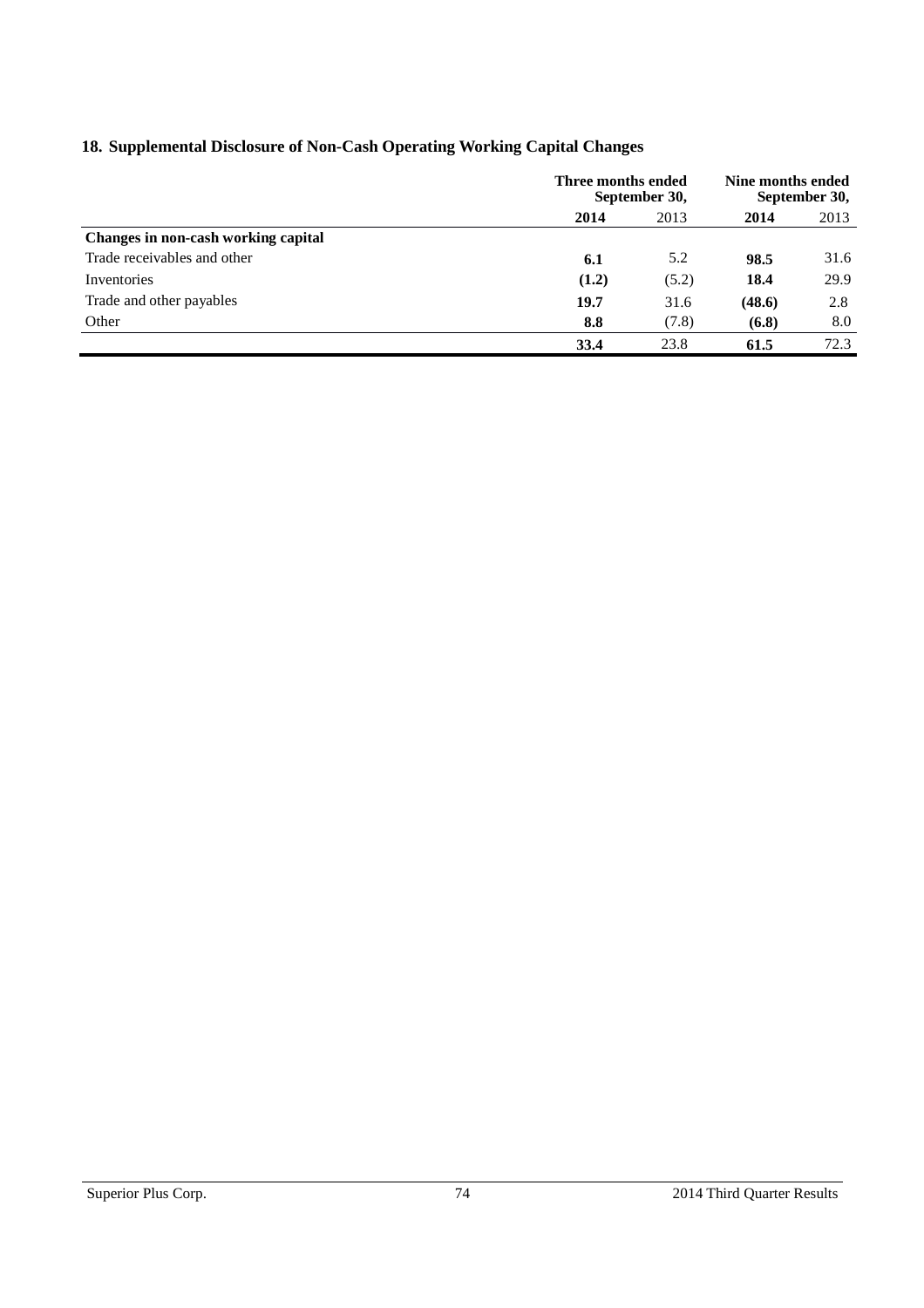## **19. Supplemental Disclosure of Condensed Consolidated Statement of Comprehensive Income**

Revenue is recognized at the fair value of consideration received or receivable when significant risks and rewards of ownership have been transferred.

| $2014^{(1)}$<br>2013<br>2014<br>2013<br><b>Revenues</b><br>Revenue from products<br>790.4<br>2,652.2<br>821.1<br>2,962.2<br>Revenue from the rendering of services<br>43.9<br>14.2<br>15.1<br>43.8<br>Rental revenue<br>7.4<br>19.5<br>19.2<br>7.4<br>Construction contract revenue<br>2.2<br>0.5<br>2.5<br>0.1<br>Realized (losses) gains on derivative financial<br>instruments<br>0.4<br>2.8<br>(3.5)<br>(9.0)<br>841.4<br>813.8<br>2,718.1<br>3,019.1<br>Cost of sales (includes products and services)<br>Cost of products and services<br>(641.5)<br>(608.1)<br>(2,313.7)<br>(2,035.7)<br>Depreciation included in cost of sales<br>(11.5)<br>(10.4)<br>(30.4)<br>(35.5)<br>Realized (losses) gains on derivative financial<br>instruments<br>(10.4)<br>4.7<br>(24.0)<br>(628.9)<br>(653.0)<br>(2,090.1)<br>(2,344.5)<br>Selling, distribution and administrative costs<br>Other selling, distribution and administrative costs<br>(198.1)<br>(70.9)<br>(65.5)<br>(228.2)<br>Restructuring costs<br>(0.2)<br>(11.1)<br>(1.0)<br>Employee costs<br>(87.4)<br>(288.9)<br>(272.2)<br>(94.8)<br>Employee future benefit expense<br>(4.7)<br>(1.0)<br>(1.5)<br>(3.0)<br>Depreciation included in selling, distribution and<br>administrative costs<br>(13.0)<br>(10.7)<br>(34.4)<br>(31.3)<br>Amortization of intangible assets<br>(14.3)<br>(1.5)<br>(4.8)<br>(3.0)<br>Gain on disposal of assets<br>3.2<br>3.5<br>0.4<br>4.2<br>Realized gains (losses) on the translation of U.S.<br>denominated net working capital<br>3.0<br>(1.1)<br>2.5<br>1.3<br>(177.8)<br>(167.7)<br>(561.9)<br>(517.1)<br><b>Finance expense</b><br>Interest on borrowing<br>(4.3)<br>(6.8)<br>(12.8)<br>(21.9)<br>Interest on convertible unsecured subordinated<br>(8.2)<br>(23.5)<br>debentures<br>(7.7)<br>(22.8)<br>Interest on obligations under finance leases<br>(0.8)<br>(0.5)<br>(3.0)<br>(2.2)<br>Gain on debenture redemption<br>0.2<br>0.6<br>Unwinding of discount on debentures, borrowing and<br>decommissioning liabilities<br>(1.5)<br>(2.4)<br>(4.7)<br>(5.8) |                                                    | Three months ended<br>September 30, |     | Nine months ended<br>September 30, |
|--------------------------------------------------------------------------------------------------------------------------------------------------------------------------------------------------------------------------------------------------------------------------------------------------------------------------------------------------------------------------------------------------------------------------------------------------------------------------------------------------------------------------------------------------------------------------------------------------------------------------------------------------------------------------------------------------------------------------------------------------------------------------------------------------------------------------------------------------------------------------------------------------------------------------------------------------------------------------------------------------------------------------------------------------------------------------------------------------------------------------------------------------------------------------------------------------------------------------------------------------------------------------------------------------------------------------------------------------------------------------------------------------------------------------------------------------------------------------------------------------------------------------------------------------------------------------------------------------------------------------------------------------------------------------------------------------------------------------------------------------------------------------------------------------------------------------------------------------------------------------------------------------------------------------------------------------------------------------------------------------------------------------------------------------------------|----------------------------------------------------|-------------------------------------|-----|------------------------------------|
|                                                                                                                                                                                                                                                                                                                                                                                                                                                                                                                                                                                                                                                                                                                                                                                                                                                                                                                                                                                                                                                                                                                                                                                                                                                                                                                                                                                                                                                                                                                                                                                                                                                                                                                                                                                                                                                                                                                                                                                                                                                              |                                                    |                                     |     |                                    |
|                                                                                                                                                                                                                                                                                                                                                                                                                                                                                                                                                                                                                                                                                                                                                                                                                                                                                                                                                                                                                                                                                                                                                                                                                                                                                                                                                                                                                                                                                                                                                                                                                                                                                                                                                                                                                                                                                                                                                                                                                                                              |                                                    |                                     |     |                                    |
|                                                                                                                                                                                                                                                                                                                                                                                                                                                                                                                                                                                                                                                                                                                                                                                                                                                                                                                                                                                                                                                                                                                                                                                                                                                                                                                                                                                                                                                                                                                                                                                                                                                                                                                                                                                                                                                                                                                                                                                                                                                              |                                                    |                                     |     |                                    |
|                                                                                                                                                                                                                                                                                                                                                                                                                                                                                                                                                                                                                                                                                                                                                                                                                                                                                                                                                                                                                                                                                                                                                                                                                                                                                                                                                                                                                                                                                                                                                                                                                                                                                                                                                                                                                                                                                                                                                                                                                                                              |                                                    |                                     |     |                                    |
|                                                                                                                                                                                                                                                                                                                                                                                                                                                                                                                                                                                                                                                                                                                                                                                                                                                                                                                                                                                                                                                                                                                                                                                                                                                                                                                                                                                                                                                                                                                                                                                                                                                                                                                                                                                                                                                                                                                                                                                                                                                              |                                                    |                                     |     |                                    |
|                                                                                                                                                                                                                                                                                                                                                                                                                                                                                                                                                                                                                                                                                                                                                                                                                                                                                                                                                                                                                                                                                                                                                                                                                                                                                                                                                                                                                                                                                                                                                                                                                                                                                                                                                                                                                                                                                                                                                                                                                                                              |                                                    |                                     |     |                                    |
|                                                                                                                                                                                                                                                                                                                                                                                                                                                                                                                                                                                                                                                                                                                                                                                                                                                                                                                                                                                                                                                                                                                                                                                                                                                                                                                                                                                                                                                                                                                                                                                                                                                                                                                                                                                                                                                                                                                                                                                                                                                              |                                                    |                                     |     |                                    |
|                                                                                                                                                                                                                                                                                                                                                                                                                                                                                                                                                                                                                                                                                                                                                                                                                                                                                                                                                                                                                                                                                                                                                                                                                                                                                                                                                                                                                                                                                                                                                                                                                                                                                                                                                                                                                                                                                                                                                                                                                                                              |                                                    |                                     |     |                                    |
|                                                                                                                                                                                                                                                                                                                                                                                                                                                                                                                                                                                                                                                                                                                                                                                                                                                                                                                                                                                                                                                                                                                                                                                                                                                                                                                                                                                                                                                                                                                                                                                                                                                                                                                                                                                                                                                                                                                                                                                                                                                              |                                                    |                                     |     |                                    |
|                                                                                                                                                                                                                                                                                                                                                                                                                                                                                                                                                                                                                                                                                                                                                                                                                                                                                                                                                                                                                                                                                                                                                                                                                                                                                                                                                                                                                                                                                                                                                                                                                                                                                                                                                                                                                                                                                                                                                                                                                                                              |                                                    |                                     |     |                                    |
|                                                                                                                                                                                                                                                                                                                                                                                                                                                                                                                                                                                                                                                                                                                                                                                                                                                                                                                                                                                                                                                                                                                                                                                                                                                                                                                                                                                                                                                                                                                                                                                                                                                                                                                                                                                                                                                                                                                                                                                                                                                              |                                                    |                                     |     |                                    |
|                                                                                                                                                                                                                                                                                                                                                                                                                                                                                                                                                                                                                                                                                                                                                                                                                                                                                                                                                                                                                                                                                                                                                                                                                                                                                                                                                                                                                                                                                                                                                                                                                                                                                                                                                                                                                                                                                                                                                                                                                                                              |                                                    |                                     |     |                                    |
|                                                                                                                                                                                                                                                                                                                                                                                                                                                                                                                                                                                                                                                                                                                                                                                                                                                                                                                                                                                                                                                                                                                                                                                                                                                                                                                                                                                                                                                                                                                                                                                                                                                                                                                                                                                                                                                                                                                                                                                                                                                              |                                                    |                                     |     |                                    |
|                                                                                                                                                                                                                                                                                                                                                                                                                                                                                                                                                                                                                                                                                                                                                                                                                                                                                                                                                                                                                                                                                                                                                                                                                                                                                                                                                                                                                                                                                                                                                                                                                                                                                                                                                                                                                                                                                                                                                                                                                                                              |                                                    |                                     |     |                                    |
|                                                                                                                                                                                                                                                                                                                                                                                                                                                                                                                                                                                                                                                                                                                                                                                                                                                                                                                                                                                                                                                                                                                                                                                                                                                                                                                                                                                                                                                                                                                                                                                                                                                                                                                                                                                                                                                                                                                                                                                                                                                              |                                                    |                                     |     |                                    |
|                                                                                                                                                                                                                                                                                                                                                                                                                                                                                                                                                                                                                                                                                                                                                                                                                                                                                                                                                                                                                                                                                                                                                                                                                                                                                                                                                                                                                                                                                                                                                                                                                                                                                                                                                                                                                                                                                                                                                                                                                                                              |                                                    |                                     |     |                                    |
|                                                                                                                                                                                                                                                                                                                                                                                                                                                                                                                                                                                                                                                                                                                                                                                                                                                                                                                                                                                                                                                                                                                                                                                                                                                                                                                                                                                                                                                                                                                                                                                                                                                                                                                                                                                                                                                                                                                                                                                                                                                              |                                                    |                                     |     |                                    |
|                                                                                                                                                                                                                                                                                                                                                                                                                                                                                                                                                                                                                                                                                                                                                                                                                                                                                                                                                                                                                                                                                                                                                                                                                                                                                                                                                                                                                                                                                                                                                                                                                                                                                                                                                                                                                                                                                                                                                                                                                                                              |                                                    |                                     |     |                                    |
|                                                                                                                                                                                                                                                                                                                                                                                                                                                                                                                                                                                                                                                                                                                                                                                                                                                                                                                                                                                                                                                                                                                                                                                                                                                                                                                                                                                                                                                                                                                                                                                                                                                                                                                                                                                                                                                                                                                                                                                                                                                              |                                                    |                                     |     |                                    |
|                                                                                                                                                                                                                                                                                                                                                                                                                                                                                                                                                                                                                                                                                                                                                                                                                                                                                                                                                                                                                                                                                                                                                                                                                                                                                                                                                                                                                                                                                                                                                                                                                                                                                                                                                                                                                                                                                                                                                                                                                                                              |                                                    |                                     |     |                                    |
|                                                                                                                                                                                                                                                                                                                                                                                                                                                                                                                                                                                                                                                                                                                                                                                                                                                                                                                                                                                                                                                                                                                                                                                                                                                                                                                                                                                                                                                                                                                                                                                                                                                                                                                                                                                                                                                                                                                                                                                                                                                              |                                                    |                                     |     |                                    |
|                                                                                                                                                                                                                                                                                                                                                                                                                                                                                                                                                                                                                                                                                                                                                                                                                                                                                                                                                                                                                                                                                                                                                                                                                                                                                                                                                                                                                                                                                                                                                                                                                                                                                                                                                                                                                                                                                                                                                                                                                                                              |                                                    |                                     |     |                                    |
|                                                                                                                                                                                                                                                                                                                                                                                                                                                                                                                                                                                                                                                                                                                                                                                                                                                                                                                                                                                                                                                                                                                                                                                                                                                                                                                                                                                                                                                                                                                                                                                                                                                                                                                                                                                                                                                                                                                                                                                                                                                              |                                                    |                                     |     |                                    |
|                                                                                                                                                                                                                                                                                                                                                                                                                                                                                                                                                                                                                                                                                                                                                                                                                                                                                                                                                                                                                                                                                                                                                                                                                                                                                                                                                                                                                                                                                                                                                                                                                                                                                                                                                                                                                                                                                                                                                                                                                                                              |                                                    |                                     |     |                                    |
|                                                                                                                                                                                                                                                                                                                                                                                                                                                                                                                                                                                                                                                                                                                                                                                                                                                                                                                                                                                                                                                                                                                                                                                                                                                                                                                                                                                                                                                                                                                                                                                                                                                                                                                                                                                                                                                                                                                                                                                                                                                              |                                                    |                                     |     |                                    |
|                                                                                                                                                                                                                                                                                                                                                                                                                                                                                                                                                                                                                                                                                                                                                                                                                                                                                                                                                                                                                                                                                                                                                                                                                                                                                                                                                                                                                                                                                                                                                                                                                                                                                                                                                                                                                                                                                                                                                                                                                                                              |                                                    |                                     |     |                                    |
|                                                                                                                                                                                                                                                                                                                                                                                                                                                                                                                                                                                                                                                                                                                                                                                                                                                                                                                                                                                                                                                                                                                                                                                                                                                                                                                                                                                                                                                                                                                                                                                                                                                                                                                                                                                                                                                                                                                                                                                                                                                              |                                                    |                                     |     |                                    |
|                                                                                                                                                                                                                                                                                                                                                                                                                                                                                                                                                                                                                                                                                                                                                                                                                                                                                                                                                                                                                                                                                                                                                                                                                                                                                                                                                                                                                                                                                                                                                                                                                                                                                                                                                                                                                                                                                                                                                                                                                                                              |                                                    |                                     |     |                                    |
|                                                                                                                                                                                                                                                                                                                                                                                                                                                                                                                                                                                                                                                                                                                                                                                                                                                                                                                                                                                                                                                                                                                                                                                                                                                                                                                                                                                                                                                                                                                                                                                                                                                                                                                                                                                                                                                                                                                                                                                                                                                              |                                                    |                                     |     |                                    |
|                                                                                                                                                                                                                                                                                                                                                                                                                                                                                                                                                                                                                                                                                                                                                                                                                                                                                                                                                                                                                                                                                                                                                                                                                                                                                                                                                                                                                                                                                                                                                                                                                                                                                                                                                                                                                                                                                                                                                                                                                                                              |                                                    |                                     |     |                                    |
|                                                                                                                                                                                                                                                                                                                                                                                                                                                                                                                                                                                                                                                                                                                                                                                                                                                                                                                                                                                                                                                                                                                                                                                                                                                                                                                                                                                                                                                                                                                                                                                                                                                                                                                                                                                                                                                                                                                                                                                                                                                              |                                                    |                                     |     |                                    |
|                                                                                                                                                                                                                                                                                                                                                                                                                                                                                                                                                                                                                                                                                                                                                                                                                                                                                                                                                                                                                                                                                                                                                                                                                                                                                                                                                                                                                                                                                                                                                                                                                                                                                                                                                                                                                                                                                                                                                                                                                                                              |                                                    |                                     |     |                                    |
|                                                                                                                                                                                                                                                                                                                                                                                                                                                                                                                                                                                                                                                                                                                                                                                                                                                                                                                                                                                                                                                                                                                                                                                                                                                                                                                                                                                                                                                                                                                                                                                                                                                                                                                                                                                                                                                                                                                                                                                                                                                              |                                                    |                                     |     |                                    |
|                                                                                                                                                                                                                                                                                                                                                                                                                                                                                                                                                                                                                                                                                                                                                                                                                                                                                                                                                                                                                                                                                                                                                                                                                                                                                                                                                                                                                                                                                                                                                                                                                                                                                                                                                                                                                                                                                                                                                                                                                                                              |                                                    |                                     |     |                                    |
|                                                                                                                                                                                                                                                                                                                                                                                                                                                                                                                                                                                                                                                                                                                                                                                                                                                                                                                                                                                                                                                                                                                                                                                                                                                                                                                                                                                                                                                                                                                                                                                                                                                                                                                                                                                                                                                                                                                                                                                                                                                              | Realized gains on derivative financial instruments | $\qquad \qquad -$                   | 1.3 | 1.3                                |
| (17.7)<br>(14.3)<br>(42.0)<br>(51.5)                                                                                                                                                                                                                                                                                                                                                                                                                                                                                                                                                                                                                                                                                                                                                                                                                                                                                                                                                                                                                                                                                                                                                                                                                                                                                                                                                                                                                                                                                                                                                                                                                                                                                                                                                                                                                                                                                                                                                                                                                         |                                                    |                                     |     |                                    |

(1) The nine months ended September 30, 2014 includes impact of accounting adjustments associated with prior periods. Please refer to Note 24.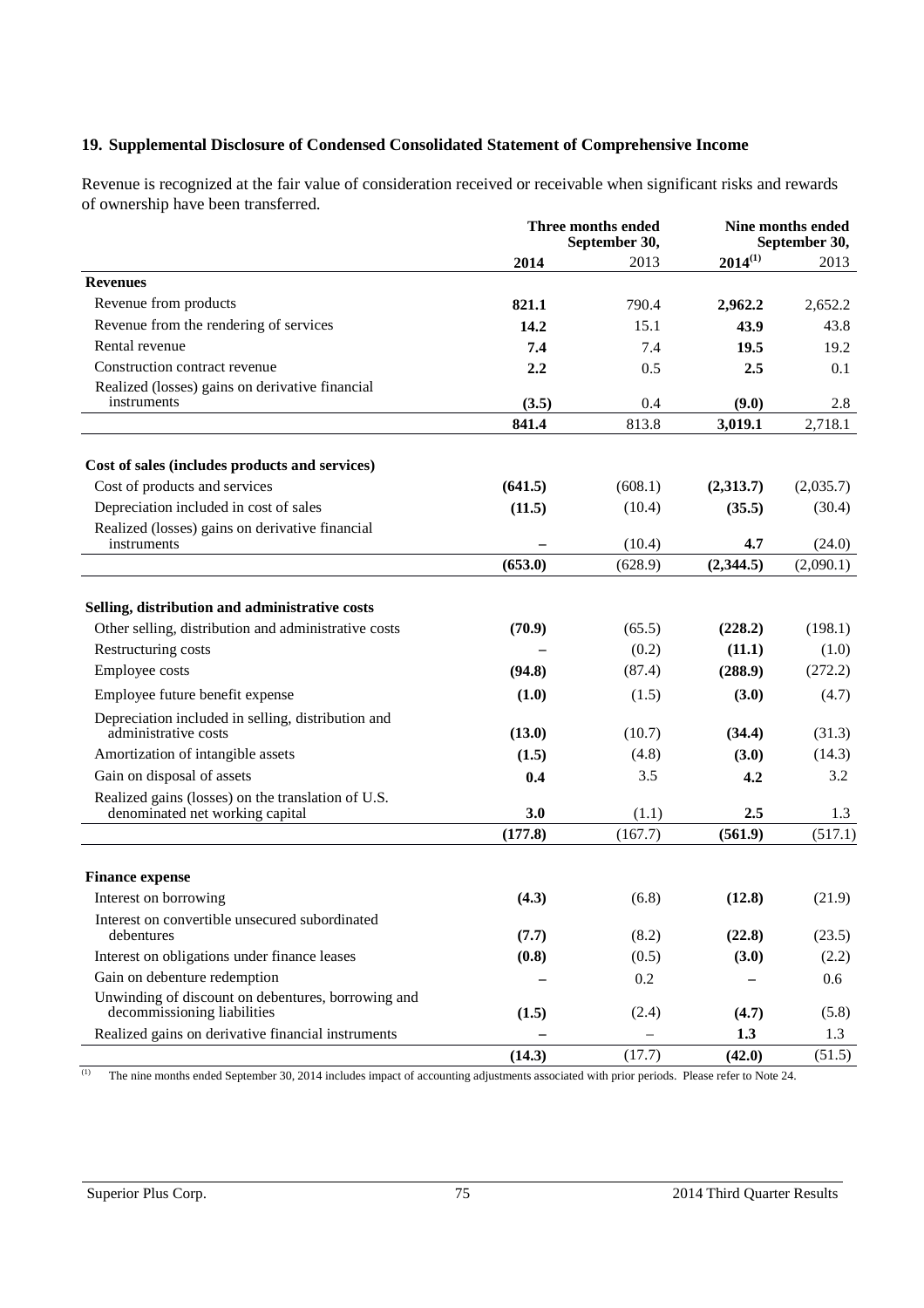#### **20. Related Party Transactions**

Transactions between Superior and its subsidiaries, which are related parties, have been eliminated on consolidation and are not disclosed in this note.

For the three and nine months ended September 30, 2014, Superior incurred \$0.4 million (September 30, 2013 – \$0.7 million) and \$0.6 million (September 30, 2013 – \$0.9 million), in legal fees respectively, with Norton Rose Canada LLP, a related party with Superior because a member of Superior's Board of Directors is a Partner at the law firm.

## **21. Contingent Liabilities**

Superior is occasionally named as a party in various claims and legal proceedings that arise during the normal course of its business. Superior reviews each of these claims, including the nature of the claim, the amount in dispute or claimed, and the availability of insurance coverage. There can be no assurance that any particular claim will be resolved in Superior's favor or that such claims may not have a material adverse effect on Superior.

#### **22. Reportable Segment Information**

Superior has adopted IFRS 8 – *Operating Segments*, which requires operating segments to be identified on the basis of internal reports about components of the Company that are regularly reviewed by the chief operating decision-maker in order to allocate resources to the segments and to assess their performance.

Superior operates three distinct reportable operating segments: Energy Services, Specialty Chemicals and Construction Products Distribution. Superior's Energy Services' operating segment provides distribution, wholesale procurement and related services in relation to propane, heating oil and other refined fuels under the following: Canadian propane division and U.S. refined fuels division. Energy Services also provides fixed-price natural gas and electricity supply services under Superior Energy Management. Specialty Chemicals' is a leading supplier of sodium chlorate and technology to the pulp and paper industries and a regional supplier of potassium and chloralkali products in the U.S. Midwest. Construction Products Distribution is one of the largest distributors of commercial and industrial insulation in North America and the largest distributor of specialty construction products to the walls and ceilings industry in Canada.

Superior's corporate office arranges intersegment foreign exchange contracts from time to time. Realized gains and losses pertaining to intersegment foreign exchange gains and losses are eliminated under the corporate cost column. All of Superior's operating segments conduct business with customers of various sizes and do not rely extensively on any single customer for their revenue stream.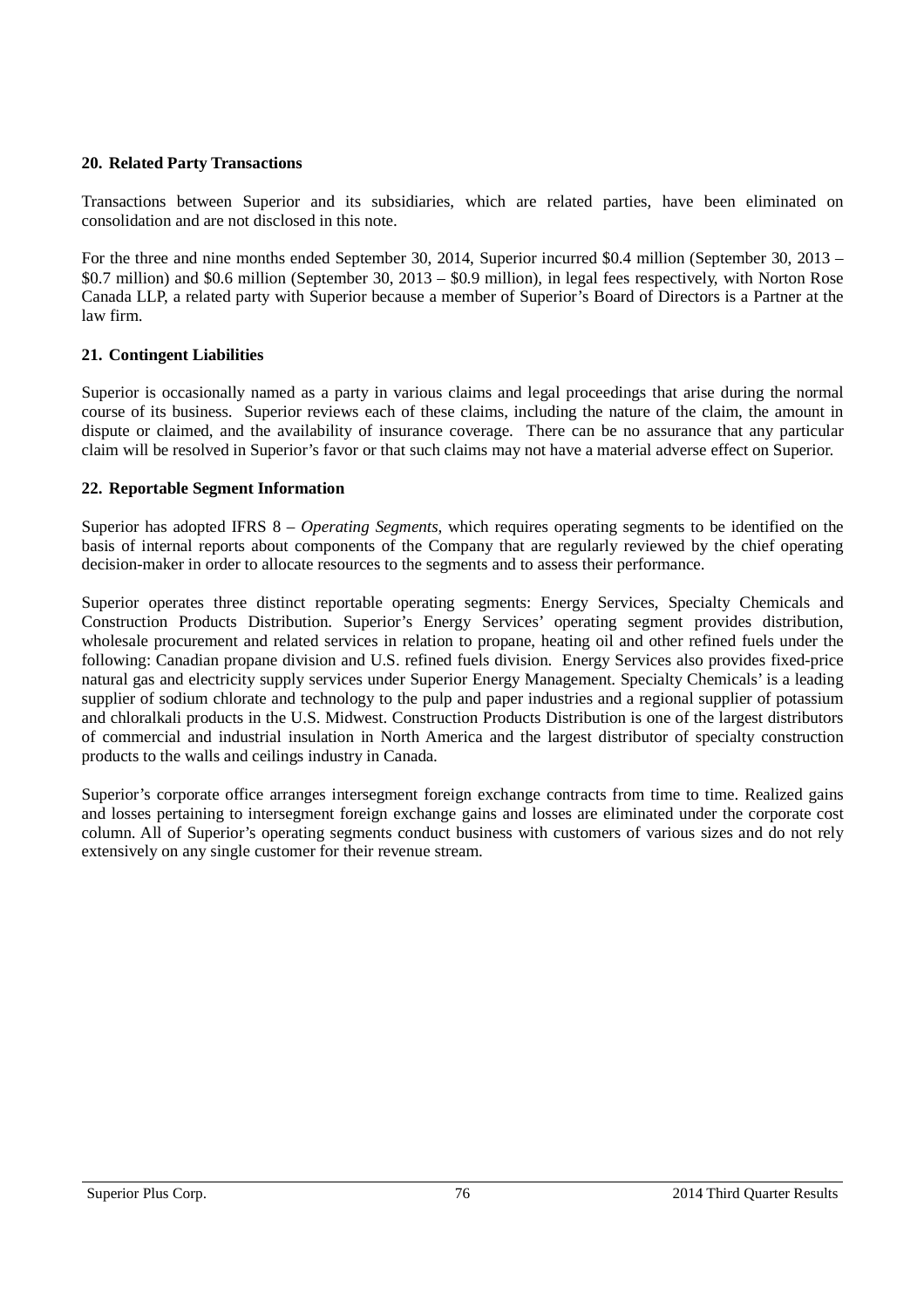| For the three months ended September 30, 2014  | <b>Energy</b><br><b>Services</b> | <b>Specialty</b><br><b>Chemicals</b> | <b>Construction</b><br><b>Products</b> |        | Total<br>Distribution Corporate Consolidated |
|------------------------------------------------|----------------------------------|--------------------------------------|----------------------------------------|--------|----------------------------------------------|
| <b>Revenues</b>                                | 454.4                            | 161.4                                | 225.6                                  |        | 841.4                                        |
| Cost of sales (includes products $&$ services) | (371.2)                          | (110.5)                              | (171.3)                                |        | (653.0)                                      |
| <b>Gross Profit</b>                            | 83.2                             | 50.9                                 | 54.3                                   |        | 188.4                                        |
| <b>Expenses</b>                                |                                  |                                      |                                        |        |                                              |
| Selling, distribution and administrative costs | (89.2)                           | (35.1)                               | (46.4)                                 | (7.1)  | (177.8)                                      |
| Finance expense                                | (0.6)                            | (0.3)                                | (0.1)                                  | (13.3) | (14.3)                                       |
| Unrealized loss on derivative financial        |                                  |                                      |                                        |        |                                              |
| instruments                                    | (6.0)                            | (0.9)                                |                                        | (33.8) | (40.7)                                       |
|                                                | (95.8)                           | (36.3)                               | (46.5)                                 | (54.2) | (232.8)                                      |
| Net (loss) earnings before income taxes        | (12.6)                           | 14.6                                 | 7.8                                    | (54.2) | (44.4)                                       |
| Income tax recovery                            |                                  | —                                    | $\qquad \qquad$                        | 2.0    | 2.0                                          |
| <b>Net (Loss) Earnings</b>                     | (12.6)                           | 14.6                                 | 7.8                                    | (52.2) | (42.4)                                       |

| For the three months ended September 30, 2013           | Energy<br><b>Services</b> | <b>Specialty</b><br><b>Chemicals</b> | <b>Construction</b><br><b>Products</b><br><b>Distribution Corporate</b> |        | Total<br>Consolidated |
|---------------------------------------------------------|---------------------------|--------------------------------------|-------------------------------------------------------------------------|--------|-----------------------|
| <b>Revenues</b>                                         | 459.0                     | 144.7                                | 210.1                                                                   |        | 813.8                 |
| Cost of sales (includes products $\&$ services)         | (375.4)                   | (94.8)                               | (158.7)                                                                 |        | (628.9)               |
| <b>Gross Profit</b>                                     | 83.6                      | 49.9                                 | 51.4                                                                    |        | 184.9                 |
| <b>Expenses</b>                                         |                           |                                      |                                                                         |        |                       |
| Selling, distribution and administrative costs          | (85.3)                    | (35.7)                               | (42.8)                                                                  | (3.9)  | (167.7)               |
| Finance expense                                         | (0.4)                     | (0.1)                                | (0.1)                                                                   | (17.1) | (17.7)                |
| Unrealized gains on derivative financial<br>instruments | 4.0                       | 1.5                                  |                                                                         | 31.1   | 36.6                  |
|                                                         | (81.7)                    | (34.3)                               | (42.9)                                                                  | 10.1   | (148.8)               |
| Net earnings before income taxes                        | 1.9                       | 15.6                                 | 8.5                                                                     | 10.1   | 36.1                  |
| Income tax expense                                      |                           |                                      |                                                                         | (0.2)  | (0.2)                 |
| <b>Net Earnings</b>                                     | 1.9                       | 15.6                                 | 8.5                                                                     | 9.9    | 35.9                  |

| For the nine months ended September 30, 2014                   | <b>Energy</b><br>$S$ ervices $^{(1)}$ | <b>Specialty</b><br><b>Chemicals</b> | <b>Construction</b><br><b>Products</b> |         | Total<br><b>Distribution Corporate Consolidated</b> |
|----------------------------------------------------------------|---------------------------------------|--------------------------------------|----------------------------------------|---------|-----------------------------------------------------|
| <b>Revenues</b>                                                | 1,912.3                               | 486.4                                | 620.4                                  |         | 3,019.1                                             |
| Cost of sales (includes products $\&$ services)                | (1,548.2)                             | (328.3)                              | (468.0)                                |         | (2,344.5)                                           |
| <b>Gross Profit</b>                                            | 364.1                                 | 158.1                                | 152.4                                  |         | 674.6                                               |
| <b>Expenses</b>                                                |                                       |                                      |                                        |         |                                                     |
| Selling, distribution and administrative costs                 | (297.6)                               | (112.0)                              | (134.2)                                | (18.1)  | (561.9)                                             |
| Finance expense                                                | (2.1)                                 | (0.8)                                | (0.5)                                  | (38.6)  | (42.0)                                              |
| Unrealized gains (loss) on derivative financial<br>instruments | 5.0                                   | (0.7)                                |                                        | (43.6)  | (39.3)                                              |
|                                                                | (294.7)                               | (113.5)                              | (134.7)                                | (100.3) | (643.2)                                             |
| Net earnings (loss) before income taxes                        | 69.4                                  | 44.6                                 | 17.7                                   | (100.3) | 31.4                                                |
| Income tax expense                                             |                                       | $\overline{\phantom{m}}$             | $\qquad \qquad$                        | (17.8)  | (17.8)                                              |
| <b>Net Earnings (Loss)</b>                                     | 69.4                                  | 44.6                                 | 17.7                                   | (118.1) | 13.6                                                |

(1) The nine months ended September 30, 2014 includes impact of accounting adjustments associated with prior periods. Please refer to Note 24.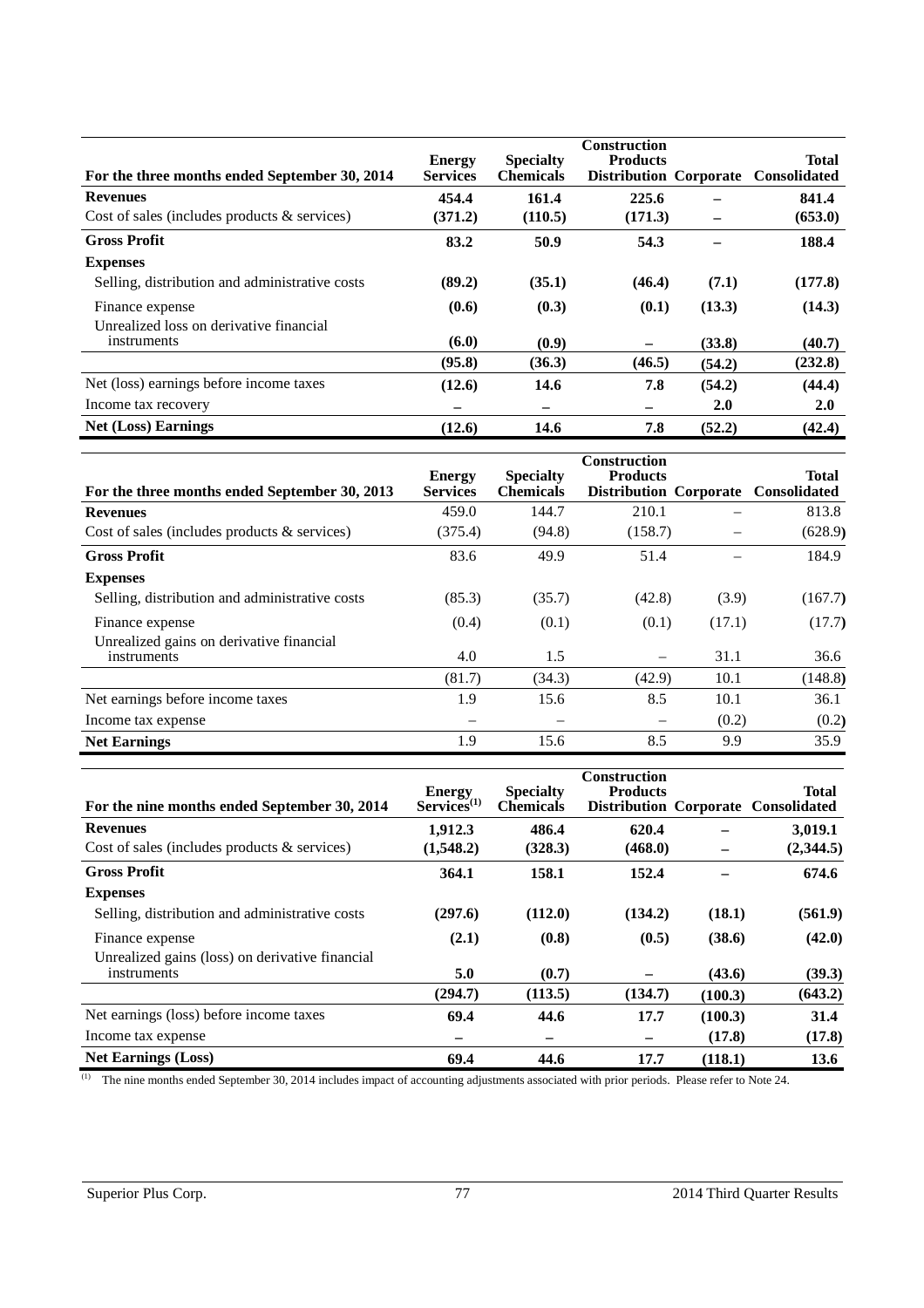|                                                                  |                 |                  | <b>Construction</b>           |         |                     |
|------------------------------------------------------------------|-----------------|------------------|-------------------------------|---------|---------------------|
|                                                                  | <b>Energy</b>   | <b>Specialty</b> | <b>Products</b>               |         | <b>Total</b>        |
| For the nine months ended September 30, 2013                     | <b>Services</b> | <b>Chemicals</b> | <b>Distribution Corporate</b> |         | <b>Consolidated</b> |
| <b>Revenues</b>                                                  | 1,690.0         | 424.6            | 603.5                         |         | 2,718.1             |
| Cost of sales (includes products $\&$ services)                  | (1,358.9)       | (272.7)          | (458.5)                       |         | (2,090.1)           |
| <b>Gross Profit</b>                                              | 331.1           | 151.9            | 145.0                         |         | 628.0               |
| <b>Expenses</b>                                                  |                 |                  |                               |         |                     |
| Selling, distribution and administrative costs                   | (276.8)         | (99.7)           | (126.7)                       | (13.9)  | (517.1)             |
| Finance expense                                                  | (1.9)           | (0.2)            | (0.4)                         | (49.0)  | (51.5)              |
| Unrealized gains (losses) on derivative financial<br>instruments | 21.2            | 2.6              |                               | (28.5)  | (4.7)               |
|                                                                  | (257.5)         | (97.3)           | (127.1)                       | (91.4)  | (573.3)             |
| Net earnings (loss) before income taxes                          | 73.6            | 54.6             | 17.9                          | (91.4)  | 54.7                |
| Income tax expense                                               |                 |                  |                               | (12.9)  | (12.9)              |
| <b>Net Earnings (Loss)</b>                                       | 73.6            | 54.6             | 17.9                          | (104.3) | 41.8                |

# **Net Working Capital, Total Assets, Total Liabilities, and Purchase of Property, Plant and Equipment**

|                                               | <b>Energy</b>   | <b>Specialty</b> | <b>Construction</b><br><b>Products</b> |         | <b>Total</b>                        |
|-----------------------------------------------|-----------------|------------------|----------------------------------------|---------|-------------------------------------|
|                                               | <b>Services</b> | <b>Chemicals</b> |                                        |         | Distribution Corporate Consolidated |
| As at September 30, 2014                      |                 |                  |                                        |         |                                     |
| Net working capital $^{(1)}$                  | 89.0            | 41.2             | 118.8                                  | (23.9)  | 225.1                               |
| Total assets                                  | 641.0           | 621.9            | 240.9                                  | 543.8   | 2,047.6                             |
| <b>Total liabilities</b>                      | 251.6           | 163.1            | 111.2                                  | 1,008.8 | 1,534.7                             |
| As at December 31, 2013                       |                 |                  |                                        |         |                                     |
| Net working capital <sup>(1)</sup>            | 178.7           | 28.5             | 103.1                                  | (17.2)  | 293.1                               |
| Total assets                                  | 779.3           | 651.3            | 209.6                                  | 500.9   | 2,141.1                             |
| <b>Total liabilities</b>                      | 317.9           | 178.0            | 96.4                                   | 1,008.6 | 1,600.9                             |
| For the three months ended September 30, 2014 |                 |                  |                                        |         |                                     |
| Purchase of property, plant and equipment     | 6.6             | 16.5             | 0.8                                    |         | 23.9                                |
| For the three months ended September 30, 2013 |                 |                  |                                        |         |                                     |
| Purchase of property, plant and equipment     | 10.9            | 12.0             | 0.4                                    |         | 23.3                                |
| For the nine months ended September 30, 2014  |                 |                  |                                        |         |                                     |
| Purchase of property, plant and equipment     | 20.2            | 43.1             | 2.7                                    |         | 66.0                                |
| For the nine months ended September 30, 2014  |                 |                  |                                        |         |                                     |
| Purchase of property, plant and equipment     | 26.3            | 24.6             | 1.2                                    |         | 52.1                                |

 $<sup>(1)</sup>$  Net working capital reflects amounts as at the quarter end and is comprised of trade and other receivables, prepaid expenses and</sup> inventories, less trade and other payables, deferred revenue and dividends and interest payable.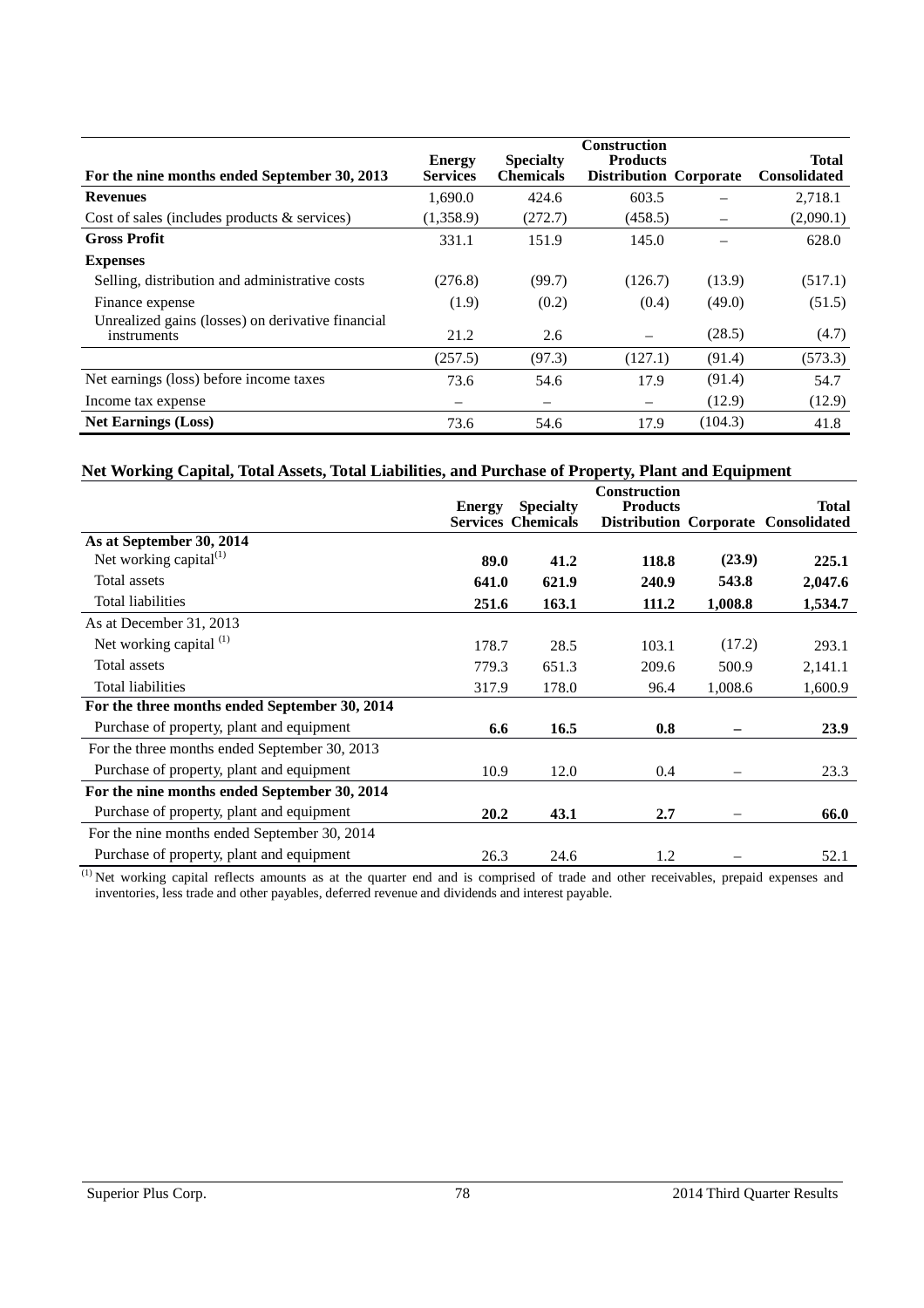### **23. Geographical Information**

|                                                                      |         | <b>United</b> |                          | <b>Total</b>              |
|----------------------------------------------------------------------|---------|---------------|--------------------------|---------------------------|
|                                                                      | Canada  | <b>States</b> |                          | <b>Other Consolidated</b> |
| Revenues for the three months ended September 30, 2014               | 285.7   | 527.7         | 28.0                     | 841.4                     |
| Revenues for the nine months ended September 30, 2014 <sup>(1)</sup> | 1,156.9 | 1,788.4       | 73.8                     | 3,019.1                   |
| Property, plant and equipment as at September 30, 2014               | 468.1   | 390.5         | 45.2                     | 903.8                     |
| Intangible assets as at September 30, 2014                           | 16.1    | 3.7           | $\overline{\phantom{0}}$ | 19.8                      |
| Goodwill as at September 30, 2014                                    | 188.3   | 5.7           | $\overline{\phantom{0}}$ | 194.0                     |
| Total assets as at September 30, 2014                                | 1.350.8 | 641.5         | 55.3                     | 2,047.6                   |
| Revenues for the three months ended September 30, 2013               | 289.2   | 497.6         | 27.0                     | 813.8                     |
| Revenues for the nine months ended September 30, 2013                | 980.8   | 1,665.2       | 72.1                     | 2,718.1                   |
| Property, plant and equipment as at December 31, 2013                | 458.9   | 374.6         | 44.4                     | 877.9                     |
| Intangible assets as at December 31, 2013                            | 15.2    | 3.8           | $\overline{\phantom{m}}$ | 19.0                      |
| Goodwill as at December 31, 2013                                     | 188.2   | 5.5           | $\overline{\phantom{m}}$ | 193.7                     |
| Total assets as at December 31, 2013                                 | 1.388.1 | 691.4         | 61.6                     | 2,141.1                   |

<sup>(1)</sup> The nine months ended September 30, 2014 includes impact of accounting adjustments associated with prior periods. Please refer to Note 24.

## **24. Accounting Adjustments**

In the nine months ended September 30, 2014 Superior recognized \$10.2 million in adjustments to net (loss) earnings related to its supply portfolio management business and its U.S. refined fuels business. The adjustment in the supply portfolio management business was primarily the result of the over accrual of freight charges during the fourth quarter of 2013 and throughout the first and second quarters of 2014. Recognizing this adjustment in 2014 positively impacts Superior's 2014 year-to-date financial results by \$18.0 million as prior period results were previously understated. The adjustment in the U.S. refined fuels business was due to inaccurate inventory costing in prior periods as a result of not appropriately recognizing book to physical inventory adjustments. Recognizing this adjustment in 2014 negatively impacts Superior's 2014 year-to-date financial results by \$7.8 million as prior period results were previously overstated.

Superior has recognized the adjustments, as detailed below, of \$10.2 million in its year-to-date 2014 results within the Energy Services business. Superior will reclassify its 2014 first and second quarters on a comparative basis when it reports its 2015 financial results to report the adjustments in the period they related to. Due to the immaterial nature of the net adjustment related to prior periods, Superior will not be adjusting its 2013 financial results on a comparative basis.